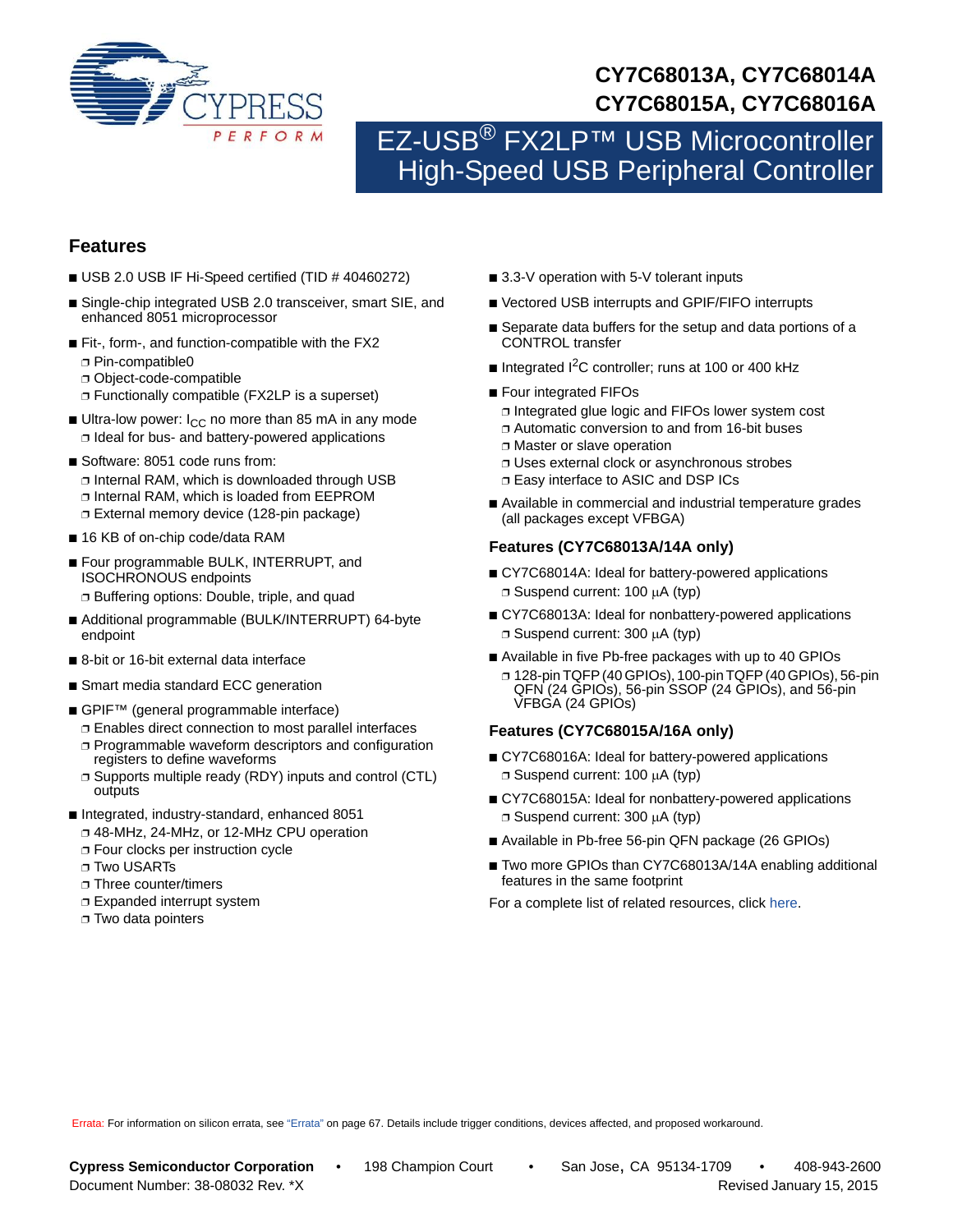

# <span id="page-1-0"></span>**More Information**

Cypress provides a wealth of data at [www.cypress.com](http://www.cypress.com) to help you to select the right device for your design, and to help you to quickly and effectively integrate the device into your design. For a comprehensive list of resources, see the application note [AN65209 - Getting](http://www.cypress.com/?rID=48371) [Started with FX2LP.](http://www.cypress.com/?rID=48371)

- Overview: [USB Portfolio,](http://www.cypress.com/?id=167) [USB Roadmap](http://www.cypress.com/?rID=94780)
- USB 2.0 Product Selectors: [FX2LP,](http://www.cypress.com/?id=193) [AT2LP,](http://www.cypress.com/?id=191) [NX2LP-Flex,](http://www.cypress.com/?id=196) [SX2](http://www.cypress.com/?id=4242)
- Application notes: Cypress offers a large number of USB application notes covering a broad range of topics, from basic to advanced level. Recommended application notes for getting started with FX2LP are:
	- ❐ [AN65209](http://www.cypress.com/?rID=48371) Getting Started with FX2LP
	- ❐ [AN15456](http://www.cypress.com/?rID=12956) Guide to Successful EZ-USB® FX2LP™ and EZ-USB FX1™ Hardware Design and Debug
	- ❐ [AN50963](http://www.cypress.com/?rID=34253) EZ-USB® FX1™/FX2LP™ Boot Options
	- ❐ [AN66806](http://www.cypress.com/?rID=12937) EZ-USB® FX2LP™ GPIF Design Guide
	- ❐ [AN61345](http://www.cypress.com/?rID=43046) Implementing an FX2LP™- FPGA Interface
	- ❐ [AN57322](http://www.cypress.com/?rID=39392) Interfacing SRAM with FX2LP over GPIF
	- ❐ [AN4053](http://www.cypress.com/?rID=12967) Streaming Data through Isochronous/Bulk Endpoints on EZ-USB® FX2 and EZUSB FX2LP
	- ❐ [AN63787](http://www.cypress.com/?rID=45850) EZ-USB® FX2LP™ GPIF and Slave FIFO Configuration Examples using 8-bit Asynchronous Interface

For complete list of Application notes, [click here.](http://www.cypress.com/?id=193&rtID=76)

- Code Examples: ❐ [USB Hi-Speed](http://www.cypress.com/?rID=101782)
- Technical Reference Manual (TRM): ❐ [EZ-USB FX2LP Technical Reference Manual](http://www.cypress.com/?rID=38232)
- Reference Designs:
	- ❐ [CY4661 External USB Hard Disk Drives \(HDD\) with Finger](http://www.cypress.com/?rID=14410)print Authentication Security
	- ❐ [FX2LP DMB-T/H TV Dongle reference design](http://www.cypress.com/?rID=37775)
- Models: [IBIS](http://www.cypress.com/?rID=17569)

### **EZ-USB FX2LP Development Kit**

The [CY3684 EZ-USB FX2LP Development Kit](http://www.cypress.com/?rID=14321) is a complete development resource for FX2LP. It provides a platform to develop and test custom projects using FX2LP. The development kit contains collateral materials for the firmware, hardware, and software aspects of a design using FX2LP.

### **GPIF™ Designer**

FX2LP™ General Programmable Interface (GPIF) provides an independent hardware unit, which creates the data and control signals required by an external interface. FX2LP GPIF Designer allows users to create and modify GPIF waveform descriptors for EZ-USB FX2/ FX2LP family of chips using a graphical user interface. Extensive discussion of general GPIF discussion and programming using GPIF Designer is included in *[FX2LP](http://www.cypress.com/?rID=38232)  [Technical Reference Manual](http://www.cypress.com/?rID=38232)* and *GPIF Designer User Guide*, distributed with GPIF Designer. *[AN66806](http://www.cypress.com/?rID=12937) - Getting Started with EZ-USB® FX2LP™ GPIF* can be a good starting point.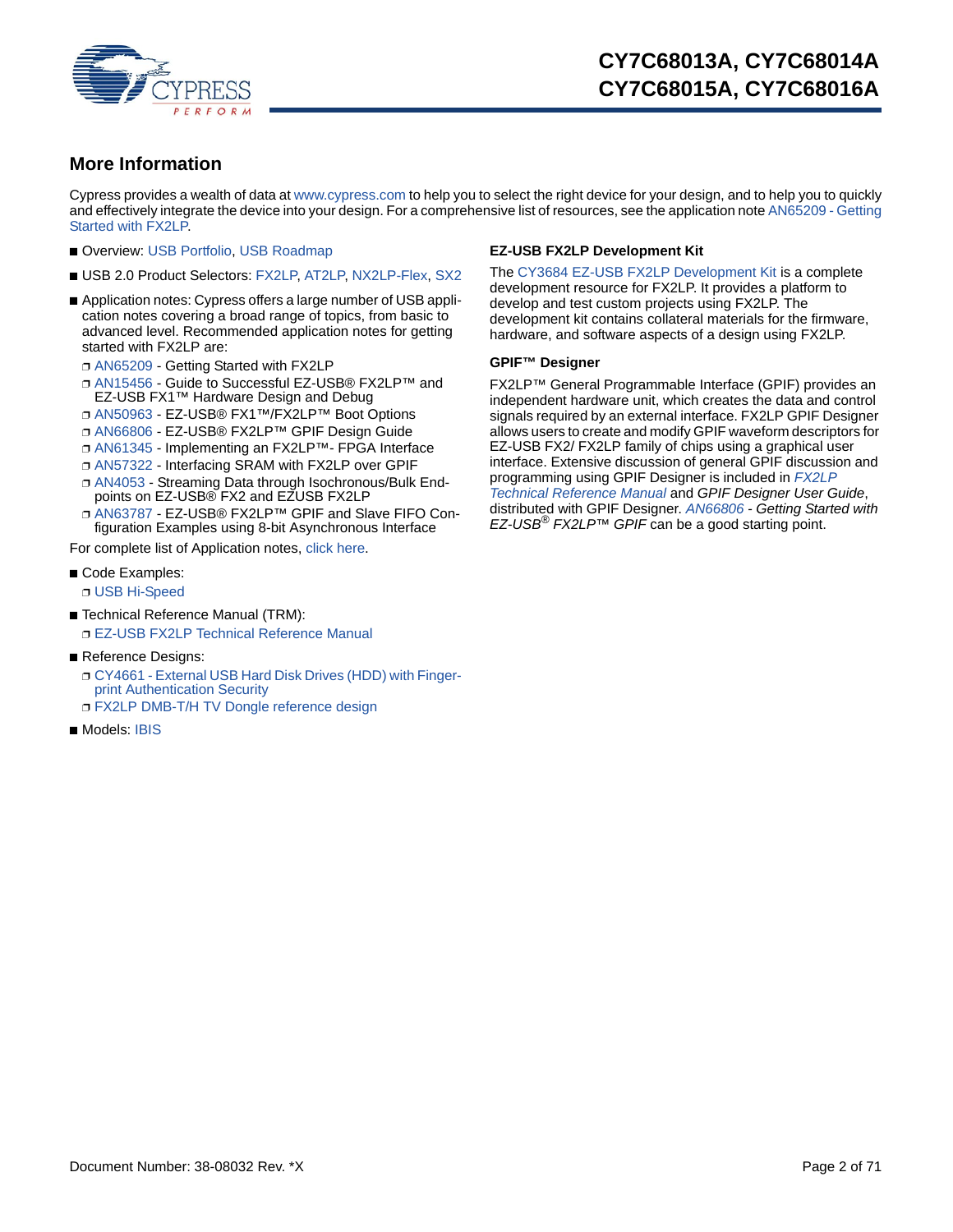

# **Logic Block Diagram**



Cypress's EZ-USB $^{\circledR}$  FX2LP<sup>TM</sup> (CY7C68013A/14A) is a low-power version of the EZ-USB FX2™ (CY7C68013), which is a highly integrated, low-power USB 2.0 microcontroller. By integrating the USB 2.0 transceiver, serial interface engine (SIE), enhanced 8051 microcontroller, and a programmable peripheral interface in a single chip, Cypress has created a cost-effective solution that provides superior time-to-market advantages with low power to enable bus-powered applications.

The ingenious architecture of FX2LP results in data transfer rates of over 53 Mbytes per second (the maximum allowable USB 2.0 bandwidth), while still using a low-cost 8051 microcontroller in a package as small as a 56 VFBGA (5 mm x 5 mm). Because it incorporates the USB 2.0 transceiver, the FX2LP is more economical, providing a smaller-footprint solution than a USB 2.0 SIE or external transceiver implementations.

With EZ-USB FX2LP, the Cypress Smart SIE handles most of the USB 1.1 and 2.0 protocol in hardware, freeing the embedded microcontroller for application-specific functions and decreasing the development time to ensure USB compatibility.

The general programmable interface (GPIF) and Master/Slave Endpoint FIFO (8-bit or 16-bit data bus) provide an easy and glueless interface to popular interfaces such as ATA, UTOPIA, EPP, PCMCIA, and most DSP/processors.

The FX2LP draws less current than the FX2 (CY7C68013), has double the on-chip code/data RAM, and is fit, form, and function compatible with the 56-, 100-, and 128-pin FX2.

Five packages are defined for the family: 56 VFBGA, 56 SSOP, 56 QFN, 100 TQFP, and 128 TQFP.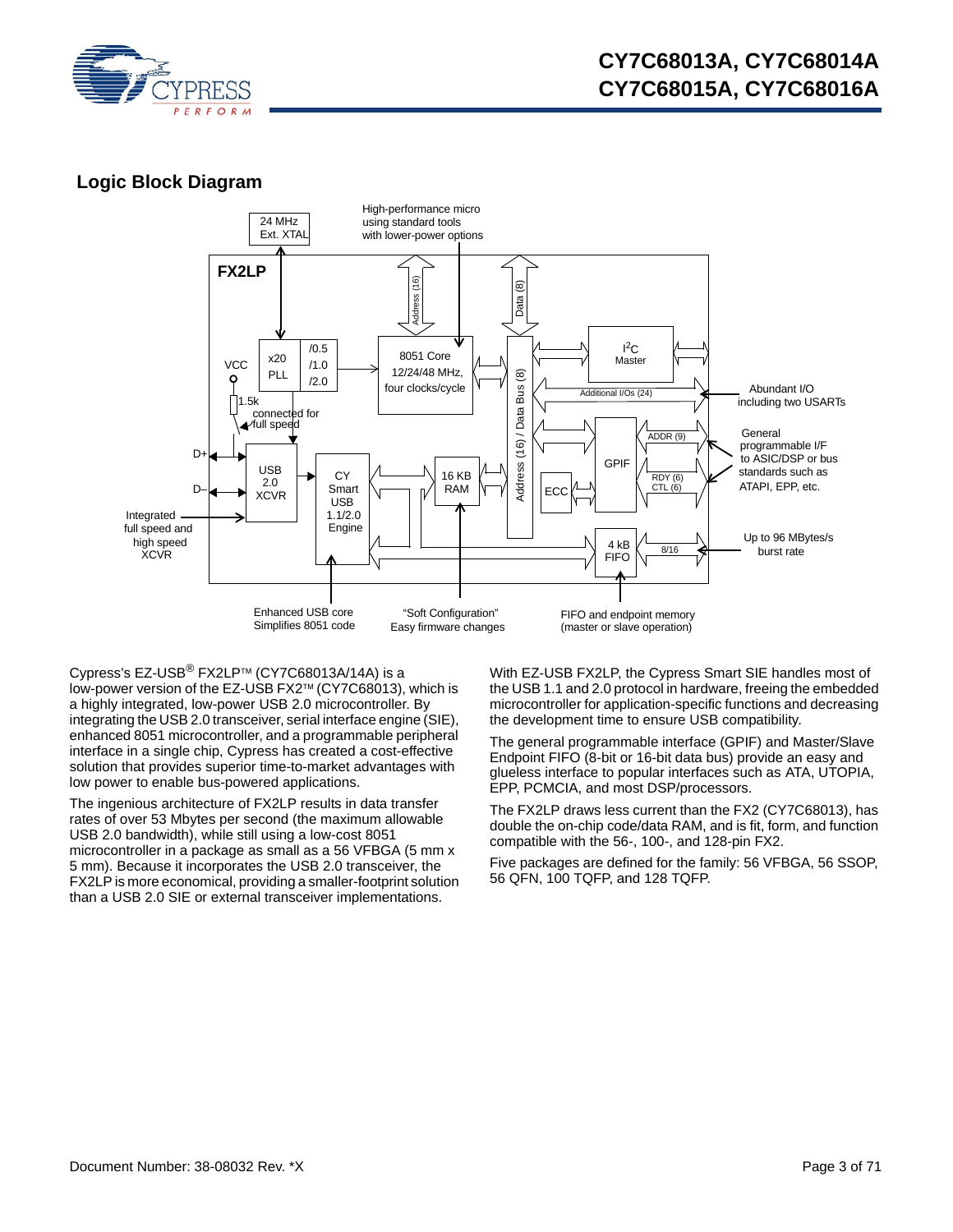

# **CY7C68013A, CY7C68014A CY7C68015A, CY7C68016A**

# **Contents**

| USB Uploads and Downloads  14              |  |
|--------------------------------------------|--|
|                                            |  |
|                                            |  |
| <b>Compatible with Previous Generation</b> |  |
|                                            |  |
| CY7C68013A/14A and CY7C68015A/16A          |  |
|                                            |  |
|                                            |  |
| CY7C68013A/15A Pin Descriptions  23        |  |
|                                            |  |
|                                            |  |
|                                            |  |
|                                            |  |
|                                            |  |
|                                            |  |
|                                            |  |
|                                            |  |

| PORTC Strobe Feature Timings  44                |  |
|-------------------------------------------------|--|
|                                                 |  |
| Slave FIFO Synchronous Read  46                 |  |
| Slave FIFO Asynchronous Read  47                |  |
| Slave FIFO Synchronous Write  48                |  |
| Slave FIFO Asynchronous Write  49               |  |
| Slave FIFO Synchronous Packet End Strobe  49    |  |
| Slave FIFO Asynchronous Packet End Strobe  50   |  |
|                                                 |  |
| Slave FIFO Address to Flags/Data  51            |  |
| Slave FIFO Synchronous Address  51              |  |
| Slave FIFO Asynchronous Address  52             |  |
|                                                 |  |
|                                                 |  |
|                                                 |  |
|                                                 |  |
|                                                 |  |
|                                                 |  |
| Quad Flat Package No Leads (QFN)                |  |
|                                                 |  |
|                                                 |  |
|                                                 |  |
|                                                 |  |
|                                                 |  |
| CY7C68013A/14A/15A/16A Qualification Status  67 |  |
| CY7C68013A/14A/15A/16A Errata Summary  67       |  |
|                                                 |  |
| Sales, Solutions, and Legal Information  71     |  |
| Worldwide Sales and Design Support  71          |  |
|                                                 |  |
|                                                 |  |
|                                                 |  |
|                                                 |  |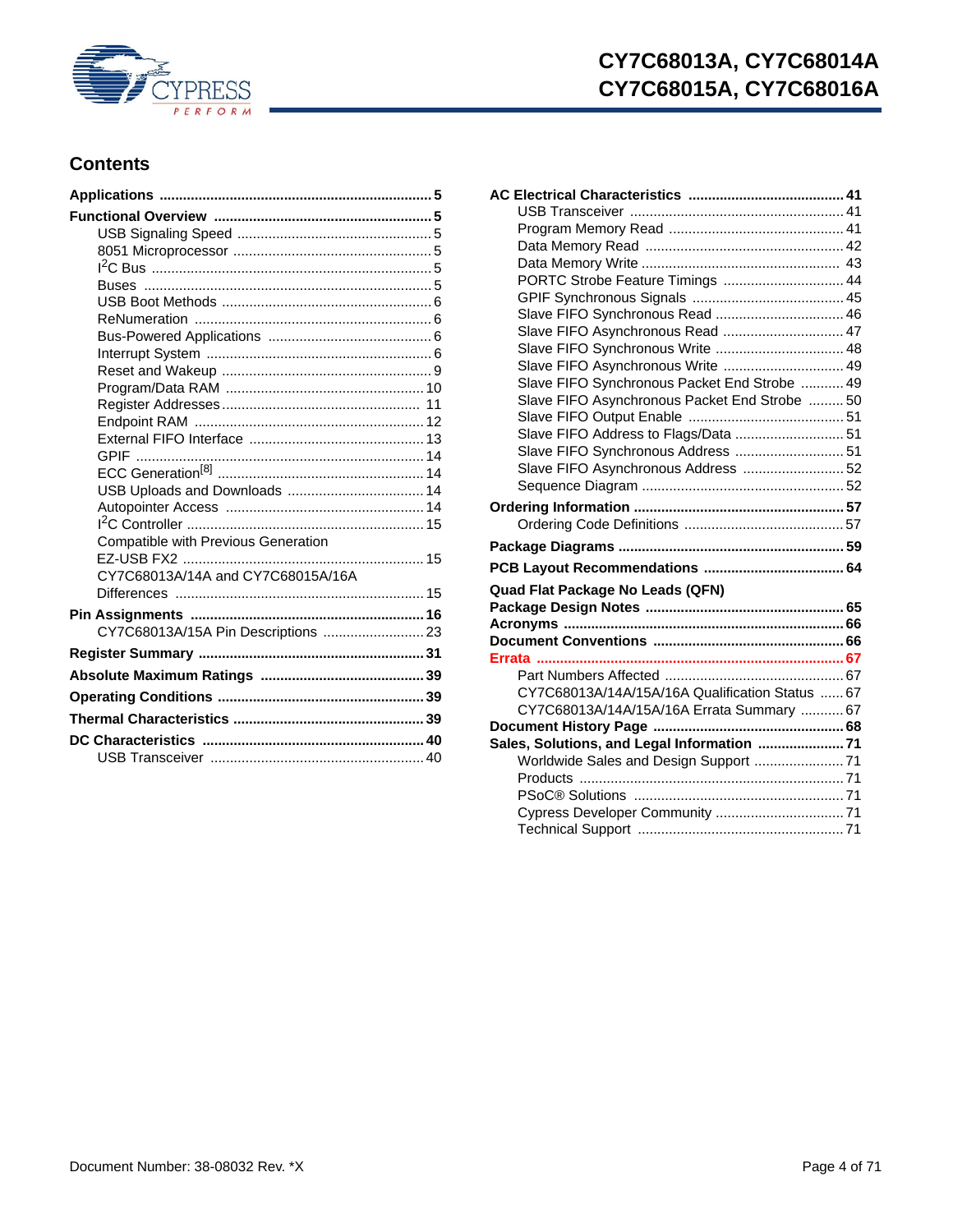

# **1. Applications**

- Portable video recorder
- MPEG/TV conversion
- DSL modems
- ATA interface
- Memory card readers
- Legacy conversion devices
- Cameras
- Scanners
- Wireless LAN
- MP3 players
- Networking

The "Reference Designs" section of the [Cypress web site](http://www.cypress.com) [provides additional tools for typical USB 2.0 applications. Each](www.cypress.com)  reference design comes complete with firmware source and object code, schematics, and documentation. Visit www.cypress.com for more information.

# <span id="page-4-0"></span>**2. Functional Overview**

### <span id="page-4-1"></span>**2.1 USB Signaling Speed**

FX2LP operates at two of the three rates defined in the USB Specification Revision 2.0, dated April 27, 2000:

- Full speed, with a signaling bit rate of 12 Mbps
- High speed, with a signaling bit rate of 480 Mbps

FX2LP does not support the Low Speed signaling mode of 1.5 Mbps.

### <span id="page-4-2"></span>**2.2 8051 Microprocessor**

The 8051 microprocessor embedded in the FX2LP family has 256 bytes of register RAM, an expanded interrupt system, three timer/counters, and two USARTs.

### *2.2.1 8051 Clock Frequency*

FX2LP has an on-chip oscillator circuit that uses an external 24-MHz (±100 ppm) crystal with the following characteristics:

- Parallel resonant
- Fundamental mode
- 500-uW drive level
- 12-pF (5% tolerance) load capacitors

An on-chip PLL multiplies the 24-MHz oscillator up to 480 MHz, as required by the transceiver/PHY; internal counters divide it down for use as the 8051 clock. The default 8051 clock frequency is 12 MHz. The clock frequency of the 8051 can be changed by the 8051 through the CPUCS register, dynamically.

### <span id="page-4-6"></span>**Figure 2-1. Crystal Configuration**





The CLKOUT pin, which can be three-stated and inverted using internal control bits, outputs the 50% duty cycle 8051 clock, at the selected 8051 clock frequency: 48 MHz, 24 MHz, or 12 MHz.

### *2.2.2 USARTs*

FX2LP contains two standard 8051 USARTs, addressed through Special Function Register (SFR) bits. The USART interface pins are available on separate I/O pins, and are not multiplexed with port pins.

UART0 and UART1 can operate using an internal clock at 230 KBaud with no more than 1% baud rate error. 230 KBaud operation is achieved by an internally derived clock source that generates overflow pulses at the appropriate time. The internal clock adjusts for the 8051 clock rate (48 MHz, 24 MHz, and 12 MHz) such that it always presents the correct frequency for<br>the 230-KBaud operation.<sup>[\[1](#page-4-5)]</sup>

### *2.2.3 Special Function Registers*

Certain 8051 SFR addresses are populated to provide fast access to critical FX2LP functions. These SFR additions are shown in [Table 1 on page 6](#page-5-4). Bold type indicates nonstandard, enhanced 8051 registers. The two SFR rows that end with "0" and "8" contain bit-addressable registers. The four I/O ports A to D use the SFR addresses used in the standard 8051 for ports 0 to 3, which are not implemented in FX2LP. Because of the faster and more efficient SFR addressing, the FX2LP I/O ports are not addressable in external RAM space (using the MOVX instruction).

# <span id="page-4-3"></span>**2.3 I2C Bus**

FX2LP supports the  $I^2C$  bus as a master only at 100/400 kHz. SCL and SDA pins have open-drain outputs and hysteresis inputs. These signals must be pulled up to 3.3 V, even if no  $I^2C$ device is connected.

### <span id="page-4-4"></span>**2.4 Buses**

All packages, 8-bit or 16-bit "FIFO" bidirectional data bus, multiplexed on I/O ports B and D. 128-pin package: adds 16-bit output-only 8051 address bus, 8-bit bidirectional data bus.

**Note**

<span id="page-4-5"></span><sup>1. 115-</sup>KBaud operation is also possible by programming the 8051 SMOD0 or SMOD1 bits to a "1" for UART0, UART1, or both respectively.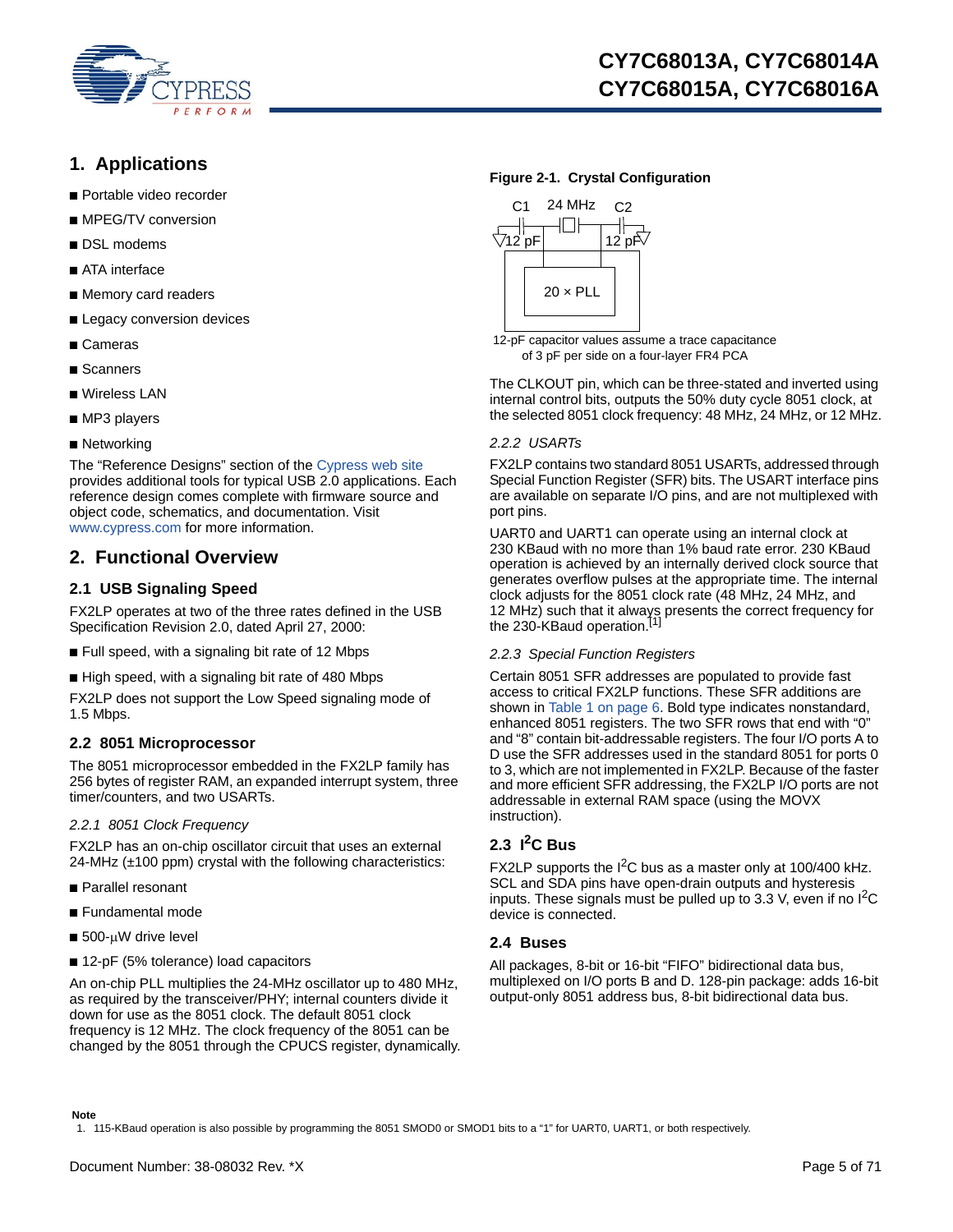

#### <span id="page-5-4"></span>**Table 1. Special Function Registers**

| $\mathbf{x}$   | <b>8x</b>        | 9x               | Ax                   | <b>Bx</b>             | <b>Cx</b>                | <b>Dx</b>    | Ex         | <b>Fx</b>  |
|----------------|------------------|------------------|----------------------|-----------------------|--------------------------|--------------|------------|------------|
| $\Omega$       | <b>IOA</b>       | <b>IOB</b>       | <b>IOC</b>           | <b>IOD</b>            | SCON <sub>1</sub>        | <b>PSW</b>   | ACC        | B          |
| 1              | <b>SP</b>        | <b>EXIF</b>      | <b>INT2CLR</b>       | <b>IOE</b>            | SBUF1                    |              | -          |            |
| 2              | DPL <sub>0</sub> | <b>MPAGE</b>     | <b>INT4CLR</b>       | <b>OEA</b>            |                          |              | -          |            |
| 3              | DPH <sub>0</sub> |                  |                      | <b>OEB</b>            |                          | -            | -          |            |
| 4              | DPL <sub>1</sub> |                  |                      | <b>OEC</b>            |                          |              |            |            |
| 5              | DPH <sub>1</sub> |                  | -                    | <b>OED</b>            | -                        | -            | -          |            |
| 6              | <b>DPS</b>       |                  |                      | <b>OEE</b>            | $\overline{\phantom{0}}$ | -            | -          |            |
| 7              | <b>PCON</b>      |                  |                      |                       |                          |              | -          |            |
| 8              | <b>TCON</b>      | <b>SCON0</b>     | IE                   | IP                    | T <sub>2</sub> CON       | <b>EICON</b> | <b>EIE</b> | <b>EIP</b> |
| 9              | <b>TMOD</b>      | <b>SBUF0</b>     |                      |                       |                          |              | -          |            |
| $\overline{A}$ | TL <sub>0</sub>  | <b>AUTOPTRH1</b> | <b>EP2468STAT</b>    | <b>EP01STAT</b>       | RCAP2L                   |              |            |            |
| B              | TL1              | <b>AUTOPTRL1</b> | <b>EP24FIFOFLGS</b>  | <b>GPIFTRIG</b>       | RCAP2H                   | -            | -          |            |
| C              | TH0              | reserved         | <b>EP68FIFOFLGS</b>  |                       | TL <sub>2</sub>          |              | -          |            |
| D              | TH <sub>1</sub>  | <b>AUTOPTRH2</b> |                      | <b>GPIFSGLDATH</b>    | TH <sub>2</sub>          |              | -          |            |
| E              | <b>CKCON</b>     | <b>AUTOPTRL2</b> |                      | <b>GPIFSGLDATLX</b>   | $\overline{\phantom{0}}$ | -            | -          | -          |
| F              |                  | reserved         | <b>AUTOPTRSET-UP</b> | <b>GPIFSGLDATLNOX</b> |                          |              |            |            |

### <span id="page-5-0"></span>**2.5 USB Boot Methods**

During the power-up sequence, internal logic checks the I<sup>2</sup>C port for the connection of an EEPROM whose first byte is either 0xC0 or 0xC2. If found, it uses the VID/PID/DID values in the EEPROM in place of the internally stored values (0xC0), or it boot-loads the EEPROM contents into internal RAM (0xC2). If no EEPROM is detected, FX2LP enumerates using internally stored descriptors. The default ID values for FX2LP are VID/PID/DID (0x04B4, 0x8613, 0xAxxx where  $xxx =$ Chip revision).<sup>[[2\]](#page-5-5)</sup>

### **Table 2. Default ID Values for FX2LP**

| Default VID/PID/DID |  |                                                                                          |  |  |  |
|---------------------|--|------------------------------------------------------------------------------------------|--|--|--|
| Vendor ID           |  | 0x04B4 Cypress Semiconductor                                                             |  |  |  |
| Product ID          |  | 0x8613 IEZ-USB FX2LP                                                                     |  |  |  |
| Device release      |  | 0xAnnn Depends on chip revision<br>(nnn = chip revision where first<br>$silicon = 001$ ) |  |  |  |

### <span id="page-5-1"></span>**2.6 ReNumeration**

Because the FX2LP's configuration is soft, one chip can take on the identities of multiple distinct USB devices.

When first plugged into USB, the FX2LP enumerates automatically and downloads firmware and USB descriptor tables over the USB cable. Next, the FX2LP enumerates again, this time as a device defined by the downloaded information. This patented two step process called ReNumeration™ happens instantly when the device is plugged in, without a hint that the initial download step has occurred.

Two control bits in the USBCS (USB Control and Status) register control the ReNumeration process: DISCON and RENUM. To simulate a USB disconnect, the firmware sets DISCON to 1. To reconnect, the firmware clears DISCON to 0.

Before reconnecting, the firmware sets or clears the RENUM bit to indicate whether the firmware or the Default USB Device handles device requests over endpoint zero: if  $RENUM = 0$ , the Default USB Device handles device requests; if RENUM = 1, the firmware services the requests.

### <span id="page-5-2"></span>**2.7 Bus-Powered Applications**

The FX2LP fully supports bus-powered designs by enumerating with less than 100 mA as required by the USB 2.0 specification.

### <span id="page-5-3"></span>**2.8 Interrupt System**

#### *2.8.1 INT2 Interrupt Request and Enable Registers*

FX2LP implements an autovector feature for INT2 and INT4. There are 27 INT2 (USB) vectors, and 14 INT4 (FIFO/GPIF) vectors. See EZ-USB Technical Reference Manual (TRM) for more details.

#### *2.8.2 USB Interrupt Autovectors*

The main USB interrupt is shared by 27 interrupt sources. To save the code and processing time that is required to identify the individual USB interrupt source, the FX2LP provides a second level of interrupt vectoring, called Autovectoring. When a USB interrupt is asserted, the FX2LP pushes the program counter to its stack, and then jumps to the address 0x0043 where it expects to find a "jump" instruction to the USB interrupt service routine.

<span id="page-5-5"></span>2. The I<sup>2</sup>C bus SCL and SDA pins must be pulled up, even if an EEPROM is not connected. Otherwise this detection method does not work properly.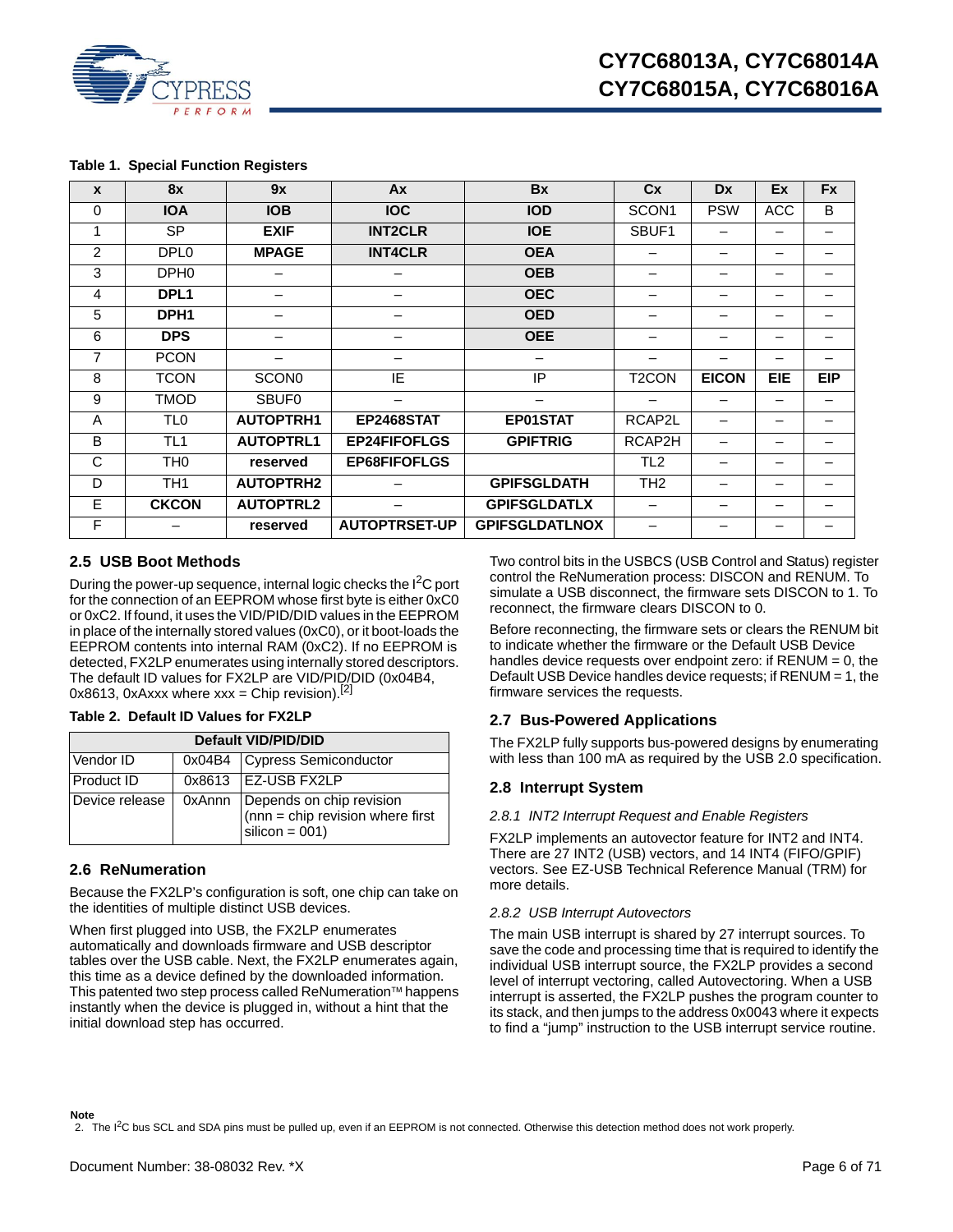

The FX2LP jump instruction is encoded as follows:

### **Table 3. INT2 USB Interrupts**

| <b>USB INTERRUPT TABLE FOR INT2</b> |                      |                  |                                            |  |  |  |  |
|-------------------------------------|----------------------|------------------|--------------------------------------------|--|--|--|--|
| <b>Priority</b>                     | <b>INT2VEC Value</b> | <b>Source</b>    | <b>Notes</b>                               |  |  |  |  |
| 1                                   | $00\,$               | <b>SUDAV</b>     | Setup data available                       |  |  |  |  |
| $\overline{c}$                      | 04                   | <b>SOF</b>       | Start of frame (or microframe)             |  |  |  |  |
| 3                                   | 08                   | <b>SUTOK</b>     | Setup token received                       |  |  |  |  |
| 4                                   | OC                   | <b>SUSPEND</b>   | <b>USB</b> suspend request                 |  |  |  |  |
| $\sqrt{5}$                          | 10                   | <b>USB RESET</b> | Bus reset                                  |  |  |  |  |
| 6                                   | 14                   | <b>HISPEED</b>   | Entered high speed operation               |  |  |  |  |
| $\overline{7}$                      | 18                   | <b>EP0ACK</b>    | FX2LP ACK'd the CONTROL Handshake          |  |  |  |  |
| 8                                   | $\overline{1C}$      |                  | reserved                                   |  |  |  |  |
| 9                                   | 20                   | EP0-IN           | EP0-IN ready to be loaded with data        |  |  |  |  |
| 10                                  | 24                   | EP0-OUT          | EP0-OUT has USB data                       |  |  |  |  |
| 11                                  | 28                   | EP1-IN           | EP1-IN ready to be loaded with data        |  |  |  |  |
| 12                                  | 2C                   | EP1-OUT          | EP1-OUT has USB data                       |  |  |  |  |
| 13                                  | 30                   | EP <sub>2</sub>  | IN: buffer available. OUT: buffer has data |  |  |  |  |
| 14                                  | 34                   | EP4              | IN: buffer available. OUT: buffer has data |  |  |  |  |
| 15                                  | 38                   | EP <sub>6</sub>  | IN: buffer available. OUT: buffer has data |  |  |  |  |
| 16                                  | 3C                   | EP <sub>8</sub>  | IN: buffer available. OUT: buffer has data |  |  |  |  |
| 17                                  | 40                   | <b>IBN</b>       | IN-Bulk-NAK (any IN endpoint)              |  |  |  |  |
| 18                                  | 44                   |                  | reserved                                   |  |  |  |  |
| 19                                  | 48                   | <b>EPOPING</b>   | EP0 OUT was pinged and it NAK'd            |  |  |  |  |
| 20                                  | 4C                   | EP1PING          | EP1 OUT was pinged and it NAK'd            |  |  |  |  |
| 21                                  | 50                   | EP2PING          | EP2 OUT was pinged and it NAK'd            |  |  |  |  |
| 22                                  | 54                   | EP4PING          | EP4 OUT was pinged and it NAK'd            |  |  |  |  |
| 23                                  | 58                   | EP6PING          | EP6 OUT was pinged and it NAK'd            |  |  |  |  |
| 24                                  | 5C                   | EP8PING          | EP8 OUT was pinged and it NAK'd            |  |  |  |  |
| 25                                  | 60                   | <b>ERRLIMIT</b>  | Bus errors exceeded the programmed limit   |  |  |  |  |
| 26                                  | 64                   | $\equiv$         |                                            |  |  |  |  |
| 27                                  | 68                   | $\overline{a}$   | Reserved                                   |  |  |  |  |
| 28                                  | 6C                   |                  | Reserved                                   |  |  |  |  |
| 29                                  | 70                   | EP2ISOERR        | ISO EP2 OUT PID sequence error             |  |  |  |  |
| 30                                  | 74                   | EP4ISOERR        | ISO EP4 OUT PID sequence error             |  |  |  |  |
| 31                                  | 78                   | EP6ISOERR        | ISO EP6 OUT PID sequence error             |  |  |  |  |
| 32                                  | 7C                   | EP8ISOERR        | ISO EP8 OUT PID sequence error             |  |  |  |  |

If Autovectoring is enabled (AV2EN = 1 in the INTSET-UP register), the FX2LP substitutes its INT2VEC byte. Therefore, if the high byte ("page") of a jump table address is preloaded at the location 0x0044, the automatically inserted INT2VEC byte at 0x0045 directs the jump to the correct address out of the 27 addresses within the page.

### <span id="page-6-0"></span>*2.8.3 FIFO/GPIF Interrupt (INT4)*

Just as the USB Interrupt is shared among 27 individual USB interrupt sources, the FIFO/GPIF interrupt is shared among 14 individual FIFO/GPIF sources. The FIFO/GPIF Interrupt, similar to the USB Interrupt, can employ autovectoring. [Table 4 on page 8](#page-7-0) shows the priority and INT4VEC values for the 14 FIFO/GPIF interrupt sources.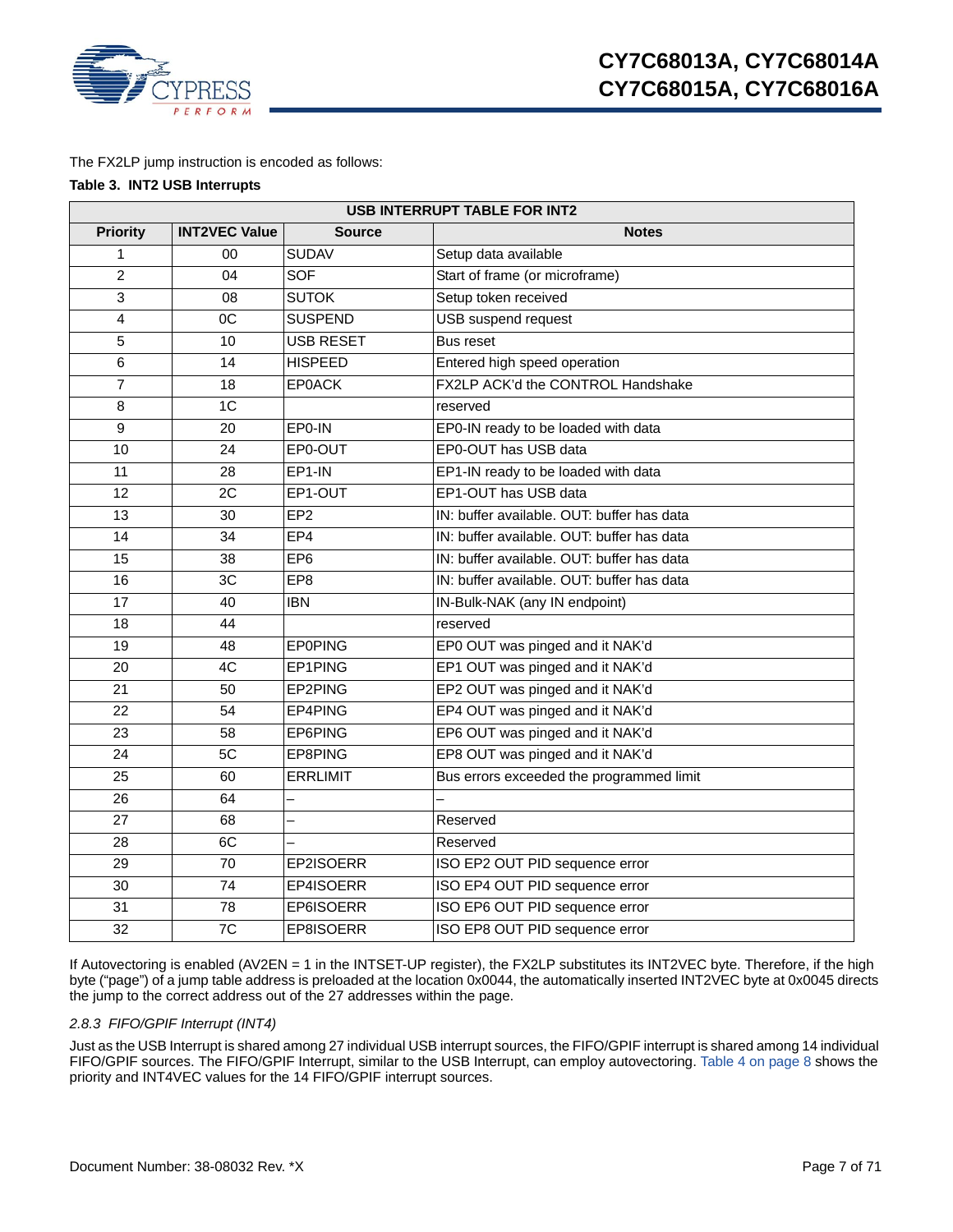

| <b>Priority</b> | <b>INT4VEC Value</b> | <b>Source</b>   | <b>Notes</b>                 |
|-----------------|----------------------|-----------------|------------------------------|
|                 | 80                   | EP2PF           | Endpoint 2 programmable flag |
| 2               | 84                   | EP4PF           | Endpoint 4 programmable flag |
| 3               | 88                   | EP6PF           | Endpoint 6 programmable flag |
| 4               | 8C                   | EP8PF           | Endpoint 8 programmable flag |
| 5               | 90                   | EP2EF           | Endpoint 2 empty flag [3]    |
| 6               | 94                   | EP4EF           | Endpoint 4 empty flag        |
| 7               | 98                   | EP6EF           | Endpoint 6 empty flag        |
| 8               | 9C                   | EP8EF           | Endpoint 8 empty flag        |
| 9               | A0                   | EP2FF           | Endpoint 2 full flag         |
| 10              | A4                   | EP4FF           | Endpoint 4 full flag         |
| 11              | A8                   | EP6FF           | Endpoint 6 full flag         |
| 12 <sub>2</sub> | AC                   | EP8FF           | Endpoint 8 full flag         |
| 13              | B <sub>0</sub>       | <b>GPIFDONE</b> | GPIF operation complete      |
| 14              | B4                   | <b>GPIFWF</b>   | <b>GPIF</b> waveform         |

### <span id="page-7-0"></span>**Table 4. Individual FIFO/GPIF Interrupt Sources**

If Autovectoring is enabled (AV4EN = 1 in the INTSET-UP register), the FX 2LP substitutes its INT4VEC byte. Therefore, if the high byte ("page") of a jump-table address is preloaded at location 0x0054, the automatically inserted INT4VEC byte at 0x0055 directs the jump to the correct address out of the 14

addresses within the page. When the ISR occurs, the FX2LP pushes the program counter to its stack then jumps to address 0x0053, where it expects to find a "jump" instruction to the ISR Interrupt service routine.

**Note**

<span id="page-7-1"></span><sup>3.</sup> Errata: In Slave FIFO Asynchronous Word Wide mode, if a single word data is transferred from the USB host to EP2, configured as OUT Endpoint (EP) in the first<br>transaction, then the Empty flag behaves incorrectly. This d the ["Errata" on page 67.](#page-66-0)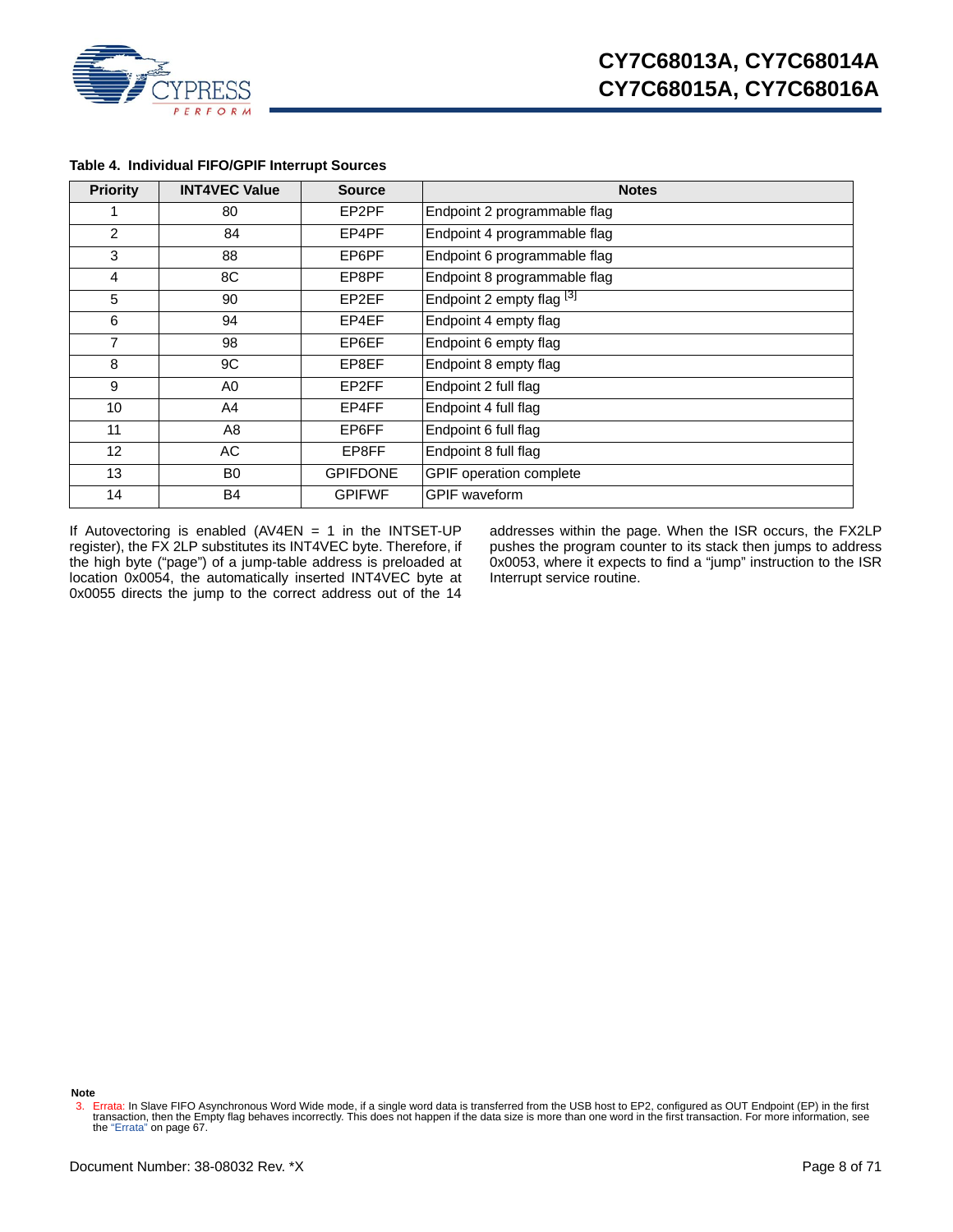

### <span id="page-8-0"></span>**2.9 Reset and Wakeup**

#### *2.9.1 Reset Pin*

The input pin, RESET#, resets the FX2LP when asserted. This pin has hysteresis and is active LOW. When a crystal is used with the CY7C680xxA, the reset period must enable stabilization of the crystal and the PLL. This reset period must be approximately 5 ms after VCC reaches 3.0 V. If the crystal input pin is driven by a clock signal, the internal PLL stabilizes in 200  $\mu$ s after VCC has reached 3.0 V.<sup>[\[4](#page-8-1)]</sup>

[Figure 2-2 on page 9](#page-8-2) shows a power-on reset condition and a reset applied during operation. A power-on reset is defined as the time reset that is asserted while power is being applied to the circuit. A powered reset is when the FX2LP is powered on and operating and the RESET# pin is asserted.

Cypress provides an application note which describes and recommends power-on reset implementation. For more information about reset implementation for the FX2 family of products, visit<http://www.cypress.com>.

<span id="page-8-2"></span>

### **Table 2-1. Reset Timing Values**

| <b>Condition</b>                        | <b>IRESET</b>                      |
|-----------------------------------------|------------------------------------|
| Power-on reset with crystal             | 5 <sub>ms</sub>                    |
| l Power-on reset with external<br>clock | $200 \mu s$ + clock stability time |
| Powered reset                           | $200 \mu s$                        |

### *2.9.2 Wakeup Pins*

The 8051 puts itself and the rest of the chip into a power-down mode by setting PCON.0 = 1. This stops the oscillator and PLL. When WAKEUP is asserted by external logic, the oscillator restarts after the PLL stabilizes, and the 8051 receives a wakeup



**Figure 2-2. Reset Timing Plots**

interrupt. This applies irrespective of whether FX2LP is connected to the USB.

The FX2LP exits the power-down (USB suspend) state by using one of the following methods:

- USB bus activity (if D+/D– lines are left floating, noise on these lines may indicate activity to the FX2LP and initiate a wakeup)
- External logic asserts the WAKEUP pin
- External logic asserts the PA3/WU2 pin

The second wakeup pin, WU2, can also be configured as a general-purpose I/O pin. This enables a simple external R-C network to be used as a periodic wakeup source. WAKEUP is by default active LOW.

#### **Note**

<span id="page-8-1"></span>4. If the external clock is powered at the same time as the CY7C680xxA and has a stabilization wait period, it must be added to the 200 us.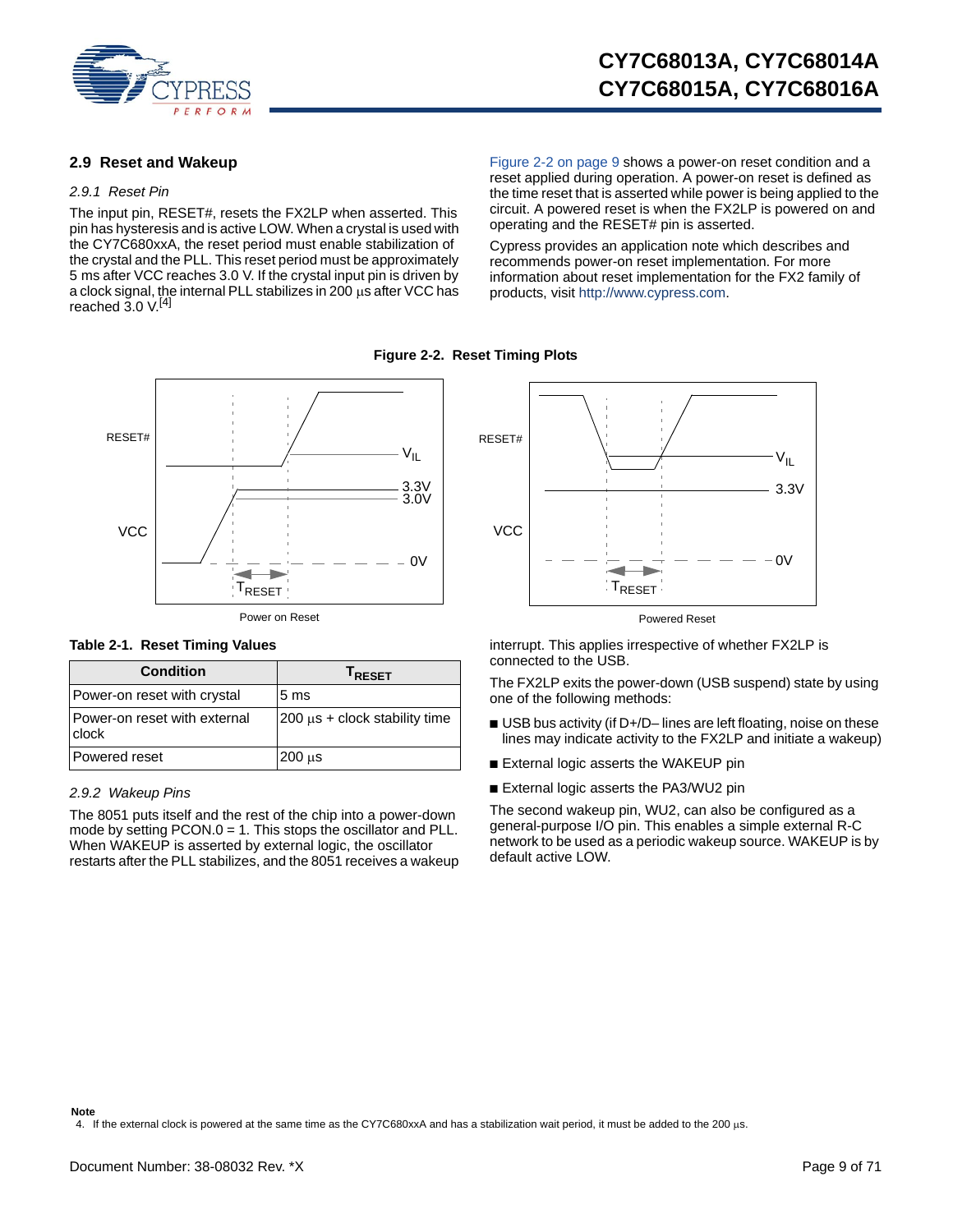

### <span id="page-9-0"></span>**2.10 Program/Data RAM**

*2.10.1 SizeThe FX2LP has 16 KB of internal program/data RAM, where PSEN#/RD# signals are internally ORed to enable the 8051 to access it as both program and data memory. No USB control registers appears in this space.* 

Two memory maps are shown in the following diagrams:

[Figure 2-3 on page 10](#page-9-1) shows the Internal Code Memory,  $EA = 0$ .

[Figure 2-4 on page 11](#page-10-1) shows the External Code Memory, EA = 1.

*2.10.2 Internal Code Memory, EA = 0*

<span id="page-9-1"></span>This mode implements the internal 16 KB block of RAM (starting at 0) as combined code and data memory. When external RAM or ROM is added, the external read and write strobes are suppressed for memory spaces that exist inside the chip. This

enables the user to connect a 64 KB memory without requiring address decodes to keep clear of internal memory spaces.

Only the internal 16 KB and scratch pad 0.5 KB RAM spaces have the following access:

- USB download
- USB upload
- Setup data pointer
- I<sup>2</sup>C interface boot load
- *2.10.3 External Code Memory, EA = 1*

The bottom 16 KB of program memory is external and therefore the bottom 16 KB of internal RAM is accessible only as a data memory.

**Figure 2-3. Internal Code Memory, EA = 0**



\*SUDPTR, USB upload/download, <sup>2</sup>C interface boot access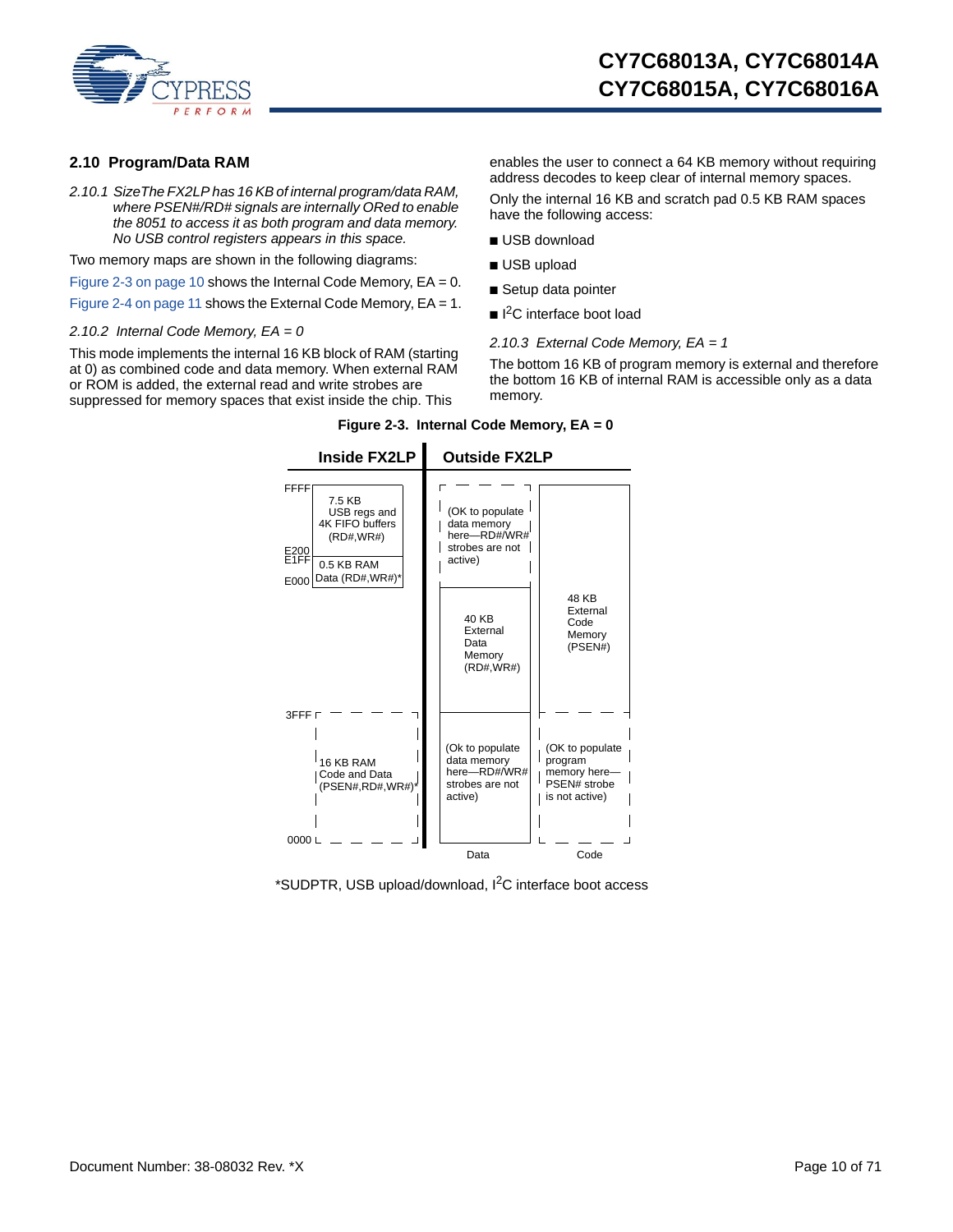<span id="page-10-1"></span>



**Figure 2-4. External Code Memory, EA = 1**



# <span id="page-10-0"></span>**2.11 Register Addresses**

| FFFF              |                            |
|-------------------|----------------------------|
|                   | 4 KB EP2-EP8               |
|                   |                            |
|                   | buffers                    |
|                   | $(8 \times 512)$           |
|                   |                            |
|                   |                            |
|                   |                            |
|                   |                            |
| $rac{F000}{EFFF}$ |                            |
|                   |                            |
|                   | 2 KB RESERVED              |
| E800              |                            |
| E7FF              |                            |
|                   | 64 BEP1IN                  |
| <b>E7C0</b>       |                            |
| E7BF              |                            |
| E780              | 64 Bytes EP1OUT            |
| <b>E77F</b>       |                            |
| E740              | 64 Bytes EP0 IN/OUT        |
| E73F              |                            |
|                   | 64 Bytes RESERVED          |
| E700              |                            |
| E6FF              |                            |
|                   | 8051 Addressable Registers |
|                   | (512)                      |
| E500              |                            |
| E <sub>4FF</sub>  | Reserved (128)             |
| E480              |                            |
| <b>E47F</b>       |                            |
| E400              | 128 Bytes GPIF Waveforms   |
| E3FF              |                            |
|                   | Reserved (512)             |
| E200              |                            |
| E <sub>1</sub> FF |                            |
|                   | 512 Bytes                  |
|                   |                            |
|                   | 8051 xdata RAM             |
| E000              |                            |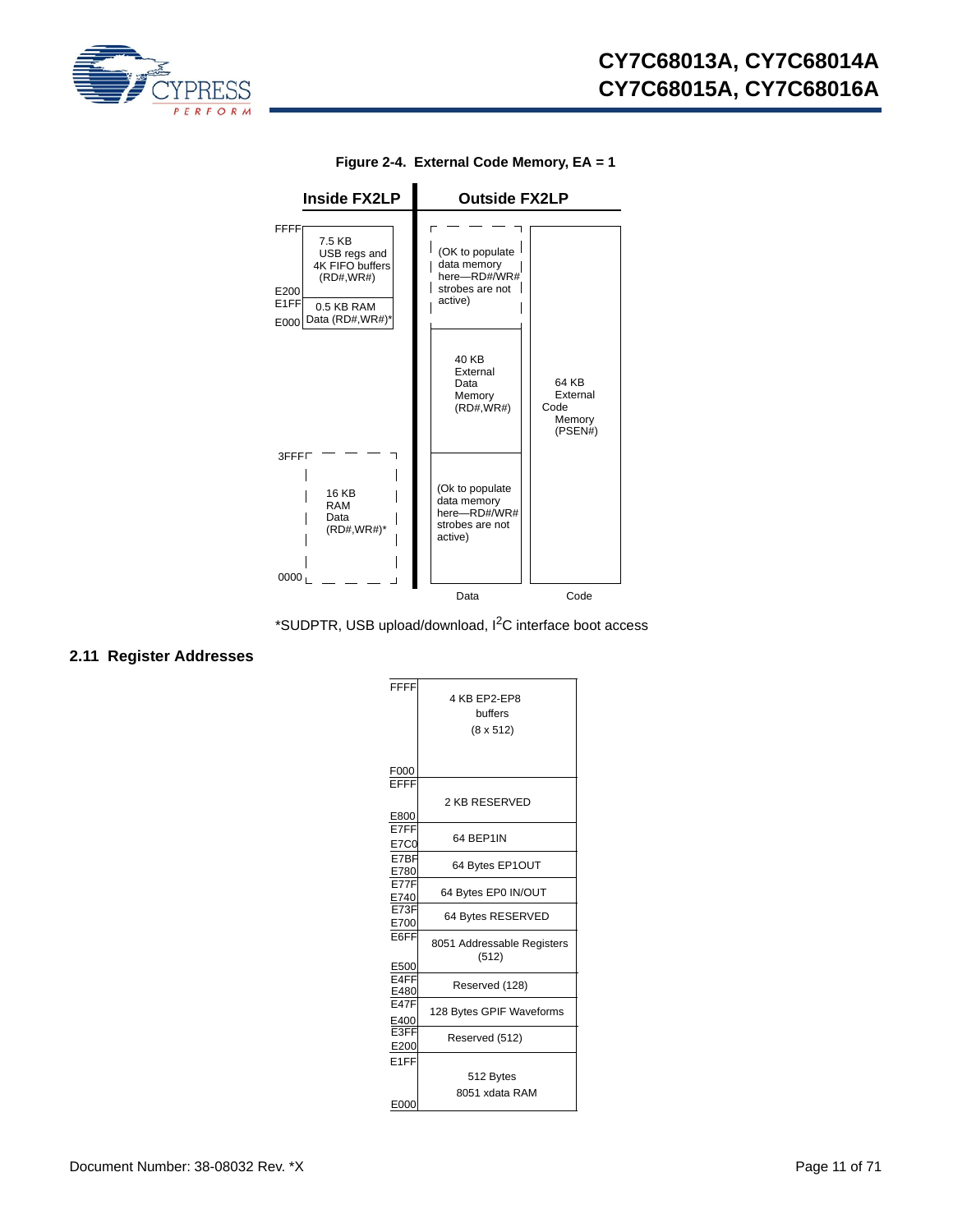

### <span id="page-11-0"></span>**2.12 Endpoint RAM**

*2.12.1 Size*

- $\blacksquare$  3 x 64 bytes (Endpoints 0 and 1)
- 8 × 512 bytes (Endpoints 2, 4, 6, 8)
- *2.12.2 Organization*
- EP0
- Bidirectional endpoint zero, 64-byte buffer
- EP1IN, EP1OUT
- 64 byte buffers, bulk or interrupt
- EP2, 4, 6, 8
- <span id="page-11-1"></span>■ Eight 512-byte buffers, bulk, interrupt, or isochronous. EP4 and EP8 can be double buffered; EP2 and 6 can be either double, triple, or quad buffered. For Hi-Speed endpoint configuration options, see [Figure 2-5.](#page-11-1)

### *2.12.3 Setup Data Buffer*

A separate 8-byte buffer at 0xE6B8-0xE6BF holds the setup data from a CONTROL transfer.

*2.12.4 Endpoint Configurations (Hi-Speed Mode)*

Endpoints 0 and 1 are the same for every configuration. Endpoint 0 is the only CONTROL endpoint, and endpoint 1 can be either BULK or INTERRUPT.

The endpoint buffers can be configured in any 1 of the 12 configurations shown in the vertical columns. When operating in the Full-Speed BULK mode, only the first 64 bytes of each buffer are used. For example, in Hi-Speed mode, the max packet size is 512 bytes, but in Full-Speed mode, it is 64 bytes. Even though a buffer is configured to a 512-byte buffer, in Full-Speed mode, only the first 64 bytes are used. The unused endpoint buffer space is not available for other operations. An example endpoint configuration is the EP2–1024 double-buffered; EP6–512 quad-buffered (column 8).

### **Figure 2-5. Endpoint Configuration**

| 64<br>EP0 IN&OUT<br>64<br>EP1 IN<br>64<br>EP1 OUT              | 64<br>64<br>64                                                 | 64<br>64<br>64                                     | 64<br>64<br>64                                     | 64<br>64<br>64                              | 64<br>64<br>64                              | 64<br>64<br>64                                     | 64<br>64<br>64                              | 64<br>64<br>64                  | 64<br>64<br>64                                                 | 64<br>64<br>64                  | 64<br>64<br>64                  |
|----------------------------------------------------------------|----------------------------------------------------------------|----------------------------------------------------|----------------------------------------------------|---------------------------------------------|---------------------------------------------|----------------------------------------------------|---------------------------------------------|---------------------------------|----------------------------------------------------------------|---------------------------------|---------------------------------|
| EP <sub>2</sub><br>512<br>512<br>EP4<br>512<br>512             | EP <sub>2</sub><br>512<br>512<br>EP <sub>4</sub><br>512<br>512 | EP <sub>2</sub><br>512<br>512<br>EP4<br>512<br>512 | EP <sub>2</sub><br>512<br>512<br>512<br>512        | EP <sub>2</sub><br>512<br>512<br>512<br>512 | EP <sub>2</sub><br>512<br>512<br>512<br>512 | EP <sub>2</sub><br>1024<br>1024                    | EP <sub>2</sub><br>1024<br>1024             | EP <sub>2</sub><br>1024<br>1024 | EP <sub>2</sub><br>512<br>512<br>512<br>EP <sub>6</sub><br>512 | EP <sub>2</sub><br>1024<br>1024 | EP <sub>2</sub><br>1024<br>1024 |
| EP <sub>6</sub><br>512<br>512<br>EP <sub>8</sub><br>512<br>512 | EP <sub>6</sub><br>512<br>512<br>512<br>512                    | EP <sub>6</sub><br>1024<br>1024                    | EP <sub>6</sub><br>512<br>512<br>EP8<br>512<br>512 | EP <sub>6</sub><br>512<br>512<br>512<br>512 | EP <sub>6</sub><br>1024<br>1024             | EP <sub>6</sub><br>512<br>512<br>EP8<br>512<br>512 | EP <sub>6</sub><br>512<br>512<br>512<br>512 | EP <sub>6</sub><br>1024<br>1024 | 512<br>512<br>EP <sub>8</sub><br>512<br>512                    | 1024<br>EP8<br>512<br>512       | 1024<br>11024                   |
|                                                                | $\overline{2}$                                                 | 3                                                  | 4                                                  | 5                                           | 6                                           | 7                                                  | 8                                           | 9                               | 10                                                             | 11                              | 12                              |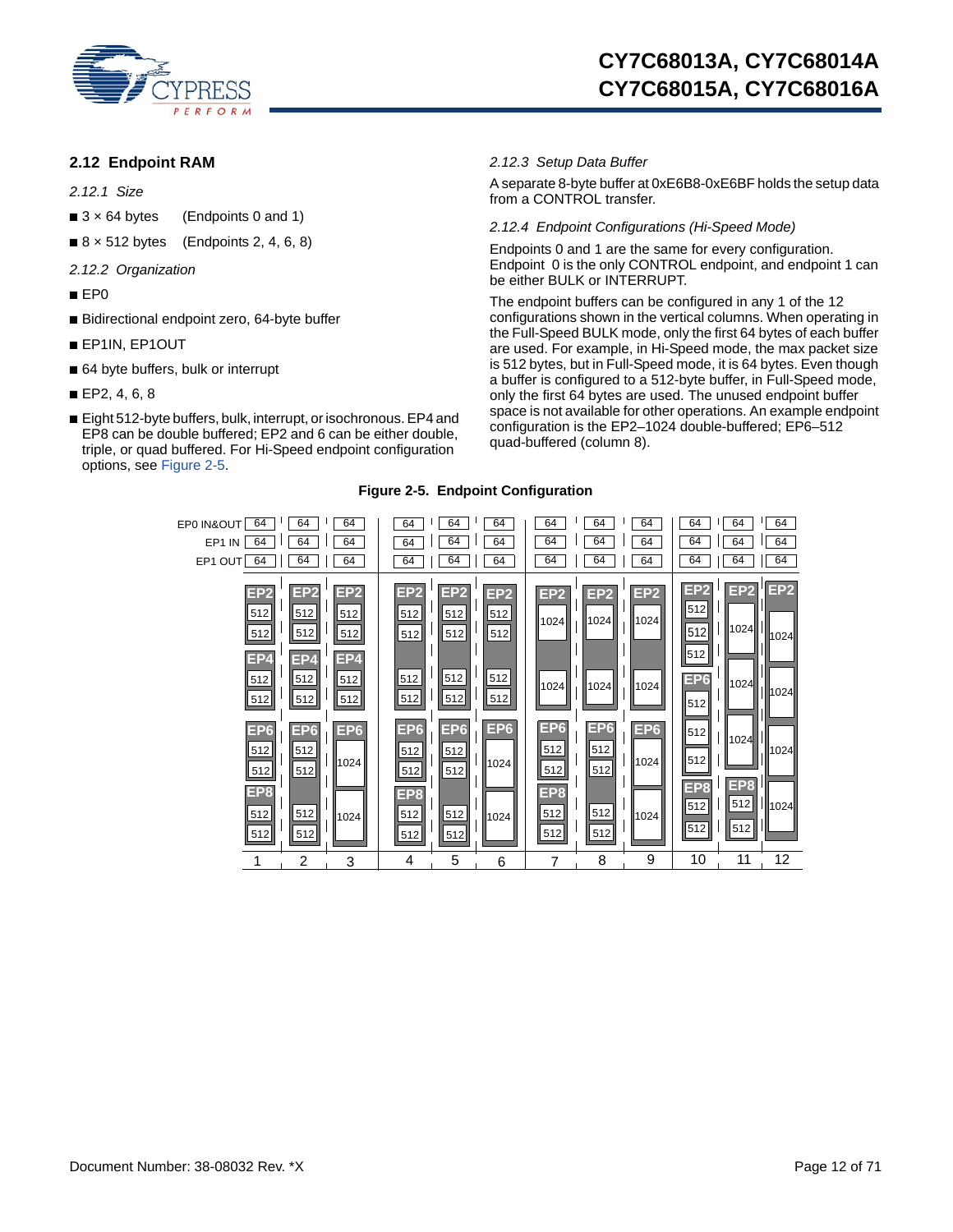

### *2.12.5 Default Full-Speed Alternate Settings*

### **Table 5. Default Full Speed Alternate Settings**[\[5](#page-12-1), [6](#page-12-2)]

| <b>Alternate Setting</b> | $\bf{0}$ |                    |                    |                    |
|--------------------------|----------|--------------------|--------------------|--------------------|
| ep0                      | 64       | 64                 | 64                 | 64                 |
| ep1out                   | $\Omega$ | 64 bulk            | 64 int             | 64 int             |
| ep1in                    | 0        | 64 bulk            | 64 int             | 64 int             |
| ep2                      | $\Omega$ | 64 bulk out $(2x)$ | 64 int out $(2x)$  | 64 iso out $(2x)$  |
| ep4                      | $\Omega$ | 64 bulk out $(2x)$ | 64 bulk out $(2x)$ | 64 bulk out $(2x)$ |
| ep6                      | $\Omega$ | 64 bulk in $(2x)$  | 64 int in $(2x)$   | 64 iso in $(2x)$   |
| ep8                      | $\Omega$ | 64 bulk in $(2x)$  | 64 bulk in $(2x)$  | 64 bulk in $(2x)$  |

### *2.12.6 Default High Speed Alternate Settings*

### **Table 6. Default Hi-Speed Alternate Settings**[[5,](#page-12-1) [6\]](#page-12-2)

| <b>Alternate Setting</b> | 0  |                           |                     |                     |
|--------------------------|----|---------------------------|---------------------|---------------------|
| ep0                      | 64 | 64                        | 64                  | 64                  |
| ep1out                   |    | $512$ bulk <sup>[7]</sup> | 64 int              | 64 int              |
| ep1in                    |    | 512 bulk <sup>[7]</sup>   | 64 int              | 64 int              |
| ep2                      |    | 512 bulk out $(2x)$       | 512 int out $(2x)$  | 512 iso out (2x)    |
| ep4                      |    | 512 bulk out $(2x)$       | 512 bulk out $(2x)$ | 512 bulk out $(2x)$ |
| ep6                      |    | 512 bulk in $(2x)$        | 512 int in $(2x)$   | 512 iso in (2x)     |
| ep8                      |    | 512 bulk in $(2x)$        | 512 bulk in (2x)    | 512 bulk in $(2x)$  |

### <span id="page-12-0"></span>**2.13 External FIFO Interface**

#### *2.13.1 Architecture*

The FX2LP slave FIFO architecture has eight 512-byte blocks in the endpoint RAM that directly serve as FIFO memories and are controlled by FIFO control signals (such as IFCLK, SLCS#, SLRD, SLWR, SLOE, PKTEND, and flags).

In operation, some of the eight RAM blocks fill or empty from the SIE, while the others are connected to the I/O transfer logic. The transfer logic takes two forms: the GPIF for internally generated control signals and the slave FIFO interface for externally controlled transfers.

### *2.13.2 Master/Slave Control Signals*

The FX2LP endpoint FIFOs are implemented as eight physically distinct 256×16 RAM blocks. The 8051/SIE can switch any of the RAM blocks between two domains, the USB (SIE) domain and the 8051-I/O Unit domain. This switching is done virtually instantaneously, giving essentially zero transfer time between "USB FIFOs" and "Slave FIFOs." Because they are physically the same memory, no bytes are actually transferred between buffers.

At any time, some RAM blocks are filling/emptying with the USB data under SIE control, while other RAM blocks are available to the 8051, the I/O control unit, or both. The RAM blocks operates as single-port in the USB domain, and dual-port in the 8051-I/O

domain. The blocks can be configured as single-, double-, triple-, or quad-buffered as previously shown.

The I/O control unit implements either an internal master (M for Master) or external master (S for Slave) interface.

In Master (M) mode, the GPIF internally controls FIFOADR[1..0] to select a FIFO. The RDY pins (two in the 56-pin package, six in the 100-pin and 128-pin packages) can be used as flag inputs from an external FIFO or other logic if desired. The GPIF can be run from either an internally derived clock or externally supplied clock (IFCLK), at a rate that transfers data up to 96 MBytes/s (48 MHz IFCLK with 16-bit interface).

In the Slave (S) mode, FX2LP accepts either an internally derived clock or externally supplied clock (IFCLK, max frequency 48 MHz) and SLCS#, SLRD, SLWR, SLOE, PKTEND signals from external logic. When using an external IFCLK, the external clock must be present before switching to the external clock with the IFCLKSRC bit. Each endpoint can individually be selected for byte or word operation by an internal configuration bit and a Slave FIFO Output Enable signal (SLOE)that enables data of the selected width. External logic must ensure that the output enable signal is inactive when writing data to a slave FIFO. The slave interface can also operate asynchronously, where the SLRD and SLWR signals act directly as strobes, rather than a clock qualifier as in synchronous mode. The signals SLRD, SLWR, SLOE, and PKTEND are gated by the signal SLCS#.

#### **Notes**

<span id="page-12-2"></span><span id="page-12-1"></span>5. "0" means "not implemented." 6. "2×" means "double buffered."

<span id="page-12-3"></span><sup>7.</sup> Even though these buffers are 64 bytes, they are reported as 512 for USB 2.0 compliance. The user must never transfer packets larger than 64 bytes to EP1.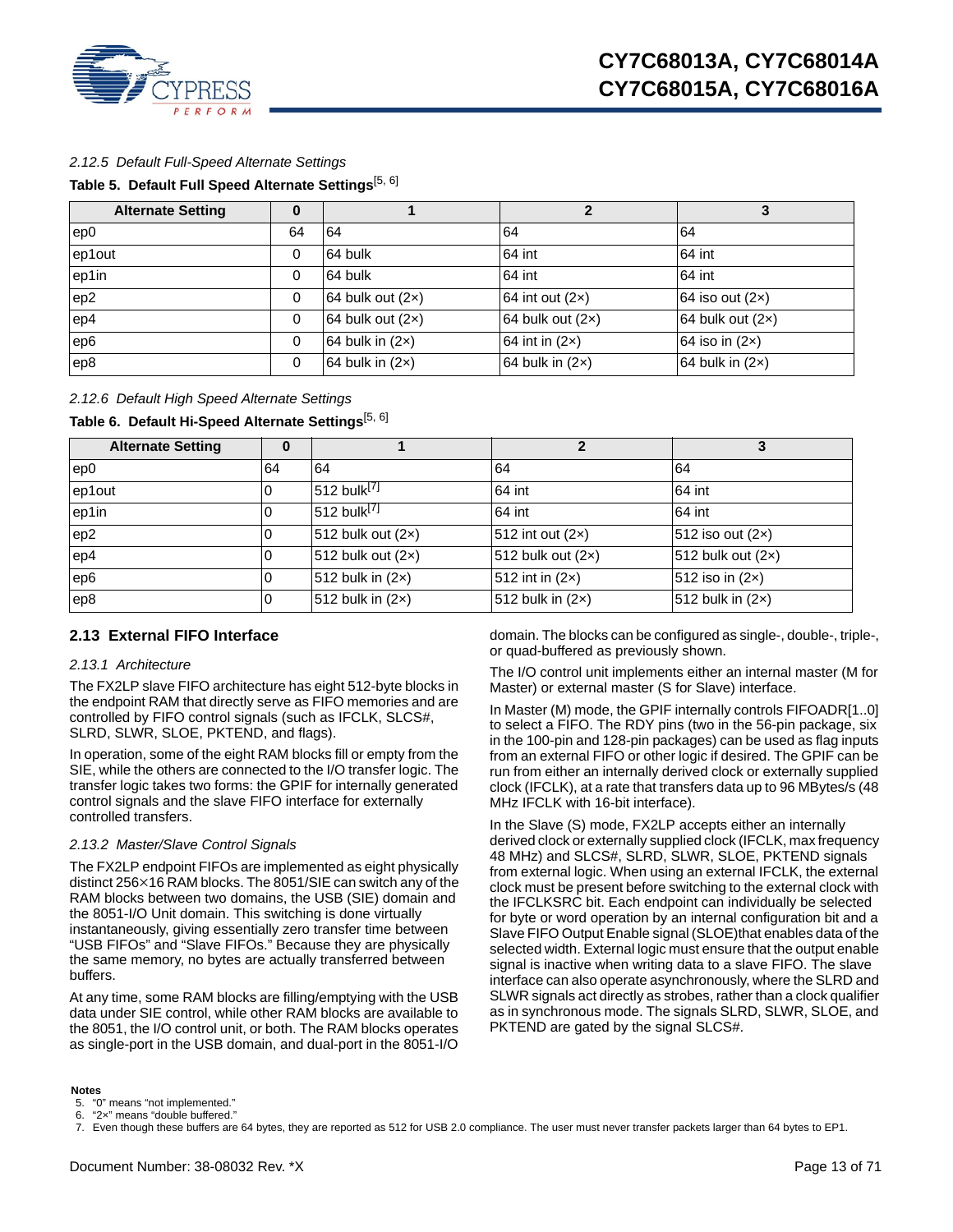

### *2.13.3 GPIF and FIFO Clock Rates*

An 8051 register bit selects one of two frequencies for the internally supplied interface clock: 30 MHz and 48 MHz. Alternatively, an externally supplied clock of 5 MHz–48 MHz feeding the IFCLK pin can be used as the interface clock. IFCLK can be configured to function as an output clock when the GPIF and FIFOs are internally clocked. An output enable bit in the IFCONFIG register turns this clock output off, if desired. Another bit within the IFCONFIG register inverts the IFCLK signal whether internally or externally sourced.

### <span id="page-13-0"></span>**2.14 GPIF**

The GPIF is a flexible 8-bit or 16-bit parallel interface driven by a user-programmable finite state machine. It enables the CY7C68013A/15A to perform local bus mastering and can implement a wide variety of protocols such as ATA interface, printer parallel port, and Utopia.

The GPIF has six programmable control outputs (CTL), nine address outputs (GPIFADRx), and six general-purpose ready inputs (RDY). The data bus width can be 8 or 16 bits. Each GPIF vector defines the state of the control outputs, and determines what state a ready input (or multiple inputs) must be before proceeding. The GPIF vector can be programmed to advance a FIFO to the next data value, advance an address, etc. A sequence of the GPIF vectors make up a single waveform that is executed to perform the desired data move between the FX2LP and the external device.

### *2.14.1 Six Control OUT Signals*

The 100-pin and 128-pin packages bring out all six Control Output pins (CTL0-CTL5). The 8051 programs the GPIF unit to define the CTL waveforms. The 56-pin package brings out three of these signals, CTL0–CTL2. CTLx waveform edges can be programmed to make transitions as fast as once per clock (20.8 ns using a 48-MHz clock).

### *2.14.2 Six Ready IN Signals*

The 100-pin and 128-pin packages bring out all six Ready inputs (RDY0–RDY5). The 8051 programs the GPIF unit to test the RDY pins for GPIF branching. The 56-pin package brings out two of these signals, RDY0–1.

### *2.14.3 Nine GPIF Address OUT Signals*

Nine GPIF address lines are available in the 100-pin and 128-pin packages, GPIFADR[8..0]. The GPIF address lines enable indexing through up to a 512-byte block of RAM. If more address lines are needed, then I/O port pins are used.

### *2.14.4 Long Transfer Mode*

In the master mode, the 8051 appropriately sets GPIF transaction count registers (GPIFTCB3, GPIFTCB2, GPIFTCB1, or GPIFTCB0) for unattended transfers of up to 2<sup>32</sup> transactions. The GPIF automatically throttles data flow to prevent under or overflow until the full number of requested transactions complete. The GPIF decrements the value in these registers to represent the current status of the transaction.

### <span id="page-13-1"></span>**2.15 ECC Generation**[\[8](#page-13-4)]

The EZ-USB can calculate ECCs (Error Correcting Codes) on data that passes across its GPIF or Slave FIFO interfaces. There are two ECC configurations: Two ECCs, each calculated over 256 bytes (SmartMedia Standard); and one ECC calculated over 512 bytes.

The ECC can correct any one-bit error or detect any two-bit error.

#### *2.15.1 ECC Implementation*

The two ECC configurations are selected by the ECCM bit:

#### **ECCM = 0**

Two 3-byte ECCs, each calculated over a 256-byte block of data. This configuration conforms to the SmartMedia Standard.

Write any value to ECCRESET, then pass data across the GPIF or Slave FIFO interface. The ECC for the first 256 bytes of data is calculated and stored in ECC1. The ECC for the next 256 bytes is stored in ECC2. After the second ECC is calculated, the values in the ECCx registers do not change until ECCRESET is written again, even if more data is subsequently passed across the interface.

### **ECCM = 1**

One 3-byte ECC calculated over a 512-byte block of data.

Write any value to ECCRESET then pass data across the GPIF or Slave FIFO interface. The ECC for the first 512 bytes of data is calculated and stored in ECC1; ECC2 is unused. After the ECC is calculated, the values in ECC1 do not change even if more data is subsequently passed across the interface, till ECCRESET is written again.

### <span id="page-13-2"></span>**2.16 USB Uploads and Downloads**

The core has the ability to directly edit the data contents of the internal 16-KB RAM and of the internal 512-byte scratch pad RAM via a vendor-specific command. This capability is normally used when soft downloading the user code and is available only to and from the internal RAM, only when the 8051 is held in reset. The available RAM spaces are 16 KB from 0x0000–0x3FFF (code/data) and 512 bytes from 0xE000–0xE1FF (scratch pad<br>data RAM).<sup>[\[9](#page-13-5)]</sup>

### <span id="page-13-3"></span>**2.17 Autopointer Access**

FX2LP provides two identical autopointers. They are similar to the internal 8051 data pointers but with an additional feature: they can optionally increment after every memory access. This capability is available to and from both internal and external RAM. Autopointers are available in external FX2LP registers under the control of a mode bit (AUTOPTRSET-UP.0). Using the external FX2LP autopointer access (at 0xE67B – 0xE67C) enables the autopointer to access all internal and external RAM to the part.

Also, autopointers can point to any FX2LP register or endpoint buffer space. When the autopointer access to external memory is enabled, locations 0xE67B and 0xE67C in XDATA and code space cannot be used.

#### **Notes**

<span id="page-13-4"></span><sup>8.</sup> To use the ECC logic, the GPIF or Slave FIFO interface must be configured for byte-wide operation.

<span id="page-13-5"></span><sup>9.</sup> After the data is downloaded from the host, a "loader" can execute from internal RAM to transfer downloaded data to external memory.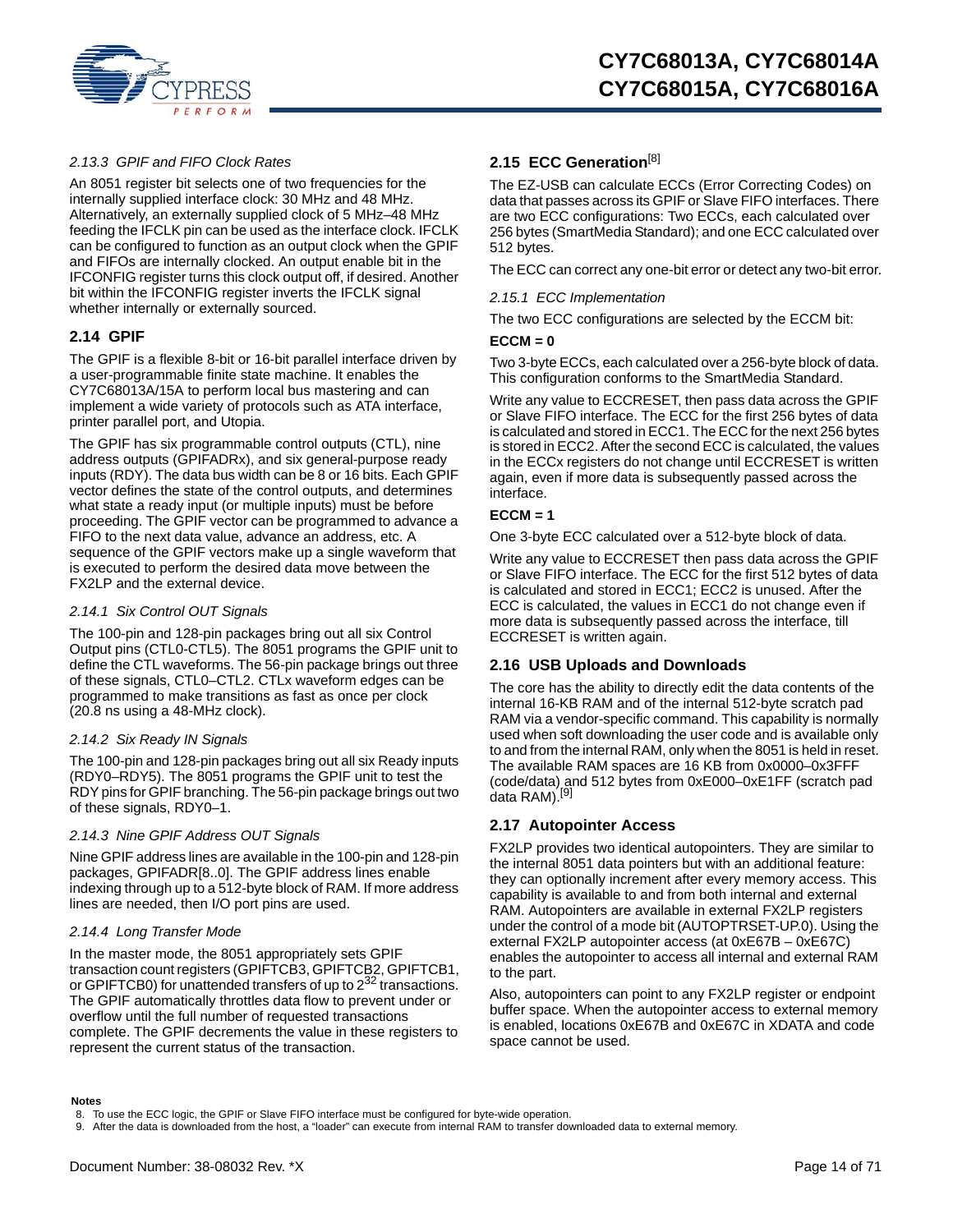

# <span id="page-14-0"></span>**2.18 I2C Controller**

FX2LP has one  $1<sup>2</sup>C$  port that is driven by two internal controllers, the one that automatically operates at boot time to load VID/PID/DID and configuration information, and another that the 8051 uses when running to control external I<sup>2</sup>C devices. The I<sup>2</sup>C port operates in master mode only.

### *2.18.1 I*2*C Port Pins*

The  $1^2C$  pins SCL and SDA must have external 2.2-k $\Omega$  pull-up resistors even if no EEPROM is connected to the FX2LP. External EEPROM device address pins must be configured properly. See [Table 7](#page-14-4) for configuring the device address pins.

<span id="page-14-4"></span>

|  | Table 7. Strap Boot EEPROM Address Lines to These Values |  |  |
|--|----------------------------------------------------------|--|--|
|--|----------------------------------------------------------|--|--|

| <b>Bytes</b> | <b>Example EEPROM</b>  | A2  | A <sub>1</sub> | A <sub>0</sub> |
|--------------|------------------------|-----|----------------|----------------|
| 16           | 24LC00 <sup>[10]</sup> | N/A | N/A            | N/A            |
| 128          | 24LC01                 | C   |                |                |
| 256          | 24LC02                 | 0   | U              |                |
| 4K           | 24LC32                 | 0   | O              |                |
| 8K           | 24LC64                 | 0   |                |                |
| 16K          | 24LC128                | Ω   |                |                |

### *2.18.2 I*2*C Interface Boot Load Access*

At power-on reset, the  $I^2C$  interface boot loader loads the VID/PID/DID configuration bytes and up to 16 KB of program/data. The available RAM spaces are 16 KB from 0x0000–0x3FFF and 512 bytes from 0xE000–0xE1FF. The 8051 is in reset.  ${}^{12}C$  interface boot loads only occur after power-on reset.

### *2.18.3 I*2*C Interface General-Purpose Access*

The 8051 can control peripherals connected to the  $1<sup>2</sup>C$  bus using the I2CTL and I2DAT registers. FX2LP provides I<sup>2</sup>C master control only; it is never an  $I^2C$  slave.

### <span id="page-14-1"></span>**2.19 Compatible with Previous Generation EZ-USB FX2**

<span id="page-14-3"></span>The EZ-USB FX2LP is form-, fit-, and with minor exceptions, functionally-compatible with its predecessor, the EZ-USB FX2. This makes for an easy transition for designers wanting to upgrade their systems from the FX2 to the FX2LP. The pinout and package selection are identical and a vast majority of firmware previously developed for the FX2 functions in the FX2LP.

For designers migrating from the FX2 to the FX2LP, a change in the bill of material and review of the memory allocation (due to increased internal memory) is required. For more information about migrating from EZ-USB FX2 to EZ-USB FX2LP, see the application note titled *Migrating from EZ-USB FX2 to EZ-USB FX2LP* available in the [Cypress web site.](http://www.cypress.com)

<span id="page-14-5"></span>

|  | Table 8. Part Number Conversion Table |  |  |
|--|---------------------------------------|--|--|
|--|---------------------------------------|--|--|

| <b>EZ-USB FX2</b><br><b>Part Number</b> | <b>EZ-USB FX2LP</b><br><b>Part Number</b>   | Package<br><b>Description</b>       |
|-----------------------------------------|---------------------------------------------|-------------------------------------|
| CY7C68013-56PVC                         | ICY7C68013A-56PVXC or<br>CY7C68014A-56PVXC  | 56-pin<br><b>SSOP</b>               |
| CY7C68013-56PVCT                        | ICY7C68013A-56PVXCTor<br>CY7C68014A-56PVXCT | 56-pin<br>SSOP-<br>Tape and<br>Reel |
| CY7C68013-56LFC                         | CY7C68013A-56LFXC or<br>CY7C68014A-56LFXC   | 56-pin QFN                          |
| CY7C68013-100AC                         | CY7C68013A-100AXC or<br>CY7C68014A-100AXC   | $100$ -pin<br>TOFP                  |
| CY7C68013-128AC                         | CY7C68013A-128AXC or<br>CY7C68014A-128AXC   | $128$ -pin<br>TOFP                  |

### <span id="page-14-2"></span>**2.20 CY7C68013A/14A and CY7C68015A/16A Differences**

CY7C68013A is identical to CY7C68014A in form, fit, and functionality. CY7C68015A is identical to CY7C68016A in form, fit, and functionality. CY7C68014A and CY7C68016A have a lower suspend current than CY7C68013A and CY7C68015A respectively and are ideal for power-sensitive battery applications.

CY7C68015A and CY7C68016A are available in 56-pin QFN package only. Two additional GPIO signals are available on the CY7C68015A and CY7C68016A to provide more flexibility when neither IFCLK or CLKOUT are needed in the 56-pin package.

USB developers wanting to convert their FX2 56-pin application to a bus-powered system directly benefit from these additional signals. The two GPIOs give developers the signals they need for the power-control circuitry of their bus-powered application without pushing them to a high-pincount version of FX2LP.

The CY7C68015A is only available in the 56-pin QFN package

### **Table 9. CY7C68013A/14A and CY7C68015A/16A Pin Differences**

| CY7C68013A/CY7C68014A | CY7C68015A/CY7C68016A |  |  |  |  |
|-----------------------|-----------------------|--|--|--|--|
| IFCL K                | PF <sub>0</sub>       |  |  |  |  |
| <b>CLKOUT</b>         | PF <sub>1</sub>       |  |  |  |  |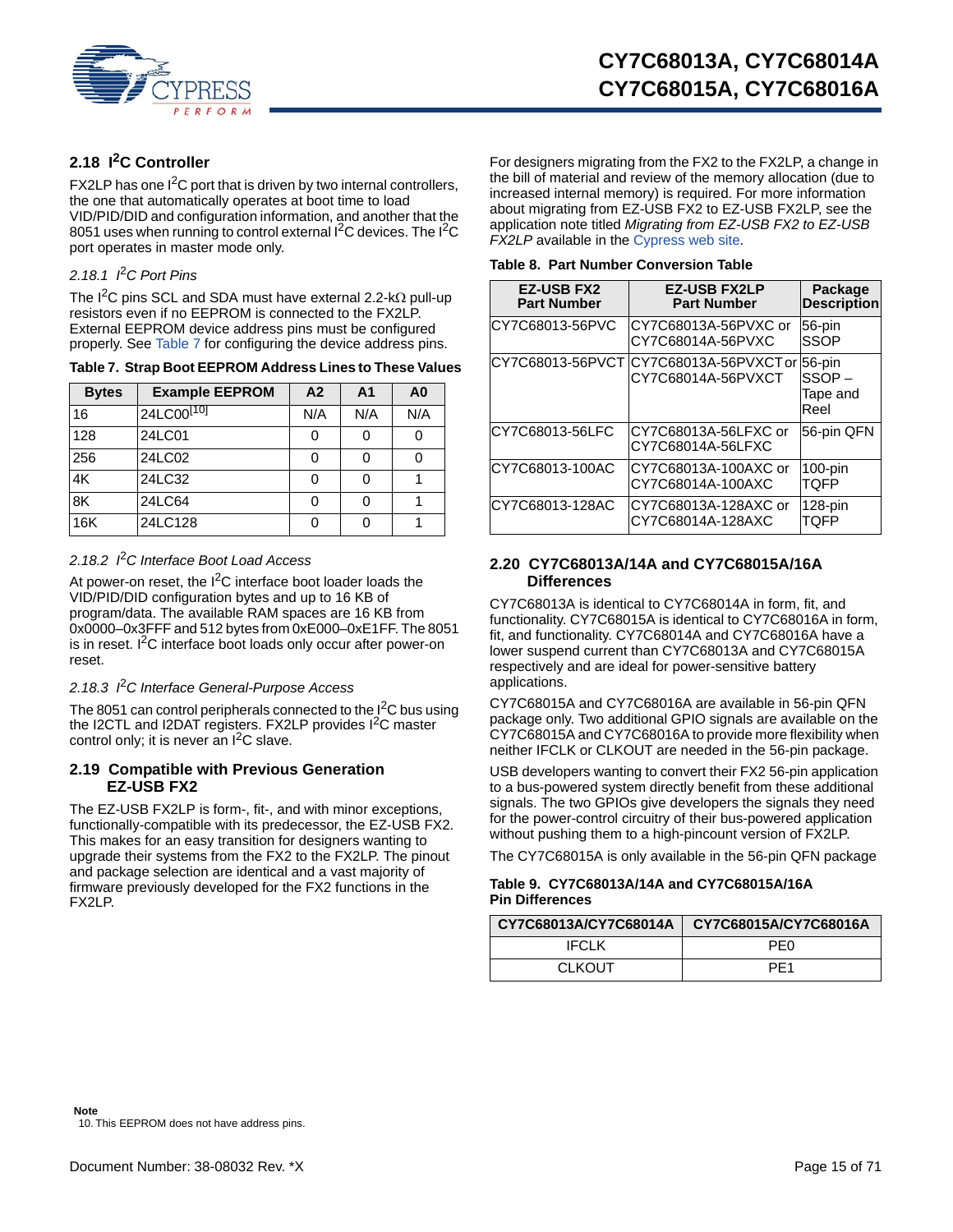

# <span id="page-15-0"></span>**3. Pin Assignments**

[Figure 3-1 on page 17](#page-16-0) identifies all signals for the five package types. The following pages illustrate the individual pin diagrams, plus a combination diagram showing which of the full set of signals are available in the 128-pin, 100-pin, and 56-pin packages.

The signals on the left edge of the 56-pin package in [Figure 3-1](#page-16-0)  [on page 17](#page-16-0) are common to all versions in the FX2LP family with the noted differences between the CY7C68013A/14A and the CY7C68015A/16A.

Three modes are available in all package versions: Port, GPIF master, and Slave FIFO. These modes define the signals on the right edge of the diagram. The 8051 selects the interface mode using the IFCONFIG[1:0] register bits. Port mode is the power on default configuration.

The 100-pin package adds functionality to the 56-pin package by adding these pins:

- PORTC or alternate GPIFADR[7:0] address signals
- PORTE or alternate GPIFADR[8] address signal and seven additional 8051 signals
- Three GPIF Control signals
- Four GPIF Ready signals
- Nine 8051 signals (two USARTs, three timer inputs, INT4, and INT5#)
- $\blacksquare$  BKPT, RD#, WR#.

The 128-pin package adds the 8051 address and data buses plus control signals. Note that two of the required signals, RD# and WR#, are present in the 100-pin version.

In the 100-pin and 128-pin versions, an 8051 control bit can be set to pulse the RD# and WR# pins when the 8051 reads from/writes to PORTC. This feature is enabled by setting the PORTCSTB bit in the CPUCS register.

[Section 9.5](#page-43-0) displays the timing diagram of the read and write strobing function on accessing PORTC.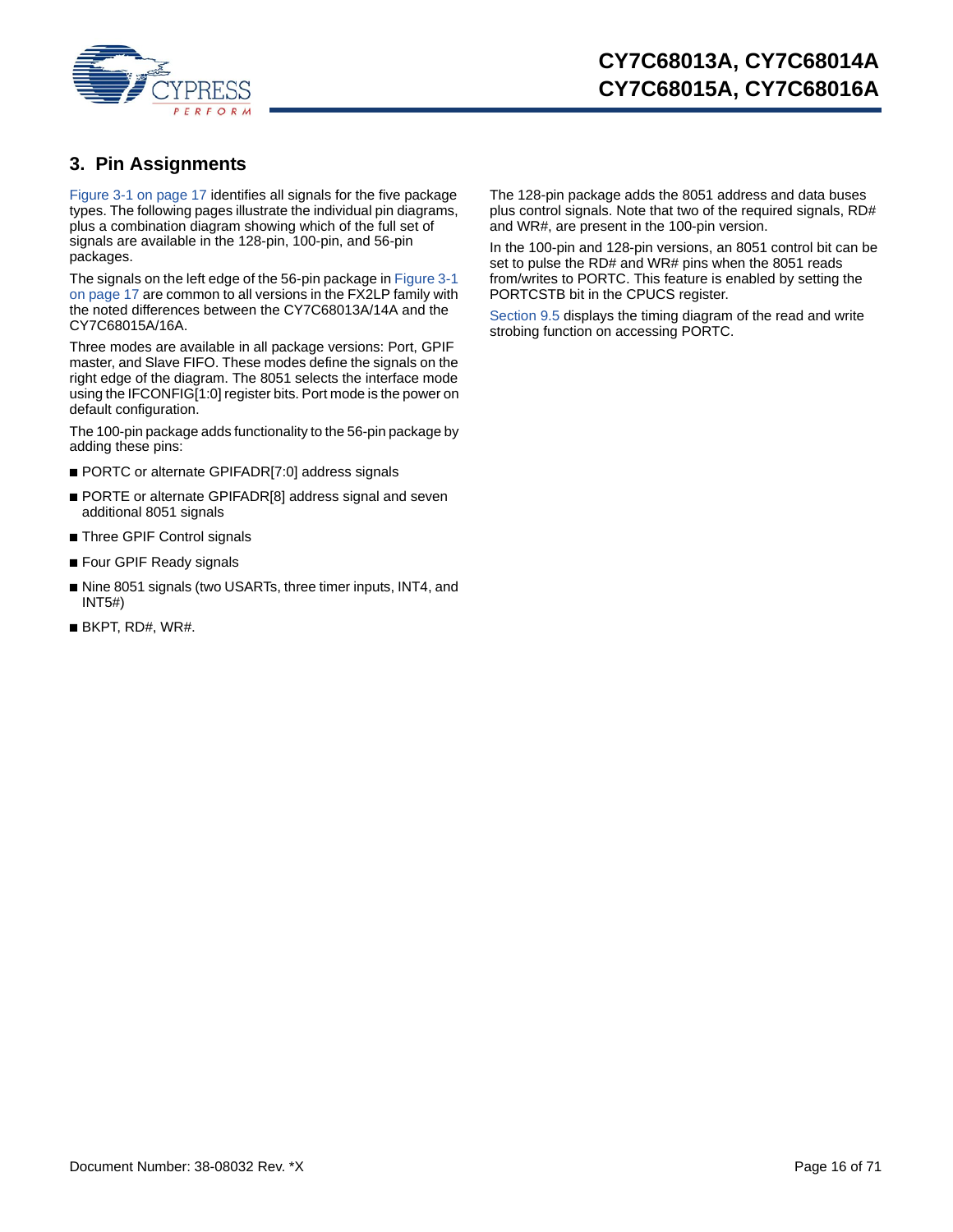<span id="page-16-0"></span>

|   |                                                                                                                                                                                                                                                                                                                                                      | Figure 3-1. Signal                                                                                                                                                                                                                               |                                                                                                                                                                                                                                                                                                                                                                                                                                                    |                                                                                                                                                                                                                                                                                                                                                                                                    |
|---|------------------------------------------------------------------------------------------------------------------------------------------------------------------------------------------------------------------------------------------------------------------------------------------------------------------------------------------------------|--------------------------------------------------------------------------------------------------------------------------------------------------------------------------------------------------------------------------------------------------|----------------------------------------------------------------------------------------------------------------------------------------------------------------------------------------------------------------------------------------------------------------------------------------------------------------------------------------------------------------------------------------------------------------------------------------------------|----------------------------------------------------------------------------------------------------------------------------------------------------------------------------------------------------------------------------------------------------------------------------------------------------------------------------------------------------------------------------------------------------|
|   | Port                                                                                                                                                                                                                                                                                                                                                 |                                                                                                                                                                                                                                                  | <b>GPIF Master</b>                                                                                                                                                                                                                                                                                                                                                                                                                                 | Slave FIFO                                                                                                                                                                                                                                                                                                                                                                                         |
|   | <b>XTALIN</b><br>XTALOUT<br>RESET#<br>WAKEUP#<br>56<br>SCL                                                                                                                                                                                                                                                                                           | PD7<br>PD <sub>6</sub><br>PD <sub>5</sub><br>PD4<br>PD <sub>3</sub><br>PD <sub>2</sub><br>PD <sub>1</sub><br>PD <sub>0</sub><br>PB7<br>PB <sub>6</sub><br>PB <sub>5</sub><br>PB4<br>PB <sub>3</sub><br>PB <sub>2</sub><br>PB1<br>PB <sub>0</sub> | $\Leftrightarrow$ FD[15]<br>$\leftrightarrow$ FD[14]<br>$\leftrightarrow$ FD[13]<br>$\Leftrightarrow$ FD[12]<br>$\Leftrightarrow$ FD[11]<br>$\leftrightarrow$ FD[10]<br>$\leftrightarrow$ FD[9]<br>$\Leftrightarrow$ FD[8]<br>$\Leftrightarrow$ FD[7]<br>$\Leftrightarrow$ FD[6]<br>$\leftrightarrow$ FD[5]<br>$\leftrightarrow$ FD[4]<br>$\Leftrightarrow$ FD[3]<br>$\Leftrightarrow$ FD[2]<br>$\leftrightarrow$ FD[1]<br>$\Leftrightarrow$ FD[0] | $\Leftrightarrow$ FD[15]<br>$\leftrightarrow$ FD[14]<br>$\leftrightarrow$ FD[13]<br>$\Leftrightarrow$ FD[12]<br>↔ FD[11]<br>$\leftrightarrow$ FD[10]<br>$\leftrightarrow$ FD[9]<br>$\Leftrightarrow$ FD[8]<br>↔ FD[7]<br>↔ FD[6]<br>$\leftrightarrow$ FD[5]<br>$\leftrightarrow$ FD[4]<br>$\leftrightarrow$ FD[3]<br>$\leftrightarrow$ FD[2]<br>$\leftrightarrow$ FD[1]<br>$\leftrightarrow$ FD[0] |
|   | SDA<br>**PE0 replaces IFCLK                                                                                                                                                                                                                                                                                                                          |                                                                                                                                                                                                                                                  | $RDY0 \leftarrow$<br>$RDY1 \leftarrow$                                                                                                                                                                                                                                                                                                                                                                                                             | $\leftarrow$ SLRD<br>$\leftarrow$ SLWR                                                                                                                                                                                                                                                                                                                                                             |
|   | & PE1 replaces CLKOUT<br>on CY7C68015A/16A<br>**PE0                                                                                                                                                                                                                                                                                                  |                                                                                                                                                                                                                                                  | CTLO $\rightarrow$<br>CTL1 $\rightarrow$<br>CTL2 $\rightarrow$                                                                                                                                                                                                                                                                                                                                                                                     | $\rightarrow$ FLAGA<br>$\rightarrow$ FLAGB<br>$\rightarrow$ FLAGC                                                                                                                                                                                                                                                                                                                                  |
| ٠ | **PE1<br><b>IFCLK</b><br><b>CLKOUT</b><br><b>DPLUS</b><br><b>DMINUS</b>                                                                                                                                                                                                                                                                              | INT0#/PA0<br>INT1#/PA1<br>PA <sub>2</sub><br>WU2/PA3<br>PA4<br>PA <sub>5</sub><br>PA <sub>6</sub><br>PA7                                                                                                                                         | INT0#/PA0<br>INT <sub>1#/PA1</sub><br>PA <sub>2</sub><br>WU2/PA3<br>PA4<br>PA <sub>5</sub><br>PA <sub>6</sub><br>PA7                                                                                                                                                                                                                                                                                                                               | INT0#/ PA0<br>INT <sub>1#</sub> / PA <sub>1</sub><br>$\leftarrow$ SLOE<br>WU2/PA3<br>$\leftarrow$ FIFOADR0<br>← FIFOADR1<br>← PKTEND<br>PA7/FLAGD/SLCS#                                                                                                                                                                                                                                            |
|   | 100<br><b>BKPT</b><br>PORTC7/GPIFADR7<br>PORTC6/GPIFADR6<br>PORTC5/GPIFADR5<br>PORTC4/GPIFADR4<br>PORTC3/GPIFADR3<br>PORTC2/GPIFADR2<br>PORTC1/GPIFADR1<br>PORTC0/GPIFADR0<br>PE7/GPIFADR8<br>PE6/T2EX<br>PE5/INT6<br>PE4/RxD1OUT<br>PE3/RxD0OUT<br>PE2/T2OUT<br>PE1/T1OUT<br>PE0/T0OUT<br>D7<br>D6<br>D5<br>D4<br>D3<br>D2<br>D1<br>D0<br>128<br>EA | RxD <sub>0</sub><br>TxD0<br>RxD1<br>TxD1<br>INT4<br>INT5#<br>T2<br>Τ1<br>T0<br>RD#<br>WR#<br>ı<br>CS#<br>OE#<br>PSEN#<br>ı<br>A15<br>A14<br>A13<br>A12<br>A11<br>A10<br>A9<br>A8<br>A7<br>A6<br>A5<br>A4<br>A3<br>A2<br>A1<br>A0                 | $\rightarrow$ CTL3<br>$\Rightarrow$ CTL4<br>$\rightarrow$ CTL5<br>$\leftarrow$ RDY2<br>← RDY3<br>$\leftarrow$ RDY4<br>$\leftarrow$ RDY5                                                                                                                                                                                                                                                                                                            |                                                                                                                                                                                                                                                                                                                                                                                                    |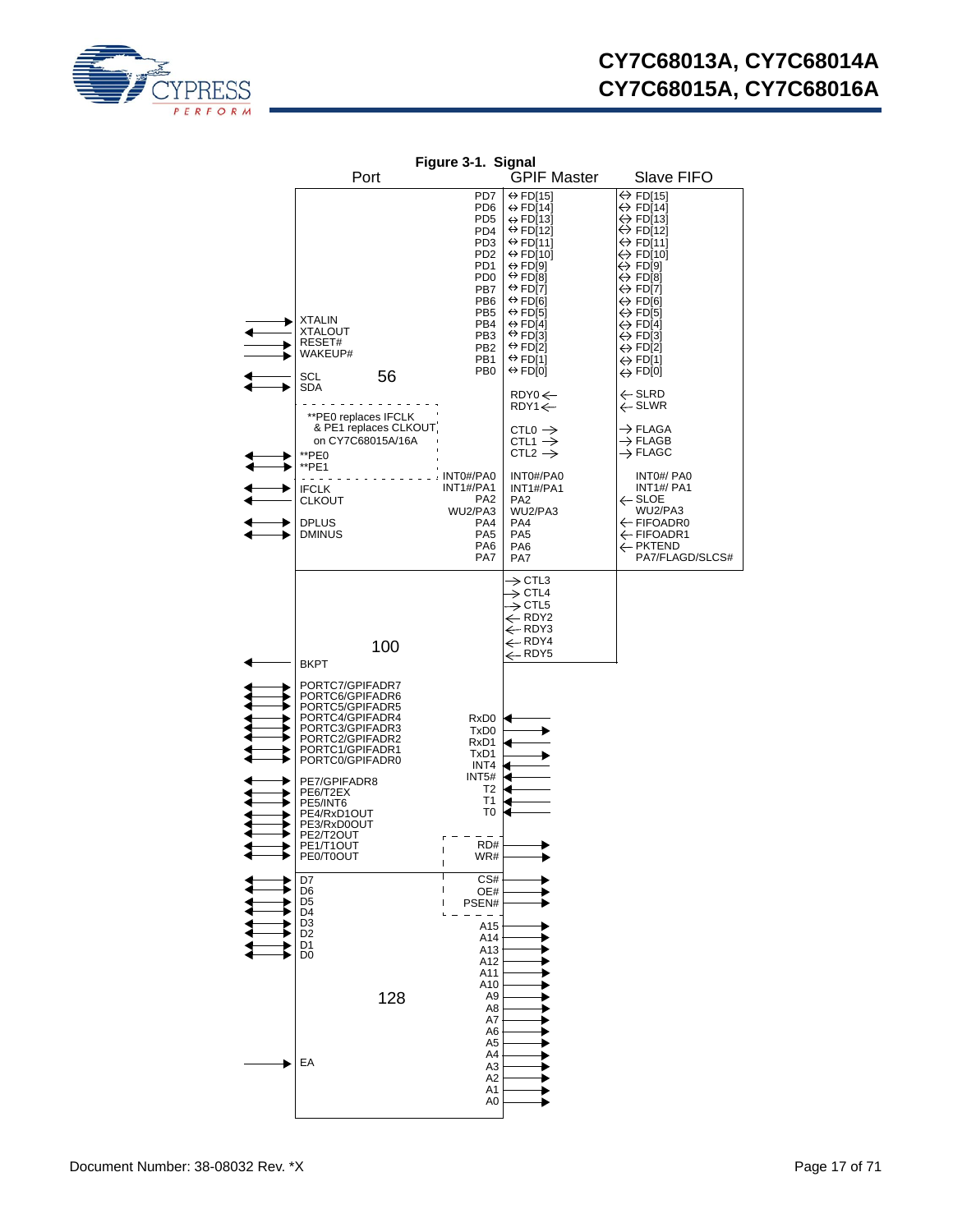



\* denotes programmable polarity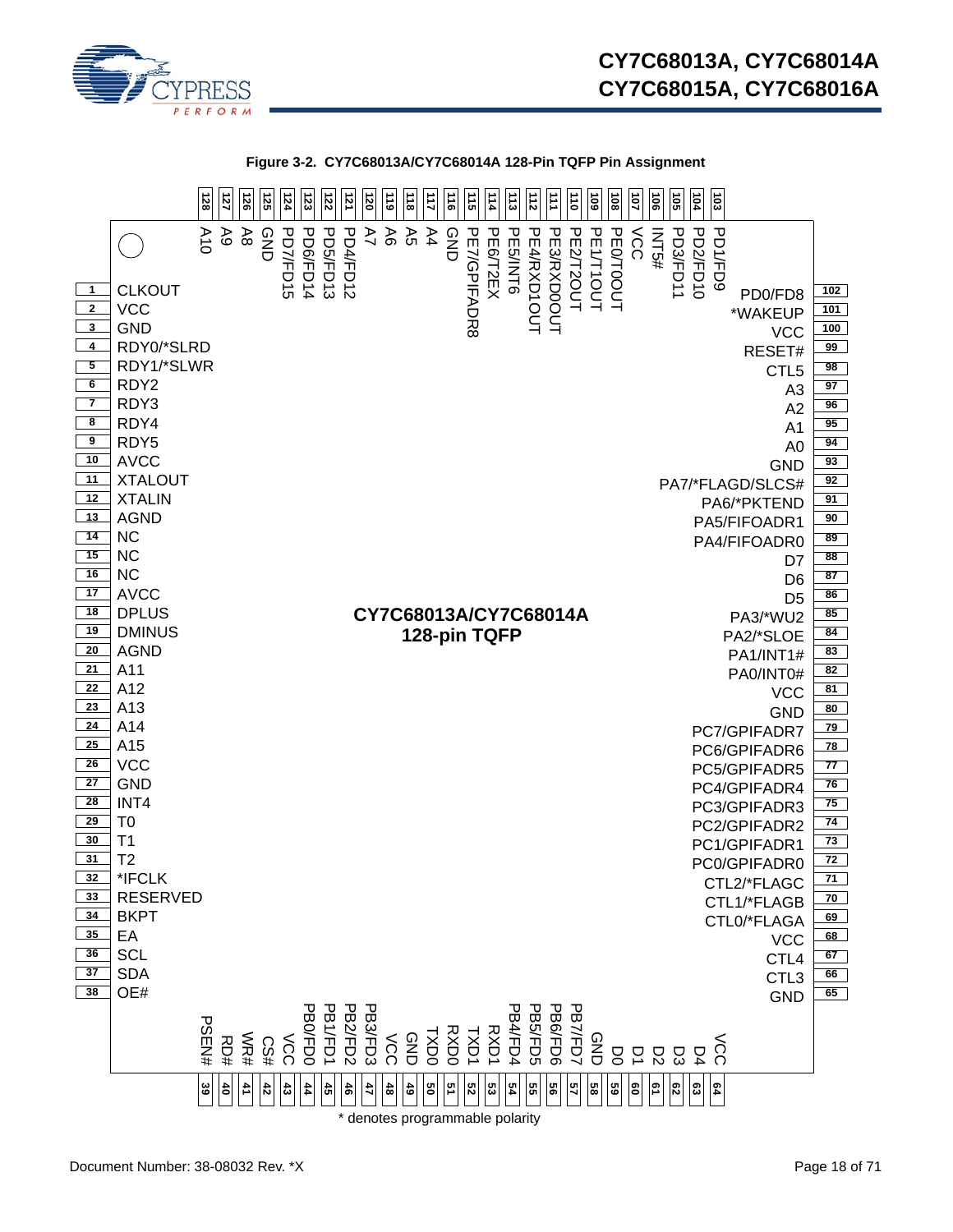



**Figure 3-3. CY7C68013A/CY7C68014A 100-Pin TQFP Pin Assignment**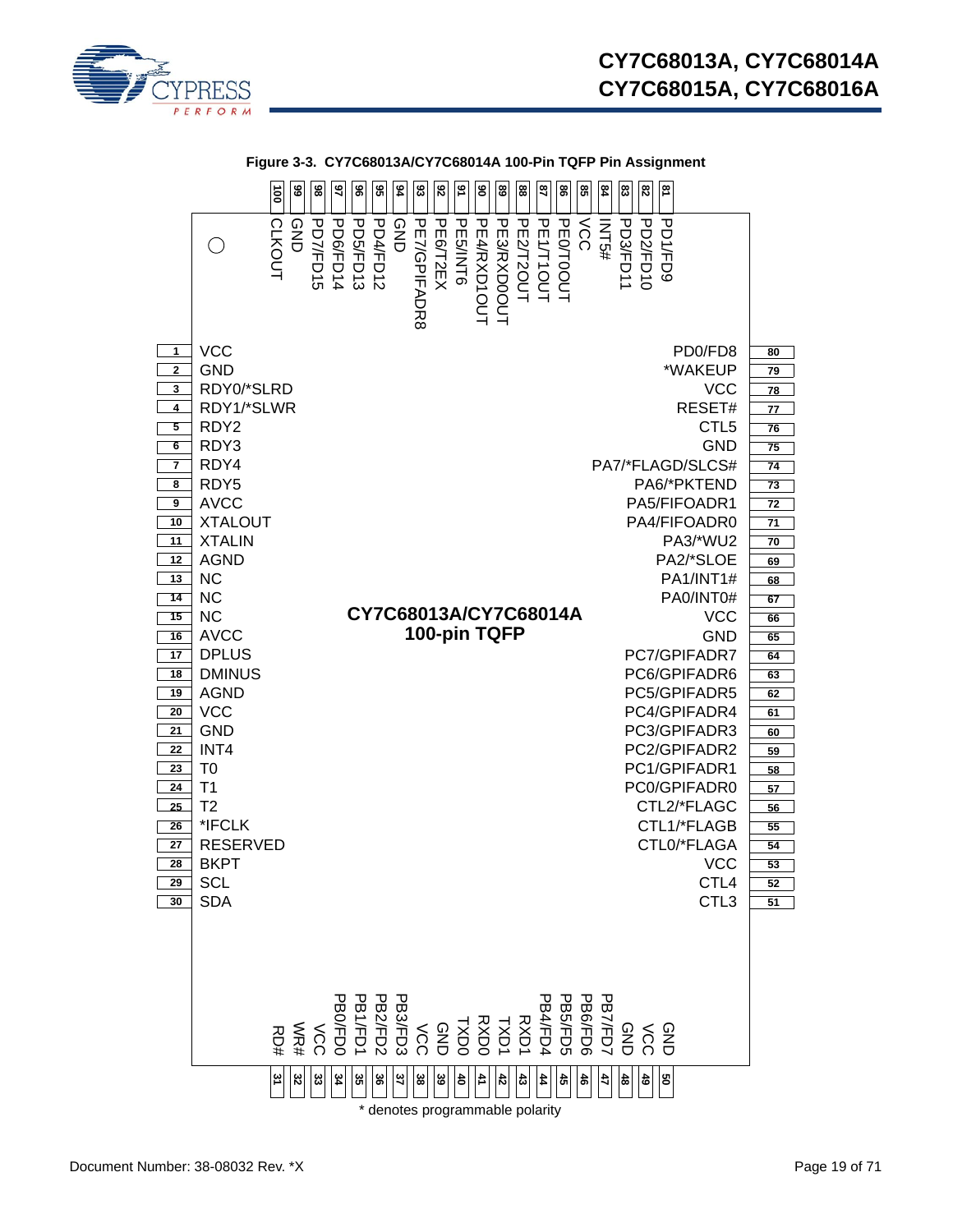

# **Figure 3-4. CY7C68013A/CY7C68014A 56-Pin SSOP Pin Assignment**

# **CY7C68013A/CY7C68014A 56-pin SSOP**

| 1               | PD5/FD13                         | PD4/FD12                         | 56 |
|-----------------|----------------------------------|----------------------------------|----|
| $\overline{2}$  | PD6/FD14                         | PD3/FD11                         | 55 |
| 3               | PD7/FD15                         | PD2/FD10                         | 54 |
| 4               | GND                              | PD <sub>1/FD9</sub>              | 53 |
| 5               | <b>CLKOUT</b>                    | PD <sub>0</sub> /F <sub>D8</sub> | 52 |
| 6               | VCC                              | *WAKEUP                          | 51 |
| 7               | GND                              | <b>VCC</b>                       | 50 |
| 8               | RDY0/*SLRD                       | RESET#                           | 49 |
| 9               | RDY1/*SLWR                       | GND                              | 48 |
| 10              | <b>AVCC</b>                      | PA7/*FLAGD/SLCS#                 | 47 |
| 11              | <b>XTALOUT</b>                   | PA6/PKTEND                       | 46 |
| 12              | <b>XTALIN</b>                    | PA5/FIFOADR1                     | 45 |
| 13              | AGND                             | PA4/FIFOADR0                     | 44 |
| 14              | AVCC                             | PA3/*WU2                         | 43 |
| 15              | <b>DPLUS</b>                     | PA2/*SLOE                        | 42 |
| 16              | <b>DMINUS</b>                    | PA1/INT1#                        | 41 |
| $\overline{17}$ | <b>AGND</b>                      | PA0/INT0#                        | 40 |
| 18              | VCC                              | VCC                              | 39 |
| 19              | GND                              | CTL2/*FLAGC                      | 38 |
| 20              | *IFCLK                           | CTL1/*FLAGB                      | 37 |
| 21              | RESERVED                         | CTLO/*FLAGA                      | 36 |
| 22              | SCL                              | GND                              | 35 |
| 23              | SDA                              | VCC                              | 34 |
| 24              | VCC                              | GND                              | 33 |
| 25              | PB <sub>0</sub> /F <sub>D0</sub> | PB7/FD7                          | 32 |
| 26              | PB1/FD1                          | PB6/FD6                          | 31 |
| 27              | PB2/FD2                          | PB5/FD5                          | 30 |
| 28              | PB3/FD3                          | PB4/FD4                          | 29 |
|                 |                                  |                                  |    |

\* denotes programmable polarity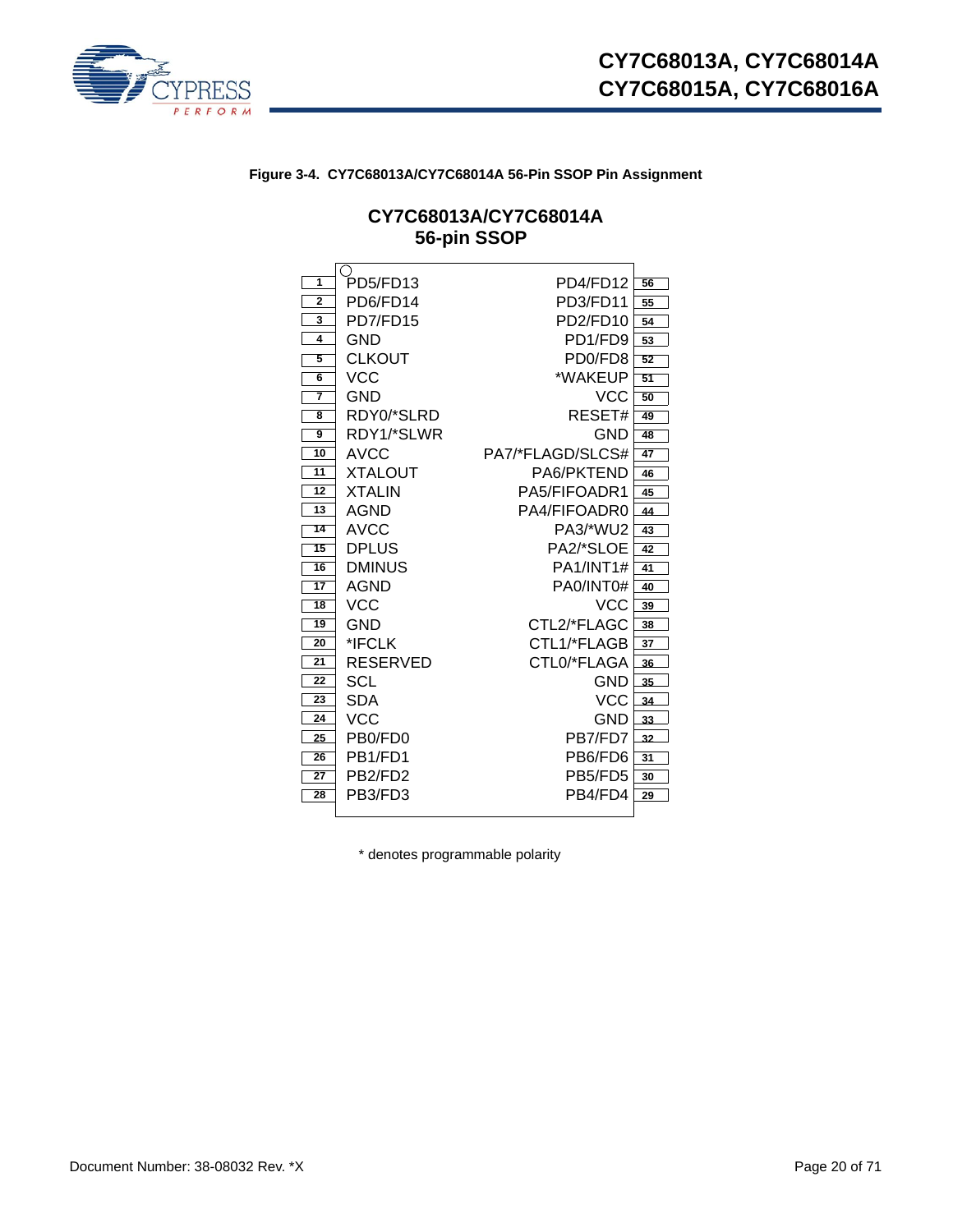



**Figure 3-5. CY7C68013A/14A/15A/16A 56-Pin QFN Pin Assignment**

\* denotes programmable polarity \*\* denotes CY7C68015A/CY7C68016A pinout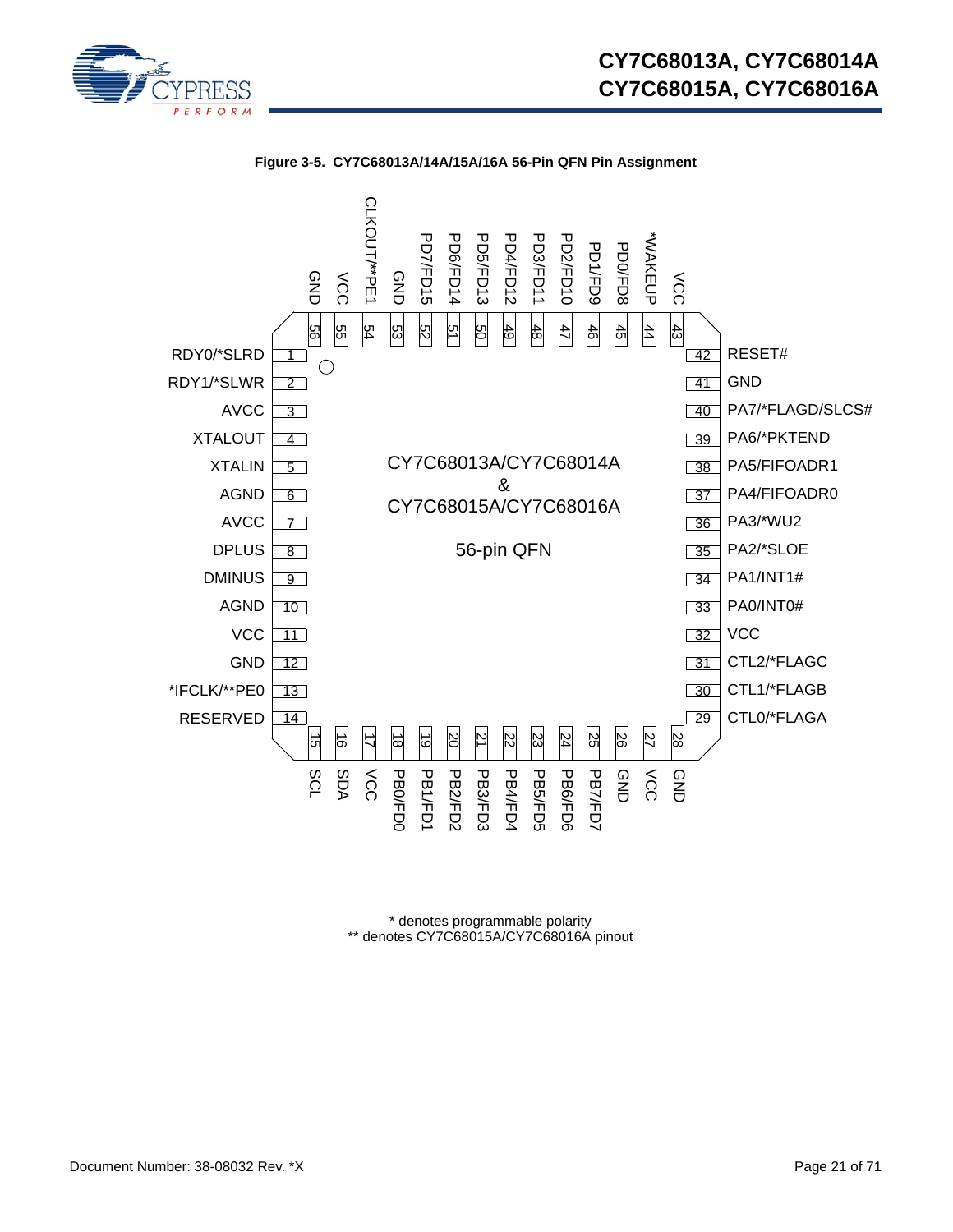



**Figure 3-6. CY7C68013A 56-pin VFBGA Pin Assignment – Top View**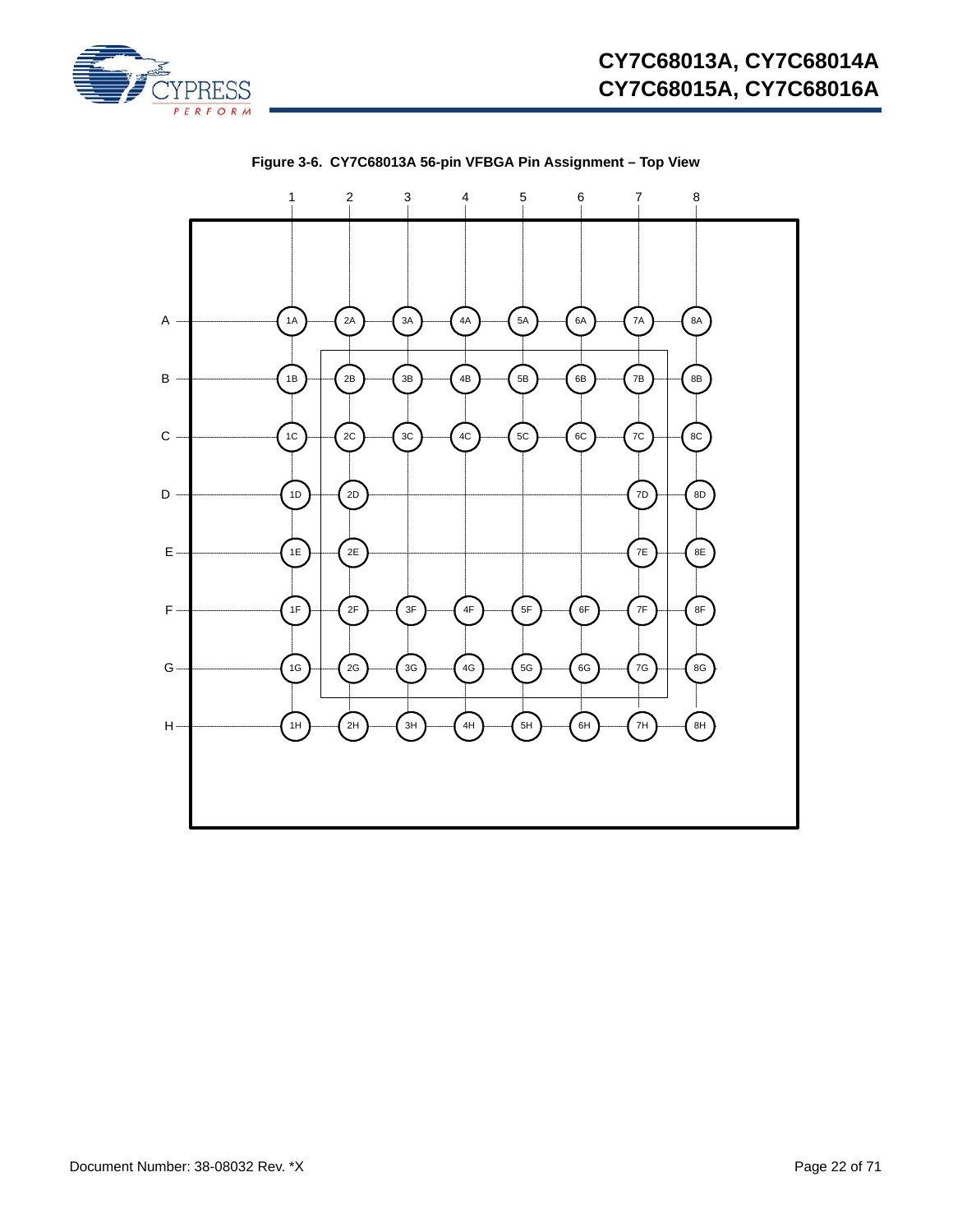

# <span id="page-22-0"></span>**3.1 CY7C68013A/15A Pin Descriptions**

### <span id="page-22-3"></span>**Table 10. FX2LP Pin Descriptions**[[11](#page-22-1)]

| 128<br>TQFP | 100 | 56<br><b>TQFP SSOP</b> | 56<br><b>QFN</b>         | 56<br><b>VFBGA</b>       | <b>Name</b>    | <b>Type</b> |                | Default Reset <sup>[12]</sup> | <b>Description</b>                                                                                                                                                                                                                            |
|-------------|-----|------------------------|--------------------------|--------------------------|----------------|-------------|----------------|-------------------------------|-----------------------------------------------------------------------------------------------------------------------------------------------------------------------------------------------------------------------------------------------|
| 10          | 9   | 10                     | 3                        | 2D                       | <b>AVCC</b>    | Power       | N/A            | N/A                           | Analog VCC. Connect this pin to the 3.3 V power<br>source. This signal provides power to the analog<br>section of the chip.                                                                                                                   |
| 17          | 16  | 14                     | $\overline{7}$           | 1D                       | <b>AVCC</b>    | Power       | N/A            | N/A                           | Analog VCC. Connect this pin to the 3.3 V power<br>source. This signal provides power to the analog<br>section of the chip.                                                                                                                   |
| 13          | 12  | 13                     | 6                        | 2F                       | <b>AGND</b>    | Ground      | N/A            | N/A                           | Analog Ground. Connect to ground with as short a<br>path as possible.                                                                                                                                                                         |
| 20          | 19  | 17                     | 10                       | 1F                       | <b>AGND</b>    | Ground      | N/A            | N/A                           | Analog Ground. Connect to ground with as short a<br>path as possible.                                                                                                                                                                         |
| 19          | 18  | 16                     | 9                        | 1E                       | <b>DMINUS</b>  | I/O/Z       | Z              | N/A                           | USB D- Signal. Connect to the USB D- signal.                                                                                                                                                                                                  |
| 18          | 17  | 15                     | 8                        | 2E                       | <b>DPLUS</b>   | I/O/Z       | $\mathsf Z$    | N/A                           | USB D+ Signal. Connect to the USB D+ signal.                                                                                                                                                                                                  |
| 94          |     |                        |                          |                          | A <sub>0</sub> | Output      | L              | L                             | 8051 Address Bus. This bus is driven at all times.                                                                                                                                                                                            |
| 95          |     |                        |                          |                          | A1             | Output      | L              | Г                             | When the 8051 is addressing internal RAM it reflects<br>the internal address.                                                                                                                                                                 |
| 96          |     |                        |                          |                          | A2             | Output      | L              | L                             |                                                                                                                                                                                                                                               |
| 97          |     |                        | $\overline{\phantom{0}}$ | $\overline{\phantom{0}}$ | A <sub>3</sub> | Output      | L              | L                             |                                                                                                                                                                                                                                               |
| 117         |     |                        |                          |                          | A4             | Output      | Г              | L                             |                                                                                                                                                                                                                                               |
| 118         |     |                        |                          | $\overline{\phantom{0}}$ | A <sub>5</sub> | Output      | L              | L                             |                                                                                                                                                                                                                                               |
| 119         |     |                        | $\overline{\phantom{0}}$ | $\overline{\phantom{0}}$ | A <sub>6</sub> | Output      | L              | L                             |                                                                                                                                                                                                                                               |
| 120         |     |                        |                          | $\overline{\phantom{0}}$ | A7             | Output      | L              | L                             |                                                                                                                                                                                                                                               |
| 126         |     |                        |                          |                          | A8             | Output      | L              | L                             |                                                                                                                                                                                                                                               |
| 127         |     |                        | $\overline{\phantom{0}}$ | $\overline{\phantom{0}}$ | A <sub>9</sub> | Output      | L              | L                             |                                                                                                                                                                                                                                               |
| 128         |     |                        |                          |                          | A10            | Output      | Г              | $\mathsf{L}$                  |                                                                                                                                                                                                                                               |
| 21          |     |                        |                          |                          | A11            | Output      | L              | L                             |                                                                                                                                                                                                                                               |
| 22          |     |                        | $\overline{\phantom{0}}$ | $\overline{\phantom{0}}$ | A12            | Output      | L              | L                             |                                                                                                                                                                                                                                               |
| 23          |     |                        |                          | $\overline{\phantom{0}}$ | A13            | Output      | L              | L                             |                                                                                                                                                                                                                                               |
| 24          |     |                        |                          |                          | A14            | Output      | L              | L                             |                                                                                                                                                                                                                                               |
| 25          |     |                        | $\overline{\phantom{0}}$ | $\overline{\phantom{0}}$ | A15            | Output      | L              | Г                             |                                                                                                                                                                                                                                               |
| 59          |     |                        |                          |                          | D <sub>0</sub> | I/O/Z       | $\mathsf Z$    | Z                             | 8051 Data Bus. This bidirectional bus is                                                                                                                                                                                                      |
| 60          |     |                        |                          |                          | D <sub>1</sub> | I/O/Z       | $\mathsf Z$    | Z                             | high impedance when inactive, input for bus reads,<br>and output for bus writes. The data bus is used for                                                                                                                                     |
| 61          |     |                        | $\overline{\phantom{0}}$ | $\overline{\phantom{0}}$ | D <sub>2</sub> | I/O/Z       | $\overline{Z}$ | $\mathsf Z$                   | external 8051 program and data memory. The data                                                                                                                                                                                               |
| 62          |     |                        |                          |                          | D <sub>3</sub> | I/O/Z       | $\overline{Z}$ | Z                             | bus is active only for external bus accesses, and is                                                                                                                                                                                          |
| 63          |     |                        |                          |                          | D4             | I/O/Z       | Ζ              | Ζ                             | driven LOW in suspend.                                                                                                                                                                                                                        |
| 86          |     |                        | $\overline{\phantom{0}}$ | $\overline{\phantom{0}}$ | D <sub>5</sub> | I/O/Z       | $\overline{Z}$ | $\overline{z}$                |                                                                                                                                                                                                                                               |
| 87          |     |                        |                          | $\overline{\phantom{0}}$ | D <sub>6</sub> | I/O/Z       | Z              | Z                             |                                                                                                                                                                                                                                               |
| 88          |     |                        |                          |                          | D7             | I/O/Z       | Ζ              | Ζ                             |                                                                                                                                                                                                                                               |
| 39          |     |                        |                          |                          | PSEN#          | Output      | H              | H                             | Program Store Enable. This active LOW signal<br>indicates an 8051 code fetch from external memory.<br>It is active for program memory fetches from<br>0x4000-0xFFFF when the EA pin is LOW, or from<br>0x0000-0xFFFF when the EA pin is HIGH. |

**Notes**

<span id="page-22-1"></span>11. Unused inputs must not be left floating. Tie either HIGH or LOW as appropriate. Outputs should only be pulled up or down to ensure signals at power up and in standby.<br>Note also that no pins should be driven while the d

<span id="page-22-2"></span>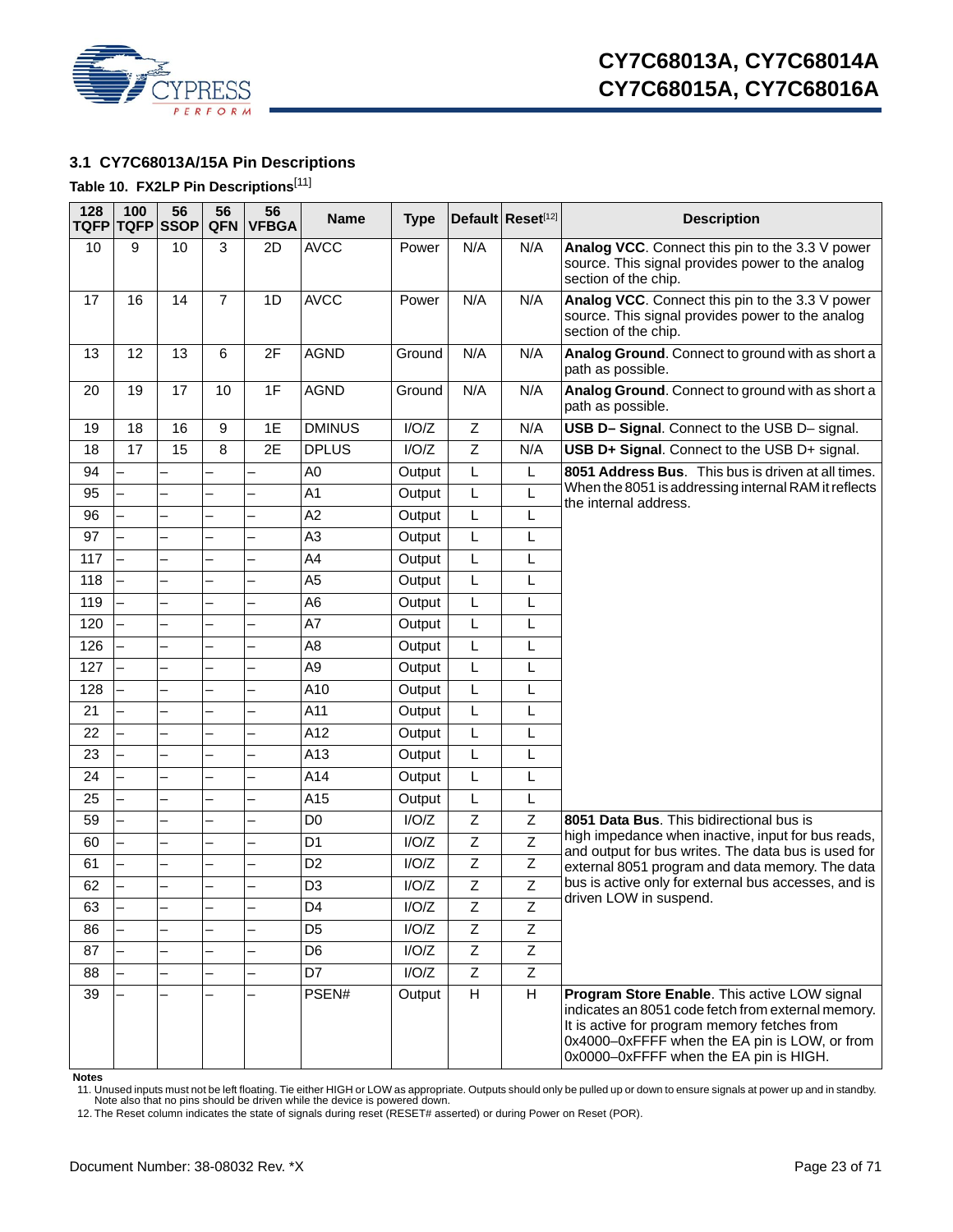

Table 10. FX2LP Pin Descriptions<sup>[11]</sup> (continued)

| 128<br>TQFP  | 100 | 56<br><b>TQFP SSOP</b> | 56<br>QFN | 56<br><b>VFBGA</b> | <b>Name</b>                                         | <b>Type</b> |                       | Default Reset[12] | <b>Description</b>                                                                                                                                                                                                                                                                                                                                                                                                                          |
|--------------|-----|------------------------|-----------|--------------------|-----------------------------------------------------|-------------|-----------------------|-------------------|---------------------------------------------------------------------------------------------------------------------------------------------------------------------------------------------------------------------------------------------------------------------------------------------------------------------------------------------------------------------------------------------------------------------------------------------|
| 34           | 28  |                        |           |                    | <b>BKPT</b>                                         | Output      | L                     | L                 | Breakpoint. This pin goes active (HIGH) when the<br>8051 address bus matches the BPADDRH/L<br>registers and breakpoints are enabled in the<br>BREAKPT register (BPEN = 1). If the BPPULSE bit<br>in the BREAKPT register is HIGH, this signal pulses<br>HIGH for eight 12-/24-/48-MHz clocks. If the<br>BPPULSE bit is LOW, the signal remains HIGH until<br>the 8051 clears the BREAK bit (by writing 1 to it) in<br>the BREAKPT register. |
| 99           | 77  | 49                     | 42        | 8Β                 | RESET#                                              | Input       | N/A                   | N/A               | Active LOW Reset. Resets the entire chip. See<br>section 2.9 "Reset and Wakeup" on page 9 for more<br>details.                                                                                                                                                                                                                                                                                                                              |
| 35           |     |                        |           |                    | EA                                                  | Input       | N/A                   | N/A               | External Access. This pin determines where the<br>8051 fetches code between addresses 0x0000 and<br>$0x3$ FFF. If EA = 0 the 8051 fetches this code from<br>its internal RAM. IF $EA = 1$ the 8051 fetches this<br>code from external memory.                                                                                                                                                                                               |
| 12           | 11  | 12                     | 5         | 1C                 | <b>XTALIN</b>                                       | Input       | N/A                   | N/A               | Crystal Input. Connect this signal to a 24-MHz<br>parallel-resonant, fundamental mode crystal and<br>load capacitor to GND.<br>It is also correct to drive XTALIN with an external<br>24-MHz square wave derived from another clock<br>source. When driving from an external source, the<br>driving signal should be a 3.3-V square wave.                                                                                                   |
| 11           | 10  | 11                     | 4         | 2C                 | <b>XTALOUT</b>                                      | Output      | N/A                   | N/A               | Crystal Output. Connect this signal to a 24-MHz<br>parallel-resonant, fundamental mode crystal and<br>load capacitor to GND.<br>If an external clock is used to drive XTALIN, leave<br>this pin open.                                                                                                                                                                                                                                       |
| 1            | 100 | 5                      | 54        | 2B                 | CLKOUT on<br>CY7C68013<br>Α<br>and<br>CY7C68014     | O/Z         | 12 MHz                | Clock<br>Driven   | CLKOUT: 12-, 24- or 48-MHz clock, phase-locked<br>to the 24-MHz input clock. The 8051 defaults to<br>12-MHz operation. The 8051 may three-state this<br>output by setting CPUCS.1 = 1.                                                                                                                                                                                                                                                      |
|              |     |                        |           |                    | A<br>PE1 on<br>CY7C68015<br>A and<br>CY7C68016<br>Α | I/O/Z       | I                     | Z                 | -----PE1 is a bidirectional I/O port pin.                                                                                                                                                                                                                                                                                                                                                                                                   |
| Port A<br>82 |     |                        |           |                    | PA0 or                                              | I/O/Z       |                       | Z                 |                                                                                                                                                                                                                                                                                                                                                                                                                                             |
|              | 67  | 40                     | 33        | 8G                 | INT0#                                               |             | (PAO)                 | (PA0)             | Multiplexed pin whose function is selected by<br>PORTACFG.0<br>PA0 is a bidirectional I/O port pin.<br>INT0# is the active-LOW 8051 INT0 interrupt input<br>signal, which is either edge-triggered (IT0 = 1) or<br>level-triggered (IT0 = $0$ ).                                                                                                                                                                                            |
| 83           | 68  | 41                     | 34        | 6G                 | PA1 or<br>INT <sub>1#</sub>                         | I/O/Z       | $\mathbf{I}$<br>(PA1) | Z<br>(PA1)        | Multiplexed pin whose function is selected by:<br>PORTACFG.1<br>PA1 is a bidirectional I/O port pin.<br>INT1# is the active-LOW 8051 INT1 interrupt input<br>signal, which is either edge-triggered (IT1 = 1) or<br>level-triggered $(IT1 = 0)$ .                                                                                                                                                                                           |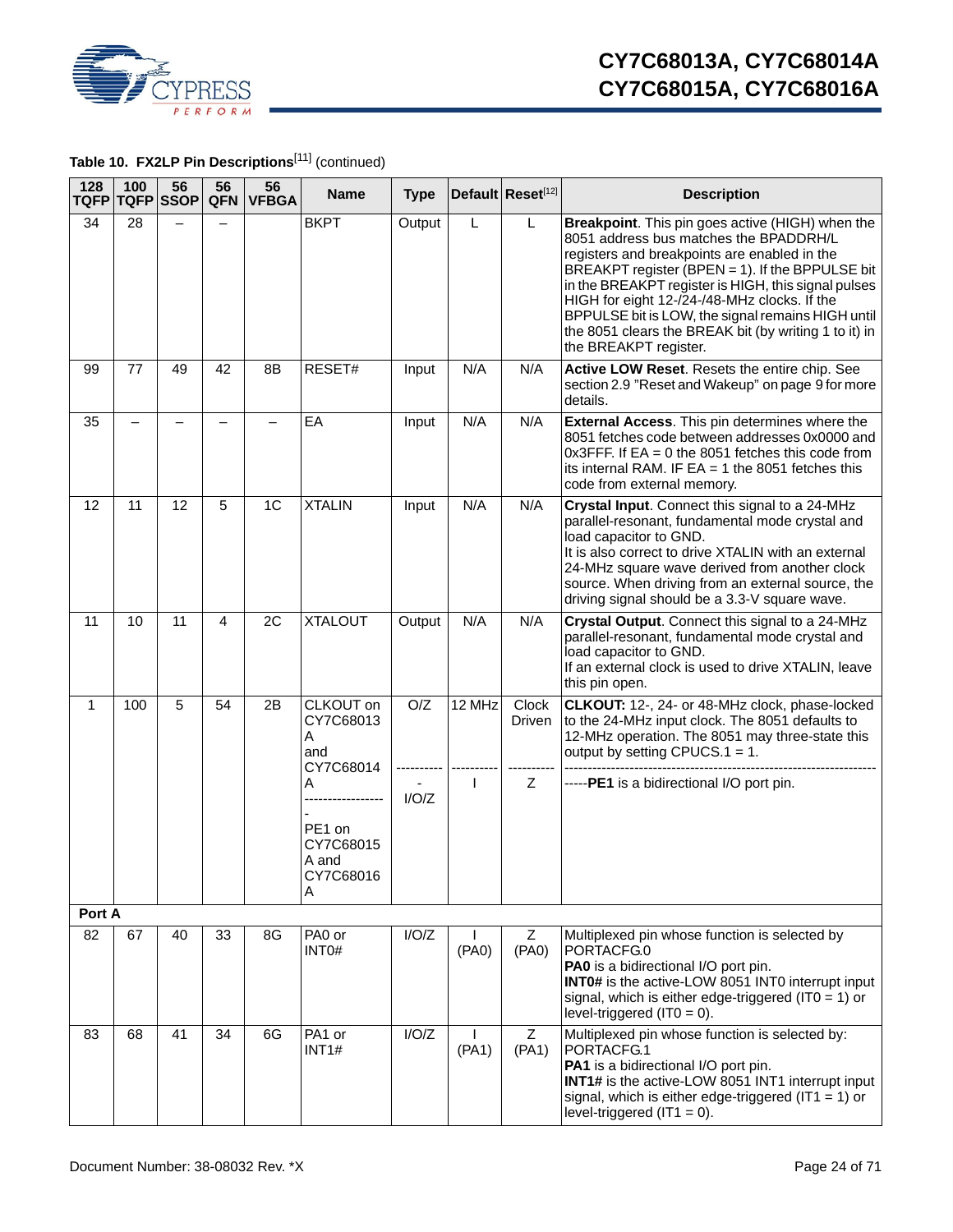

**Table 10. FX2LP Pin Descriptions**[11] (continued)

| 128<br><b>TQFP</b> | 100 | 56<br><b>TQFP</b> SSOP | 56<br><b>QFN</b> | 56<br><b>VFBGA</b> | <b>Name</b>                 | <b>Type</b> |       | Default Reset[12] | <b>Description</b>                                                                                                                                                                                                                                                                                                                                                                                                                                                                  |
|--------------------|-----|------------------------|------------------|--------------------|-----------------------------|-------------|-------|-------------------|-------------------------------------------------------------------------------------------------------------------------------------------------------------------------------------------------------------------------------------------------------------------------------------------------------------------------------------------------------------------------------------------------------------------------------------------------------------------------------------|
| 84                 | 69  | 42                     | 35               | 8F                 | PA2 or<br><b>SLOE</b>       | I/O/Z       | (PA2) | Z<br>(PA2)        | Multiplexed pin whose function is selected by two<br>bits:<br>IFCONFIG[1:0].<br>PA2 is a bidirectional I/O port pin.<br>SLOE is an input-only output enable with program-<br>mable polarity (FIFOPINPOLAR.4) for the slave<br>FIFOs connected to FD[70] or FD[150].                                                                                                                                                                                                                 |
| 85                 | 70  | 43                     | 36               | 7F                 | PA3 or<br>WU <sub>2</sub>   | I/O/Z       | (PA3) | Z<br>(PA3)        | Multiplexed pin whose function is selected by:<br>WAKEUP.7 and OEA.3<br>PA3 is a bidirectional I/O port pin.<br>WU2 is an alternate source for USB Wakeup,<br>enabled by WU2EN bit (WAKEUP.1) and polarity set<br>by WU2POL (WAKEUP.4). If the 8051 is in suspend<br>and WU2EN = 1, a transition on this pin starts up the<br>oscillator and interrupts the 8051 to enable it to exit<br>the suspend mode. Asserting this pin inhibits the<br>chip from suspending if $WU2EN = 1$ . |
| 89                 | 71  | 44                     | 37               | 6F                 | PA4 or<br>FIFOADR0          | I/O/Z       | (PA4) | Z<br>(PA4)        | Multiplexed pin whose function is selected by:<br>IFCONFIG[10].<br>PA4 is a bidirectional I/O port pin.<br>FIFOADR0 is an input-only address select for the<br>slave FIFOs connected to FD[70] or FD[150].                                                                                                                                                                                                                                                                          |
| 90                 | 72  | 45                     | 38               | 8C                 | PA5 or<br>FIFOADR1          | I/O/Z       | (PA5) | Z<br>(PA5)        | Multiplexed pin whose function is selected by:<br>IFCONFIG[10].<br>PA5 is a bidirectional I/O port pin.<br>FIFOADR1 is an input-only address select for the<br>slave FIFOs connected to FD[70] or FD[150].                                                                                                                                                                                                                                                                          |
| 91                 | 73  | 46                     | 39               | 7C                 | PA6 or<br><b>PKTEND</b>     | I/O/Z       | (PA6) | Z<br>(PA6)        | Multiplexed pin whose function is selected by the<br>IFCONFIG[1:0] bits.<br>PA6 is a bidirectional I/O port pin.<br>PKTEND is an input used to commit the FIFO<br>packet data to the endpoint and whose polarity is<br>programmable via FIFOPINPOLAR.5.                                                                                                                                                                                                                             |
| 92                 | 74  | 47                     | 40               | 6C                 | PA7 or<br>FLAGD or<br>SLCS# | I/O/Z       | (PA7) | Z<br>(PA7)        | Multiplexed pin whose function is selected by the<br>IFCONFIG[1:0] and PORTACFG.7 bits.<br>PA7 is a bidirectional I/O port pin.<br>FLAGD is a programmable slave-FIFO output<br>status flag signal.<br>SLCS# gates all other slave FIFO enable/strobes                                                                                                                                                                                                                              |
| Port B             |     |                        |                  |                    |                             |             |       |                   |                                                                                                                                                                                                                                                                                                                                                                                                                                                                                     |
| 44                 | 34  | 25                     | 18               | 3H                 | PB0 or<br>FD[0]             | I/O/Z       | (PB0) | Z<br>(PB0)        | Multiplexed pin whose function is selected by the<br>following bits: IFCONFIG[10].<br>PB0 is a bidirectional I/O port pin.<br>FD[0] is the bidirectional FIFO/GPIF data bus.                                                                                                                                                                                                                                                                                                        |
| 45                 | 35  | 26                     | 19               | 4F                 | PB1 or<br>FD[1]             | I/O/Z       | (PB1) | Z<br>(PB1)        | Multiplexed pin whose function is selected by the<br>following bits: IFCONFIG[10].<br>PB1 is a bidirectional I/O port pin.<br>FD[1] is the bidirectional FIFO/GPIF data bus.                                                                                                                                                                                                                                                                                                        |
| 46                 | 36  | 27                     | 20               | 4H                 | PB <sub>2</sub> or<br>FD[2] | I/O/Z       | (PB2) | Z<br>(PB2)        | Multiplexed pin whose function is selected by the<br>following bits: IFCONFIG[10].<br>PB2 is a bidirectional I/O port pin.<br>FD[2] is the bidirectional FIFO/GPIF data bus.                                                                                                                                                                                                                                                                                                        |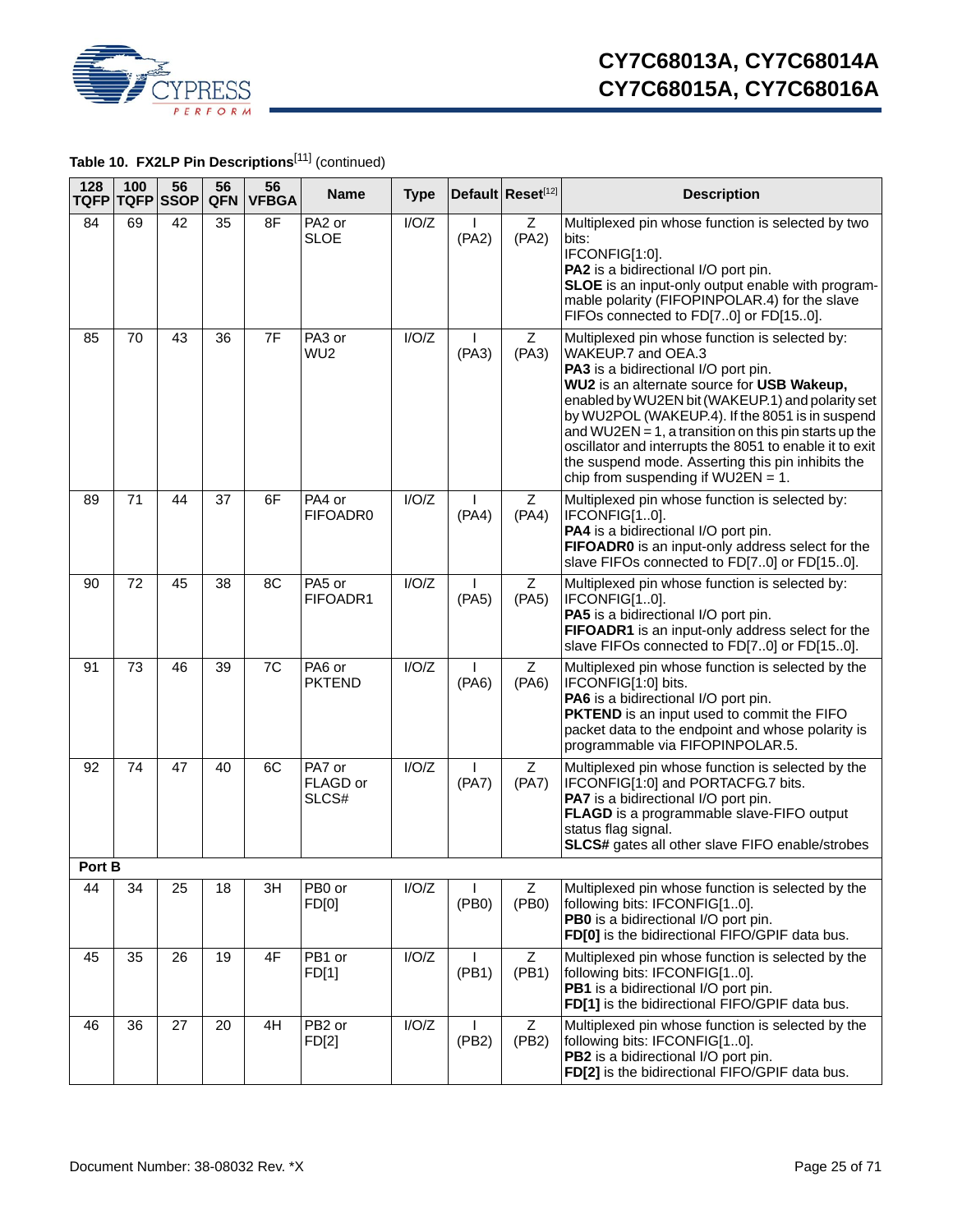

**Table 10. FX2LP Pin Descriptions**[11] (continued)

| 128<br><b>TQFP</b> | 100 | 56<br><b>TQFP SSOP</b>   | 56<br><b>QFN</b>         | 56<br><b>VFBGA</b>       | <b>Name</b>        | <b>Type</b> |                       | Default Reset[12] | <b>Description</b>                                                                                                                                                           |
|--------------------|-----|--------------------------|--------------------------|--------------------------|--------------------|-------------|-----------------------|-------------------|------------------------------------------------------------------------------------------------------------------------------------------------------------------------------|
| 47                 | 37  | 28                       | 21                       | 4G                       | PB3 or<br>FD[3]    | I/O/Z       | (PB3)                 | Z<br>(PB3)        | Multiplexed pin whose function is selected by the<br>following bits: IFCONFIG[10].<br>PB3 is a bidirectional I/O port pin.<br>FD[3] is the bidirectional FIFO/GPIF data bus. |
| 54                 | 44  | 29                       | 22                       | 5H                       | PB4 or<br>FD[4]    | I/O/Z       | (PB4)                 | Ζ<br>(PB4)        | Multiplexed pin whose function is selected by the<br>following bits: IFCONFIG[10].<br>PB4 is a bidirectional I/O port pin.<br>FD[4] is the bidirectional FIFO/GPIF data bus. |
| 55                 | 45  | 30                       | 23                       | 5G                       | PB5 or<br>FD[5]    | I/O/Z       | (PB5)                 | Z<br>(PB5)        | Multiplexed pin whose function is selected by the<br>following bits: IFCONFIG[10].<br>PB5 is a bidirectional I/O port pin.<br>FD[5] is the bidirectional FIFO/GPIF data bus. |
| 56                 | 46  | 31                       | 24                       | 5F                       | PB6 or<br>FD[6]    | I/O/Z       | (PB6)                 | Z<br>(PB6)        | Multiplexed pin whose function is selected by the<br>following bits: IFCONFIG[10].<br>PB6 is a bidirectional I/O port pin.<br>FD[6] is the bidirectional FIFO/GPIF data bus. |
| 57                 | 47  | 32                       | 25                       | 6H                       | PB7 or<br>FD[7]    | I/O/Z       | (PB7)                 | Z<br>(PB7)        | Multiplexed pin whose function is selected by the<br>following bits: IFCONFIG[10].<br>PB7 is a bidirectional I/O port pin.<br>FD[7] is the bidirectional FIFO/GPIF data bus. |
| <b>PORT C</b>      |     |                          |                          |                          |                    |             |                       |                   |                                                                                                                                                                              |
| 72                 | 57  |                          |                          |                          | PC0 or<br>GPIFADR0 | I/O/Z       | (PC0)                 | Z<br>(PC0)        | Multiplexed pin whose function is selected by<br>PORTCCFG.0<br>PC0 is a bidirectional I/O port pin.<br>GPIFADR0 is a GPIF address output pin.                                |
| 73                 | 58  |                          | _                        |                          | PC1 or<br>GPIFADR1 | I/O/Z       | (PC1)                 | Ζ<br>(PC1)        | Multiplexed pin whose function is selected by<br>PORTCCFG.1<br>PC1 is a bidirectional I/O port pin.<br>GPIFADR1 is a GPIF address output pin.                                |
| 74                 | 59  | —                        | $\overline{\phantom{0}}$ | $\overline{\phantom{0}}$ | PC2 or<br>GPIFADR2 | I/O/Z       | $\mathbf{I}$<br>(PC2) | Z<br>(PC2)        | Multiplexed pin whose function is selected by<br>PORTCCFG.2<br>PC2 is a bidirectional I/O port pin.<br>GPIFADR2 is a GPIF address output pin.                                |
| 75                 | 60  |                          |                          |                          | PC3 or<br>GPIFADR3 | I/O/Z       | (PC3)                 | Z<br>(PC3)        | Multiplexed pin whose function is selected by<br>PORTCCFG.3<br>PC3 is a bidirectional I/O port pin.<br>GPIFADR3 is a GPIF address output pin.                                |
| 76                 | 61  |                          |                          |                          | PC4 or<br>GPIFADR4 | I/O/Z       | (PC4)                 | Ζ<br>(PC4)        | Multiplexed pin whose function is selected by<br>PORTCCFG.4<br>PC4 is a bidirectional I/O port pin.<br>GPIFADR4 is a GPIF address output pin.                                |
| 77                 | 62  | $\overline{\phantom{m}}$ | $\overline{\phantom{m}}$ |                          | PC5 or<br>GPIFADR5 | I/O/Z       | (PC5)                 | Z<br>(PC5)        | Multiplexed pin whose function is selected by<br>PORTCCFG.5<br>PC5 is a bidirectional I/O port pin.<br><b>GPIFADR5</b> is a GPIF address output pin.                         |
| 78                 | 63  |                          |                          |                          | PC6 or<br>GPIFADR6 | I/O/Z       | (PC6)                 | Z<br>(PC6)        | Multiplexed pin whose function is selected by<br>PORTCCFG.6<br>PC6 is a bidirectional I/O port pin.<br>GPIFADR6 is a GPIF address output pin.                                |
| 79                 | 64  |                          | $\overline{\phantom{0}}$ |                          | PC7 or<br>GPIFADR7 | I/O/Z       | (PC7)                 | z<br>(PC7)        | Multiplexed pin whose function is selected by<br>PORTCCFG.7<br>PC7 is a bidirectional I/O port pin.<br>GPIFADR7 is a GPIF address output pin.                                |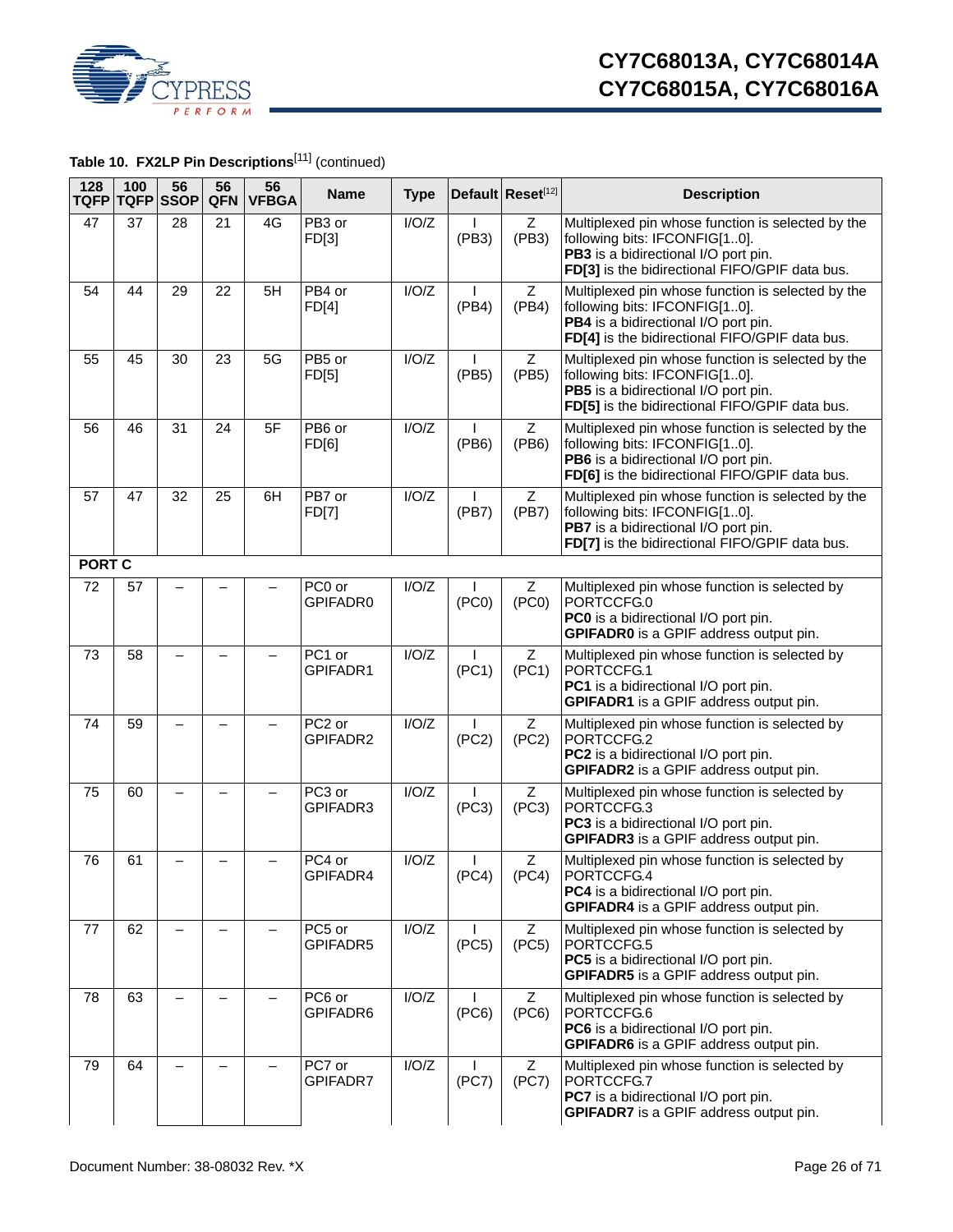

# **Table 10. FX2LP Pin Descriptions**[11] (continued)

| 128           | 100 | 56<br>TQFP TQFP SSOP | 56<br><b>QFN</b> | 56<br><b>VFBGA</b> | <b>Name</b>                  | <b>Type</b> |                       | Default Reset[12] | <b>Description</b>                                                                                                                                                                                                                                                                                                                                                                             |
|---------------|-----|----------------------|------------------|--------------------|------------------------------|-------------|-----------------------|-------------------|------------------------------------------------------------------------------------------------------------------------------------------------------------------------------------------------------------------------------------------------------------------------------------------------------------------------------------------------------------------------------------------------|
| <b>PORT D</b> |     |                      |                  |                    |                              |             |                       |                   |                                                                                                                                                                                                                                                                                                                                                                                                |
| 102           | 80  | 52                   | 45               | 8A                 | PD <sub>0</sub> or<br>FD[8]  | I/O/Z       | ( PDO)                | Z<br>( PDO)       | Multiplexed pin whose function is selected by the<br>IFCONFIG[10] and EPxFIFOCFG.0 (wordwide)<br>bits.<br>FD[8] is the bidirectional FIFO/GPIF data bus.                                                                                                                                                                                                                                       |
| 103           | 81  | 53                   | 46               | 7A                 | PD1 or<br>FD[9]              | I/O/Z       | (PD1)                 | Z<br>(PD1)        | Multiplexed pin whose function is selected by the<br>IFCONFIG[10] and EPxFIFOCFG.0 (wordwide)<br>bits.<br>FD[9] is the bidirectional FIFO/GPIF data bus.                                                                                                                                                                                                                                       |
| 104           | 82  | 54                   | 47               | 6B                 | PD <sub>2</sub> or<br>FD[10] | I/O/Z       | (PD2)                 | z<br>(PD2)        | Multiplexed pin whose function is selected by the<br>IFCONFIG[10] and EPxFIFOCFG.0 (wordwide)<br>bits.<br>FD[10] is the bidirectional FIFO/GPIF data bus.                                                                                                                                                                                                                                      |
| 105           | 83  | 55                   | 48               | 6A                 | PD3 or<br>FD[11]             | I/O/Z       | I.<br>(PD3)           | Z<br>(PD3)        | Multiplexed pin whose function is selected by the<br>IFCONFIG[10] and EPxFIFOCFG.0 (wordwide)<br>bits.<br>FD[11] is the bidirectional FIFO/GPIF data bus.                                                                                                                                                                                                                                      |
| 121           | 95  | 56                   | 49               | 3B                 | PD4 or<br>FD[12]             | I/O/Z       | (PD4)                 | Z<br>(PD4)        | Multiplexed pin whose function is selected by the<br>IFCONFIG[10] and EPxFIFOCFG.0 (wordwide)<br>bits.<br>FD[12] is the bidirectional FIFO/GPIF data bus.                                                                                                                                                                                                                                      |
| 122           | 96  | $\mathbf{1}$         | 50               | 3A                 | PD5 or<br>FD[13]             | I/O/Z       | (PD5)                 | Ζ<br>(PD5)        | Multiplexed pin whose function is selected by the<br>IFCONFIG[10] and EPxFIFOCFG.0 (wordwide)<br>bits.<br>FD[13] is the bidirectional FIFO/GPIF data bus.                                                                                                                                                                                                                                      |
| 123           | 97  | $\overline{2}$       | 51               | 3C                 | PD6 or<br>FD[14]             | I/O/Z       | L<br>(PD6)            | Z<br>(PD6)        | Multiplexed pin whose function is selected by the<br>IFCONFIG[10] and EPxFIFOCFG.0 (wordwide)<br>bits.<br>FD[14] is the bidirectional FIFO/GPIF data bus.                                                                                                                                                                                                                                      |
| 124           | 98  | 3                    | 52               | 2A                 | PD7 or<br>FD[15]             | I/O/Z       | (PD7)                 | Z<br>(PD7)        | Multiplexed pin whose function is selected by the<br>IFCONFIG[10] and EPxFIFOCFG.0 (wordwide)<br>bits.<br>FD[15] is the bidirectional FIFO/GPIF data bus.                                                                                                                                                                                                                                      |
| Port E        |     |                      |                  |                    |                              |             |                       |                   |                                                                                                                                                                                                                                                                                                                                                                                                |
| 108           | 86  |                      |                  |                    | PE0 or<br><b>TOOUT</b>       | I/O/Z       | $\mathbf{I}$<br>(PE0) | Z<br>(PE0)        | Multiplexed pin whose function is selected by the<br>PORTECFG.0 bit.<br>PE0 is a bidirectional I/O port pin.<br>TOOUT is an active-HIGH signal from 8051<br>Timer-counter0. T0OUT outputs a high level for one<br>CLKOUT clock cycle when Timer0 overflows. If<br>Timer0 is operated in Mode 3 (two separate<br>timer/counters), T0OUT is active when the low byte<br>timer/counter overflows. |
| 109           | 87  |                      |                  |                    | PE1 or<br>T1OUT              | I/O/Z       | (PE1)                 | z<br>(PE1)        | Multiplexed pin whose function is selected by the<br>PORTECFG.1 bit.<br>PE1 is a bidirectional I/O port pin.<br>T1OUT is an active HIGH signal from 8051<br>Timer-counter1. T1OUT outputs a high level for one<br>CLKOUT clock cycle when Timer1 overflows. If<br>Timer1 is operated in Mode 3 (two separate<br>timer/counters), T1OUT is active when the low byte<br>timer/counter overflows. |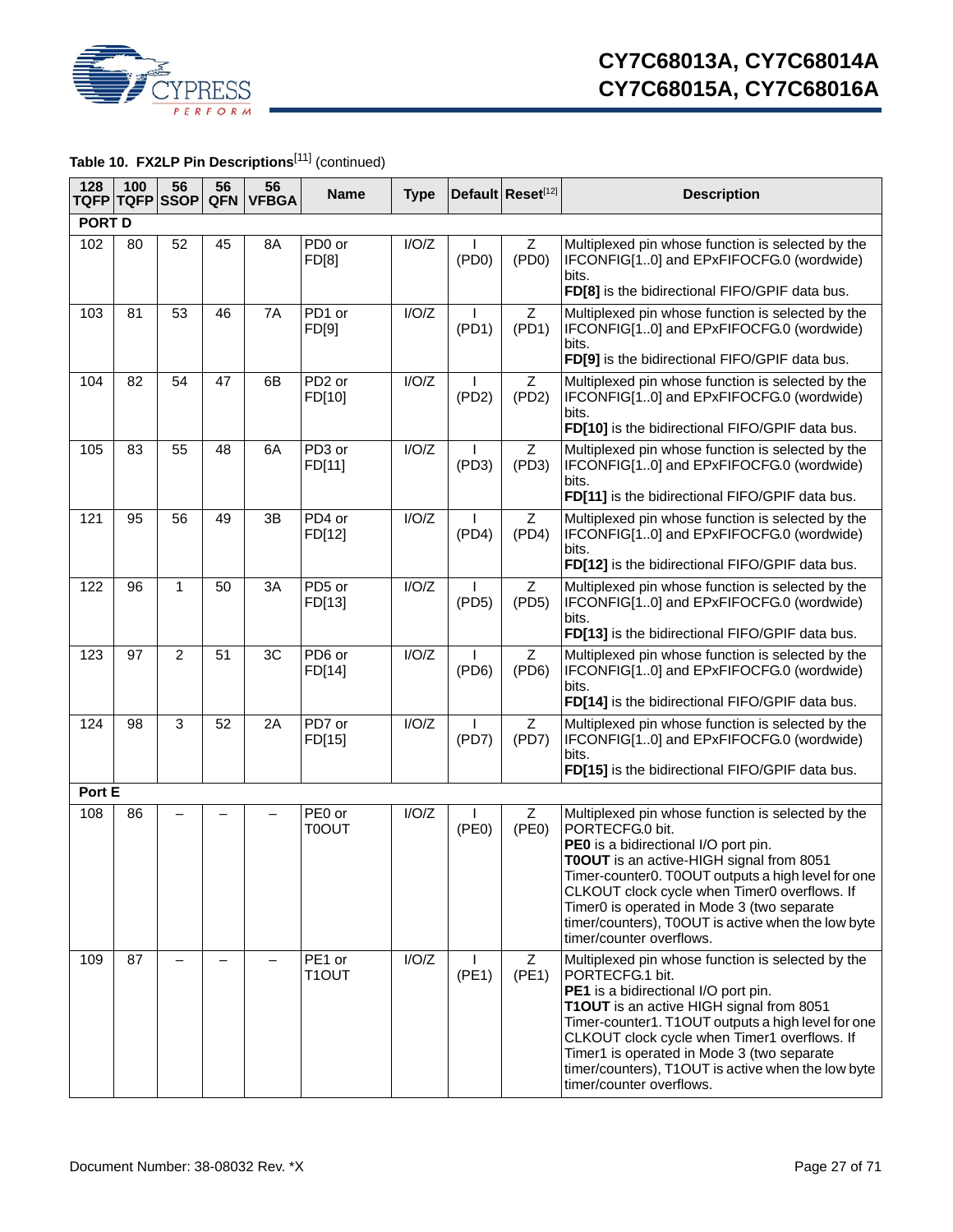

**Table 10. FX2LP Pin Descriptions**[11] (continued)

| 128<br><b>TQFP</b> | 100            | 56<br><b>TQFP SSOP</b>   | 56<br>QFN                | 56<br><b>VFBGA</b>       | <b>Name</b>                    | <b>Type</b> |                       | Default Reset[12]       | <b>Description</b>                                                                                                                                                                                                                                                                                                                               |
|--------------------|----------------|--------------------------|--------------------------|--------------------------|--------------------------------|-------------|-----------------------|-------------------------|--------------------------------------------------------------------------------------------------------------------------------------------------------------------------------------------------------------------------------------------------------------------------------------------------------------------------------------------------|
| 110                | 88             |                          |                          |                          | PE2 or<br>T2OUT                | I/O/Z       | (PE2)                 | $\overline{Z}$<br>(PE2) | Multiplexed pin whose function is selected by the<br>PORTECFG.2 bit.<br>PE2 is a bidirectional I/O port pin.<br>T2OUT is the active HIGH output signal from 8051<br>Timer2. T2OUT is active (HIGH) for one clock cycle<br>when Timer/Counter 2 overflows.                                                                                        |
| 111                | 89             |                          |                          |                          | $\overline{PE3}$ or<br>RXD0OUT | I/O/Z       | (PE3)                 | Z<br>(PE3)              | Multiplexed pin whose function is selected by the<br>PORTECFG.3 bit.<br>PE3 is a bidirectional I/O port pin.<br>RXD0OUT is an active HIGH signal from 8051<br>UART0. If RXD0OUT is selected and UART0 is in<br>Mode 0, this pin provides the output data for UART0<br>only when it is in sync mode. Otherwise it is a 1.                         |
| 112                | 90             |                          |                          |                          | PE4 or<br>RXD1OUT              | I/O/Z       | (PE4)                 | Z<br>(PE4)              | Multiplexed pin whose function is selected by the<br>PORTECFG.4 bit.<br>PE4 is a bidirectional I/O port pin.<br>RXD1OUT is an active-HIGH output from 8051<br>UART1. When RXD1OUT is selected and UART1 is<br>in Mode 0, this pin provides the output data for<br>UART1 only when it is in sync mode. In Modes 1, 2,<br>and 3, this pin is HIGH. |
| 113                | 91             |                          |                          |                          | PE5 or<br>INT <sub>6</sub>     | I/O/Z       | (PE5)                 | Z<br>(PE5)              | Multiplexed pin whose function is selected by the<br>PORTECFG.5 bit.<br>PE5 is a bidirectional I/O port pin.<br>INT6 is the 8051 INT6 interrupt request input signal.<br>The INT6 pin is edge-sensitive, active HIGH.                                                                                                                            |
| 114                | 92             |                          |                          |                          | PE6 or<br>T <sub>2</sub> EX    | I/O/Z       | $\mathbf{I}$<br>(PE6) | $\overline{Z}$<br>(PE6) | Multiplexed pin whose function is selected by the<br>PORTECFG.6 bit.<br>PE6 is a bidirectional I/O port pin.<br>T2EX is an active HIGH input signal to the 8051<br>Timer2. T2EX reloads timer 2 on its falling edge.<br>T2EX is active only if the EXEN2 bit is set in T2CON.                                                                    |
| 115                | 93             |                          |                          |                          | PE7 or<br>GPIFADR8             | I/O/Z       | (PE7)                 | Z<br>(PE7)              | Multiplexed pin whose function is selected by the<br>PORTECFG.7 bit.<br>PE7 is a bidirectional I/O port pin.<br>GPIFADR8 is a GPIF address output pin.                                                                                                                                                                                           |
| 4                  | 3              | 8                        | 1                        | 1A                       | RDY0 or<br><b>SLRD</b>         | Input       | N/A                   | N/A                     | Multiplexed pin whose function is selected by the<br>following bits:<br>IFCONFIG[10].<br>RDY0 is a GPIF input signal.<br><b>SLRD</b> is the input-only read strobe with program-<br>mable polarity (FIFOPINPOLAR.3) for the slave<br>FIFOs connected to FD[70] or FD[150].                                                                       |
| 5                  | $\overline{4}$ | 9                        | $\overline{2}$           | 1B                       | RDY1 or<br><b>SLWR</b>         | Input       | N/A                   | N/A                     | Multiplexed pin whose function is selected by the<br>following bits:<br>IFCONFIG[10].<br>RDY1 is a GPIF input signal.<br><b>SLWR</b> is the input-only write strobe with program-<br>mable polarity (FIFOPINPOLAR.2) for the slave<br>FIFOs connected to FD[70] or FD[150].                                                                      |
| 6                  | $\overline{5}$ | $\equiv$                 | $\overline{\phantom{0}}$ | $\overline{\phantom{0}}$ | RDY <sub>2</sub>               | Input       | N/A                   | N/A                     | RDY2 is a GPIF input signal.                                                                                                                                                                                                                                                                                                                     |
| $\overline{7}$     | 6              | $\overline{\phantom{0}}$ | —                        | $\overline{\phantom{0}}$ | RDY3                           | Input       | N/A                   | N/A                     | RDY3 is a GPIF input signal.                                                                                                                                                                                                                                                                                                                     |
| 8                  | $\overline{7}$ | $\overline{\phantom{0}}$ | $\qquad \qquad -$        | $\overline{\phantom{0}}$ | RDY4                           | Input       | N/A                   | N/A                     | RDY4 is a GPIF input signal.                                                                                                                                                                                                                                                                                                                     |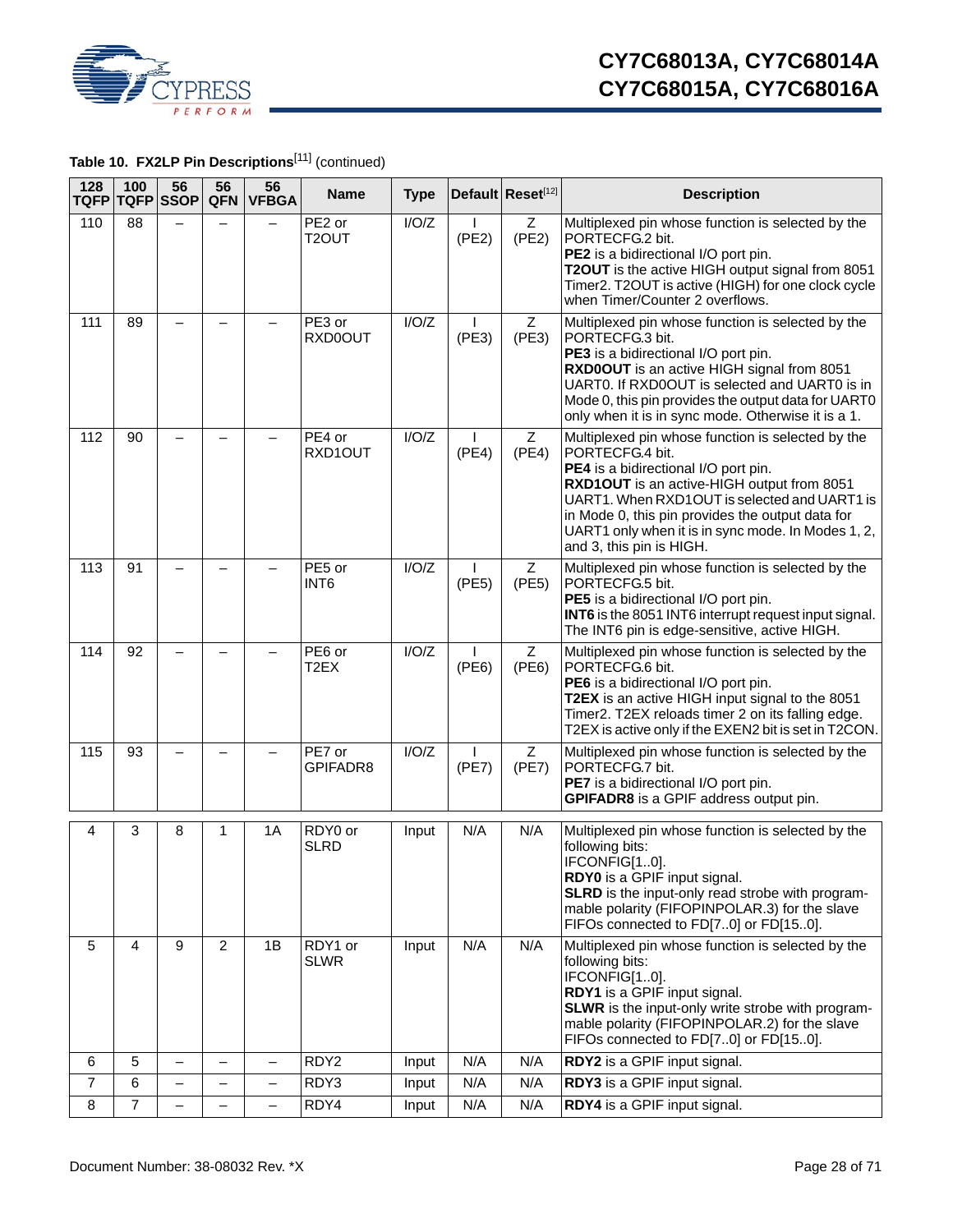

# **Table 10. FX2LP Pin Descriptions**[11] (continued)

| 128 | 100<br>TQFP TQFP SSOP | 56                       | 56<br>QFN                | 56<br><b>VFBGA</b>       | <b>Name</b>                                                | <b>Type</b> |                         | Default Reset[12] | <b>Description</b>                                                                                                                                                                                                                                                                                                                                                                                                                           |
|-----|-----------------------|--------------------------|--------------------------|--------------------------|------------------------------------------------------------|-------------|-------------------------|-------------------|----------------------------------------------------------------------------------------------------------------------------------------------------------------------------------------------------------------------------------------------------------------------------------------------------------------------------------------------------------------------------------------------------------------------------------------------|
| 9   | 8                     |                          |                          |                          | RDY5                                                       | Input       | N/A                     | N/A               | RDY5 is a GPIF input signal.                                                                                                                                                                                                                                                                                                                                                                                                                 |
| 69  | 54                    | 36                       | 29                       | 7H                       | CTL0 or<br><b>FLAGA</b>                                    | O/Z         | H                       | L                 | Multiplexed pin whose function is selected by the<br>following bits:<br>IFCONFIG[10].<br>CTL0 is a GPIF control output.<br>FLAGA is a programmable slave-FIFO output<br>status flag signal.<br>Defaults to programmable for the FIFO selected by<br>the FIFOADR[1:0] pins.                                                                                                                                                                   |
| 70  | 55                    | 37                       | 30                       | 7G                       | CTL1 or<br><b>FLAGB</b>                                    | O/Z         | Н                       | L                 | Multiplexed pin whose function is selected by the<br>following bits:<br>IFCONFIG[10].<br>CTL1 is a GPIF control output.<br>FLAGB is a programmable slave-FIFO output<br>status flag signal.<br>Defaults to FULL for the FIFO selected by the<br>FIFOADR[1:0] pins.                                                                                                                                                                           |
| 71  | 56                    | 38                       | 31                       | 8H                       | CTL2 or<br><b>FLAGC</b>                                    | O/Z         | Н                       | L                 | Multiplexed pin whose function is selected by the<br>following bits:<br>IFCONFIG[10].<br>CTL2 is a GPIF control output.<br>FLAGC is a programmable slave-FIFO output<br>status flag signal.<br>Defaults to EMPTY for the FIFO selected by the<br>FIFOADR[1:0] pins.                                                                                                                                                                          |
| 66  | 51                    | $\overline{\phantom{0}}$ |                          | $\overline{\phantom{0}}$ | CTL3                                                       | O/Z         | H                       | L                 | CTL3 is a GPIF control output.                                                                                                                                                                                                                                                                                                                                                                                                               |
| 67  | 52                    | $\overline{\phantom{0}}$ | $\overline{\phantom{0}}$ | $\qquad \qquad -$        | CTL4                                                       | Output      | H                       | L                 | CTL4 is a GPIF control output.                                                                                                                                                                                                                                                                                                                                                                                                               |
| 98  | 76                    | $\overline{\phantom{0}}$ | $\overline{\phantom{0}}$ | -                        | CTL5                                                       | Output      | $\overline{\mathsf{H}}$ | L                 | CTL5 is a GPIF control output.                                                                                                                                                                                                                                                                                                                                                                                                               |
| 32  | 26                    | 20                       | 13                       | 2G                       | <b>IFCLK</b> on<br>CY7C68013<br>A<br>and<br>CY7C68014<br>A | I/O/Z       | Z                       | Z                 | Interface Clock, used for synchronously clocking<br>data into or out of the slave FIFOs. IFCLK also<br>serves as a timing reference for all slave FIFO<br>control signals and GPIF. When internal clocking is<br>used (IFCONFIG.7 = 1) the IFCLK pin can be<br>configured to output 30/48 MHz by bits IFCONFIG.5<br>and IFCONFIG.6. IFCLK may be inverted, whether<br>internally or externally sourced, by setting the bit<br>IFCONFIG.4 =1. |
|     |                       |                          |                          |                          | PE0 on<br>CY7C68015<br>A<br>and<br>CY7C68016<br>A          | I/O/Z       | I.                      | Ζ                 | PE0 is a bidirectional I/O port pin.                                                                                                                                                                                                                                                                                                                                                                                                         |
| 28  | 22                    |                          |                          |                          | INT4                                                       | Input       | N/A                     | N/A               | INT4 is the 8051 INT4 interrupt request input signal.<br>The INT4 pin is edge-sensitive, active HIGH.                                                                                                                                                                                                                                                                                                                                        |
| 106 | 84                    | —                        |                          |                          | INT5#                                                      | Input       | N/A                     | N/A               | <b>INT5#</b> is the 8051 INT5 interrupt request input<br>signal. The INT5 pin is edge-sensitive, active LOW.                                                                                                                                                                                                                                                                                                                                 |
| 31  | 25                    |                          |                          |                          | T <sub>2</sub>                                             | Input       | N/A                     | N/A               | T2 is the active HIGH T2 input signal to 8051<br>Timer2, which provides the input to Timer2 when<br>$C/T2 = 1$ . When $C/T2 = 0$ , Timer2 does not use this<br>pin.                                                                                                                                                                                                                                                                          |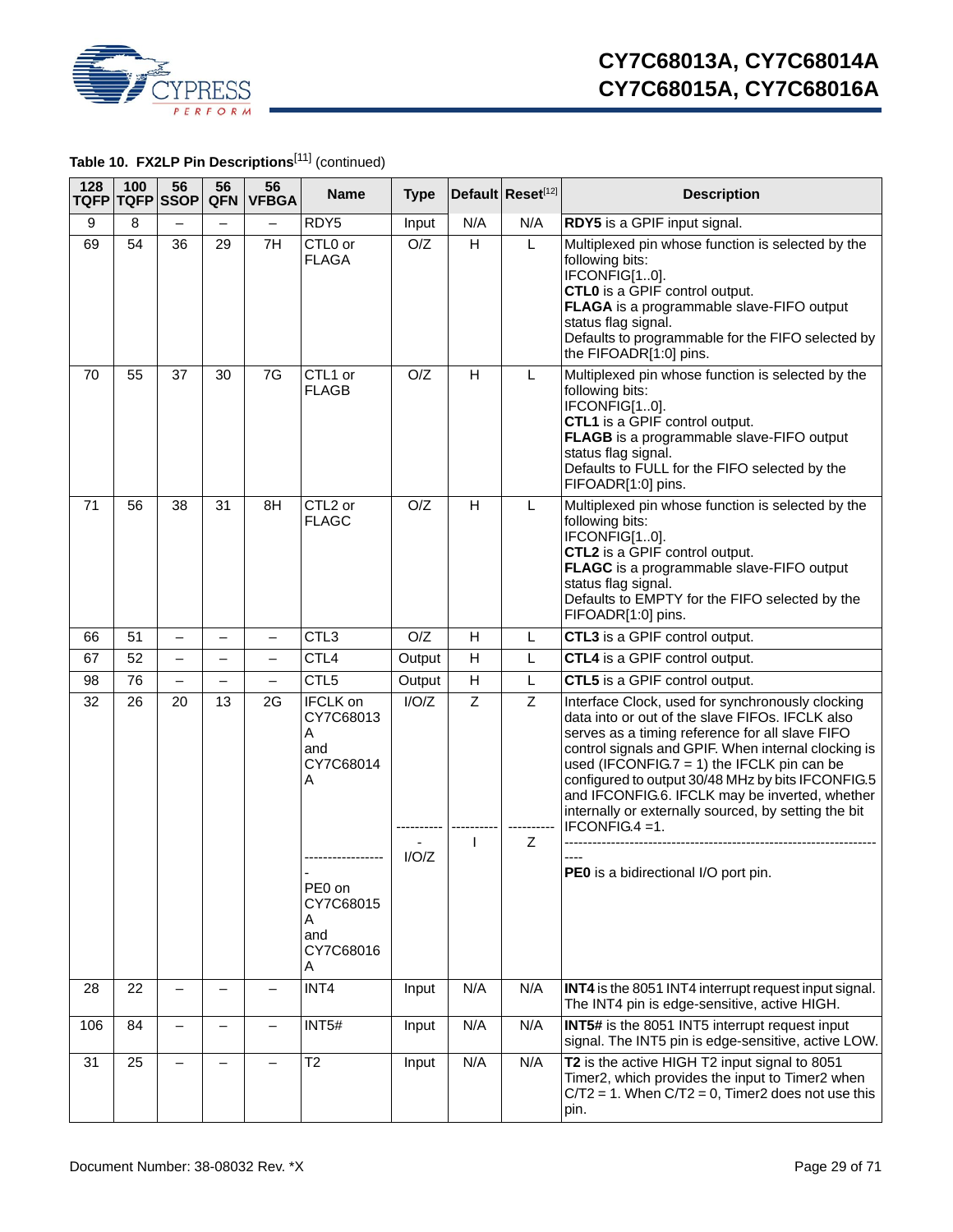

**Table 10. FX2LP Pin Descriptions**[11] (continued)

| 128<br><b>TQFP</b> | 100<br><b>TQFP</b> SSOP | 56                       | 56<br><b>QFN</b>         | 56<br><b>VFBGA</b>       | <b>Name</b>      | <b>Type</b> |                           | Default Reset[12]                                           | <b>Description</b>                                                                                                                                                                                                                                                                |
|--------------------|-------------------------|--------------------------|--------------------------|--------------------------|------------------|-------------|---------------------------|-------------------------------------------------------------|-----------------------------------------------------------------------------------------------------------------------------------------------------------------------------------------------------------------------------------------------------------------------------------|
| 30                 | 24                      |                          |                          |                          | T1               | Input       | N/A                       | N/A                                                         | T1 is the active HIGH T1 signal for 8051 Timer1,<br>which provides the input to Timer1 when C/T1 is 1.<br>When C/T1 is 0, Timer1 does not use this bit.                                                                                                                           |
| 29                 | 23                      | $\overline{\phantom{0}}$ | —                        |                          | T <sub>0</sub>   | Input       | N/A                       | N/A                                                         | TO is the active HIGH TO signal for 8051 Timer0,<br>which provides the input to Timer0 when C/T0 is 1.<br>When C/T0 is 0, Timer0 does not use this bit.                                                                                                                           |
| 53                 | 43                      |                          |                          |                          | RXD1             | Input       | N/A                       | N/A                                                         | RXD1is an active HIGH input signal for 8051<br>UART1, which provides data to the UART in all<br>modes.                                                                                                                                                                            |
| 52                 | 42                      |                          |                          |                          | TXD1             | Output      | H                         | L                                                           | TXD1is an active HIGH output pin from 8051<br>UART1, which provides the output clock in sync<br>mode, and the output data in async mode.                                                                                                                                          |
| 51                 | 41                      |                          |                          |                          | RXD <sub>0</sub> | Input       | N/A                       | N/A                                                         | RXD0 is the active HIGH RXD0 input to 8051<br>UART0, which provides data to the UART in all<br>modes.                                                                                                                                                                             |
| 50                 | 40                      |                          |                          |                          | TXD <sub>0</sub> | Output      | H                         | L                                                           | TXD0 is the active HIGH TXD0 output from 8051<br>UART0, which provides the output clock in sync<br>mode, and the output data in async mode.                                                                                                                                       |
| 42                 |                         |                          |                          |                          | CS#              | Output      | H                         | H                                                           | CS# is the active LOW chip select for external<br>memory.                                                                                                                                                                                                                         |
| 41                 | 32                      |                          |                          |                          | WR#              | Output      | H                         | H                                                           | WR# is the active LOW write strobe output for<br>external memory.                                                                                                                                                                                                                 |
| 40                 | 31                      |                          |                          |                          | RD#              | Output      | H                         | H                                                           | RD# is the active LOW read strobe output for<br>external memory.                                                                                                                                                                                                                  |
| 38                 |                         |                          |                          |                          | OE#              | Output      | $\boldsymbol{\mathsf{H}}$ | $\mathsf{H}% _{\mathbb{R}}^{1}\left( \mathbb{R}^{2}\right)$ | OE# is the active LOW output enable for external<br>memory.                                                                                                                                                                                                                       |
| 33                 | 27                      | 21                       | 14                       | 2H                       | Reserved         | Input       | N/A                       | N/A                                                         | Reserved. Connect to ground.                                                                                                                                                                                                                                                      |
| 101                | 79                      | 51                       | 44                       | 7B                       | <b>WAKEUP</b>    | Input       | N/A                       | N/A                                                         | USB Wakeup. If the 8051 is in suspend, asserting<br>this pin starts up the oscillator and interrupts the<br>8051 to enable it to exit the suspend mode. Holding<br>WAKEUP asserted inhibits the EZ-USB chip from<br>suspending. This pin has programmable polarity<br>(WAKEUP.4). |
| 36                 | 29                      | 22                       | 15                       | 3F                       | <b>SCL</b>       | <b>OD</b>   | $\overline{Z}$            | Z<br>(if<br>booting<br>is done)                             | <b>Clock</b> for the $1^2C$ interface. Connect to VCC with a<br>2.2-k $\Omega$ resistor, even if no l <sup>2</sup> C peripheral is attached.                                                                                                                                      |
| 37                 | 30                      | 23                       | 16                       | 3G                       | <b>SDA</b>       | OD          | Z                         | Ζ<br>(if<br>booting<br>is done)                             | Data for I <sup>2</sup> C compatible interface. Connect to VCC<br>with a 2.2-k $\Omega$ resistor, even if no $I^2C$ compatible<br>peripheral is attached.                                                                                                                         |
| 2                  | 1                       | 6                        | 55                       | 5A                       | <b>VCC</b>       | Power       | N/A                       | N/A                                                         | VCC. Connect to the 3.3-V power source.                                                                                                                                                                                                                                           |
| 26                 | 20                      | 18                       | 11                       | 1G                       | <b>VCC</b>       | Power       | N/A                       | N/A                                                         | VCC. Connect to the 3.3-V power source.                                                                                                                                                                                                                                           |
| 43                 | 33                      | 24                       | 17                       | 7E                       | $\overline{VCC}$ | Power       | N/A                       | N/A                                                         | VCC. Connect to the 3.3-V power source.                                                                                                                                                                                                                                           |
| 48                 | 38                      | $\qquad \qquad -$        | $\overline{\phantom{0}}$ | -                        | <b>VCC</b>       | Power       | N/A                       | N/A                                                         | VCC. Connect to 3.3-V power source.                                                                                                                                                                                                                                               |
| 64                 | 49                      | 34                       | 27                       | 8E                       | <b>VCC</b>       | Power       | N/A                       | N/A                                                         | VCC. Connect to the 3.3-V power source.                                                                                                                                                                                                                                           |
| 68                 | 53                      | $\overline{\phantom{0}}$ | $\overline{\phantom{0}}$ | $\overline{\phantom{0}}$ | $\overline{VCC}$ | Power       | N/A                       | N/A                                                         | VCC. Connect to the 3.3-V power source.                                                                                                                                                                                                                                           |
| 81                 | 66                      | 39                       | 32                       | $5C$                     | VCC              | Power       | N/A                       | N/A                                                         | VCC. Connect to the 3.3-V power source.                                                                                                                                                                                                                                           |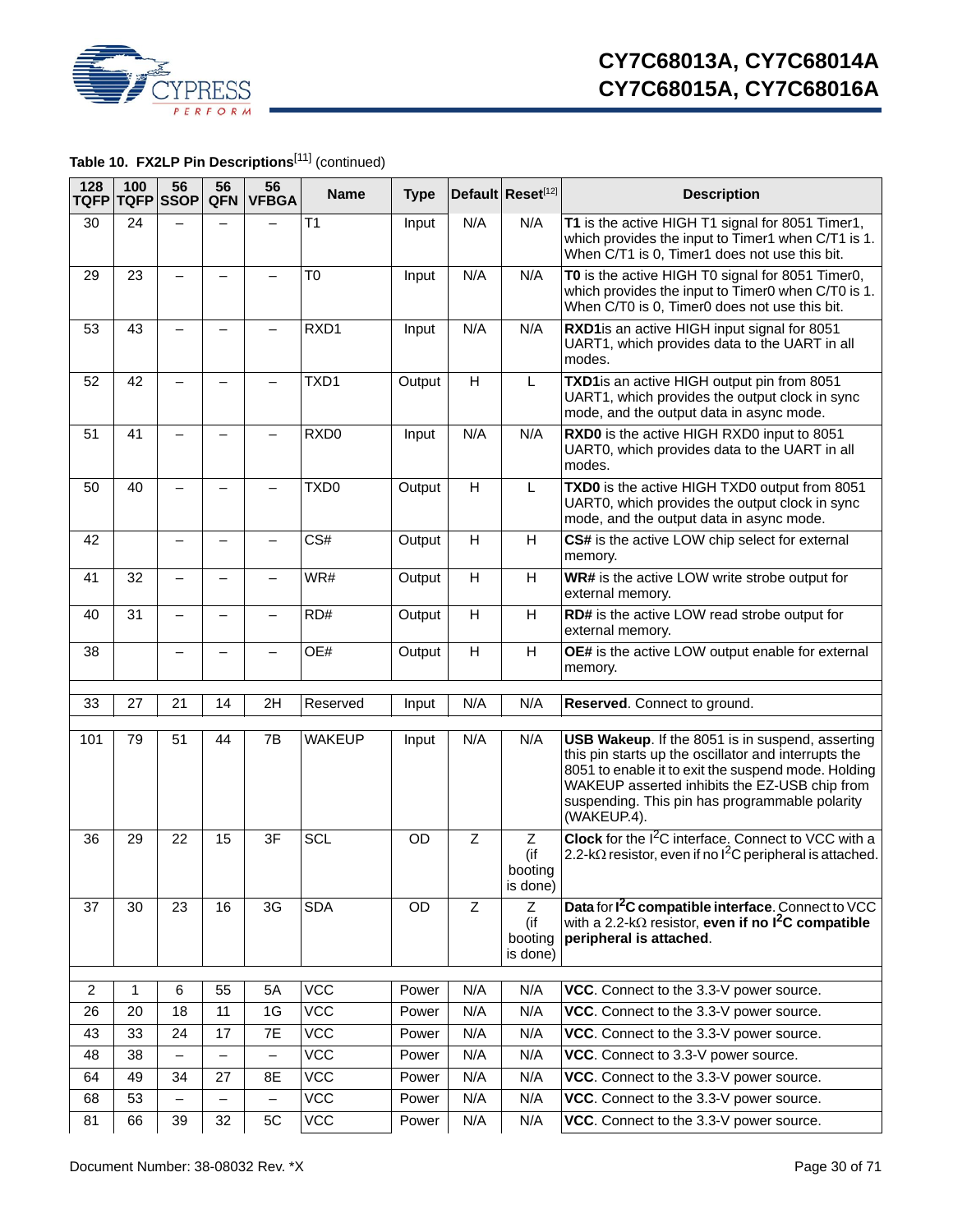

| 128<br>TQFP | 100 | 56<br><b>TQFP</b> SSOP | 56<br><b>QFN</b> | 56<br><b>VFBGA</b> | <b>Name</b> | <b>Type</b> |     | Default Reset[12] | <b>Description</b>                      |
|-------------|-----|------------------------|------------------|--------------------|-------------|-------------|-----|-------------------|-----------------------------------------|
| 100         | 78  | 50                     | 43               | 5B                 | <b>VCC</b>  | Power       | N/A | N/A               | VCC. Connect to the 3.3-V power source. |
| 107         | 85  | -                      |                  |                    | <b>VCC</b>  | Power       | N/A | N/A               | VCC. Connect to the 3.3-V power source. |
|             |     |                        |                  |                    |             |             |     |                   |                                         |
| 3           | 2   | 7                      | 56               | 4B                 | <b>GND</b>  | Ground      | N/A | N/A               | Ground                                  |
| 27          | 21  | 19                     | 12               | 1H                 | <b>GND</b>  | Ground      | N/A | N/A               | <b>Ground</b>                           |
| 49          | 39  | —                      |                  |                    | <b>GND</b>  | Ground      | N/A | N/A               | Ground                                  |
| 58          | 48  | 33                     | 26               | 7D                 | <b>GND</b>  | Ground      | N/A | N/A               | <b>Ground</b>                           |
| 65          | 50  | 35                     | 28               | 8D                 | <b>GND</b>  | Ground      | N/A | N/A               | Ground                                  |
| 80          | 65  | -                      |                  |                    | <b>GND</b>  | Ground      | N/A | N/A               | Ground                                  |
| 93          | 75  | 48                     | 41               | 4C                 | <b>GND</b>  | Ground      | N/A | N/A               | <b>Ground</b>                           |
| 116         | 94  | —                      |                  |                    | <b>GND</b>  | Ground      | N/A | N/A               | Ground                                  |
| 125         | 99  | 4                      | 53               | 4A                 | <b>GND</b>  | Ground      | N/A | N/A               | <b>Ground</b>                           |
|             |     |                        |                  |                    |             |             |     |                   |                                         |
| 14          | 13  |                        | -                |                    | <b>NC</b>   | N/A         | N/A | N/A               | No Connect. This pin must be left open. |
| 15          | 14  | -                      |                  |                    | <b>NC</b>   | N/A         | N/A | N/A               | No Connect. This pin must be left open. |
| 16          | 15  | -                      |                  |                    | <b>NC</b>   | N/A         | N/A | N/A               | No Connect. This pin must be left open. |

# Table 10. FX2LP Pin Descriptions<sup>[11]</sup> (continued)

# <span id="page-30-0"></span>**4. Register Summary**

FX2LP register bit definitions are described in the FX2LP TRM in greater detail.

### **Table 11. FX2LP Register Summary**

| <b>Hex</b>  | <b>Size</b> | Name                          | <b>Description</b>                                     | b7              | b <sub>6</sub>     | b <sub>5</sub>    | b4                                  | b3              | b2                 | b <sub>1</sub>   | b0                                    | <b>Default</b>    | <b>Access</b>     |
|-------------|-------------|-------------------------------|--------------------------------------------------------|-----------------|--------------------|-------------------|-------------------------------------|-----------------|--------------------|------------------|---------------------------------------|-------------------|-------------------|
|             |             | <b>GPIF Waveform Memories</b> |                                                        |                 |                    |                   |                                     |                 |                    |                  |                                       |                   |                   |
| E400        | 128         | <b>WAVEDATA</b>               | <b>GPIF Waveform</b><br>Descriptor 0, 1, 2, 3 data     | D7              | D <sub>6</sub>     | $\overline{D5}$   | D <sub>4</sub>                      | D <sub>3</sub>  | D <sub>2</sub>     | D <sub>1</sub>   | D <sub>0</sub>                        | XXXXXXXX          | <b>RW</b>         |
| E480        | 128         | reserved                      |                                                        |                 |                    |                   |                                     |                 |                    |                  |                                       |                   |                   |
|             |             | <b>GENERAL CONFIGURATION</b>  |                                                        |                 |                    |                   |                                     |                 |                    |                  |                                       |                   |                   |
| <b>E50D</b> |             | GPCR <sub>2</sub>             | General Purpose Configu-<br>ration Register 2          | reserved        | reserved           | reserved          | FULL SPEE reserved<br><b>D</b> ONLY |                 | reserved           | reserved         | reserved                              | 00000000 R        |                   |
| E600        |             | <b>CPUCS</b>                  | <b>CPU Control &amp; Status</b>                        |                 |                    | <b>PORTCSTB</b>   | CLKSPD1                             | CLKSPD0         | <b>CLKINV</b>      | <b>CLKOE</b>     | 8051RES                               | 00000010 rrbbbbbr |                   |
| E601        |             | <b>IFCONFIG</b>               | Interface Configuration<br>(Ports, GPIF, slave FIFOs)  | <b>IFCLKSRC</b> | 3048MHZ            | <b>IFCLKOE</b>    | <b>IFCLKPOL</b>                     | <b>ASYNC</b>    | <b>GSTATE</b>      | IFCFG1           | <b>IFCFG0</b>                         | 10000000 RW       |                   |
| E602        |             | PINFLAGSAB <sup>[13]</sup>    | Slave FIFO FLAGA and<br><b>FLAGB Pin Configuration</b> | FLAGB3          | FLAGB <sub>2</sub> | FLAGB1            | FLAGB0                              | FLAGA3          | FLAGA2             | FLAGA1           | FLAGA0                                | 00000000 RW       |                   |
| E603        |             | PINFLAGSCD <sup>[13]</sup>    | Slave FIFO FLAGC and<br>FLAGD Pin Configuration        | FLAGD3          | FLAGD <sub>2</sub> | FLAGD1            | <b>FLAGD0</b>                       | FLAGC3          | FLAGC <sub>2</sub> | FLAGC1           | <b>FLAGC0</b>                         | 00000000 RW       |                   |
| E604        |             | FIFORESET <sup>[13]</sup>     | Restore FIFOS to default<br>state                      | <b>NAKALL</b>   |                    |                   | n                                   | EP <sub>3</sub> | EP <sub>2</sub>    | EP <sub>1</sub>  | EP <sub>0</sub>                       | <b>XXXXXXXX</b>   | W                 |
| E605        |             | <b>BREAKPT</b>                | <b>Breakpoint Control</b>                              | 0               | O                  | n                 | $\Omega$                            | <b>BREAK</b>    | <b>BPPULSE</b>     | <b>BPEN</b>      | 0                                     | 00000000 rrrrbbbr |                   |
| E606        |             | <b>BPADDRH</b>                | <b>Breakpoint Address H</b>                            | A15             | A14                | A13               | A12                                 | A11             | A10                | A <sub>9</sub>   | A <sub>8</sub>                        | <b>XXXXXXXX</b>   | <b>RW</b>         |
| E607        |             | <b>BPADDRL</b>                | <b>Breakpoint Address L</b>                            | A7              | A6                 | A <sub>5</sub>    | A4                                  | A3              | A <sub>2</sub>     | A <sub>1</sub>   | A <sub>0</sub>                        | <b>XXXXXXXX</b>   | <b>RW</b>         |
| E608        |             | <b>UART230</b>                | 230 Kbaud internally<br>generated ref. clock           | U               |                    |                   | n                                   | $\Omega$        | $\Omega$           | 230UART1         | 230UART0                              | 00000000 rrrrrrbb |                   |
| E609        |             | FIFOPINPOLAR <sup>[13]</sup>  | Slave FIFO Interface pins 0<br>polarity                |                 | U                  | <b>PKTEND</b>     | <b>SLOE</b>                         | <b>SLRD</b>     | <b>SLWR</b>        | EF               | FF                                    | 00000000 rrbbbbbb |                   |
| <b>E60A</b> |             | <b>REVID</b>                  | Chip Revision                                          | rv7             | rv <sub>6</sub>    | rv5               | rv4                                 | rv3             | rv <sub>2</sub>    | rv1              | rv <sub>0</sub>                       | RevA<br>00000001  | R                 |
| E60B        |             | REVCTL <sup>[13]</sup>        | <b>Chip Revision Control</b>                           | $\Omega$        | O                  | $\Omega$          | $\Omega$                            | O               | $\overline{0}$     | dyn out          | enh pkt                               | 00000000 rrrrrrbb |                   |
|             |             | <b>UDMA</b>                   |                                                        |                 |                    |                   |                                     |                 |                    |                  |                                       |                   |                   |
| E60C 1      |             | <b>GPIFHOLDAMOUNT</b>         | <b>MSTB Hold Time</b><br>(for UDMA)                    |                 | U                  |                   | n                                   | $\Omega$        | l0                 |                  | HOLDTIME1 HOLDTIME0 00000000 rrrrrrbb |                   |                   |
|             | 3           | reserved                      |                                                        |                 |                    |                   |                                     |                 |                    |                  |                                       |                   |                   |
|             |             | <b>ENDPOINT CONFIGURATION</b> |                                                        |                 |                    |                   |                                     |                 |                    |                  |                                       |                   |                   |
| E610        | 11          | EP1OUTCFG                     | Endpoint 1-OUT<br>Configuration                        | VALID           | n                  | TYPE1             | TYPE <sub>0</sub>                   | <sup>o</sup>    | $\Omega$           | $\Omega$         | $\Omega$                              | 10100000 brbbrrrr |                   |
| E611        | I 1         | EP1INCFG                      | Endpoint 1-IN<br>Configuration                         | VALID           | O                  | TYPE <sub>1</sub> | TYPE0                               | $\overline{0}$  | l0                 | $\Omega$         | $\overline{0}$                        | 10100000 brbbrrrr |                   |
| E612        |             | EP2CFG                        | <b>Endpoint 2 Configuration</b>                        | VALID           | <b>DIR</b>         | TYPE1             | TYPE0                               | <b>SIZE</b>     | lo.                | BUF <sub>1</sub> | <b>BUF0</b>                           |                   | 10100010 bbbbbrbb |
| E613        |             | EP4CFG                        | <b>Endpoint 4 Configuration</b>                        | <b>VALID</b>    | <b>DIR</b>         | TYPE1             | TYPE0                               | <sup>o</sup>    | $\Omega$           | $\Omega$         | $\Omega$                              | 10100000 bbbbrrrr |                   |
| E614        |             | EP6CFG                        | Endpoint 6 Configuration                               | <b>VALID</b>    | $\overline{DIR}$   | TYPE1             | TYPE0                               | <b>SIZE</b>     | $\Omega$           | BUF <sub>1</sub> | BUF <sub>0</sub>                      | 11100010          | bbbbbrbb          |
| E615        |             | EP8CFG                        | Endpoint 8 Configuration                               | <b>VALID</b>    | <b>DIR</b>         | TYPE1             | TYPE0                               | <sup>o</sup>    | <sup>0</sup>       | $\Omega$         | 0                                     | 11100000 bbbbrrrr |                   |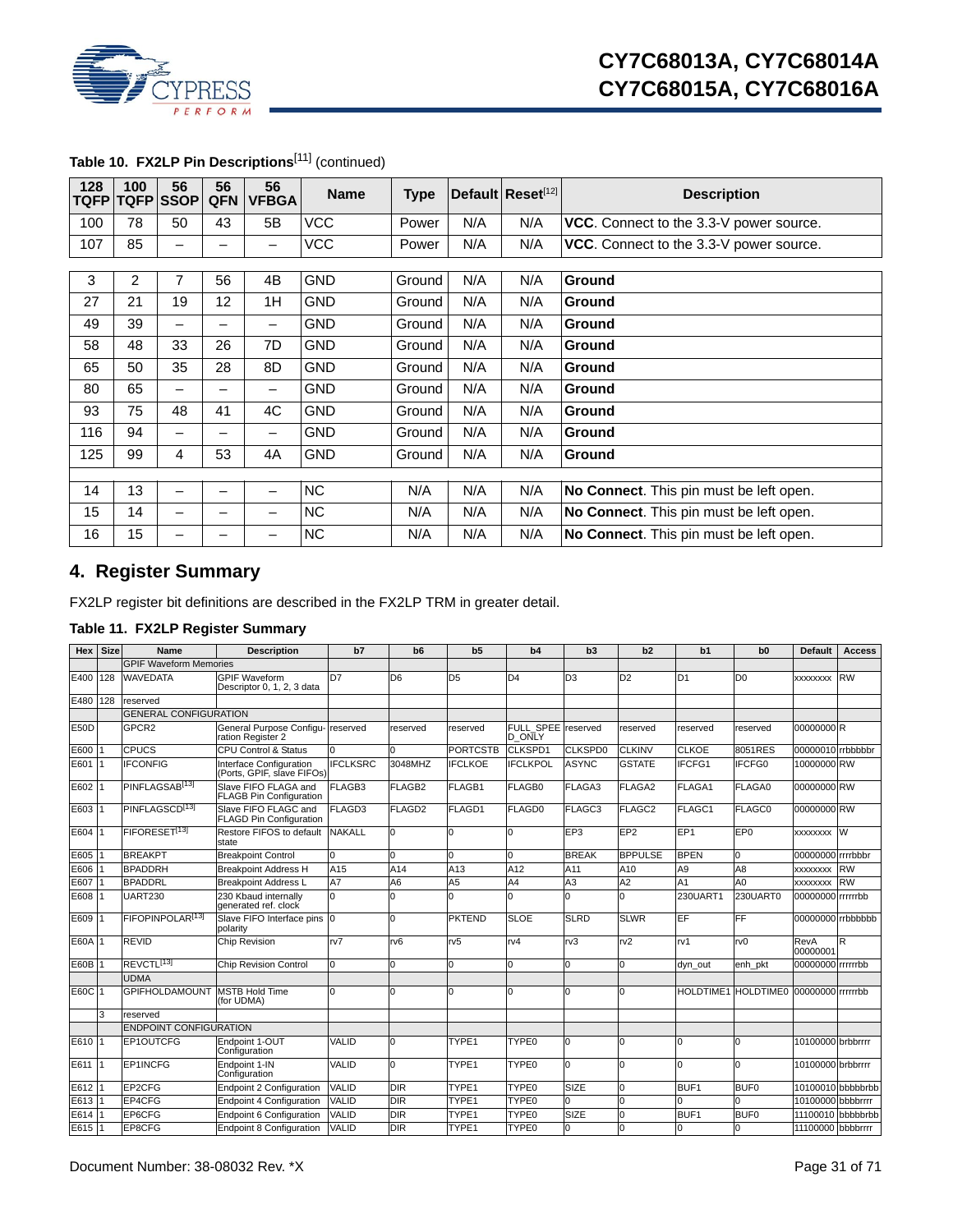

|  |  |  |  | Table 11. FX2LP Register Summary (continued) |
|--|--|--|--|----------------------------------------------|
|--|--|--|--|----------------------------------------------|

| Hex    | <b>Size</b>    | Name                                            | <b>Description</b>                          | b7                 | b <sub>6</sub>     | b <sub>5</sub>     | b4                 | b3                 | b2                     | b <sub>1</sub>  | b <sub>0</sub>             | Default           | <b>Access</b> |
|--------|----------------|-------------------------------------------------|---------------------------------------------|--------------------|--------------------|--------------------|--------------------|--------------------|------------------------|-----------------|----------------------------|-------------------|---------------|
|        | $\overline{2}$ | reserved                                        |                                             |                    |                    |                    |                    |                    |                        |                 |                            |                   |               |
| E618   |                | EP2FIFOCFG[13]                                  | Endpoint 2 / slave FIFO<br>configuration    | $\Omega$           | INFM1              | OEP1               | <b>AUTOOUT</b>     | <b>AUTOIN</b>      | ZEROLENIN 0            |                 | WORDWIDE 00000101 rbbbbbrb |                   |               |
| E619   |                | EP4FIFOCFG[13]                                  | Endpoint 4 / slave FIFO<br>configuration    | $\Omega$           | INFM1              | OEP1               | <b>AUTOOUT</b>     | <b>AUTOIN</b>      | ZEROLENIN 0            |                 | WORDWIDE 00000101 rbbbbbrb |                   |               |
| E61A   |                | EP6FIFOCFG[13]                                  | Endpoint 6 / slave FIFO<br>configuration    | l0                 | INFM1              | OEP1               | <b>AUTOOUT</b>     | <b>AUTOIN</b>      | ZEROLENIN <sup>0</sup> |                 | WORDWIDE 00000101 rbbbbbrb |                   |               |
| E61B 1 |                | EP8FIFOCFG[13]                                  | Endpoint 8 / slave FIFO<br>configuration    | $\Omega$           | INFM1              | OEP1               | <b>AUTOOUT</b>     | <b>AUTOIN</b>      | ZEROLENIN 0            |                 | WORDWIDE 00000101 rbbbbbrb |                   |               |
| E61C 4 |                | reserved                                        |                                             |                    |                    |                    |                    |                    |                        |                 |                            |                   |               |
| E620   |                | EP2AUTOINLENH <sup>[13</sup>                    | Endpoint 2 AUTOIN<br>Packet Length H        | $\Omega$           |                    |                    | In                 | 0                  | PL10                   | PL9             | PL8                        | 00000010 rrrrrbbb |               |
| E621   |                | EP2AUTOINLENL <sup>[13]</sup> Endpoint 2 AUTOIN | Packet Length L                             | PL7                | PL6                | PL <sub>5</sub>    | PL <sub>4</sub>    | PL3                | PL2                    | PL <sub>1</sub> | PL <sub>0</sub>            | 00000000 RW       |               |
| E622   |                | EP4AUTOINLENH <sup>[13]</sup>                   | Endpoint 4 AUTOIN<br>Packet Length H        | $\Omega$           | n                  | $\Omega$           | lo                 | $\Omega$           | $\Omega$               | PL <sub>9</sub> | PL <sub>8</sub>            | 00000010 rrrrrrbb |               |
| E623   |                | EP4AUTOINLENL <sup>[13]</sup> Endpoint 4 AUTOIN | Packet Length L                             | <b>PL7</b>         | PL6                | PL <sub>5</sub>    | PL <sub>4</sub>    | PL3                | PL <sub>2</sub>        | PL <sub>1</sub> | PL <sub>0</sub>            | 00000000 RW       |               |
| E624   |                | EP6AUTOINLENH <sup>[13]</sup> Endpoint 6 AUTOIN | Packet Length H                             | $\Omega$           |                    | $\Omega$           | lO                 | $\Omega$           | <b>PL10</b>            | PL <sub>9</sub> | PL <sub>8</sub>            | 00000010 rrrrrbbb |               |
| E625   |                | EP6AUTOINLENL <sup>[13]</sup> Endpoint 6 AUTOIN | Packet Length L                             | <b>PL7</b>         | PL6                | PL <sub>5</sub>    | PL <sub>4</sub>    | PL <sub>3</sub>    | PL2                    | PL <sub>1</sub> | PL <sub>0</sub>            | 00000000 RW       |               |
| E626   |                | EP8AUTOINLENH[13]                               | <b>Endpoint 8 AUTOIN</b><br>Packet Length H | $\Omega$           | n                  | $\Omega$           | lo                 | $\Omega$           | $\Omega$               | PL <sub>9</sub> | PL <sub>8</sub>            | 00000010 rrrrrrbb |               |
| E627   |                | EP8AUTOINLENL <sup>[13]</sup>                   | Endpoint 8 AUTOIN<br>Packet Length L        | <b>PL7</b>         | PL6                | PL <sub>5</sub>    | PL <sub>4</sub>    | PL3                | PL <sub>2</sub>        | PL <sub>1</sub> | PL <sub>0</sub>            | 00000000 RW       |               |
| E628   |                | <b>ECCCFG</b>                                   | <b>ECC Configuration</b>                    | l0                 | 0                  | l0                 | 0                  | 0                  | 0                      | 0               | <b>ECCM</b>                | 00000000 rrrrrrrb |               |
| E629   |                | <b>ECCRESET</b>                                 | <b>ECC Reset</b>                            |                    |                    |                    |                    | x                  | $\mathbf{x}$           | x               |                            | 00000000 W        |               |
| E62A   |                | ECC1B0                                          | ECC1 Byte 0 Address                         | LINE <sub>15</sub> | LINE <sub>14</sub> | LINE <sub>13</sub> | LINE <sub>12</sub> | LINE <sub>11</sub> | LINE10                 | LINE9           | LINE8                      | 00000000 R        |               |

**Note**

<span id="page-31-0"></span>13. Read and writes to these registers may require synchronization delay; see Technical Reference Manual for "Synchronization Delay."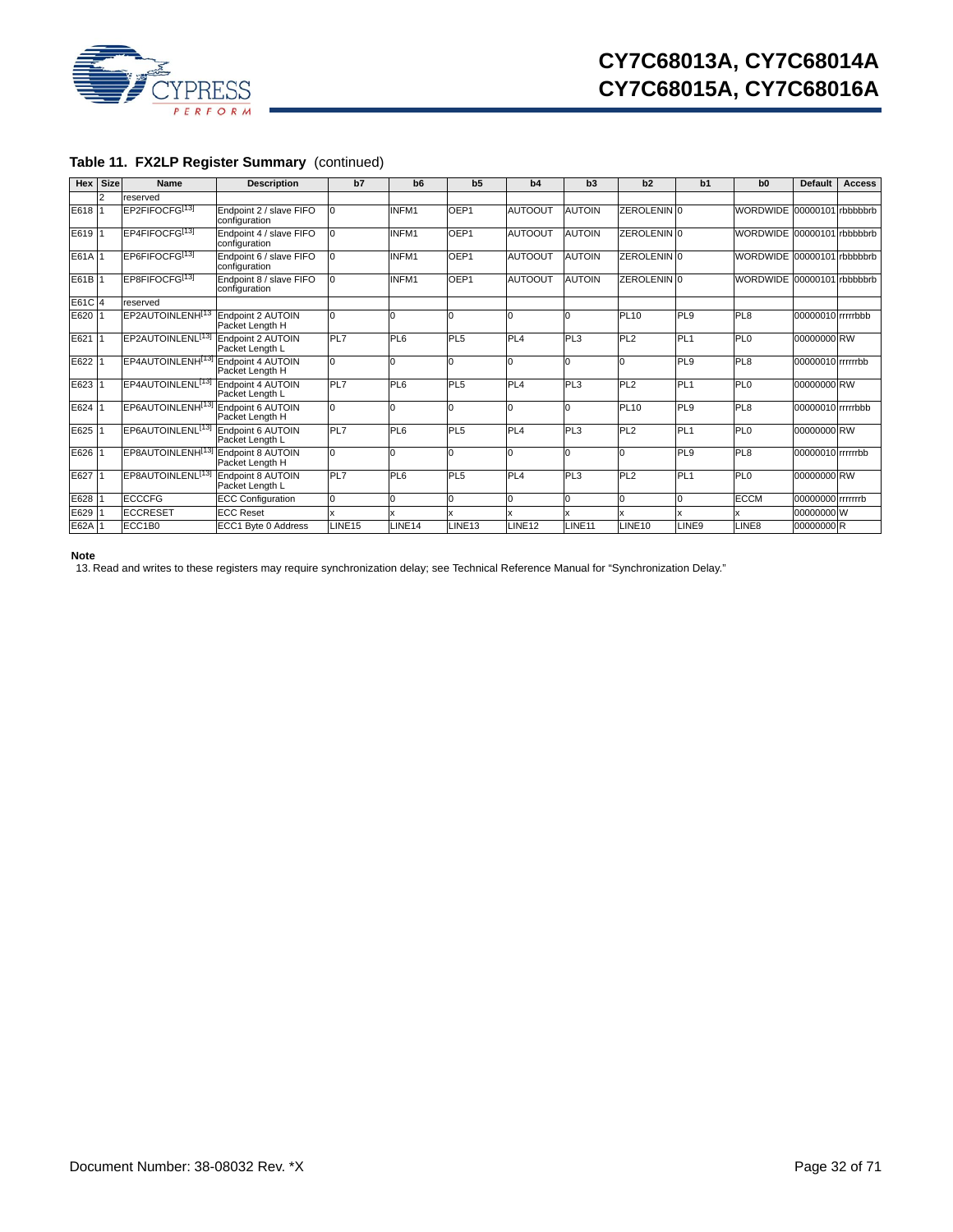

| Hex          | <b>Size</b>    | Name                                           | <b>Description</b>                                                    | b7                      | b <sub>6</sub>          | b <sub>5</sub>          | b4                                          | b3                        | b2                 | b1                 | b <sub>0</sub>         | <b>Default</b>    | <b>Access</b>     |
|--------------|----------------|------------------------------------------------|-----------------------------------------------------------------------|-------------------------|-------------------------|-------------------------|---------------------------------------------|---------------------------|--------------------|--------------------|------------------------|-------------------|-------------------|
| E62B         |                | ECC1B1                                         | ECC1 Byte 1 Address                                                   | LINE7                   | LINE6                   | LINE5                   | LINE4                                       | LINE3                     | LINE <sub>2</sub>  | LINE <sub>1</sub>  | LINE <sub>0</sub>      | 00000000 R        |                   |
| E62C         |                | ECC1B2                                         | ECC1 Byte 2 Address                                                   | COL5                    | COL4                    | COL3                    | COL2                                        | COL1                      | <b>COL0</b>        | LINE <sub>17</sub> | LINE <sub>16</sub>     | 00000000 R        |                   |
| E62D         |                | ECC2B0                                         | ECC2 Byte 0 Address                                                   | LINE <sub>15</sub>      | LINE <sub>14</sub>      | LINE <sub>13</sub>      | INE12                                       | LINE <sub>11</sub>        | LINE <sub>10</sub> | LINE9              | LINE8                  | 00000000R         |                   |
| E62E         |                | ECC2B1                                         | ECC2 Byte 1 Address                                                   | LINE7                   | LINE6                   | LINE5                   | _INE4                                       | LINE3                     | LINE <sub>2</sub>  | LINE <sub>1</sub>  | LINE <sub>0</sub>      | 00000000R         |                   |
| E62F         |                | ECC2B2                                         | ECC2 Byte 2 Address                                                   | COL5                    | COL <sub>4</sub>        | COL3                    | COL <sub>2</sub>                            | COL1                      | COL <sub>0</sub>   | O                  | $\Omega$               | 00000000R         |                   |
| E630<br>H.S. |                | EP2FIFOPFH <sup>[13]</sup>                     | Endpoint 2 / slave FIFO<br>Programmable Flag H                        | <b>DECIS</b>            | <b>PKTSTAT</b>          | IN:PKTS[2]<br>OUT:PFC12 | $\overline{\text{IN:PKTS}}[1]$<br>OUT:PFC11 | IN:PKTS[0]<br>OUT:PFC10   | 0                  | PFC <sub>9</sub>   | PFC8                   |                   | 10001000 bbbbbrbb |
| E630<br>F.S. |                | EP2FIFOPFH <sup>[13]</sup>                     | Endpoint 2 / slave FIFO<br>Programmable Flag H                        | <b>DECIS</b>            | <b>PKTSTAT</b>          | OUT:PFC12               | OUT:PFC11                                   | OUT:PFC100                |                    | PFC <sub>9</sub>   | IN:PKTS[2]<br>OUT:PFC8 |                   | 10001000 bbbbbrbb |
| E631<br>H.S. |                | EP2FIFOPFL <sup>[13]</sup>                     | Endpoint 2 / slave FIFO<br>Programmable Flag L                        | PFC7                    | PFC6                    | PFC5                    | PFC4                                        | PFC <sub>3</sub>          | PFC <sub>2</sub>   | PFC <sub>1</sub>   | PFC <sub>0</sub>       | 00000000 RW       |                   |
| E631<br>F.S  |                | EP2FIFOPFL <sup>[13]</sup>                     | Endpoint 2 / slave FIFO<br>Programmable Flag L                        | IN:PKTS[1]<br>OUT:PFC7  | IN:PKTS[0]<br>OUT:PFC6  | PFC <sub>5</sub>        | PFC4                                        | PFC <sub>3</sub>          | PFC <sub>2</sub>   | PFC1               | PFC0                   | 00000000 RW       |                   |
| E632<br>H.S. |                | EP4FIFOPFH <sup>[13]</sup>                     | Endpoint 4 / slave FIFO<br>Programmable Flag H                        | <b>DECIS</b>            | <b>PKTSTAT</b>          | 0                       | IN: PKTS[1]<br>OUT:PFC10                    | IN: PKTS[0] 0<br>OUT:PFC9 |                    | 0                  | PFC8                   | 10001000 bbrbbrrb |                   |
| E632<br>F.S  |                | EP4FIFOPFH[13]                                 | Endpoint 4 / slave FIFO<br>Programmable Flag H                        | <b>DECIS</b>            | <b>PKTSTAT</b>          | $\mathbf{0}$            | OUT:PFC10 OUT:PFC9                          |                           | l0                 | $\Omega$           | PFC8                   | 10001000 bbrbbrrb |                   |
| E633<br>H.S. |                | EP4FIFOPFL <sup>[13]</sup>                     | Endpoint 4 / slave FIFO<br>Programmable Flag L                        | PFC7                    | PFC6                    | PFC <sub>5</sub>        | PFC4                                        | PFC <sub>3</sub>          | PFC <sub>2</sub>   | PFC <sub>1</sub>   | PFC <sub>0</sub>       | 00000000 RW       |                   |
| E633<br>F.S  |                | EP4FIFOPFL <sup>[13]</sup>                     | Endpoint 4 / slave FIFO<br>Programmable Flag L                        | IN: PKTS[1]<br>OUT:PFC7 | IN: PKTS[0]<br>OUT:PFC6 | PFC <sub>5</sub>        | PFC4                                        | PFC <sub>3</sub>          | PFC <sub>2</sub>   | PFC1               | PFC0                   | 00000000 RW       |                   |
| E634<br>H.S. |                | EP6FIFOPFH <sup>[13]</sup>                     | Endpoint 6 / slave FIFO<br>Programmable Flag H                        | <b>DECIS</b>            | <b>PKTSTAT</b>          | IN:PKTS[2]<br>OUT:PFC12 | IN:PKTS[1]<br>OUT:PFC11                     | IN:PKTS[0] 0<br>OUT:PFC10 |                    | PFC9               | PFC8                   |                   | 00001000 bbbbbrbb |
| E634<br>F.S  |                | EP6FIFOPFH[13]                                 | Endpoint 6 / slave FIFO<br>Programmable Flag H                        | <b>DECIS</b>            | <b>PKTSTAT</b>          | OUT:PFC12               | OUT:PFC11                                   | OUT:PFC100                |                    | PFC <sub>9</sub>   | IN:PKTS[2]<br>OUT:PFC8 |                   | 00001000 bbbbbrbb |
| E635<br>H.S. |                | EP6FIFOPFL <sup>[13]</sup>                     | Endpoint 6 / slave FIFO<br>Programmable Flag L                        | PFC7                    | PFC6                    | PFC5                    | PFC4                                        | PFC <sub>3</sub>          | PFC <sub>2</sub>   | PFC1               | PFC <sub>0</sub>       | 00000000 RW       |                   |
| E635<br>F.S  |                | EP6FIFOPFL <sup>[13]</sup>                     | Endpoint 6 / slave FIFO<br>Programmable Flag L                        | IN:PKTS[1]<br>OUT:PFC7  | IN:PKTS[0]<br>OUT:PFC6  | PFC <sub>5</sub>        | PFC4                                        | PFC <sub>3</sub>          | PFC <sub>2</sub>   | PFC <sub>1</sub>   | PFC <sub>0</sub>       | 00000000 RW       |                   |
| E636<br>H.S. |                | EP8FIFOPFH <sup>13]</sup>                      | Endpoint 8 / slave FIFO<br>Programmable Flag H                        | <b>DECIS</b>            | <b>PKTSTAT</b>          | 0                       | IN: PKTS[1]<br>OUT:PFC10                    | IN: PKTS[0] 0<br>OUT:PFC9 |                    | 0                  | PFC8                   | 00001000 bbrbbrrb |                   |
| E636<br>F.S  |                | EP8FIFOPFH <sup>[13]</sup>                     | Endpoint 8 / slave FIFO<br>Programmable Flag H                        | <b>DECIS</b>            | <b>PKTSTAT</b>          | $\mathbf{0}$            | OUT:PFC10                                   | OUT:PFC9                  | $\Omega$           | $\Omega$           | PFC8                   | 00001000 bbrbbrrb |                   |
| E637<br>H.S. |                | EP8FIFOPFL <sup>[13]</sup>                     | Endpoint 8 / slave FIFO<br>Programmable Flag L                        | PFC7                    | PFC6                    | PFC5                    | PFC <sub>4</sub>                            | PFC3                      | PFC <sub>2</sub>   | PFC1               | PFC0                   | 00000000 RW       |                   |
| E637<br>F.S  |                | EP8FIFOPFL <sup>[13]</sup>                     | Endpoint 8 / slave FIFO<br>Programmable Flag L                        | IN: PKTS[1]<br>OUT:PFC7 | IN: PKTS[0]<br>OUT:PFC6 | PFC <sub>5</sub>        | PFC4                                        | PFC <sub>3</sub>          | PFC <sub>2</sub>   | PFC1               | PFC <sub>0</sub>       | 00000000 RW       |                   |
|              | 8              | reserved                                       |                                                                       |                         |                         |                         |                                             |                           |                    |                    |                        |                   |                   |
| E640         |                | EP2ISOINPKTS                                   | EP2 (if ISO) IN Packets per AADJ<br>frame (1-3)                       |                         |                         | $\Omega$                | n                                           | 0                         | 0                  | INPPF1             | <b>INPPF0</b>          | 00000001 brrrrrbb |                   |
| E641         |                | <b>EP4ISOINPKTS</b>                            | EP4 (if ISO) IN Packets per AADJ<br>frame (1-3)                       |                         | U                       | 0                       | n                                           | 0                         | 0                  | INPPF1             | INPPF0                 | 00000001 brrrrrrr |                   |
| E642         | 1              | <b>EP6ISOINPKTS</b>                            | EP6 (if ISO) IN Packets per AADJ<br>frame (1-3)                       |                         | <sup>0</sup>            | 0                       | 0                                           | 0                         | 0                  | INPPF1             | <b>INPPF0</b>          | 00000001 brrrrrbb |                   |
| E643         |                | <b>EP8ISOINPKTS</b>                            | EP8 (if ISO) IN Packets per AADJ<br>frame (1-3)                       |                         | $\Omega$                | O                       | <sup>0</sup>                                | 0                         | 0                  | INPPF1             | <b>INPPF0</b>          | 00000001 brrrrrrr |                   |
| E644         | 4              | reserved                                       |                                                                       |                         |                         |                         |                                             |                           |                    |                    |                        |                   |                   |
| E648         |                | INPKTEND <sup>[13]</sup>                       | Force IN Packet End                                                   | Skip                    | $\Omega$                | 0                       | 0                                           | EP <sub>3</sub>           | EP <sub>2</sub>    | EP <sub>1</sub>    | EP <sub>0</sub>        | XXXXXXXX          | W                 |
| E649         |                | OUTPKTEND <sup>[13]</sup>                      | Force OUT Packet End                                                  | Skip                    | n                       | 0                       |                                             | EP3                       | EP <sub>2</sub>    | EP <sub>1</sub>    | EP <sub>0</sub>        | XXXXXXXX          | W                 |
| E650         |                | <b>INTERRUPTS</b><br>EP2FIFOIE <sup>[13]</sup> | Endpoint 2 slave FIFO Flag 0                                          |                         | O                       | $\Omega$                |                                             | <b>EDGEPF</b>             | PF                 | EF                 | FF                     | 00000000 RW       |                   |
| E651         |                | EP2FIFOIRQ <sup>[13,14]</sup>                  | Interrupt Enable<br>Endpoint 2 slave FIFO Flag 0                      |                         | O                       | 0                       | n                                           |                           | PF                 | EF                 | FF                     | 00000000 rrrrrbbb |                   |
| E652         |                | EP4FIFOIE <sup>[13]</sup>                      | Interrupt Request<br>Endpoint 4 slave FIFO Flag 0<br>Interrupt Enable |                         | $\Omega$                | $\Omega$                | O                                           | <b>EDGEPF</b>             | PF                 | EF                 | FF                     | 00000000 RW       |                   |
| E653         |                | EP4FIFOIRQ <sup>[13,14]</sup>                  | Endpoint 4 slave FIFO Flag 0<br><b>Interrupt Request</b>              |                         |                         | $\Omega$                |                                             | <sup>0</sup>              | PF                 | EF                 | FF                     | 00000000 rrrrrbbb |                   |
| E654 1       |                | EP6FIFOIE <sup>[13]</sup>                      | Endpoint 6 slave FIFO Flag 0<br>Interrupt Enable                      |                         | 0                       | 0                       | O                                           | <b>EDGEPF</b>             | PF                 | EF                 | FF                     | 00000000 RW       |                   |
| E655         |                | EP6FIFOIRQ <sup>[13,14]</sup>                  | Endpoint 6 slave FIFO Flag 0<br>Interrupt Request                     |                         | 0                       | 0                       | 0                                           | 0                         | PF                 | EF                 | FF                     | 00000000 rrrrrbbb |                   |
| E656         |                | EP8FIFOIE <sup>[13]</sup>                      | Endpoint 8 slave FIFO Flag 0<br>Interrupt Enable                      |                         | 0                       | O                       | O                                           | <b>EDGEPF</b>             | PF                 | EF                 | $\overline{FF}$        | 00000000 RW       |                   |
| E657         | 1              | EP8FIFOIRQ <sup>[13,14]</sup>                  | Endpoint 8 slave FIFO Flag 0<br>Interrupt Request                     |                         | 0                       | O                       | O                                           | 0                         | PF                 | EF                 | FF                     | 00000000 rrrrrbbb |                   |
| E658         |                | <b>IBNIE</b>                                   | IN-BULK-NAK Interrupt<br>Enable                                       | 0                       | 0                       | EP8                     | EP <sub>6</sub>                             | EP4                       | EP <sub>2</sub>    | EP <sub>1</sub>    | EP <sub>0</sub>        | 00000000 RW       |                   |
| E659         | $\overline{1}$ | <b>IBNIRQ</b> [14]                             | IN-BULK-NAK interrupt<br>Request                                      | 0                       | 0                       | EP8                     | EP <sub>6</sub>                             | EP4                       | EP <sub>2</sub>    | EP <sub>1</sub>    | EP <sub>0</sub>        |                   | 00xxxxxx rrbbbbbb |
| E65A         | 1              | <b>NAKIE</b>                                   | Endpoint Ping-NAK / IBN<br>Interrupt Enable                           | EP8                     | EP <sub>6</sub>         | EP <sub>4</sub>         | EP2                                         | EP <sub>1</sub>           | EP <sub>0</sub>    | 0                  | <b>IBN</b>             | 00000000 RW       |                   |
| E65B 1       |                | NAKIRO <sup>[14]</sup>                         | Endpoint Ping-NAK / IBN<br>Interrupt Request                          | EP8                     | EP <sub>6</sub>         | EP4                     | EP <sub>2</sub>                             | EP <sub>1</sub>           | EP <sub>0</sub>    | 0                  | <b>IBN</b>             | xxxxxx0x          | bbbbbbrb          |
| E65C 1       |                | <b>USBIE</b>                                   | <b>USB Int Enables</b>                                                | 0                       | <b>EP0ACK</b>           | <b>HSGRANT</b>          | URES                                        | <b>SUSP</b>               | <b>SUTOK</b>       | SOF                | <b>SUDAV</b>           | 00000000 RW       |                   |

#### **Note**

<span id="page-32-0"></span>14. The register can only be reset; it cannot be set.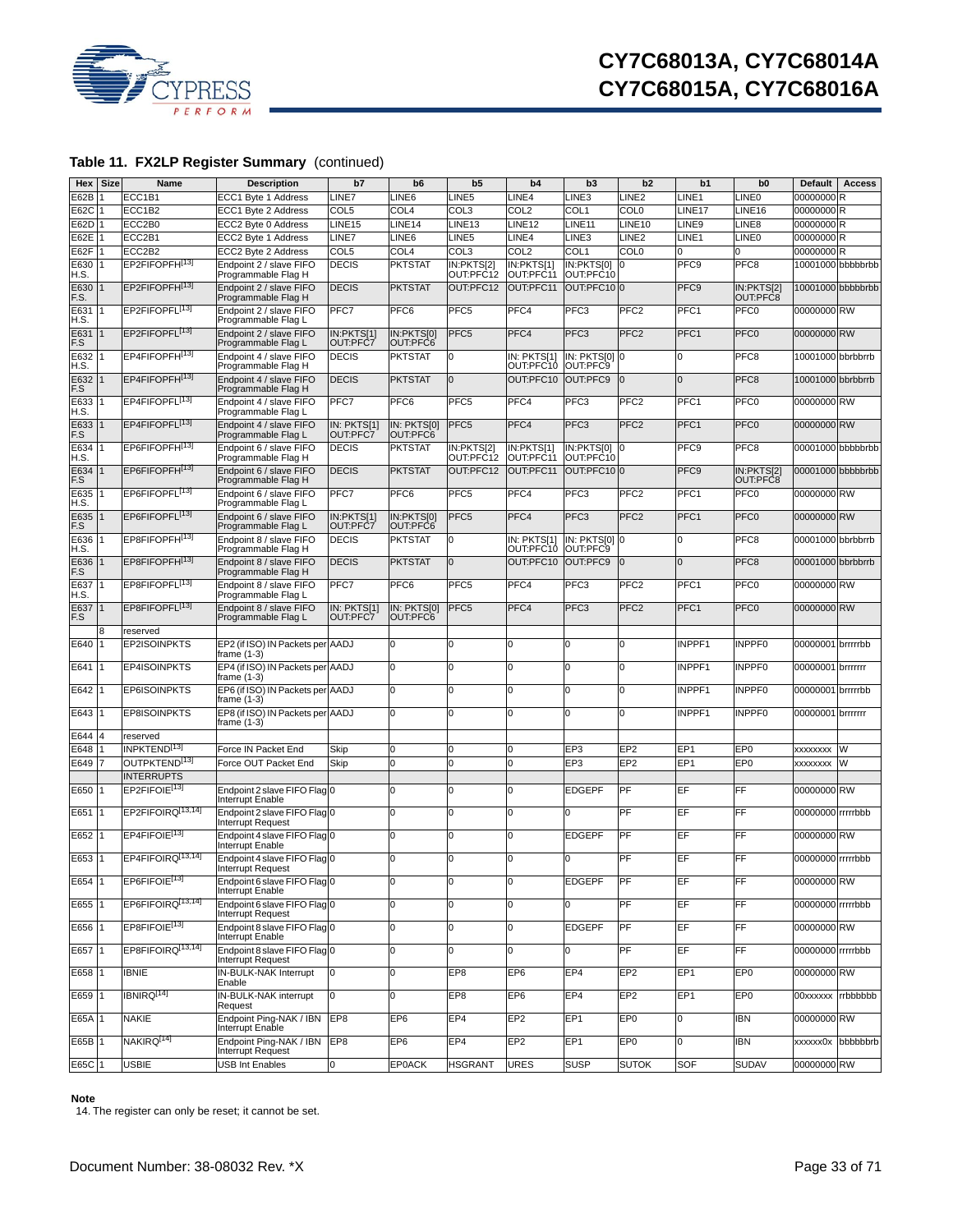

| Hex         | Size           | Name                                | <b>Description</b>                                   | b7              | b <sub>6</sub>  | b <sub>5</sub>  | b4                 | b <sub>3</sub>     | b2                 | b1                 | b <sub>0</sub>  | Default           | <b>Access</b> |
|-------------|----------------|-------------------------------------|------------------------------------------------------|-----------------|-----------------|-----------------|--------------------|--------------------|--------------------|--------------------|-----------------|-------------------|---------------|
| E65D        |                | USBIRQ <sup>[14]</sup>              | <b>USB Interrupt Requests</b>                        | 0               | <b>EP0ACK</b>   | HSGRANT         | URES               | <b>SUSP</b>        | <b>SUTOK</b>       | <b>SOF</b>         | SUDAV           | <b>OXXXXXXX</b>   | rbbbbbbb      |
| E65E        | l 1            | EPIE                                |                                                      | EP8             | EP <sub>6</sub> | EP <sub>4</sub> | EP <sub>2</sub>    | EP1OUT             | EP1IN              | <b>EP0OUT</b>      | EPOIN           | 00000000 RW       |               |
|             |                |                                     | <b>Endpoint Interrupt</b><br>Enables                 |                 |                 |                 |                    |                    |                    |                    |                 |                   |               |
| E65F        |                | EPIRO <sup>[14]</sup>               | Endpoint Interrupt<br>Requests                       | EP8             | EP <sub>6</sub> | EP <sub>4</sub> | EP <sub>2</sub>    | EP1OUT             | EP1IN              | <b>EP0OUT</b>      | EPOIN           | O                 | <b>RW</b>     |
| E660        |                | GPIFIE <sup>[13]</sup>              | <b>GPIF Interrupt Enable</b>                         | 0               | O               |                 | 0                  | 0                  | 0                  | <b>GPIFWF</b>      | <b>GPIFDONE</b> | 00000000 RW       |               |
| E661        |                | GPIFIRQ <sup>[13]</sup>             | <b>GPIF Interrupt Request</b>                        | $\Omega$        |                 |                 |                    | 0                  | $\mathbf 0$        | <b>GPIFWF</b>      | <b>GPIFDONE</b> | 000000xx          | <b>RW</b>     |
| E662        |                | <b>USBERRIE</b>                     | <b>USB Error Interrupt</b><br>Enables                | ISOEP8          | ISOEP6          | ISOEP4          | ISOEP <sub>2</sub> | $\Omega$           | $\Omega$           | U                  | <b>ERRLIMIT</b> | 00000000 RW       |               |
| E663        |                | USBERRIRQ <sup>[14]</sup>           | <b>USB Error Interrupt</b><br>Requests               | ISOEP8          | SOEP6           | ISOEP4          | ISOEP2             | 0                  | 0                  | $\Omega$           | <b>ERRLIMIT</b> | 0000000x bbbbrrrb |               |
| E664        |                | <b>ERRCNTLIM</b>                    | USB Error counter and limit EC3                      |                 | EC <sub>2</sub> | EC <sub>1</sub> | EC <sub>0</sub>    | LIMIT <sub>3</sub> | LIMIT <sub>2</sub> | LIMIT1             | <b>LIMITO</b>   | xxxx0100          | rrrrbbbb      |
| E665        |                | <b>CLRERRCNT</b>                    | Clear Error Counter EC3:0                            |                 |                 |                 |                    |                    |                    |                    |                 | <b>XXXXXXXX</b>   | W             |
| E666        |                | <b>INT2IVEC</b>                     | Interrupt 2 (USB)<br>Autovector                      | <sup>0</sup>    | 12V4            | 12V3            | <b>I2V2</b>        | 12V1               | <b>I2V0</b>        | 0                  | $\Omega$        | 00000000R         |               |
| E667        |                | <b>INT4IVEC</b>                     | Interrupt 4 (slave FIFO &<br><b>GPIF)</b> Autovector |                 | 0               | <b>I4V3</b>     | <b>I4V2</b>        | <b>I4V1</b>        | <b>I4V0</b>        | 0                  | $\Omega$        | 10000000 R        |               |
| E668        |                | <b>INTSET-UP</b>                    | Interrupt 2&4 setup                                  | O               | $\Omega$        | 0               | O                  | AV2EN              | 0                  | <b>INT4SRC</b>     | AV4EN           | 00000000 RW       |               |
| E669        |                | reserved                            |                                                      |                 |                 |                 |                    |                    |                    |                    |                 |                   |               |
|             |                | INPUT / OUTPUT                      |                                                      |                 |                 |                 |                    |                    |                    |                    |                 |                   |               |
| E670        |                | <b>PORTACFG</b>                     | I/O PORTA Alternate<br>Configuration                 | <b>FLAGD</b>    | <b>SLCS</b>     |                 | $\Omega$           | $\Omega$           | 0                  | INT <sub>1</sub>   | <b>INTO</b>     | 00000000 RW       |               |
| E671        |                | <b>PORTCCFG</b>                     | I/O PORTC Alternate<br>Configuration                 | GPIFA7          | GPIFA6          | GPIFA5          | GPIFA4             | GPIFA3             | GPIFA2             | GPIFA1             | GPIFA0          | 00000000 RW       |               |
| E672        | 11             | <b>PORTECFG</b>                     | I/O PORTE Alternate<br>Configuration                 | GPIFA8          | T2EX            | INT6            | RXD1OUT            | RXD0OUT            | T <sub>2</sub> OUT | T <sub>1</sub> OUT | <b>TOOUT</b>    | 00000000 RW       |               |
| E673        | $\overline{4}$ | reserved                            |                                                      |                 |                 |                 |                    |                    |                    |                    |                 |                   |               |
| E677        |                | reserved                            |                                                      |                 |                 |                 |                    |                    |                    |                    |                 |                   |               |
| E678        | l 1            | 12CS                                | <sup>2</sup> C Bus<br>Control & Status               | <b>START</b>    | <b>STOP</b>     | LASTRD          | ID <sub>1</sub>    | ID <sub>0</sub>    | <b>BERR</b>        | <b>ACK</b>         | <b>DONE</b>     | 000xx000 bbbrrrrr |               |
| E679        |                | <b>I2DAT</b>                        | <sup>2</sup> C Bus<br>Data                           | d7              | d6              | d5              | d4                 | d3                 | d2                 | d <sub>1</sub>     | d0              | XXXXXXXX          | <b>RW</b>     |
| <b>E67A</b> |                | $I2$ CTL                            | <sup>2</sup> C Bus<br>Control                        | O               | 0               | 0               | O                  | 0                  | 0                  | <b>STOPIE</b>      | 400KHZ          | 00000000 RW       |               |
| E67B        |                | XAUTODAT1                           | Autoptr1 MOVX access,<br>when APTREN=1               | D7              | D <sub>6</sub>  | D <sub>5</sub>  | D <sub>4</sub>     | D <sub>3</sub>     | D <sub>2</sub>     | D <sub>1</sub>     | D <sub>0</sub>  | XXXXXXXX          | <b>RW</b>     |
| <b>E67C</b> | l 1            | XAUTODAT2                           | Autoptr2 MOVX access,<br>when APTREN=1               | D7              | D <sub>6</sub>  | D <sub>5</sub>  | D4                 | D <sub>3</sub>     | D <sub>2</sub>     | D <sub>1</sub>     | D <sub>0</sub>  | XXXXXXXX          | <b>RW</b>     |
|             |                | <b>UDMA CRC</b>                     |                                                      |                 |                 |                 |                    |                    |                    |                    |                 |                   |               |
|             |                |                                     |                                                      |                 |                 |                 |                    |                    |                    |                    |                 |                   |               |
| E67D        |                | UDMACRCH <sup>[13]</sup>            | <b>UDMA CRC MSB</b>                                  | CRC15           | CRC14           | CRC13           | CRC12              | CRC11              | CRC10              | CRC <sub>9</sub>   | CRC8            | 01001010 RW       |               |
| <b>E67E</b> |                | UDMACRCL <sup>[13]</sup>            | UDMA CRC LSB                                         | CRC7            | CRC6            | CRC5            | CRC4               | CRC <sub>3</sub>   | CRC <sub>2</sub>   | CRC1               | <b>CRC0</b>     | 10111010          | <b>RW</b>     |
| E67F        | <b>11</b>      | <b>UDMACRC-</b><br><b>QUALIFIER</b> | <b>UDMA CRC Qualifier</b>                            | <b>QENABLE</b>  | 0               | U               | 0                  | QSTATE             | QSIGNAL2           | QSIGNAL1           | QSIGNAL0        | 00000000 brrrbbbb |               |
|             |                | USB CONTROL                         |                                                      |                 |                 |                 |                    |                    |                    |                    |                 |                   |               |
| E680        |                | <b>USBCS</b>                        | <b>USB Control &amp; Status</b>                      | <b>HSM</b>      | 0               | 0               | $\Omega$           | <b>DISCON</b>      | <b>NOSYNSOF</b>    | <b>RENUM</b>       | <b>SIGRSUME</b> | x0000000 rrrrbbbb |               |
| E681        |                | <b>SUSPEND</b>                      | Put chip into suspend                                |                 |                 |                 |                    |                    |                    |                    |                 | XXXXXXXX          |               |
| E682        |                | <b>WAKEUPCS</b>                     | Wakeup Control & Status                              | WU <sub>2</sub> | WU              | WU2POL          | <b>WUPOL</b>       | 0                  | <b>DPEN</b>        | WU2EN              | <b>WUEN</b>     | xx000101 bbbbrbbb |               |
| E683        |                | TOGCTL                              | <b>Toggle Control</b>                                | Q               | S               | R               | 1/O                | EP <sub>3</sub>    | EP <sub>2</sub>    | EP <sub>1</sub>    | EP <sub>0</sub> | x0000000 rrrbbbbb |               |
| E684        |                | <b>USBFRAMEH</b>                    | USB Frame count H                                    | $\Omega$        | O               |                 |                    | 0                  | FC10               | FC <sub>9</sub>    | FC <sub>8</sub> | 00000xxx          | <b>R</b>      |
| E685        |                | <b>USBFRAMEL</b>                    | USB Frame count L                                    | FC7             | FC <sub>6</sub> | FC <sub>5</sub> | FC4                | FC <sub>3</sub>    | FC <sub>2</sub>    | FC <sub>1</sub>    | FC <sub>0</sub> | <b>XXXXXXXX</b>   |               |
| E686        |                | <b>MICROFRAME</b>                   | Microframe count, 0-7                                | 0               | n               |                 | O                  | 0                  | MF <sub>2</sub>    | MF <sub>1</sub>    | MF <sub>0</sub> | 00000xxx          | R             |
| E687        |                | <b>FNADDR</b>                       | <b>USB Function address</b>                          | 0               | FA <sub>6</sub> | FA <sub>5</sub> | FA4                | FA <sub>3</sub>    | FA <sub>2</sub>    | FA <sub>1</sub>    | FA <sub>0</sub> | <b>OXXXXXXX</b>   | R             |
| E688        | $\overline{2}$ | reserved                            |                                                      |                 |                 |                 |                    |                    |                    |                    |                 |                   |               |
|             |                | <b>ENDPOINTS</b>                    |                                                      |                 |                 |                 |                    |                    |                    |                    |                 |                   |               |
|             |                |                                     |                                                      |                 |                 |                 |                    |                    |                    |                    |                 |                   |               |
| E68A 1      |                | EP0BCH <sup>[1</sup>                | Endpoint 0 Byte Count H (BC15)                       |                 | (BC14)          | (BC13)          | (BC12)             | (BC11)             | (BC10)             | (BC9)              | (BC8)           | xxxxxxxx RW       |               |
| E68B        |                | EP0BCL <sup>[13]</sup>              | Endpoint 0 Byte Count L                              | (BC7)           | BC6             | BC <sub>5</sub> | BC4                | BC <sub>3</sub>    | BC <sub>2</sub>    | BC <sub>1</sub>    | BC <sub>0</sub> | <b>XXXXXXX RW</b> |               |
| E68C        |                | reserved                            |                                                      |                 |                 |                 |                    |                    |                    |                    |                 |                   |               |
| E68D 1      |                | EP1OUTBC                            | Endpoint 1 OUT Byte<br>Count                         | 0               | BC6             | BC5             | BC4                | BC <sub>3</sub>    | BC <sub>2</sub>    | BC <sub>1</sub>    | BC <sub>0</sub> | 0xxxxxxx RW       |               |
| E68E        |                | reserved                            |                                                      |                 |                 |                 |                    |                    |                    |                    |                 |                   |               |
| E68F        |                | EP1INBC                             | Endpoint 1 IN Byte Count 0                           |                 | BC <sub>6</sub> | BC <sub>5</sub> | BC4                | BC <sub>3</sub>    | BC <sub>2</sub>    | BC <sub>1</sub>    | BC <sub>0</sub> | 0xxxxxxx RW       |               |
| E690        |                | EP2BCH <sup>[13]</sup>              | Endpoint 2 Byte Count H                              | Iо              | 0               |                 | 0                  | 0                  | <b>BC10</b>        | BC <sub>9</sub>    | BC <sub>8</sub> | 00000xxx RW       |               |
| E691        |                | EP2BCL <sup>[13]</sup>              | Endpoint 2 Byte Count L                              | BC7/SKIP        | BC <sub>6</sub> | BC <sub>5</sub> | BC4                | BC <sub>3</sub>    | BC <sub>2</sub>    | BC <sub>1</sub>    | BC0             | xxxxxxxx          | <b>RW</b>     |
| E692        | 2              | reserved                            |                                                      |                 |                 |                 |                    |                    |                    |                    |                 |                   |               |
| E694        |                | EP4BCH <sup>[13]</sup>              | Endpoint 4 Byte Count H                              | 10              |                 |                 | 0                  | 0                  | 0                  | BC <sub>9</sub>    | BC <sub>8</sub> | 000000xx RW       |               |
| E695        |                | EP4BCL <sup>[13]</sup>              | Endpoint 4 Byte Count L                              | BC7/SKIP        | BC6             | BC <sub>5</sub> | BC4                | BC <sub>3</sub>    | BC <sub>2</sub>    | BC <sub>1</sub>    | BC <sub>0</sub> | xxxxxxxx          | <b>RW</b>     |
| E696        |                | reserved                            |                                                      |                 |                 |                 |                    |                    |                    |                    |                 |                   |               |
| E698        |                | EP6BCH <sup>[13]</sup>              | Endpoint 6 Byte Count H                              | 0               | 0               | 0               | 0                  | 0                  | <b>BC10</b>        | BC <sub>9</sub>    | BC8             | 00000xxx RW       |               |
| E699        |                | EP6BCL <sup>[13]</sup>              | Endpoint 6 Byte Count L                              | <b>BC7/SKIP</b> | BC <sub>6</sub> | BC5             | BC4                | BC <sub>3</sub>    | BC <sub>2</sub>    | BC <sub>1</sub>    | BC <sub>0</sub> | XXXXXXXX          | <b>RW</b>     |
| E69A        |                | reserved                            |                                                      |                 |                 |                 |                    |                    |                    |                    |                 |                   |               |
| E69C        |                | EP8BCH <sup>[13]</sup>              | Endpoint 8 Byte Count H                              | Iо              | 0               |                 | 0                  | 0                  | 0                  | BC <sub>9</sub>    | BC <sub>8</sub> | 000000xx RW       |               |
| E69D 1      |                | EP8BCL <sup>[13]</sup>              | Endpoint 8 Byte Count L                              | BC7/SKIP        | BC <sub>6</sub> | BC5             | BC4                | BC <sub>3</sub>    | BC <sub>2</sub>    | BC <sub>1</sub>    | BC0             | xxxxxxx RW        |               |
| E69E 2      |                | reserved                            |                                                      |                 |                 |                 |                    |                    |                    |                    |                 |                   |               |
|             |                |                                     |                                                      |                 |                 |                 |                    |                    |                    |                    |                 |                   |               |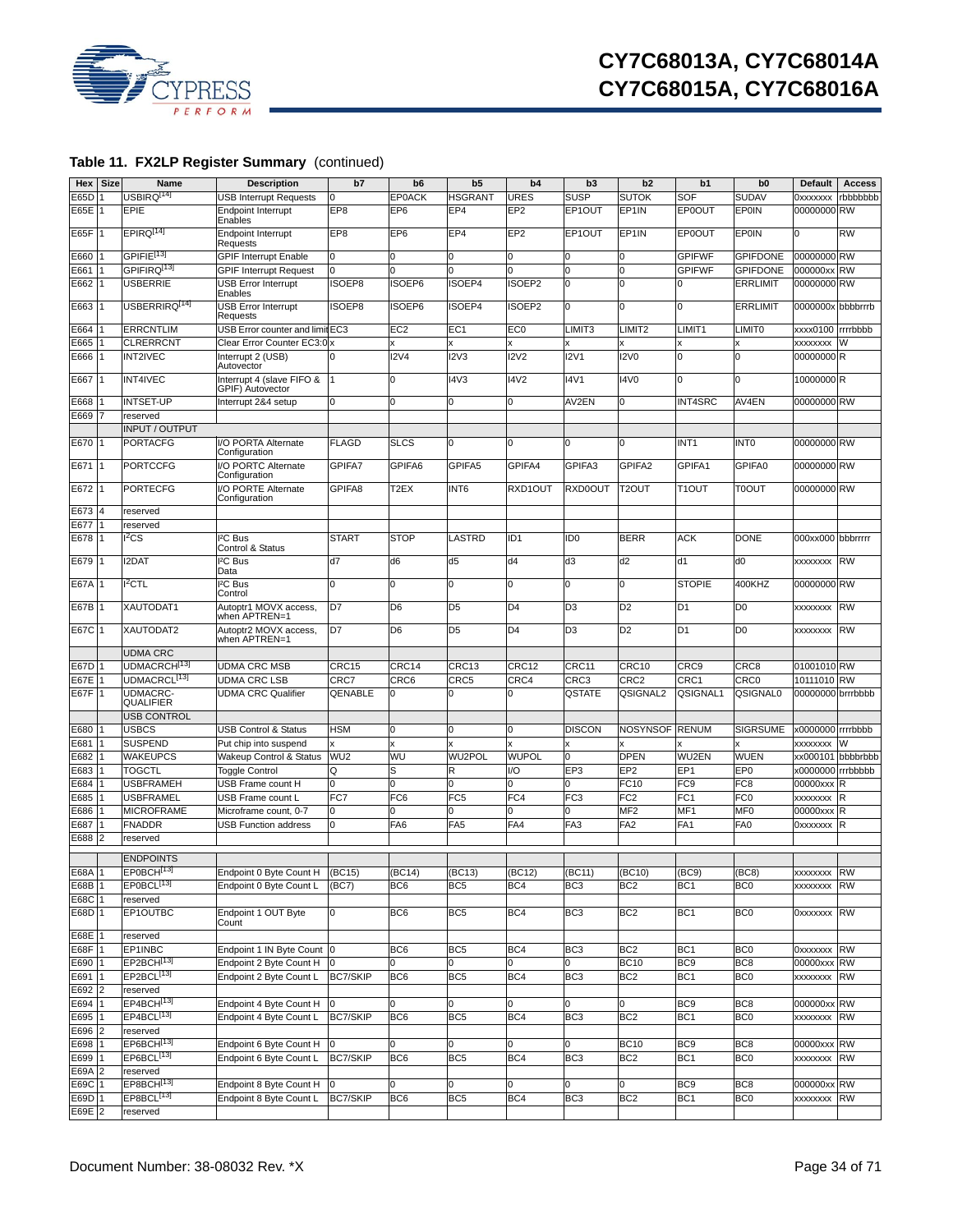

| Hex               | <b>Size</b> | Name                     | <b>Description</b>                                                | b7            | b <sub>6</sub>  | b <sub>5</sub>      | b4                          | b <sub>3</sub>  | b2                | b1               | b <sub>0</sub>   | Default           | <b>Access</b>     |
|-------------------|-------------|--------------------------|-------------------------------------------------------------------|---------------|-----------------|---------------------|-----------------------------|-----------------|-------------------|------------------|------------------|-------------------|-------------------|
| E6A0              |             | <b>EPOCS</b>             | Endpoint 0 Control and Sta-HSNAK<br>tus                           |               | 0               |                     | O                           | 0               | 0                 | <b>BUSY</b>      | <b>STALL</b>     |                   | d1000000 bbbbbbrb |
| E6A1              |             | EP1OUTCS                 | Endpoint 1 OUT Control<br>and Status                              |               | $\Omega$        | $\Omega$            | $\Omega$                    | 0               | 0                 | <b>BUSY</b>      | <b>STALL</b>     |                   | 00000000 bbbbbbrb |
| E6A2              |             | EP1INCS                  | Endpoint 1 IN Control and 0<br><b>Status</b>                      |               | $\Omega$        | U                   | O                           | 0               | 0                 | <b>BUSY</b>      | <b>STALL</b>     |                   | 00000000 bbbbbbrb |
| E6A3              |             | EP2CS                    | Endpoint 2 Control and Sta-0<br>tus                               |               | NPAK2           | NPAK1               | NPAK0                       | <b>FULL</b>     | <b>EMPTY</b>      | 0                | <b>STALL</b>     | 00101000 rrrrrrrb |                   |
| E6A4              |             | EP4CS                    | Endpoint 4 Control and Sta-0<br>tus                               |               | 0               | NPAK1               | NPAK0                       | <b>FULL</b>     | <b>EMPTY</b>      | 0                | <b>STALL</b>     | 00101000 rrrrrrrb |                   |
| E6A5              |             | EP6CS                    | Endpoint 6 Control and Sta-0<br>tus                               |               | NPAK2           | NPAK1               | NPAK0                       | <b>FULL</b>     | <b>EMPTY</b>      | $\overline{0}$   | <b>STALL</b>     | 00000100 rrrrrrrb |                   |
| E6A6              | l 1         | EP8CS                    | Endpoint 8 Control and Sta-0<br>tus                               |               | 0               | NPAK1               | NPAK0                       | <b>FULL</b>     | <b>EMPTY</b>      | $\mathbf 0$      | <b>STALL</b>     | 00000100 rrrrrrrb |                   |
| <b>E6A7</b>       |             | EP2FIFOFLGS              | Endpoint 2 slave FIFO<br>Flags                                    | 0             | 0               | 0                   | O                           | 0               | PF                | EF               | FF               | 00000010R         |                   |
| E6A8              |             | <b>EP4FIFOFLGS</b>       | Endpoint 4 slave FIFO<br>Flags                                    | 0             | 0               | $\Omega$            | 0                           | l0              | PF                | EF               | FF               | 00000010R         |                   |
| E6A9              |             | EP6FIFOFLGS              | Endpoint 6 slave FIFO<br>Flags                                    | 0             | 0               | 0                   | 0                           | 0               | PF                | EF               | $\overline{FF}$  | 00000110R         |                   |
| E6AA              |             | EP8FIFOFLGS              | Endpoint 8 slave FIFO<br>Flags                                    | 0             | 0               | 0                   | l0                          | O               | PF                | EF               | <b>FF</b>        | 00000110R         |                   |
| E6AB              |             | EP2FIFOBCH               | Endpoint 2 slave FIFO<br>total byte count H                       | O             | $\Omega$        | 0                   | <b>BC12</b>                 | <b>BC11</b>     | <b>BC10</b>       | BC <sub>9</sub>  | BC <sub>8</sub>  | 00000000 R        |                   |
| E6AC              |             | EP2FIFOBCL               | Endpoint 2 slave FIFO<br>total byte count L                       | BC7           | BC <sub>6</sub> | BC <sub>5</sub>     | BC4                         | BC <sub>3</sub> | BC <sub>2</sub>   | BC <sub>1</sub>  | BC <sub>0</sub>  | 00000000 R        |                   |
| E6AD <sub>1</sub> |             | EP4FIFOBCH               | Endpoint 4 slave FIFO<br>total byte count H                       | 0             | 0               | $\Omega$            | 0                           | 0               | <b>BC10</b>       | BC <sub>9</sub>  | BC <sub>8</sub>  | 00000000R         |                   |
| E6AE              |             | EP4FIFOBCL               | Endpoint 4 slave FIFO<br>total byte count L                       | BC7           | BC <sub>6</sub> | BC <sub>5</sub>     | BC4                         | BC <sub>3</sub> | BC <sub>2</sub>   | BC <sub>1</sub>  | BC <sub>0</sub>  | 00000000R         |                   |
| E6AF              | l 1         | EP6FIFOBCH               | Endpoint 6 slave FIFO<br>total byte count H                       | O             | 0               | 0                   | l0                          | <b>BC11</b>     | <b>BC10</b>       | BC <sub>9</sub>  | BC <sub>8</sub>  | 00000000R         |                   |
| E6B0              |             | EP6FIFOBCL               | Endpoint 6 slave FIFO<br>total byte count L                       | BC7           | BC <sub>6</sub> | BC <sub>5</sub>     | BC4                         | BC <sub>3</sub> | BC <sub>2</sub>   | BC <sub>1</sub>  | BC <sub>0</sub>  | 00000000 R        |                   |
| E6B1              |             | EP8FIFOBCH               | Endpoint 8 slave FIFO                                             | $\Omega$      | 0               | U                   | 0                           | 0               | <b>BC10</b>       | BC <sub>9</sub>  | BC <sub>8</sub>  | 00000000 R        |                   |
| E6B2              |             | EP8FIFOBCL               | total byte count H<br>Endpoint 8 slave FIFO<br>total byte count L | BC7           | BC <sub>6</sub> | BC <sub>5</sub>     | BC4                         | BC <sub>3</sub> | BC <sub>2</sub>   | BC <sub>1</sub>  | BC <sub>0</sub>  | 00000000R         |                   |
| E6B3              |             | <b>SUDPTRH</b>           | Setup Data Pointer high                                           | A15           | A14             | A <sub>13</sub>     | A12                         | A11             | A10               | A <sub>9</sub>   | A8               | XXXXXXXX          | <b>RW</b>         |
| E6B4              |             | <b>SUDPTRL</b>           | address byte<br>Setup Data Pointer low ad-A7<br>dress byte        |               | A6              | A5                  | A4                          | A3              | A <sub>2</sub>    | A1               | $\Omega$         | xxxxxxx0          | bbbbbbbr          |
| E6B5              | l 1         | <b>SUDPTRCTL</b>         | Setup Data Pointer Auto<br>Mode                                   | O             | 0               | $\Omega$            | l0                          | O               | l0                | 0                | SDPAUTO          | 00000001 RW       |                   |
|                   |             | reserved                 |                                                                   |               |                 |                     |                             |                 |                   |                  |                  |                   |                   |
| E6B8              | 8           | SET-UPDAT                | 8 bytes of setup data                                             | D7            | D <sub>6</sub>  | D <sub>5</sub>      | D <sub>4</sub>              | D <sub>3</sub>  | D <sub>2</sub>    | D <sub>1</sub>   | D <sub>0</sub>   | XXXXXXXX          | R                 |
|                   |             |                          | SET-UPDAT[0] =                                                    |               |                 |                     |                             |                 |                   |                  |                  |                   |                   |
|                   |             |                          | bmRequestType                                                     |               |                 |                     |                             |                 |                   |                  |                  |                   |                   |
|                   |             |                          | $SET-UPDAT[1] =$<br>bmRequest                                     |               |                 |                     |                             |                 |                   |                  |                  |                   |                   |
|                   |             |                          | SET-UPDAT[2:3] = wValue                                           |               |                 |                     |                             |                 |                   |                  |                  |                   |                   |
|                   |             |                          | SET-UPDAT[4:5] = windex                                           |               |                 |                     |                             |                 |                   |                  |                  |                   |                   |
|                   |             |                          | $SET-UPDAT[6:7] =$                                                |               |                 |                     |                             |                 |                   |                  |                  |                   |                   |
|                   |             | <b>GPIF</b>              | wLength                                                           |               |                 |                     |                             |                 |                   |                  |                  |                   |                   |
| E6C0              |             | <b>GPIFWFSELECT</b>      | Waveform Selector                                                 | SINGLEWR1     |                 | SINGLEWR0 SINGLERD1 | SINGLERD0 FIFOWR1           |                 | FIFOWR0           | FIFORD1          | FIFORD0          | 11100100 RW       |                   |
| E6C1 1            |             | <b>GPIFIDLECS</b>        | GPIF Done, GPIF IDLE<br>drive mode                                | <b>DONE</b>   |                 |                     |                             |                 | $\mathbf 0$       | $\Omega$         | <b>IDLEDRV</b>   | 10000000 RW       |                   |
| E6C2 1            |             | <b>GPIFIDLECTL</b>       | Inactive Bus, CTL states                                          | Iо            |                 | CTL5                | CTL4                        | CTL3            | CTL <sub>2</sub>  | CTL <sub>1</sub> | CTL <sub>0</sub> | 11111111 RW       |                   |
| E6C3 1            |             | <b>GPIFCTLCFG</b>        | CTL Drive Type                                                    | <b>TRICTL</b> | 0               | CTL5                | CTL4                        | CTL3            | CTL <sub>2</sub>  | CTL <sub>1</sub> | CTL <sub>0</sub> | 00000000 RW       |                   |
| E6C4              |             | GPIFADRH <sup>[13]</sup> | <b>GPIF Address H</b>                                             |               | $\Omega$        |                     |                             | 0               | 0                 | $\Omega$         | GPIFA8           | 00000000 RW       |                   |
| E6C5 1            |             | GPIFADRL <sup>[13]</sup> | <b>GPIF Address L</b>                                             | GPIFA7        | GPIFA6          | GPIFA5              | GPIFA4                      | GPIFA3          | GPIFA2            | GPIFA1           | GPIFA0           | 00000000 RW       |                   |
|                   |             | <b>FLOWSTATE</b>         |                                                                   |               |                 |                     |                             |                 |                   |                  |                  |                   |                   |
| E6C6 1            |             | <b>FLOWSTATE</b>         | Flowstate Enable and<br>Selector                                  | <b>FSE</b>    | 0               | 0                   | 0                           | 0               | FS <sub>2</sub>   | FS <sub>1</sub>  | FS0              | 00000000 brrrrbbb |                   |
| E6C7 1            |             | <b>FLOWLOGIC</b>         | Flowstate Logic                                                   | LFUNC1        | LFUNC0          | TERMA2              | TERMA1                      | TERMA0          | TERMB2            | TERMB1           | TERMB0           | 00000000 RW       |                   |
| E6C8 <sub>1</sub> |             | <b>FLOWEQ0CTL</b>        | CTL-Pin States in<br>Flowstate<br>(when Logic = $0$ )             | CTL0E3        | CTL0E2          | CTL0E1/<br>CTL5     | CTL0E0/<br>CTL <sub>4</sub> | CTL3            | CTL <sub>2</sub>  | CTL <sub>1</sub> | CTL <sub>0</sub> | 00000000 RW       |                   |
| E6C9 1            |             | FLOWEQ1CTL               | CTL-Pin States in Flow-<br>state (when Logic = 1)                 | CTL0E3        | CTL0E2          | CTL0E1/<br>CTL5     | CTL0E0/<br>CTL <sub>4</sub> | CTL3            | CTL <sub>2</sub>  | CTL <sub>1</sub> | <b>CTLO</b>      | 00000000 RW       |                   |
| E6CA              |             | <b>FLOWHOLDOFF</b>       | <b>Holdoff Configuration</b>                                      | HOPERIOD3     | HOPERIOD:       | HOPERIOD1           | HOPERIOD0 HOSTATE           |                 | HOCTL2            | HOCTL1           | <b>HOCTL0</b>    | 00010010 RW       |                   |
| E6CB <sub>1</sub> |             | <b>FLOWSTB</b>           | Flowstate Strobe<br>Configuration                                 | <b>SLAVE</b>  | <b>RDYASYNC</b> | <b>CTLTOGL</b>      | <b>SUSTAIN</b>              | O               | MSTB <sub>2</sub> | MSTB1            | MSTB0            | 00100000 RW       |                   |
| <b>E6CC</b> 1     |             | <b>FLOWSTBEDGE</b>       | Flowstate Rising/Falling<br>Edge Configuration                    | 0             | 0               | 0                   | 0                           | 0               | 0                 | <b>FALLING</b>   | <b>RISING</b>    | 00000001 rrrrrrbb |                   |
| E6CD <sub>1</sub> |             | <b>FLOWSTBPERIOD</b>     | Master-Strobe Half-Period D7                                      |               | D6              | D5                  | D <sub>4</sub>              | D3              | D <sub>2</sub>    | D1               | D <sub>0</sub>   | 00000010 RW       |                   |
| E6CE <sub>1</sub> |             | GPIFTCB3[13]             | <b>GPIF Transaction Count</b><br>Byte 3                           | TC31          | TC30            | TC29                | TC28                        | <b>TC27</b>     | TC26              | TC25             | TC24             | 00000000 RW       |                   |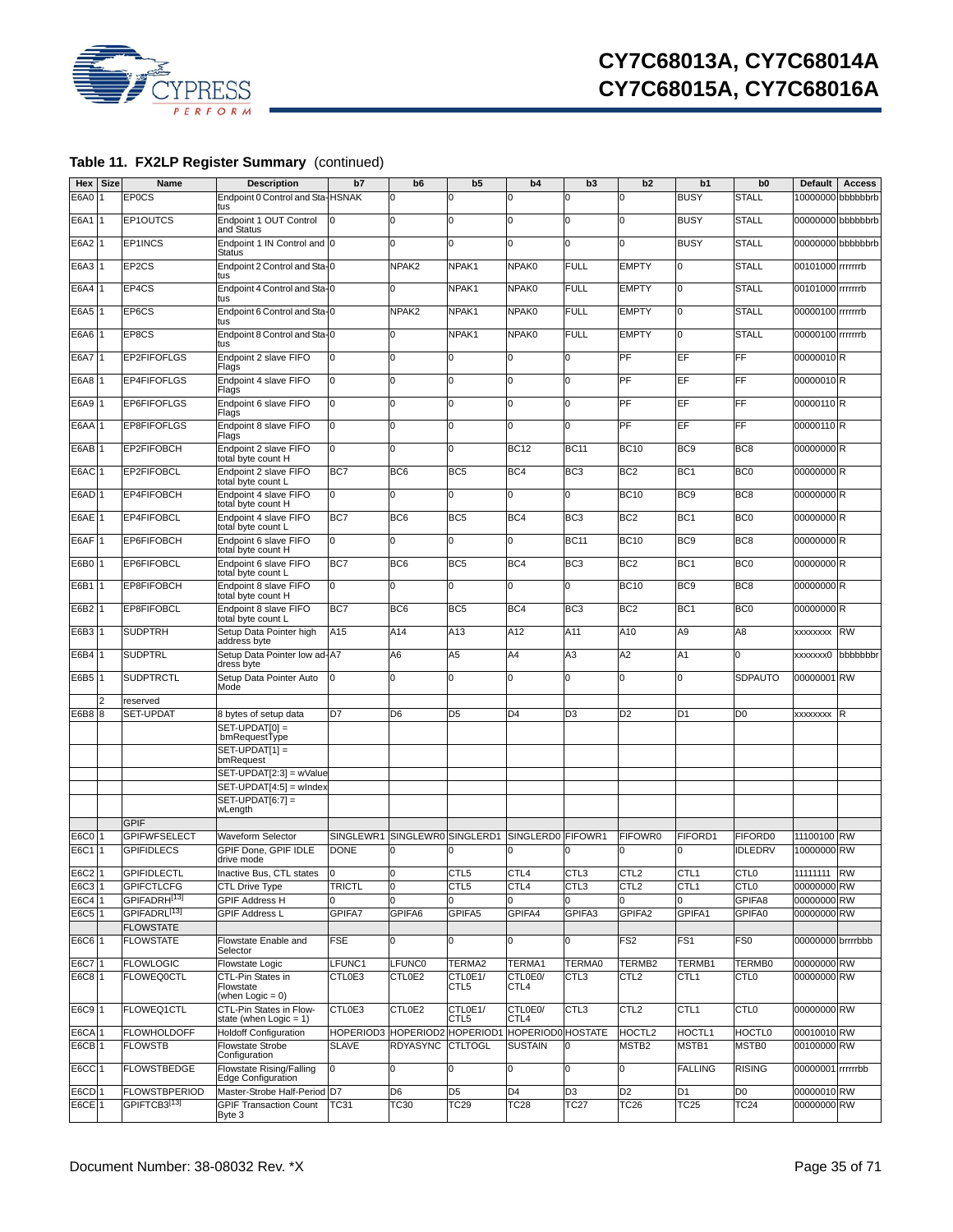

| Hex               | <b>Size</b>    | Name                          | <b>Description</b>                                       | b7              | b <sub>6</sub> | b <sub>5</sub>  | b4               | b <sub>3</sub>  | b2               | b1              | b <sub>0</sub>  | <b>Default</b>    | <b>Access</b> |
|-------------------|----------------|-------------------------------|----------------------------------------------------------|-----------------|----------------|-----------------|------------------|-----------------|------------------|-----------------|-----------------|-------------------|---------------|
| E6CF              |                | GPIFTCB2[13]                  | <b>GPIF Transaction Count</b>                            | TC23            | TC22           | TC21            | TC <sub>20</sub> | TC19            | TC18             | <b>TC17</b>     | TC16            | 00000000 RW       |               |
|                   |                |                               | Byte 2                                                   |                 |                |                 |                  |                 |                  |                 |                 |                   |               |
| E6D0              |                | GPIFTCB1 <sup>[13]</sup>      | <b>GPIF Transaction Count</b><br>Byte 1                  | TC15            | TC14           | TC13            | <b>TC12</b>      | TC11            | TC10             | TC9             | TC <sub>8</sub> | 00000000 RW       |               |
| E6D1 1            |                | GPIFTCB0[13]                  | <b>GPIF Transaction Count</b><br>Byte 0                  | TC7             | TC6            | TC5             | TC4              | TC3             | TC <sub>2</sub>  | TC <sub>1</sub> | TC <sub>0</sub> | 00000001 RW       |               |
|                   | 2              | reserved                      |                                                          |                 |                |                 |                  |                 |                  |                 |                 | 00000000 RW       |               |
|                   |                | reserved                      |                                                          |                 |                |                 |                  |                 |                  |                 |                 |                   |               |
|                   |                | reserved                      |                                                          |                 |                |                 |                  |                 |                  |                 |                 |                   |               |
| E6D <sub>2</sub>  |                | EP2GPIFFLGSEL <sup>[13]</sup> | Endpoint 2 GPIF Flag                                     | 0               | 0              | $\Omega$        | 0                | 0               | 0                | FS <sub>1</sub> | FS <sub>0</sub> | 00000000 RW       |               |
|                   |                |                               | select                                                   | l0              | <sup>0</sup>   | l0              | 0                |                 |                  | $\Omega$        |                 |                   |               |
| E6D3              |                | EP2GPIFPFSTOP                 | Endpoint 2 GPIF stop<br>transaction on prog. flag        |                 |                |                 |                  | 0               | 0                |                 | FIFO2FLAG       | 00000000 RW       |               |
| E6D4              |                | EP2GPIFTRIG <sup>[13]</sup>   | Endpoint 2 GPIF Trigger                                  |                 | x              | x               | Ιx               | x               | X                | x               |                 | XXXXXXXX          | W             |
|                   | 3              | reserved                      |                                                          |                 |                |                 |                  |                 |                  |                 |                 |                   |               |
|                   |                | reserved                      |                                                          |                 |                |                 |                  |                 |                  |                 |                 |                   |               |
|                   |                | reserved                      |                                                          |                 |                |                 |                  |                 |                  |                 |                 |                   |               |
| E6DA <sub>1</sub> |                | EP4GPIFFLGSEL <sup>[13]</sup> | Endpoint 4 GPIF Flag<br>select                           | 0               | 0              | l0              | 0                | 0               | 0                | FS <sub>1</sub> | FS <sub>0</sub> | 00000000 RW       |               |
| E6DB              |                | EP4GPIFPFSTOP                 | Endpoint 4 GPIF stop<br>transaction on GPIF Flag         | 0               | 0              | 0               | 0                | 0               | 0                | 0               | FIFO4FLAG       | 00000000 RW       |               |
| E6DC              |                | EP4GPIFTRIG <sup>[13]</sup>   | Endpoint 4 GPIF Trigger                                  |                 | x              | x               | lx               | x               | X                | x               |                 | <b>XXXXXXXX</b>   | W             |
|                   | 3              | reserved                      |                                                          |                 |                |                 |                  |                 |                  |                 |                 |                   |               |
|                   |                | reserved                      |                                                          |                 |                |                 |                  |                 |                  |                 |                 |                   |               |
|                   |                | reserved                      |                                                          |                 |                |                 |                  |                 |                  |                 |                 |                   |               |
| E6E2              |                | EP6GPIFFLGSEL <sup>[13]</sup> | Endpoint 6 GPIF Flag<br>select                           | 0               | 0              | 0               | 0                | 0               | 0                | FS <sub>1</sub> | FS <sub>0</sub> | 00000000 RW       |               |
| E6E3 1            |                | EP6GPIFPFSTOP                 | Endpoint 6 GPIF stop<br>transaction on prog. flag        | 0               | 0              | l0              | l0               | 0               | 0                | 0               | FIFO6FLAG       | 00000000 RW       |               |
| E6E4              |                | EP6GPIFTRIG <sup>[13]</sup>   | Endpoint 6 GPIF Trigger                                  |                 | X              | x               | Ιx               | x               | X                | x               |                 | XXXXXXXX          | W             |
|                   | 3              | reserved                      |                                                          |                 |                |                 |                  |                 |                  |                 |                 |                   |               |
|                   |                | reserved                      |                                                          |                 |                |                 |                  |                 |                  |                 |                 |                   |               |
|                   |                | reserved                      |                                                          |                 |                |                 |                  |                 |                  |                 |                 |                   |               |
| E6EA <sub>1</sub> |                | EP8GPIFFLGSEL <sup>[13]</sup> | Endpoint 8 GPIF Flag<br>select                           | 0               | 0              | l0              | 0                | 0               | 0                | FS <sub>1</sub> | FS <sub>0</sub> | 00000000 RW       |               |
| E6EB              |                | EP8GPIFPFSTOP                 | Endpoint 8 GPIF stop<br>transaction on prog. flag        | 0               | 0              | l0              | <sup>o</sup>     | 0               | 0                | $\Omega$        | FIFO8FLAG       | 00000000 RW       |               |
| E6EC              |                | EP8GPIFTRIG <sup>[13]</sup>   | Endpoint 8 GPIF Trigger                                  |                 |                |                 |                  | X               | X                |                 |                 | XXXXXXXX          | W             |
|                   | 3              | reserved                      |                                                          |                 |                |                 |                  |                 |                  |                 |                 |                   |               |
| E6F0 1            |                | XGPIFSGLDATH                  | GPIF Data H                                              | D <sub>15</sub> | D14            | D <sub>13</sub> | D <sub>12</sub>  | D <sub>11</sub> | D <sub>10</sub>  | D9              | D <sub>8</sub>  | XXXXXXXX          | <b>RW</b>     |
|                   |                |                               | (16-bit mode only)                                       |                 |                |                 |                  |                 |                  |                 |                 |                   |               |
| E6F1              |                | <b>XGPIFSGLDATLX</b>          | Read/Write GPIF Data L & D7<br>trigger transaction       |                 | D <sub>6</sub> | D <sub>5</sub>  | D <sub>4</sub>   | D <sub>3</sub>  | D <sub>2</sub>   | D <sub>1</sub>  | D <sub>0</sub>  | XXXXXXXX          | <b>RW</b>     |
| E6F2              |                | XGPIFSGLDATLNOX               | Read GPIF Data L, no<br>transaction trigger              | D7              | D <sub>6</sub> | D <sub>5</sub>  | D <sub>4</sub>   | D <sub>3</sub>  | D <sub>2</sub>   | D <sub>1</sub>  | D <sub>0</sub>  | XXXXXXXX          | R             |
| E6F3              |                | <b>GPIFREADYCFG</b>           | Internal RDY, Sync/Async, INTRDY<br>RDY pin states       |                 | <b>SAS</b>     | TCXRDY5         | 0                | 0               | 0                | 0               | 0               | 00000000 bbbrrrrr |               |
|                   |                |                               |                                                          |                 |                |                 |                  |                 |                  |                 |                 |                   |               |
| E6F4              |                | <b>GPIFREADYSTAT</b>          | <b>GPIF Ready Status</b>                                 | 0               | 0              | RDY5            | RDY4             | RDY3            | RDY <sub>2</sub> | RDY1            | RDY0            | 00xxxxxx          | R             |
| E6F5              |                | <b>GPIFABORT</b>              | Abort GPIF Waveforms                                     | x               | x              |                 |                  | x               |                  |                 |                 | <b>XXXXXXXX</b>   | W             |
| E6F6              | $\overline{2}$ | reserved                      |                                                          |                 |                |                 |                  |                 |                  |                 |                 |                   |               |
|                   |                | <b>ENDPOINT BUFFERS</b>       |                                                          |                 |                |                 |                  |                 |                  |                 |                 |                   |               |
| E740              | 64             | <b>EP0BUF</b>                 | EP0-IN/-OUT buffer                                       | D7              | D <sub>6</sub> | D <sub>5</sub>  | D <sub>4</sub>   | D <sub>3</sub>  | D <sub>2</sub>   | D <sub>1</sub>  | D <sub>0</sub>  | XXXXXXXX          | <b>RW</b>     |
| E780              | 64             | EP10UTBUF                     | EP1-OUT buffer                                           | D7              | D <sub>6</sub> | D <sub>5</sub>  | D <sub>4</sub>   | D <sub>3</sub>  | D <sub>2</sub>   | D <sub>1</sub>  | D <sub>0</sub>  | <b>XXXXXXXX</b>   | <b>RW</b>     |
| <b>E7C0</b>       | 64             | EP1INBUF                      | EP1-IN buffer                                            | D7              | D <sub>6</sub> | D <sub>5</sub>  | D <sub>4</sub>   | D <sub>3</sub>  | D <sub>2</sub>   | D <sub>1</sub>  | D <sub>0</sub>  | <b>XXXXXXXX</b>   | <b>RW</b>     |
| E800              |                | 2048 reserved                 |                                                          |                 |                |                 |                  |                 |                  |                 |                 |                   | <b>RW</b>     |
| F000              |                | 1024 EP2FIFOBUF               | 512/1024 byte EP 2 / slave D7<br>FIFO buffer (IN or OUT) |                 | D <sub>6</sub> | D <sub>5</sub>  | D <sub>4</sub>   | D <sub>3</sub>  | D <sub>2</sub>   | D1              | D <sub>0</sub>  | <b>XXXXXXXX</b>   | <b>RW</b>     |
| F400              |                | 512 EP4FIFOBUF                | 512 byte EP 4 / slave FIFO D7<br>buffer (IN or OUT)      |                 | D <sub>6</sub> | D <sub>5</sub>  | D <sub>4</sub>   | D <sub>3</sub>  | D <sub>2</sub>   | D <sub>1</sub>  | D <sub>0</sub>  | xxxxxxxx          | <b>RW</b>     |
| F600              |                | 512 reserved                  |                                                          |                 |                |                 |                  |                 |                  |                 |                 |                   |               |
| F800              |                | 1024 EP6FIFOBUF               | 512/1024 byte EP 6 / slave D7<br>FIFO buffer (IN or OUT) |                 | D <sub>6</sub> | D <sub>5</sub>  | D <sub>4</sub>   | D <sub>3</sub>  | D <sub>2</sub>   | D <sub>1</sub>  | D <sub>0</sub>  | <b>XXXXXXXX</b>   | <b>RW</b>     |
| FC00 512          |                | EP8FIFOBUF                    | 512 byte EP 8 / slave FIFO D7<br>buffer (IN or OUT)      |                 | D <sub>6</sub> | D <sub>5</sub>  | D <sub>4</sub>   | D <sub>3</sub>  | D <sub>2</sub>   | D <sub>1</sub>  | D <sub>0</sub>  | xxxxxxxx          | <b>RW</b>     |
|                   |                | FE00 512 reserved             |                                                          |                 |                |                 |                  |                 |                  |                 |                 |                   |               |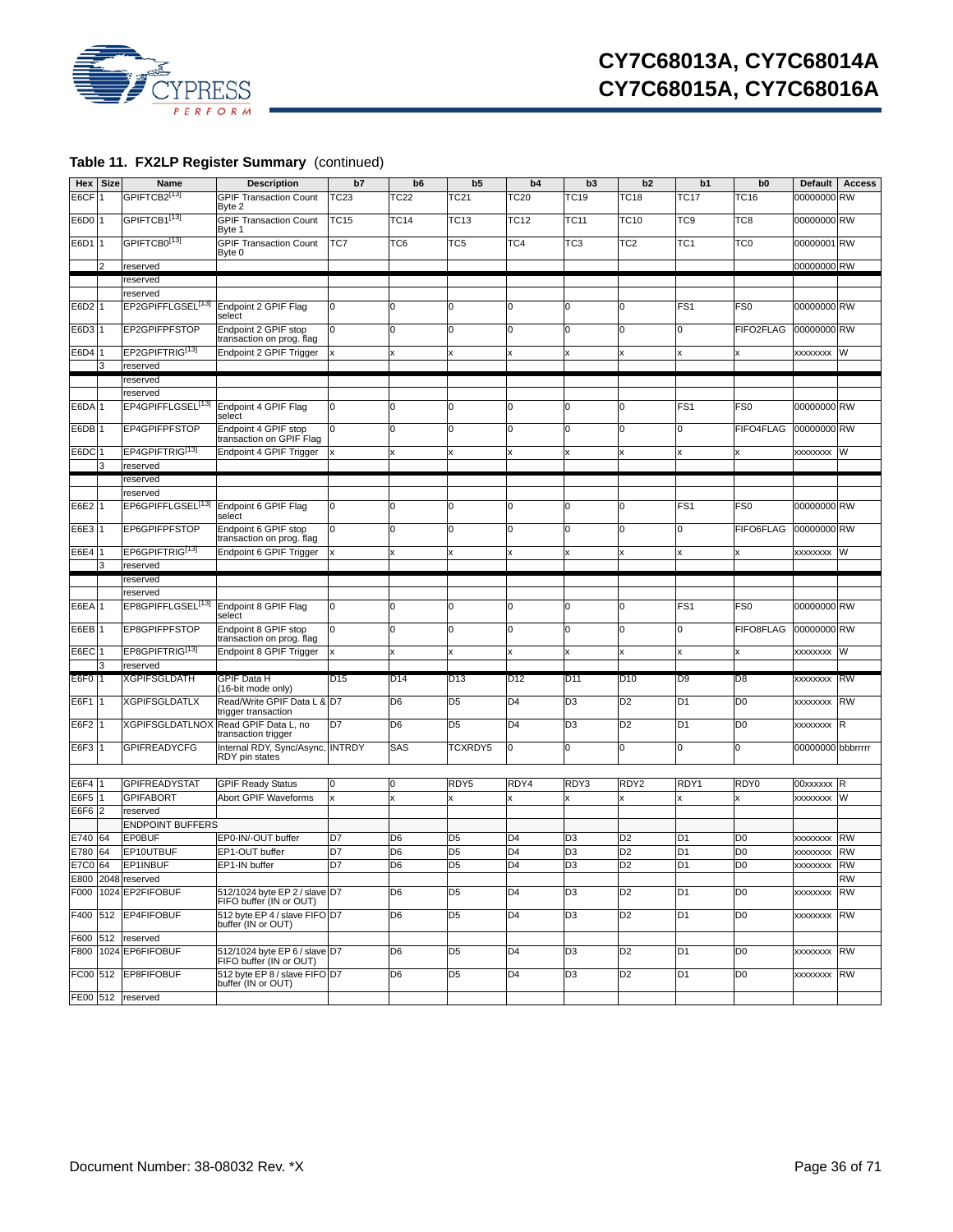

|                 | <b>Hex</b> Size | Name                              | <b>Description</b>                             | b7               | b <sub>6</sub>  | b <sub>5</sub>   | b4               | b3              | b2              | b1               | b <sub>0</sub>              | <b>Default</b>    | <b>Access</b> |
|-----------------|-----------------|-----------------------------------|------------------------------------------------|------------------|-----------------|------------------|------------------|-----------------|-----------------|------------------|-----------------------------|-------------------|---------------|
| <b>XXXX</b>     |                 | <sup>2</sup> C Configuration Byte |                                                | 0                | <b>DISCON</b>   | ŋ                | $\Omega$         | 0               | 0               | 0                | 400KHZ                      | XXXXXXXX<br>[16]  | n/a           |
|                 |                 |                                   |                                                |                  |                 |                  |                  |                 |                 |                  |                             |                   |               |
|                 |                 | Special Function Registers (SFRs) |                                                |                  |                 |                  |                  |                 |                 |                  |                             |                   |               |
| 80              |                 | IOA <sup>[15]</sup>               | Port A (bit addressable)                       | D7               | D <sub>6</sub>  | D <sub>5</sub>   | D <sub>4</sub>   | D <sub>3</sub>  | D <sub>2</sub>  | D <sub>1</sub>   | D <sub>0</sub>              | <b>XXXXXXXX</b>   | <b>RW</b>     |
| 81              |                 | SP                                | <b>Stack Pointer</b>                           | D7               | D <sub>6</sub>  | D <sub>5</sub>   | D <sub>4</sub>   | D <sub>3</sub>  | D <sub>2</sub>  | D <sub>1</sub>   | D <sub>0</sub>              | 00000111          | <b>RW</b>     |
| 82              | 1               | DPL <sub>0</sub>                  | Data Pointer 0 L                               | A7               | A6              | A <sub>5</sub>   | A4               | A <sub>3</sub>  | A <sub>2</sub>  | A <sub>1</sub>   | A <sub>0</sub>              | 00000000 RW       |               |
| 83              |                 | DPH <sub>0</sub>                  | Data Pointer 0 H                               | A15              | A14             | A13              | A12              | A11             | A10             | A <sub>9</sub>   | A <sub>8</sub>              | 00000000 RW       |               |
| 84              |                 | DPL1[15]                          | Data Pointer 1 L                               | Α7               | A6              | A <sub>5</sub>   | A4               | A3              | A2              | A <sub>1</sub>   | A <sub>0</sub>              | 00000000 RW       |               |
| 85              | 1               | DPH1[15]                          | Data Pointer 1 H                               | A15              | A14             | A13              | A12              | A11             | A10             | A <sub>9</sub>   | A <sub>8</sub>              | 00000000 RW       |               |
| 86              |                 | DPS <sup>[15]</sup>               | Data Pointer 0/1 select                        | 0                |                 | 0                | 0                | 0               | 0               | $\mathbf{0}$     | SEL                         | 00000000 RW       |               |
| 87              | 1               | <b>PCON</b>                       | Power Control                                  | SMOD0            |                 |                  |                  | x               | x               | $\mathbf{x}$     | <b>IDLE</b>                 | 00110000 RW       |               |
| 88              | $\mathbf{1}$    | <b>TCON</b>                       | Timer/Counter Control                          | TF <sub>1</sub>  | TR <sub>1</sub> | TF <sub>0</sub>  | TR <sub>0</sub>  | IE <sub>1</sub> | IT <sub>1</sub> | IE <sub>0</sub>  | IT <sub>0</sub>             | 00000000 RW       |               |
|                 |                 |                                   | (bit addressable)                              |                  |                 |                  |                  |                 |                 |                  |                             |                   |               |
| 89              | $\mathbf{1}$    | TMOD                              | Timer/Counter Mode<br>Control                  | <b>GATE</b>      | СT              | M1               | M <sub>0</sub>   | <b>GATE</b>     | <b>CT</b>       | M1               | M <sub>0</sub>              | 00000000 RW       |               |
| 8A              |                 | TL <sub>0</sub>                   | Timer 0 reload L                               | D7               | D <sub>6</sub>  | D <sub>5</sub>   | D <sub>4</sub>   | D <sub>3</sub>  | D <sub>2</sub>  | D <sub>1</sub>   | D <sub>0</sub>              | 00000000 RW       |               |
| 8B              |                 | TL <sub>1</sub>                   | Timer 1 reload L                               | D7               | D <sub>6</sub>  | D <sub>5</sub>   | D <sub>4</sub>   | D <sub>3</sub>  | D <sub>2</sub>  | D <sub>1</sub>   | D <sub>0</sub>              | 00000000 RW       |               |
| 8C              | 1               | TH <sub>0</sub>                   | Timer 0 reload H                               | D <sub>15</sub>  | D <sub>14</sub> | D <sub>13</sub>  | D <sub>12</sub>  | D <sub>11</sub> | D <sub>10</sub> | D <sub>9</sub>   | D <sub>8</sub>              | 00000000 RW       |               |
| 8D              | 1               | TH <sub>1</sub>                   | Timer 1 reload H                               | D <sub>15</sub>  | D <sub>14</sub> | D <sub>13</sub>  | D <sub>12</sub>  | D <sub>11</sub> | D <sub>10</sub> | D <sub>9</sub>   | D <sub>8</sub>              | 00000000 RW       |               |
| 8E              |                 | CKCON <sup>[15]</sup>             | <b>Clock Control</b>                           |                  |                 | T <sub>2</sub> M | T <sub>1</sub> M | <b>TOM</b>      | MD <sub>2</sub> | MD <sub>1</sub>  | M <sub>D</sub> <sub>0</sub> | 00000001 RW       |               |
| 8F              | 1               | reserved                          |                                                |                  |                 |                  |                  |                 |                 |                  |                             |                   |               |
| 90              |                 | IOB <sup>[15]</sup>               | Port B (bit addressable)                       | D7               | D <sub>6</sub>  | D <sub>5</sub>   | D <sub>4</sub>   | D <sub>3</sub>  | D <sub>2</sub>  | D <sub>1</sub>   | D <sub>0</sub>              | XXXXXXXX          | <b>RW</b>     |
| 91              | 1               | EXIF <sup>[15]</sup>              |                                                | IE <sub>5</sub>  | IE <sub>4</sub> | <b>PCINT</b>     | <b>USBNT</b>     |                 | $\Omega$        | $\Omega$         | 0                           | 00001000 RW       |               |
| 92              |                 |                                   | External Interrupt Flag(s)                     |                  |                 |                  |                  |                 |                 |                  |                             |                   |               |
|                 | $\mathbf{1}$    | MPAGE <sup>[15]</sup>             | Upper Addr Byte of MOVX A15<br>using @R0 / @R1 |                  | A14             | A13              | A12              | A11             | A10             | A <sub>9</sub>   | A <sub>8</sub>              | 00000000 RW       |               |
| 93              | 5               | reserved                          |                                                |                  |                 |                  |                  |                 |                 |                  |                             |                   |               |
| 98              | $\mathbf{1}$    | <b>SCON0</b>                      | Serial Port 0 Control<br>(bit addressable)     | SMO <sub>0</sub> | SM1 0           | SM2 0            | REN 0            | TB8 0           | <b>RB8 0</b>    | TI <sub>0</sub>  | RI <sub>0</sub>             | 00000000 RW       |               |
| 99              |                 | <b>SBUF0</b>                      | Serial Port 0 Data Buffer                      | D7               | D <sub>6</sub>  | D <sub>5</sub>   | D <sub>4</sub>   | D <sub>3</sub>  | D <sub>2</sub>  | D <sub>1</sub>   | D <sub>0</sub>              | 00000000 RW       |               |
| 9A              |                 | AUTOPTRH1 <sup>[15]</sup>         | Autopointer 1 Address H                        | A15              | A14             | A13              | A12              | A11             | A10             | A <sub>9</sub>   | A8                          | 00000000 RW       |               |
| 9B              |                 | AUTOPTRL1 <sup>[15]</sup>         |                                                | A7               |                 | A <sub>5</sub>   | A4               |                 | A <sub>2</sub>  | A <sub>1</sub>   | A <sub>0</sub>              | 00000000 RW       |               |
|                 |                 |                                   | Autopointer 1 Address L                        |                  | A6              |                  |                  | A3              |                 |                  |                             |                   |               |
| 9C              |                 | reserved                          |                                                |                  |                 |                  |                  |                 |                 |                  |                             |                   |               |
| 9D              |                 | AUTOPTRH2 <sup>[15]</sup>         | Autopointer 2 Address H                        | A15              | A14             | A13              | A12              | A11             | A10             | A <sub>9</sub>   | A8                          | 00000000 RW       |               |
| 9E              |                 | AUTOPTRL2 <sup>[15]</sup>         | Autopointer 2 Address L                        | A7               | A6              | A <sub>5</sub>   | A4               | A3              | A <sub>2</sub>  | A <sub>1</sub>   | A <sub>0</sub>              | 00000000 RW       |               |
| 9F              | 1               | reserved                          |                                                |                  |                 |                  |                  |                 |                 |                  |                             |                   |               |
| A <sub>0</sub>  |                 | IC <sup>[15]</sup>                | Port C (bit addressable)                       | D7               | D <sub>6</sub>  | D <sub>5</sub>   | D <sub>4</sub>   | D <sub>3</sub>  | D <sub>2</sub>  | D <sub>1</sub>   | D <sub>0</sub>              | XXXXXXXX          | <b>RW</b>     |
| A <sub>1</sub>  |                 | INT2CLR <sup>[15]</sup>           | Interrupt 2 clear                              | $\pmb{\times}$   |                 |                  |                  |                 |                 | x                |                             | xxxxxxxx          | W             |
| A <sub>2</sub>  |                 | INT4CLR <sup>[15]</sup>           | Interrupt 4 clear                              |                  |                 |                  |                  |                 |                 | x                |                             | <b>XXXXXXXX</b>   | W             |
| A <sub>3</sub>  | 5               | reserved                          |                                                |                  |                 |                  |                  |                 |                 |                  |                             |                   |               |
| A <sub>8</sub>  | $\mathbf{1}$    | IE                                | Interrupt Enable<br>(bit addressable)          | EA               | ES <sub>1</sub> | ET <sub>2</sub>  | ES <sub>0</sub>  | ET <sub>1</sub> | EX <sub>1</sub> | ET <sub>0</sub>  | EX <sub>0</sub>             | 00000000 RW       |               |
| A <sub>9</sub>  |                 | reserved                          |                                                |                  |                 |                  |                  |                 |                 |                  |                             |                   |               |
| AA              | $\mathbf{1}$    | EP2468STAT <sup>[15]</sup>        | Endpoint 2,4,6,8 status                        | EP8F             | EP8E            | EP6F             | EP6E             | EP4F            | EP4E            | EP <sub>2F</sub> | EP2E                        | 01011010 R        |               |
|                 |                 |                                   | flags                                          |                  |                 |                  |                  |                 |                 |                  |                             |                   |               |
| AB              | $\mathbf{1}$    | FP <sub>24FIFOFLGS</sub>          | Endpoint 2,4 slave FIFO<br>status flags        | l0               | EP4PF           | EP4EF            | EP4FF            | 0               | EP2PF           | EP2EF            | EP2FF                       | 00100010R         |               |
| AC              |                 | EP68FIFOFLGS                      | Endpoint 6,8 slave FIFO<br>status flags        | l0               | EP8PF           | EP8EF            | EP8FF            | $\Omega$        | EP6PF           | EP6EF            | EP6FF                       | 01100110 R        |               |
| AD              | 2               | reserved                          |                                                |                  |                 |                  |                  |                 |                 |                  |                             |                   |               |
| AF              |                 | AUTOPTRSETUP <sup>[15]</sup>      | Autopointer 1&2 setup                          | 0                |                 |                  | O                | 0               | APTR2INC        | APTR1INC         | <b>APTREN</b>               | 00000110 RW       |               |
| B <sub>0</sub>  |                 | $IOD^{[15]}$                      | Port D (bit addressable)                       | D7               | D <sub>6</sub>  | D <sub>5</sub>   | D <sub>4</sub>   | D <sub>3</sub>  | D <sub>2</sub>  | D <sub>1</sub>   | D <sub>0</sub>              | <b>XXXXXXXX</b>   | <b>RW</b>     |
| B1              | $\mathbf{1}$    | IOE <sup>[15]</sup>               | Port E                                         | D7               | D <sub>6</sub>  | D <sub>5</sub>   | D <sub>4</sub>   | D3              | D <sub>2</sub>  | D <sub>1</sub>   | D <sub>0</sub>              | <b>XXXXXXXX</b>   | <b>RW</b>     |
|                 | $\vert$ 1       |                                   | (NOT bit addressable)                          |                  |                 |                  |                  |                 |                 |                  |                             |                   |               |
|                 |                 | OEA <sup>[15]</sup>               | Port A Output Enable                           | D7               | D6              | D <sub>5</sub>   | D <sub>4</sub>   | D <sub>3</sub>  | D <sub>2</sub>  | D <sub>1</sub>   | D <sub>0</sub>              | 00000000 RW       |               |
| B2<br>B3<br>B4  | $\mathbf{1}$    | $OEB^{[15]}$                      | Port B Output Enable                           | D7               | D <sub>6</sub>  | D <sub>5</sub>   | D <sub>4</sub>   | D <sub>3</sub>  | D <sub>2</sub>  | D <sub>1</sub>   | D <sub>0</sub>              | 00000000 RW       |               |
|                 |                 | $OEC^{[15]}$                      | Port C Output Enable                           | D7               | D <sub>6</sub>  | D <sub>5</sub>   | D <sub>4</sub>   | D <sub>3</sub>  | D <sub>2</sub>  | D <sub>1</sub>   | $\overline{D0}$             | 00000000 RW       |               |
| B <sub>5</sub>  |                 | OED <sup>[15]</sup>               | Port D Output Enable                           | D7               | D6              | D <sub>5</sub>   | D <sub>4</sub>   | D <sub>3</sub>  | D <sub>2</sub>  | D <sub>1</sub>   | D <sub>0</sub>              | 00000000 RW       |               |
| B <sub>6</sub>  | $\overline{1}$  | OEE <sup>[15]</sup>               | Port E Output Enable                           | D7               | D6              | D <sub>5</sub>   | D <sub>4</sub>   | D <sub>3</sub>  | D <sub>2</sub>  | D <sub>1</sub>   | D <sub>0</sub>              | 00000000 RW       |               |
| <b>B7</b>       |                 | reserved                          |                                                |                  |                 |                  |                  |                 |                 |                  |                             |                   |               |
| B <sub>8</sub>  | $\mathbf{1}$    | IP                                | Interrupt Priority (bit ad-<br>dressable)      | 1                | PS <sub>1</sub> | PT <sub>2</sub>  | PS <sub>0</sub>  | PT <sub>1</sub> | PX1             | PT <sub>0</sub>  | PX <sub>0</sub>             | 10000000 RW       |               |
| B <sub>9</sub>  |                 | reserved                          |                                                |                  |                 |                  |                  |                 |                 |                  |                             |                   |               |
| BA              |                 | EP01STAT <sup>[15]</sup>          | Endpoint 0&1 Status                            | 0                |                 | 0                | 0                | 0               | EP1INBSY        | EP1OUTBSYEP0BSY  |                             | 00000000R         |               |
| BB              |                 | GPIFTRIG <sup>[15, 13]</sup>      | Endpoint 2,4,6,8 GPIF<br>slave FIFO Trigger    | <b>DONE</b>      |                 | 0                | $\Omega$         | 0               | <b>RW</b>       | EP <sub>1</sub>  | EP <sub>0</sub>             | 10000xxx brrrrbbb |               |
|                 |                 | reserved                          |                                                |                  |                 |                  |                  |                 |                 |                  |                             |                   |               |
| BC<br><b>BD</b> | $\overline{1}$  | GPIFSGLDATH <sup>[15]</sup>       | GPIF Data H (16-bit mode D15                   |                  | D14             | D13              | D <sub>12</sub>  | D11             | D <sub>10</sub> | D <sub>9</sub>   | D8                          | xxxxxxxx RW       |               |
|                 |                 |                                   | only)                                          |                  |                 |                  |                  |                 |                 |                  |                             |                   |               |

**Notes**

<span id="page-36-1"></span>15. SFRs not part of the standard 8051 architecture.

<span id="page-36-0"></span>16. If no EEPROM is detected by the SIE then the default is 00000000.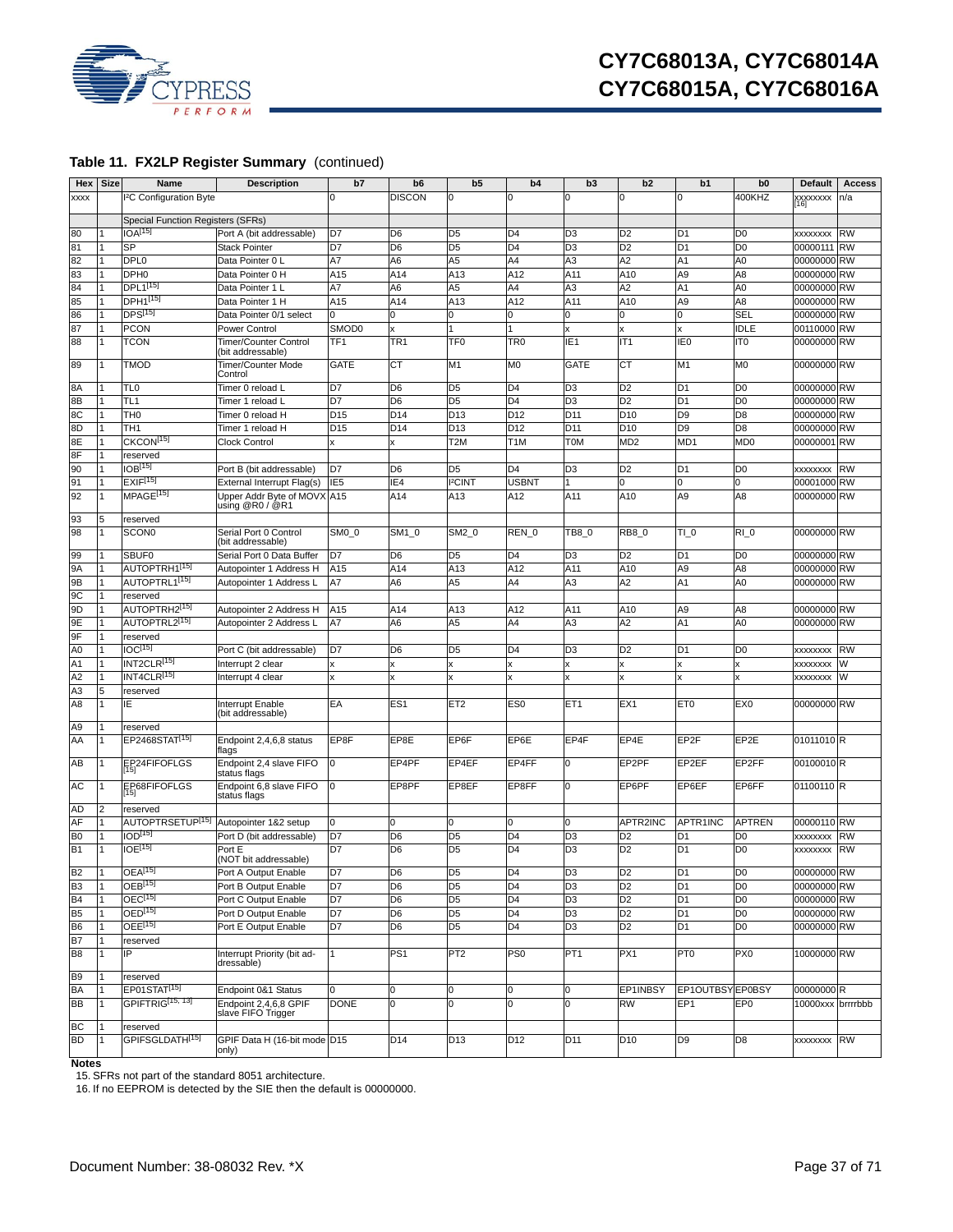

# **CY7C68013A, CY7C68014A CY7C68015A, CY7C68016A**

# **Table 11. FX2LP Register Summary** (continued)

| Hex             | <b>Size</b>    | Name                                | <b>Description</b>                                | b7                        | b <sub>6</sub>      | b <sub>5</sub>  | b4               | b3                | b2              | b1                | b0                | <b>Default</b>  | <b>Access</b> |
|-----------------|----------------|-------------------------------------|---------------------------------------------------|---------------------------|---------------------|-----------------|------------------|-------------------|-----------------|-------------------|-------------------|-----------------|---------------|
| <b>BE</b>       |                | GPIFSGLDATLX <sup>[15]</sup>        | GPIF Data L w/ Trigger                            | D7                        | D <sub>6</sub>      | D <sub>5</sub>  | D <sub>4</sub>   | D <sub>3</sub>    | D <sub>2</sub>  | D <sub>1</sub>    | D <sub>0</sub>    | <b>XXXXXXXX</b> | <b>RW</b>     |
| <b>BF</b>       |                | GPIFSGLDATL-<br>NOX <sup>[15]</sup> | GPIF Data L w/ No Trigger D7                      |                           | D <sub>6</sub>      | D <sub>5</sub>  | D <sub>4</sub>   | D <sub>3</sub>    | D <sub>2</sub>  | D <sub>1</sub>    | D <sub>0</sub>    | <b>XXXXXXXX</b> | R             |
| $\overline{C}0$ |                | SCON <sub>1[15]</sub>               | Serial Port 1 Control (bit<br>addressable)        | $\overline{\text{SM}}0$ 1 | $\overline{SM}$ 1 1 | SM2 1           | REN <sub>1</sub> | TB8_1             | <b>RB8 1</b>    | $\overline{11}$ 1 | R11               | 00000000 RW     |               |
| C <sub>1</sub>  |                | SBUF1 <sup>[15]</sup>               | Serial Port 1 Data Buffer                         | D7                        | D <sub>6</sub>      | D <sub>5</sub>  | D <sub>4</sub>   | D <sub>3</sub>    | D <sub>2</sub>  | D <sub>1</sub>    | D <sub>0</sub>    | 00000000 RW     |               |
| C <sub>2</sub>  | 6              | reserved                            |                                                   |                           |                     |                 |                  |                   |                 |                   |                   |                 |               |
| C <sub>8</sub>  |                | T <sub>2</sub> CON                  | Timer/Counter 2 Control<br>(bit addressable)      | TF <sub>2</sub>           | EXF <sub>2</sub>    | <b>RCLK</b>     | <b>TCLK</b>      | EXEN <sub>2</sub> | TR <sub>2</sub> | CT <sub>2</sub>   | CPRL <sub>2</sub> | 00000000 RW     |               |
| C <sub>0</sub>  |                | reserved                            |                                                   |                           |                     |                 |                  |                   |                 |                   |                   |                 |               |
| CA              |                | RCAP2L                              | Capture for Timer 2, au-<br>to-reload, up-counter | D <sub>7</sub>            | D <sub>6</sub>      | D <sub>5</sub>  | D <sub>4</sub>   | D <sub>3</sub>    | D <sub>2</sub>  | D <sub>1</sub>    | D <sub>0</sub>    | 00000000 RW     |               |
| CB              |                | RCAP2H                              | Capture for Timer 2, au-<br>to-reload, up-counter | D7                        | D <sub>6</sub>      | D <sub>5</sub>  | D <sub>4</sub>   | D <sub>3</sub>    | D <sub>2</sub>  | D <sub>1</sub>    | D <sub>0</sub>    | 00000000 RW     |               |
| cc              |                | TL <sub>2</sub>                     | Timer 2 reload L                                  | D7                        | D <sub>6</sub>      | D <sub>5</sub>  | D <sub>4</sub>   | D <sub>3</sub>    | D <sub>2</sub>  | D <sub>1</sub>    | D <sub>0</sub>    | 00000000 RW     |               |
| CD              |                | TH <sub>2</sub>                     | Timer 2 reload H                                  | D <sub>15</sub>           | D <sub>14</sub>     | D <sub>13</sub> | D <sub>12</sub>  | D <sub>11</sub>   | D <sub>10</sub> | D <sub>9</sub>    | D <sub>8</sub>    | 00000000 RW     |               |
| СE              | $\overline{c}$ | reserved                            |                                                   |                           |                     |                 |                  |                   |                 |                   |                   |                 |               |
| D <sub>0</sub>  |                | <b>PSW</b>                          | Program Status Word (bit CY<br>addressable)       |                           | AC                  | F <sub>0</sub>  | RS <sub>1</sub>  | R <sub>S0</sub>   | <b>OV</b>       | F <sub>1</sub>    | P                 | 00000000 RW     |               |
| D <sub>1</sub>  | 7              | reserved                            |                                                   |                           |                     |                 |                  |                   |                 |                   |                   |                 |               |
| D <sub>8</sub>  |                | EICON <sup>[15]</sup>               | <b>External Interrupt Control</b>                 | SMOD1                     |                     | <b>ERESI</b>    | <b>RESI</b>      | INT <sub>6</sub>  | 0               | 0                 | O                 | 01000000 RW     |               |
| D <sub>9</sub>  |                | reserved                            |                                                   |                           |                     |                 |                  |                   |                 |                   |                   |                 |               |
| E <sub>0</sub>  |                | <b>ACC</b>                          | Accumulator (bit address-<br>able)                | D7                        | D <sub>6</sub>      | D <sub>5</sub>  | D <sub>4</sub>   | D <sub>3</sub>    | D <sub>2</sub>  | D <sub>1</sub>    | D <sub>0</sub>    | 00000000 RW     |               |
| E1              |                | reserved                            |                                                   |                           |                     |                 |                  |                   |                 |                   |                   |                 |               |
| E <sub>8</sub>  |                | $EIE^{[15]}$                        | External Interrupt En-<br>able(s)                 |                           |                     |                 | EX <sub>6</sub>  | EX <sub>5</sub>   | EX4             | $E^{2}C$          | <b>EUSB</b>       | 11100000 RW     |               |
| E <sub>9</sub>  | 7              | reserved                            |                                                   |                           |                     |                 |                  |                   |                 |                   |                   |                 |               |
| F <sub>0</sub>  |                | B                                   | B (bit addressable)                               | D7                        | D <sub>6</sub>      | D <sub>5</sub>  | D4               | D <sub>3</sub>    | D <sub>2</sub>  | D <sub>1</sub>    | D <sub>0</sub>    | 00000000 RW     |               |
| F <sub>1</sub>  |                | reserved                            |                                                   |                           |                     |                 |                  |                   |                 |                   |                   |                 |               |
| F <sub>8</sub>  |                | $EIP^{[15]}$                        | <b>External Interrupt Priority</b><br>Control     |                           |                     |                 | PX6              | PX <sub>5</sub>   | PX4             | P <sub>12</sub> C | <b>PUSB</b>       | 11100000 RW     |               |
| F <sub>9</sub>  | $\overline{7}$ | reserved                            |                                                   |                           |                     |                 |                  |                   |                 |                   |                   |                 |               |

 $R =$  all bits read-only

 $\overline{\mathcal{A}}$ 

 $W =$  all bits write-only  $\sim$ 

r = read-only bit

 $w =$  write-only bit

b = both read/write bit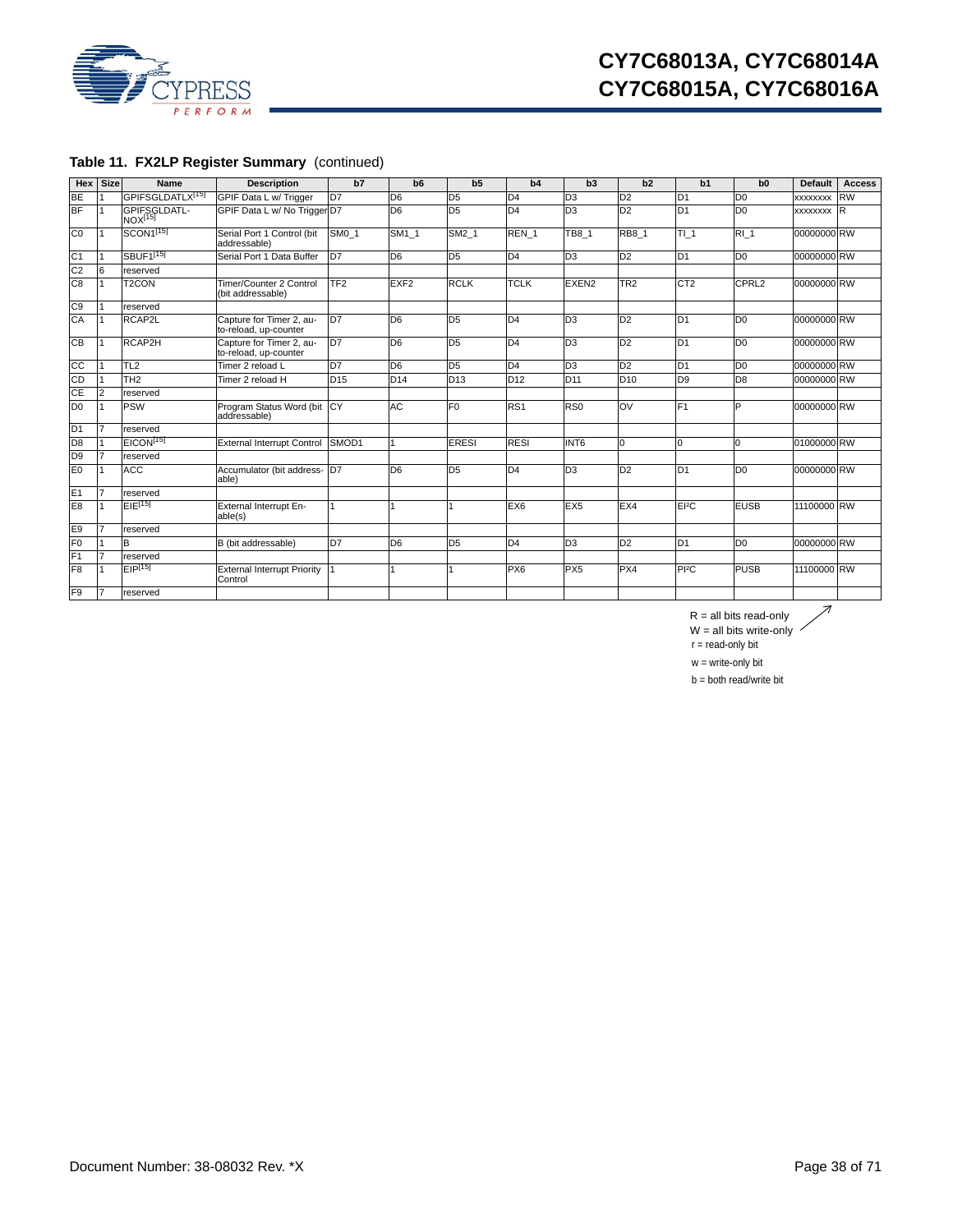

# <span id="page-38-0"></span>**5. Absolute Maximum Ratings**

Exceeding maximum ratings may shorten the useful life of the device. User guidelines are not tested.

| Ambient temperature with                                                   |
|----------------------------------------------------------------------------|
| Ambient temperature with<br>power supplied (industrial) -40 °C to + 105 °C |
| Supply voltage to ground potential -0.5 V to +4.0 V                        |
|                                                                            |
| DC voltage applied to outputs                                              |
|                                                                            |
|                                                                            |
|                                                                            |
| Max output current, all five I/O ports                                     |

# <span id="page-38-1"></span>**6. Operating Conditions**

| $T_A$ (ambient temperature under bias)                                                      |  |
|---------------------------------------------------------------------------------------------|--|
| $T_A$ (ambient temperature under bias)                                                      |  |
|                                                                                             |  |
|                                                                                             |  |
| $F_{\rm OSC}$ (oscillator or crystal frequency)  24 MHz $\pm$ 100 ppm,<br>parallel resonant |  |

# <span id="page-38-2"></span>**7. Thermal Characteristics**

The following table displays the thermal characteristics of various packages:

### <span id="page-38-4"></span>**Table 12. Thermal Characteristics**

| Package  | <b>Ambient</b><br>Temperature (°C) | HJc<br><b>Junction to Case</b><br>Thermal Resistance (°C/W) | θJa<br><b>Junction to Ambient Thermal</b><br><b>Resistance (°C/W)</b> |
|----------|------------------------------------|-------------------------------------------------------------|-----------------------------------------------------------------------|
| l56 SSOP | 70                                 | 24.4                                                        | 47.7                                                                  |
| 100 TQFP | 70                                 | 11.9                                                        | 45.9                                                                  |
| 128 TQFP | 70                                 | 15.5                                                        | 43.2                                                                  |
| 56 QFN   | 70                                 | 10.6                                                        | 25.2                                                                  |
| 56 VFBGA | 70                                 | 30.9                                                        | 58.6                                                                  |

The junction temperature  $\theta_j$ , can be calculated using the following equation:  $\theta_j = \mathsf{P}^*\theta_{\mathsf{Ja}} + \theta_{\mathsf{a}}$ Where,

P = Power

 $\theta_{Ja}$  = Junction to ambient temperature ( $\theta_{Jc}$  +  $\theta_{Ca}$ )

 $\theta_a$  = Ambient temperature (70 °C)

The case temperature  $\theta_c$ , can be calculated using the following equation:  $\theta_c = P^* \theta_{Ca} + \theta_a$ where,

 $P = Power$ 

 $\theta_{\text{Ca}}$  = Case to ambient temperature

<span id="page-38-3"></span> $\theta_a$  = Ambient temperature (70 °C)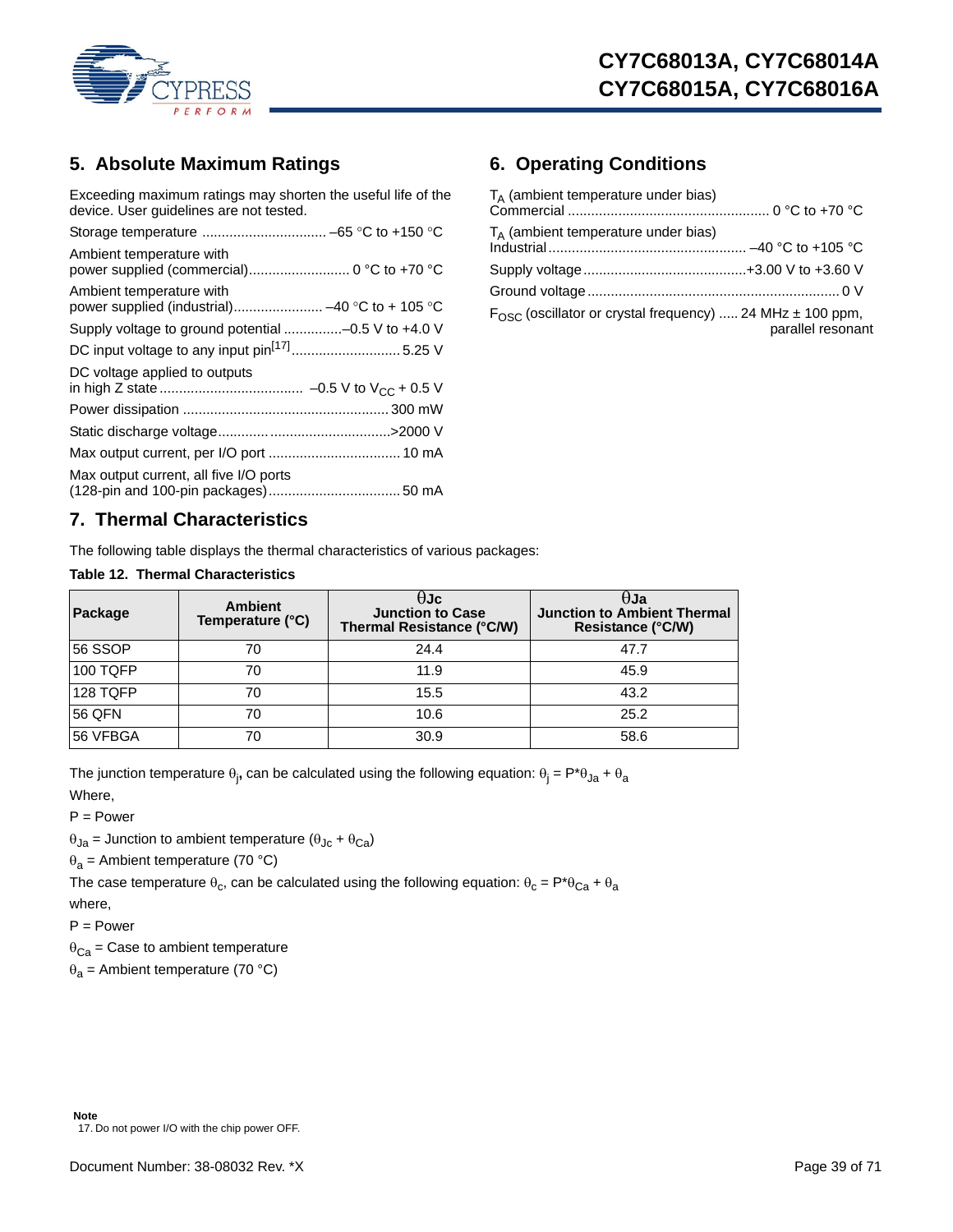

# <span id="page-39-0"></span>**8. DC Characteristics**

# <span id="page-39-3"></span>**Table 13. DC Characteristics**

| <b>Parameter</b>                   | <b>Description</b>           | <b>Conditions</b>                 | Min                      | <b>Typ</b>               | <b>Max</b>      | <b>Unit</b> |
|------------------------------------|------------------------------|-----------------------------------|--------------------------|--------------------------|-----------------|-------------|
| <b>VCC</b>                         | Supply voltage               |                                   | 3.00                     | 3.3                      | 3.60            | V           |
| VCC Ramp Up 0 to 3.3 V             |                              |                                   | 200                      |                          |                 | μS          |
| $V_{\text{IH}}$                    | Input HIGH voltage           |                                   | 2                        | $\overline{\phantom{0}}$ | 5.25            | V           |
| $V_{IL}$                           | Input LOW voltage            |                                   | $-0.5$                   | $\overline{\phantom{0}}$ | 0.8             | $\vee$      |
| $V_{IH\underline{\phantom{A}}X}$   | Crystal input HIGH voltage   |                                   | 2                        | $\overline{\phantom{0}}$ | 5.25            | $\vee$      |
| $\overline{V}_{\underline{\mu_X}}$ | Crystal input LOW voltage    |                                   | $-0.5$                   | $\overline{\phantom{0}}$ | 0.8             | $\vee$      |
| ı,                                 | Input leakage current        | $0 < V_{IN} < V_{CC}$             |                          | —                        | ±10             | μA          |
| $V_{OH}$                           | Output voltage HIGH          | $I_{OUT} = 4 mA$                  | 2.4                      | —                        | $\qquad \qquad$ | V           |
| V <sub>OL</sub>                    | Output LOW voltage           | $I_{\text{OUT}} = -4 \text{ mA}$  |                          | $\overline{\phantom{0}}$ | 0.4             | $\vee$      |
| l <sub>ОН</sub>                    | Output current HIGH          |                                   |                          | -                        | 4               | mA          |
| $I_{OL}$                           | Output current LOW           |                                   | $\overline{\phantom{0}}$ | $\overline{\phantom{0}}$ | 4               | mA          |
| $C_{IN}$                           | Input pin capacitance        | Except D+/D-                      |                          | $\overline{\phantom{0}}$ | 10              | pF          |
|                                    |                              | $D+/D-$                           | —                        | $\overline{\phantom{0}}$ | 15              | pF          |
| <b>I</b> SUSP                      | Suspend current              | Connected                         | $\overline{\phantom{0}}$ | 300                      | $380^{[18]}$    | $\mu$ A     |
|                                    | CY7C68014/CY7C68016          | Disconnected                      | —                        | 100                      | $150^{[18]}$    | μA          |
|                                    | Suspend current              | Connected                         |                          | 0.5                      | $1.2^{[18]}$    | mA          |
|                                    | CY7C68013/CY7C68015          | Disconnected                      | —                        | 0.3                      | $1.0^{[18]}$    | mA          |
| $I_{\rm CC}$                       | Supply current               | 8051 running, connected to USB HS | $\overline{\phantom{0}}$ | 50                       | 85              | mA          |
|                                    |                              | 8051 running, connected to USB FS | $\overline{\phantom{0}}$ | 35                       | 65              | mA          |
| $T_{\sf RESET}$                    | Reset time after valid power | $V_{CC}$ min = 3.0 V              | 5.0                      | $\overline{\phantom{0}}$ |                 | ms          |
|                                    | Pin reset after powered on   |                                   | 200                      | —                        |                 | μS          |

# <span id="page-39-1"></span>**8.1 USB Transceiver**

<span id="page-39-2"></span>USB 2.0 compliant in Full Speed and Hi-Speed modes.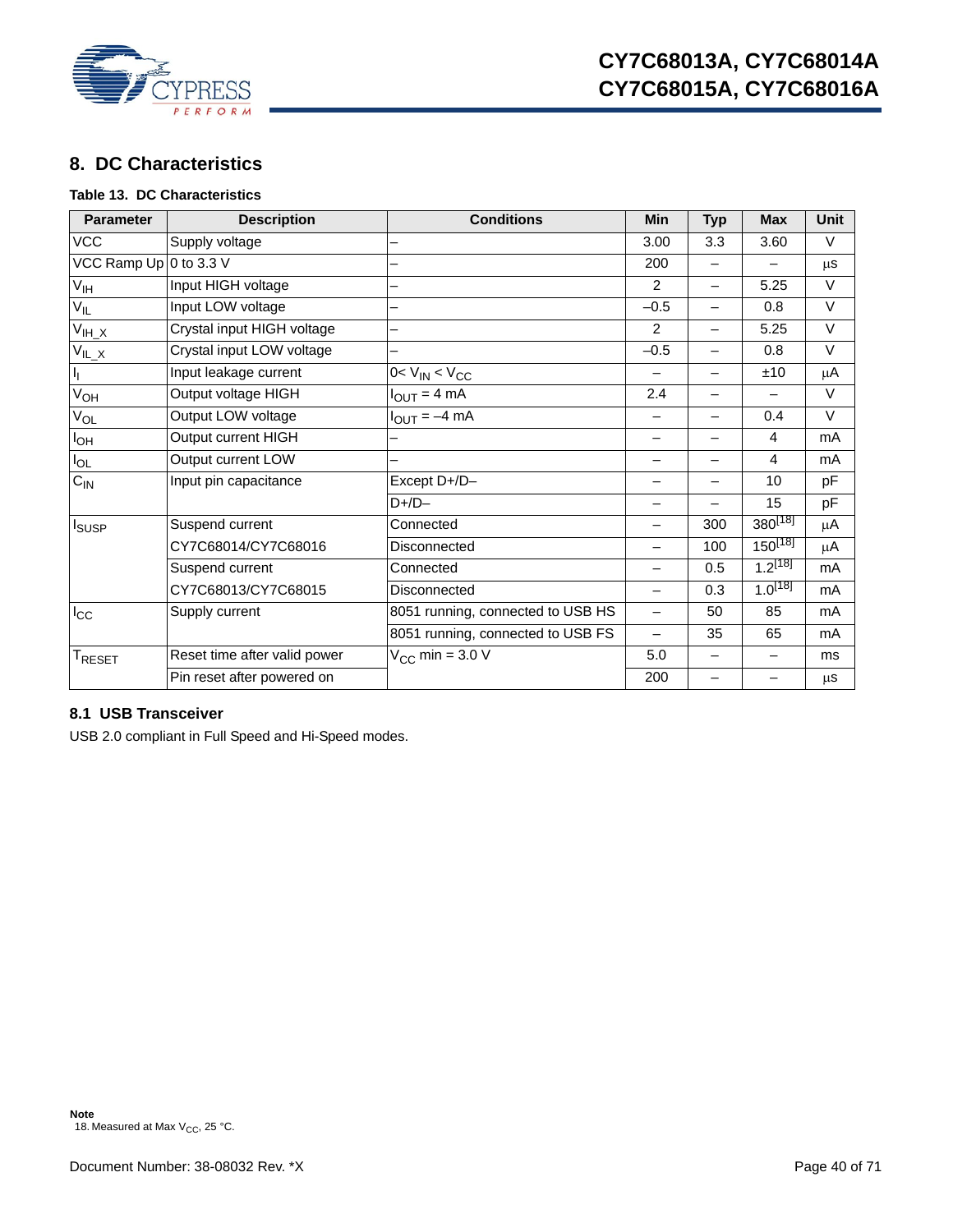

# <span id="page-40-0"></span>**9. AC Electrical Characteristics**

### <span id="page-40-1"></span>**9.1 USB Transceiver**

USB 2.0 compliant in Full-Speed and Hi-Speed modes.

### <span id="page-40-2"></span>**9.2 Program Memory Read**





### **Table 14. Program Memory Read Parameters**

| <b>Parameter</b>                | <b>Description</b>                | <b>Min</b> | <b>Typ</b> | <b>Max</b> | <b>Unit</b> | <b>Notes</b> |
|---------------------------------|-----------------------------------|------------|------------|------------|-------------|--------------|
| $t_{CL}$                        | 1/CLKOUT frequency                |            | 20.83      |            | ns          | 48 MHz       |
|                                 |                                   |            | 41.66      |            | ns          | 24 MHz       |
|                                 |                                   |            | 83.2       |            | ns          | 12 MHz       |
| $t_{AV}$                        | Delay from clock to valid address | 0          |            | 10.7       | ns          |              |
| t <sub>STBL</sub>               | Clock to PSEN LOW                 | 0          |            | 8          | ns          |              |
| $t_{\scriptstyle{\text{STBH}}}$ | Clock to PSEN HIGH                | $\Omega$   |            | 8          | ns          |              |
| <sup>t</sup> SOEL               | Clock to OE LOW                   |            |            | 11.1       | ns          |              |
| tscsL                           | Clock to CS LOW                   |            |            | 13         | ns          |              |
| t <sub>DSU</sub>                | Data setup to clock               | 9.6        |            |            | ns          |              |
| $t_{DH}$                        | Data hold time                    | 0          |            |            | ns          |              |

**Notes**

<span id="page-40-3"></span>19. CLKOUT is shown with positive polarity.

<span id="page-40-4"></span>20.  $t_{\text{ACC1}}$  is computed from these parameters as follows:<br>  $t_{\text{ACC1}}$ (24 MHz) =  $3$ \* $t_{\text{CL}} - t_{\text{AV}} - t_{\text{DSU}} = 106$  ns.<br>  $t_{\text{ACC1}}$ (48 MHz) =  $3$ \* $t_{\text{CL}} - t_{\text{AV}} - t_{\text{DSU}} = 43$  ns.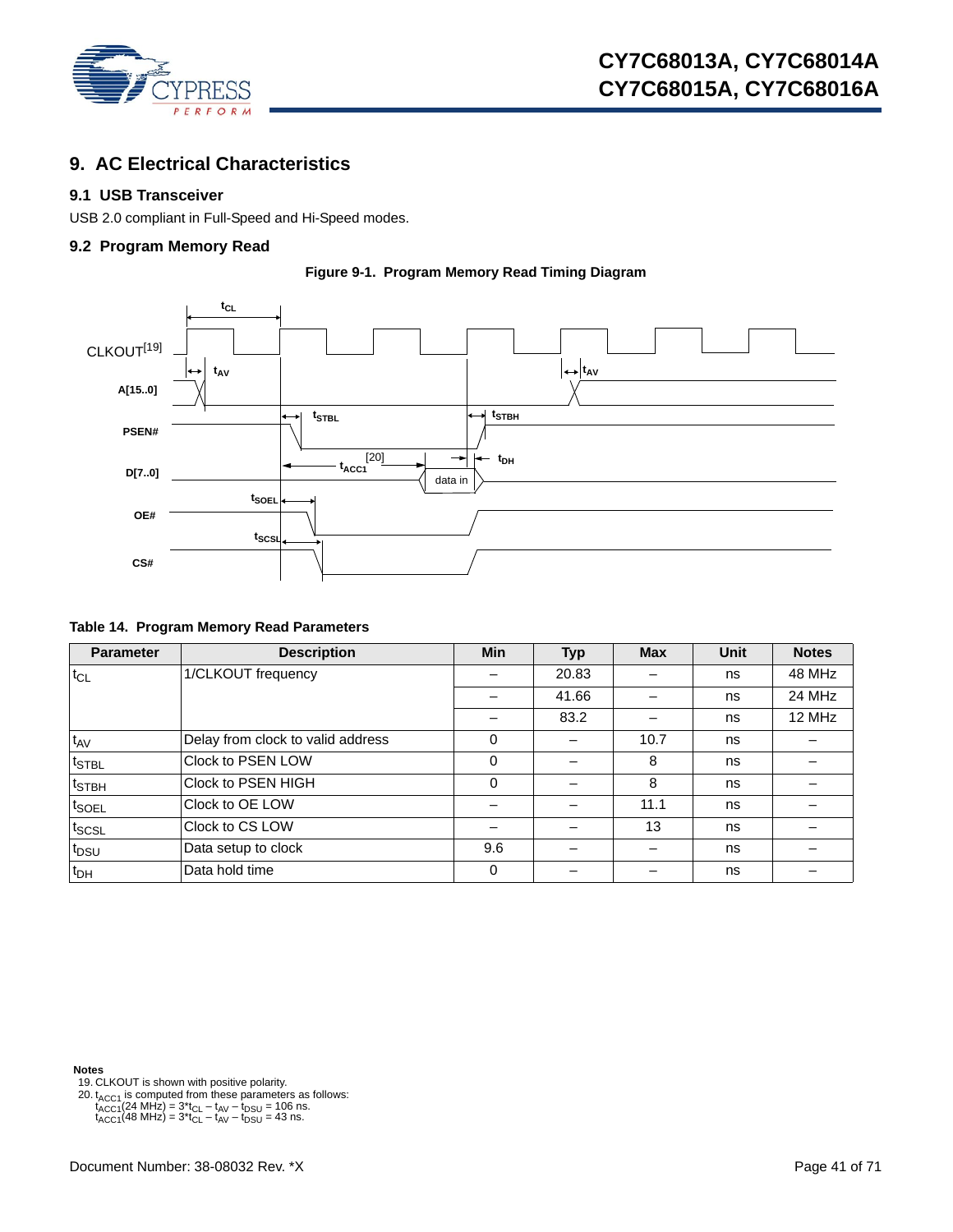

# <span id="page-41-3"></span><span id="page-41-0"></span>**9.3 Data Memory Read**<sup>[[21\]](#page-41-2)</sup>



### **Figure 9-2. Data Memory Read Timing Diagram**

### **Table 15. Data Memory Read Parameters**

| <b>Parameter</b>                | <b>Description</b>                | <b>Min</b> | <b>Typ</b> | <b>Max</b> | Unit | <b>Notes</b> |
|---------------------------------|-----------------------------------|------------|------------|------------|------|--------------|
| $t_{CL}$                        | 1/CLKOUT frequency                | -          | 20.83      |            | ns   | 48 MHz       |
|                                 |                                   |            | 41.66      |            | ns   | 24 MHz       |
|                                 |                                   |            | 83.2       |            | ns   | 12 MHz       |
| $t_{AV}$                        | Delay from clock to valid address |            |            | 10.7       | ns   |              |
| $t_{\text{STBL}}$               | Clock to RD LOW                   |            |            | 11         | ns   |              |
| $t_{\scriptstyle{\text{STBH}}}$ | Clock to RD HIGH                  |            |            | 11         | ns   |              |
| $t_{\text{SCSL}}$               | Clock to CS LOW                   |            |            | 13         | ns   |              |
| t <sub>SOEL</sub>               | Clock to OE LOW                   | -          |            | 11.1       | ns   |              |
| t <sub>DSU</sub>                | Data setup to clock               | 9.6        |            |            | ns   |              |
| $t_{DH}$                        | Data hold time                    | 0          |            |            | ns   |              |

When using the AUTPOPTR1 or AUTOPTR2 to address external memory, the address of AUTOPTR1 is only active while either RD# or WR# is active. The address of AUTOPTR2 is active throughout the cycle and meets the address valid time for which is based on the stretch value.

**Notes**

<span id="page-41-2"></span>21. The stretch memory cycle feature enables EZ-USB firmware to adjust the speed of data memory accesses not the program memory accesses. Details including typical strobe width timings can be found in the section 12.1.2 of the [Technical Reference Manual](http://www.cypress.com/?rID=38232). The address cycle width can be interpreted from these.

<span id="page-41-1"></span>22.  $t_{\text{ACC2}}$  and  $t_{\text{ACC3}}$  are computed from these parameters as follows:<br>  $t_{\text{ACC2}}$ (24 MHz) = 3\* $t_{\text{CL}} - t_{\text{AV}} - t_{\text{DSU}} = 106 \text{ ns}$ <br>  $t_{\text{ACC2}}$ (48 MHz) = 3\* $t_{\text{CL}} - t_{\text{AV}} - t_{\text{DSU}} = 43 \text{ ns}$ <br>  $t_{\text{ACC3}}$ (24 MHz) = 5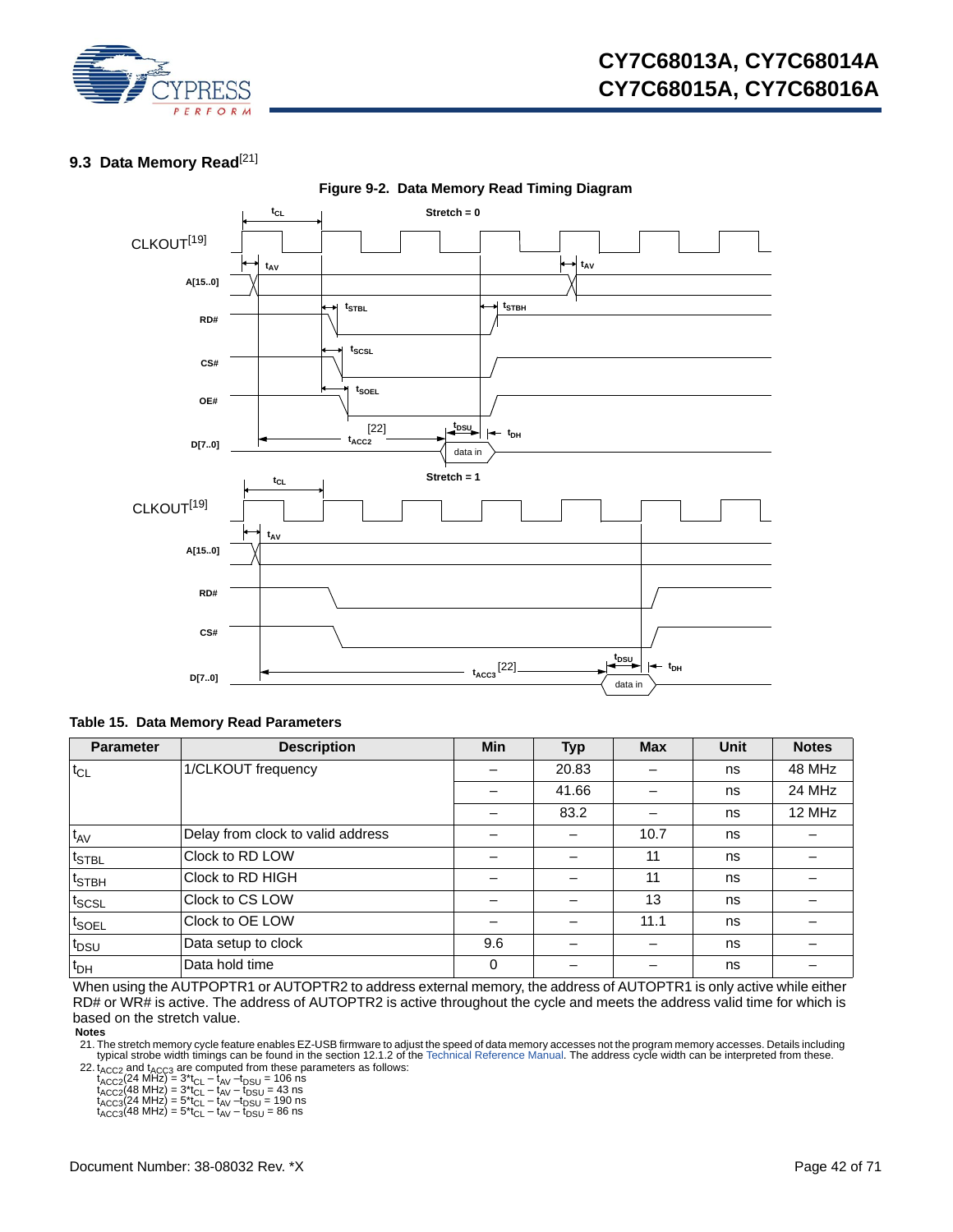

# **CY7C68013A, CY7C68014A CY7C68015A, CY7C68016A**

# <span id="page-42-0"></span>**9.4 Data Memory Write**[\[23](#page-42-1)]

<span id="page-42-2"></span>

**Figure 9-3. Data Memory Write Timing Diagram** 

### **Table 16. Data Memory Write Parameters**

| <b>Parameter</b>  | <b>Description</b>                | Min | <b>Max</b> | Unit | <b>Notes</b> |
|-------------------|-----------------------------------|-----|------------|------|--------------|
| $t_{AV}$          | Delay from clock to valid address |     | 10.7       | ns   |              |
| $t_{\sf STBL}$    | Clock to WR pulse LOW             |     | 11.2       | ns   |              |
| t <sub>STBH</sub> | Clock to WR pulse HIGH            |     | 11.2       | ns   |              |
| t <sub>SCSL</sub> | Clock to CS pulse LOW             |     | 13.0       | ns   |              |
| $t_{ON1}$         | Clock to data turn-on             |     | 13.1       | ns   |              |
| t <sub>OFF1</sub> | Clock to data hold time           |     | 13.1       | ns   |              |

When using the AUTPOPTR1 or AUTOPTR2 to address external memory, the address of AUTOPTR1 is only active while either RD# or WR# are active. The address of AUTOPTR2 is active throughout the cycle and meets the address valid time for which is based on the stretch value.

**Note**

<span id="page-42-1"></span><sup>23.</sup> The stretch memory cycle feature enables EZ-USB firmware to adjust the speed of data memory accesses not the program memory accesses. Details including typical strobe width timings can be found in the section 12.1.2 of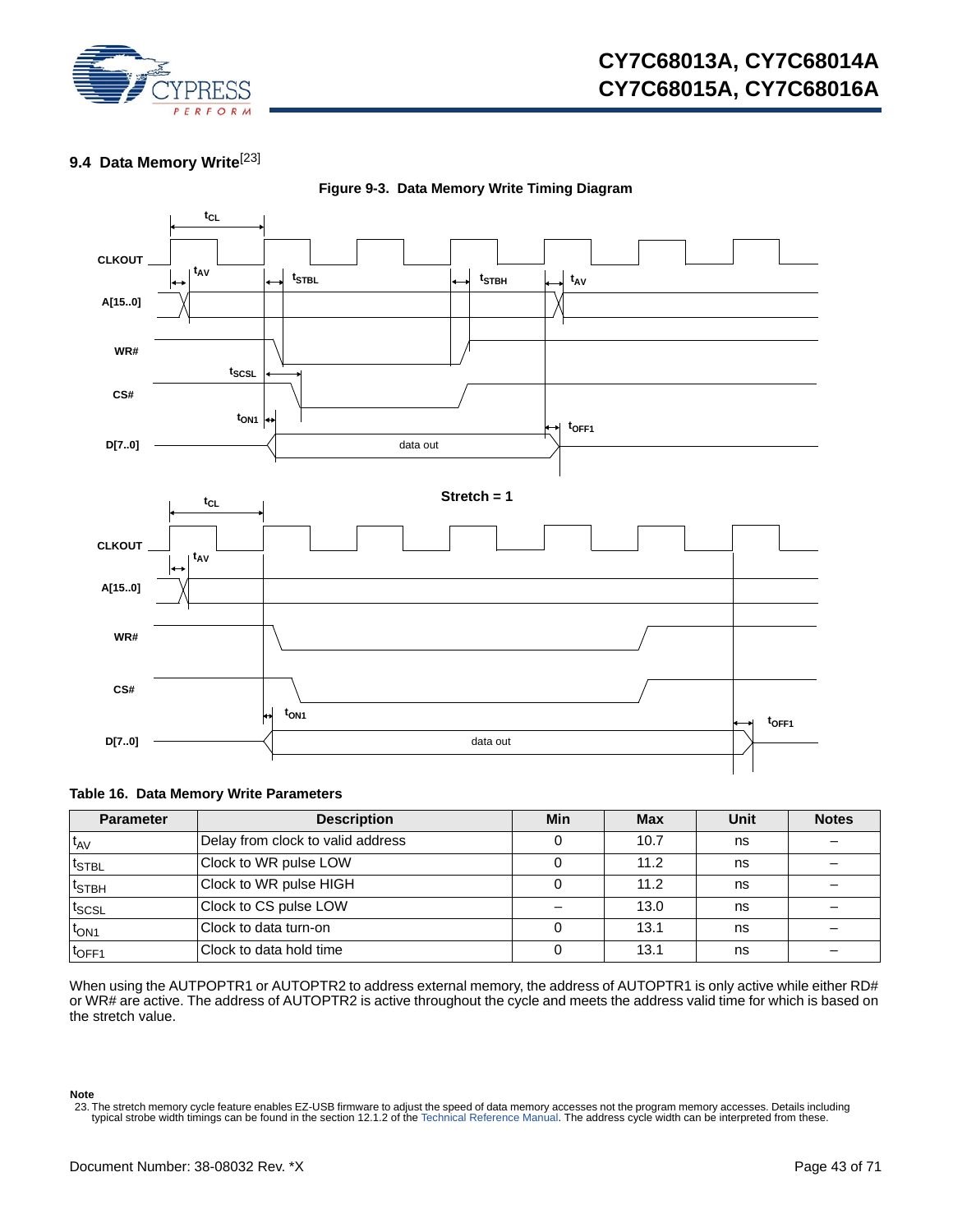

### <span id="page-43-0"></span>**9.5 PORTC Strobe Feature Timings**

The RD# and WR# are present in the 100-pin version and the 128-pin package. In these 100-pin and 128-pin versions, an 8051 control bit can be set to pulse the RD# and WR# pins when the 8051 reads from or writes to PORTC. This feature is enabled by setting PORTCSTB bit in CPUCS register.

The RD# and WR# strobes are asserted for two CLKOUT cycles when PORTC is accessed.

The WR# strobe is asserted two clock cycles after PORTC is updated and is active for two clock cycles after that, as shown in [Figure 9-4.](#page-43-1)

As for read, the value of PORTC three clock cycles before the assertion of RD# is the value that the 8051 reads in. The RD# is pulsed for two clock cycles after three clock cycles from the point when the 8051 has performed a read function on PORTC.

The RD# signal prompts the external logic to prepare the next data byte. Nothing gets sampled internally on assertion of the RD# signal itself; it is just a prefetch type signal to get the next data byte prepared. So, using it with that in mind easily meets the setup time to the next read.

The purpose of this pulsing of RD# is to allow the external peripheral to know that the 8051 is done reading PORTC and the data was latched into PORTC three CLKOUT cycles before asserting the RD# signal. After the RD# is pulsed, the external logic can update the data on PORTC.

Following is the timing diagram of the read and write strobing function on accessing PORTC. Refer to [Section 9.3](#page-41-0) and [Section](#page-42-0)  [9.4](#page-42-0) for details on propagation delay of RD# and WR# signals.



<span id="page-43-1"></span>



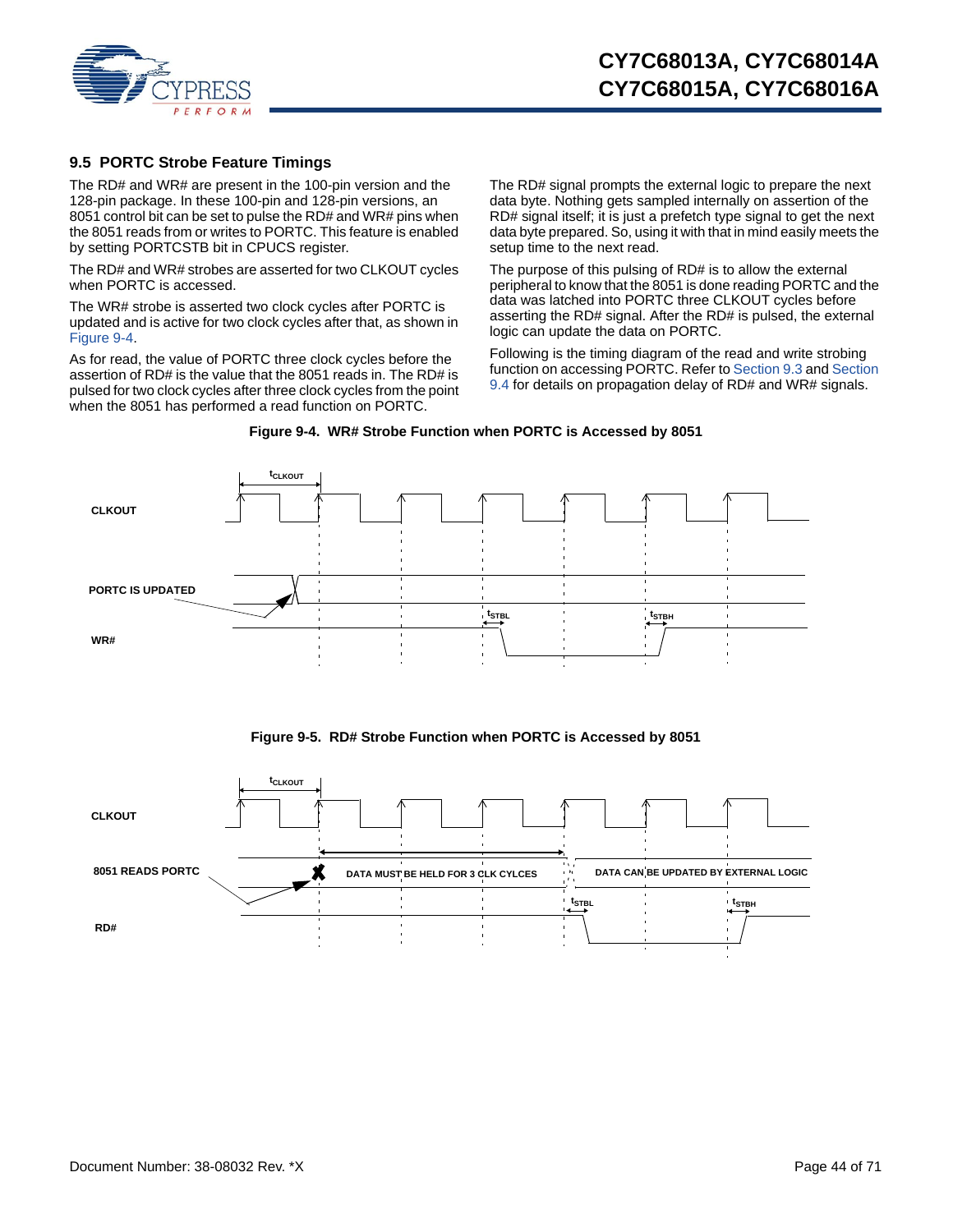

# <span id="page-44-0"></span>**9.6 GPIF Synchronous Signals**



# <span id="page-44-4"></span>**Table 17. GPIF Synchronous Signals Parameters with Internally Sourced IFCLK**[[24,](#page-44-1) [25\]](#page-44-2)

| <b>Parameter</b>     | <b>Description</b>                          | <b>Min</b> | <b>Max</b>               | <b>Typ</b> |            | <b>Unit</b> |
|----------------------|---------------------------------------------|------------|--------------------------|------------|------------|-------------|
|                      |                                             |            |                          | Min        | <b>Max</b> |             |
| <sup>t</sup> IFCLK   | <b>IFCLK Period</b>                         | 20.83      |                          |            |            | ns          |
| $t_{\text{SRY}}$     | $RDYX$ to clock setup time                  | 8.9        |                          |            |            | ns          |
| <sup>t</sup> RYH     | Clock to $RDY_X$                            | 0          | -                        |            |            | ns          |
| $t_{SGD}$            | GPIF data to clock setup time               | 9.2        |                          |            |            | ns          |
| $t_{DAH}$            | GPIF data hold time                         | 0          | $\overline{\phantom{0}}$ |            |            | ns          |
| t <sub>SGA</sub>     | Clock to GPIF address propagation delay     |            | 7.5                      |            |            | ns          |
| $t_{XGD}$            | Clock to GPIF data output propagation delay |            | 11                       |            |            | ns          |
| $t_{XCTL}$           | Clock to $CTL_X$ output propagation delay   |            | 6.7                      |            |            | ns          |
| <sup>t</sup> IFCLKR  | <b>IFCLK</b> rise time                      |            |                          |            | 900        | ps          |
| <sup>t</sup> IFCLKF  | <b>IFCLK</b> fall time                      |            |                          |            | 900        | ps          |
| <sup>t</sup> IFCLKOD | <b>IFCLK</b> output duty cycle              |            |                          | 49         | 51         | $\%$        |
| <sup>t</sup> IFCLKJ  | <b>IFCLK</b> jitter peak to peak            |            |                          |            | 300        | ps          |

|  |  |  | Table 18. GPIF Synchronous Signals Parameters with Externally Sourced IFCLK <sup>[25]</sup> |  |  |
|--|--|--|---------------------------------------------------------------------------------------------|--|--|
|--|--|--|---------------------------------------------------------------------------------------------|--|--|

| <b>Parameter</b>   | <b>Description</b>                          | Min   | Max  | Unit |
|--------------------|---------------------------------------------|-------|------|------|
| <sup>T</sup> IFCLK | IFCLK period <sup>[26]</sup>                | 20.83 | 200  | ns   |
| $t_{\sf SRY}$      | $RDYX$ to clock setup time                  | 2.9   |      | ns   |
| t <sub>RYH</sub>   | Clock to $RDY_X$                            | 3.7   |      | ns   |
| t <sub>SGD</sub>   | GPIF data to clock setup time               | 3.2   |      | ns   |
| <sup>t</sup> DAH   | GPIF data hold time                         | 4.5   |      | ns   |
| t <sub>SGA</sub>   | Clock to GPIF address propagation delay     |       | 11.5 | ns   |
| t <sub>XGD</sub>   | Clock to GPIF data output propagation delay |       | 15   | ns   |
| $t_{XCTL}$         | Clock to $CTLX$ output propagation delay    |       | 10.7 | ns   |

#### **Notes**

<span id="page-44-3"></span>

<span id="page-44-1"></span>

<span id="page-44-2"></span><sup>24.</sup> Dashed lines denote signals with programmable polarity.<br>25. GPIF asynchronous RDY<sub>x</sub> signals have a minimum setup time of 50 ns when using the internal 48-MHz IFCLK.<br>26. IFCLK must not exceed 48 MHz.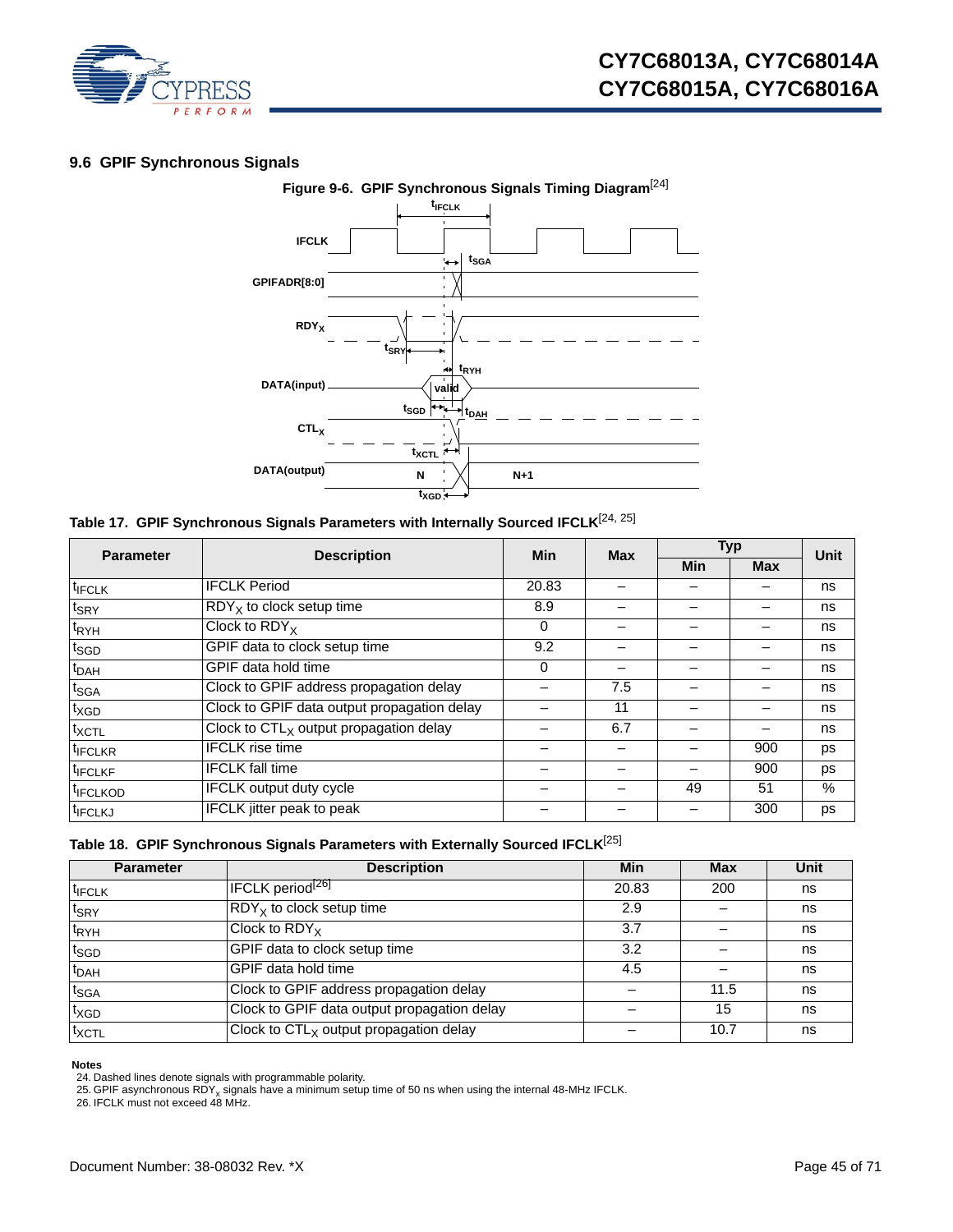

# <span id="page-45-0"></span>**9.1 Slave FIFO Synchronous Read**



<span id="page-45-1"></span>**Table 19. Slave FIFO Synchronous Read Parameters with Internally Sourced IFCLK**[\[25](#page-44-2)]

| <b>Parameter</b>     | <b>Description</b>                          | Min   | <b>Max</b> | <b>Typ</b> |            | Unit |
|----------------------|---------------------------------------------|-------|------------|------------|------------|------|
|                      |                                             |       |            | Min        | <b>Max</b> |      |
| $t$ <sub>IFCLK</sub> | <b>IFCLK</b> period                         | 20.83 |            |            |            | ns   |
| $t_{\sf SRD}$        | SLRD to clock setup time                    | 18.7  |            |            |            | ns   |
| <sup>t</sup> RDH     | Clock to SLRD hold time                     | 0     |            |            |            | ns   |
| <sup>t</sup> OEon    | SLOE turn on to FIFO data valid             |       | 10.5       |            |            | ns   |
| $t_{\text{OEoff}}$   | SLOE turn off to FIFO data hold             |       | 10.5       |            |            | ns   |
| <sup>t</sup> XFLG    | Clock to FLAGS output propagation delay     |       | 9.5        |            |            | ns   |
| $t_{\sf XFD}$        | Clock to FIFO data output propagation delay |       | 11         |            |            | ns   |
| <sup>t</sup> IFCLKR  | <b>IFCLK</b> rise time                      |       |            |            | 900        | ps   |
| <sup>t</sup> IFCLKF  | <b>IFCLK</b> fall time                      |       |            |            | 900        | ps   |
| <sup>t</sup> IFCLKOD | <b>IFCLK</b> output duty cycle              |       |            | 49         | 51         | $\%$ |
| <sup>I</sup> IFCLKJ  | <b>IFCLK</b> jitter peak to peak            |       |            |            | 300        | ps   |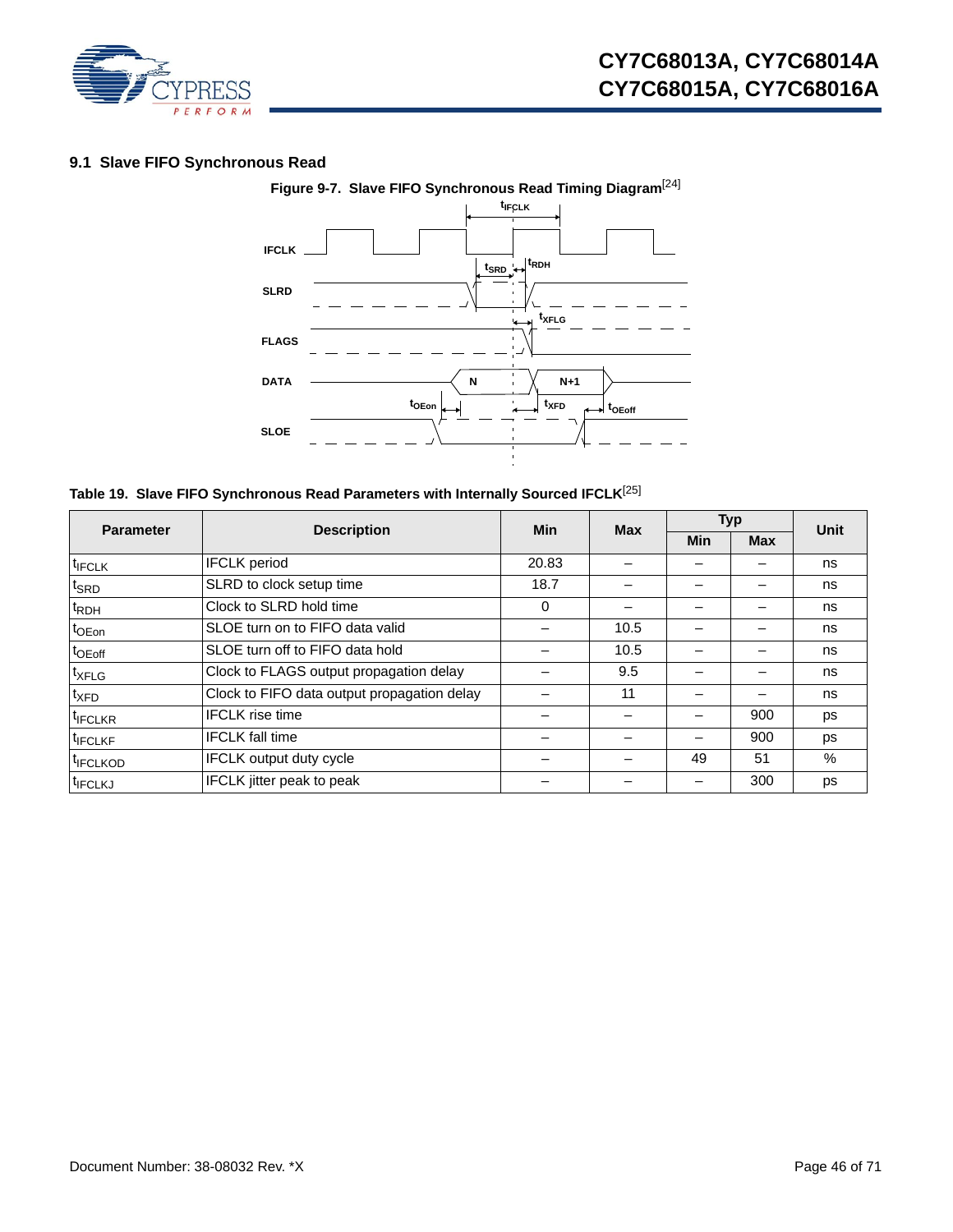

| <b>Parameter</b>   | <b>Description</b>                          | Min   | <b>Max</b> | Unit |
|--------------------|---------------------------------------------|-------|------------|------|
| <sup>t</sup> IFCLK | <b>IFCLK</b> period                         | 20.83 | 200        | ns   |
| $t_{\sf SRD}$      | SLRD to clock setup time                    | 12.7  |            | ns   |
| t <sub>RDH</sub>   | Clock to SLRD hold time                     | 3.7   |            | ns   |
| t <sub>OEon</sub>  | SLOE turn on to FIFO data valid             |       | 10.5       | ns   |
| $t_{\text{OEoff}}$ | SLOE turn off to FIFO data hold             |       | 10.5       | ns   |
| <sup>t</sup> XFLG  | Clock to FLAGS output propagation delay     |       | 13.5       | ns   |
| $t_{\text{XFD}}$   | Clock to FIFO data output propagation delay |       | 15         | ns   |

# **Table 20. Slave FIFO Synchronous Read Parameters with Externally Sourced IFCLK**[\[25](#page-44-2)]

### <span id="page-46-0"></span>**9.8 Slave FIFO Asynchronous Read**



**tOEon tOEoff**

# **Table 21. Slave FIFO Asynchronous Read Parameters**[\[27](#page-46-1)]

**SLOE**

<span id="page-46-1"></span>

| <b>Parameter</b>               | <b>Description</b>                         | Min | <b>Max</b> | Unit |
|--------------------------------|--------------------------------------------|-----|------------|------|
| <sup>t</sup> RD <sub>pwl</sub> | SLRD pulse width LOW                       | 50  |            | ns   |
| t <sub>RDpwh</sub>             | SLRD pulse width HIGH                      | 50  |            | ns   |
| txFLG                          | SLRD to FLAGS output propagation delay     |     | 70         | ns   |
| t <sub>XFD</sub>               | SLRD to FIFO data output propagation delay |     | 15         | ns   |
| $t_{\text{OEon}}$              | SLOE turn-on to FIFO data valid            |     | 10.5       | ns   |
| t <sub>OEoff</sub>             | SLOE turn-off to FIFO data hold            |     | 10.5       | ns   |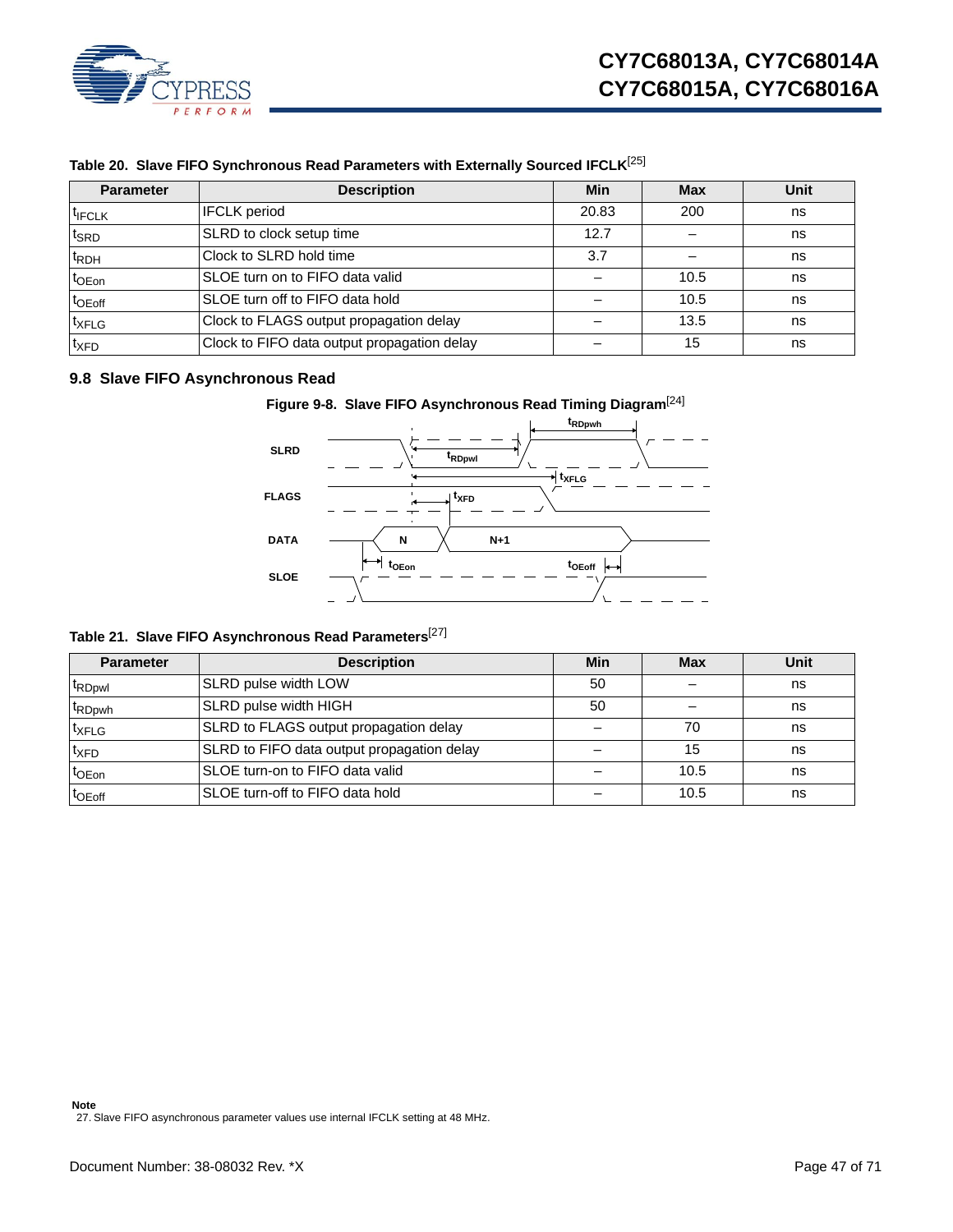

# <span id="page-47-1"></span><span id="page-47-0"></span>**9.9 Slave FIFO Synchronous Write**



# **Table 22. Slave FIFO Synchronous Write Parameters with Internally Sourced IFCLK**[[25\]](#page-44-2)

| <b>Parameter</b>   | <b>Description</b>                     | Min   | <b>Max</b> | Unit |
|--------------------|----------------------------------------|-------|------------|------|
| <sup>t</sup> IFCLK | <b>IFCLK</b> period                    | 20.83 |            | ns   |
| t <sub>SWR</sub>   | SLWR to clock setup time               | 10.4  |            | ns   |
| <sup>t</sup> wrh   | Clock to SLWR hold time                |       |            | ns   |
| <sup>t</sup> SFD   | FIFO data to clock setup time          | 9.2   |            | ns   |
| <sup>t</sup> FDH   | Clock to FIFO data hold time           |       |            | ns   |
| <sup>t</sup> XFLG  | Clock to FLAGS output propagation time |       | 9.5        | ns   |

# **Table 23. Slave FIFO Synchronous Write Parameters with Externally Sourced IFCLK**[[25\]](#page-44-2)

| <b>Parameter</b>   | <b>Description</b>                     | Min   | <b>Max</b> | Unit |
|--------------------|----------------------------------------|-------|------------|------|
| <sup>T</sup> IFCLK | <b>IFCLK Period</b>                    | 20.83 | 200        | ns   |
| t <sub>SWR</sub>   | SLWR to clock setup time               | 12.1  |            | ns   |
| <sup>t</sup> wrh   | Clock to SLWR hold time                | 3.6   |            | ns   |
| <sup>t</sup> SFD   | FIFO data to clock setup time          | 3.2   |            | ns   |
| <sup>T</sup> FDH   | Clock to FIFO data hold time           | 4.5   |            | ns   |
| <sup>t</sup> XFLG  | Clock to FLAGS output propagation time |       | 13.5       | ns   |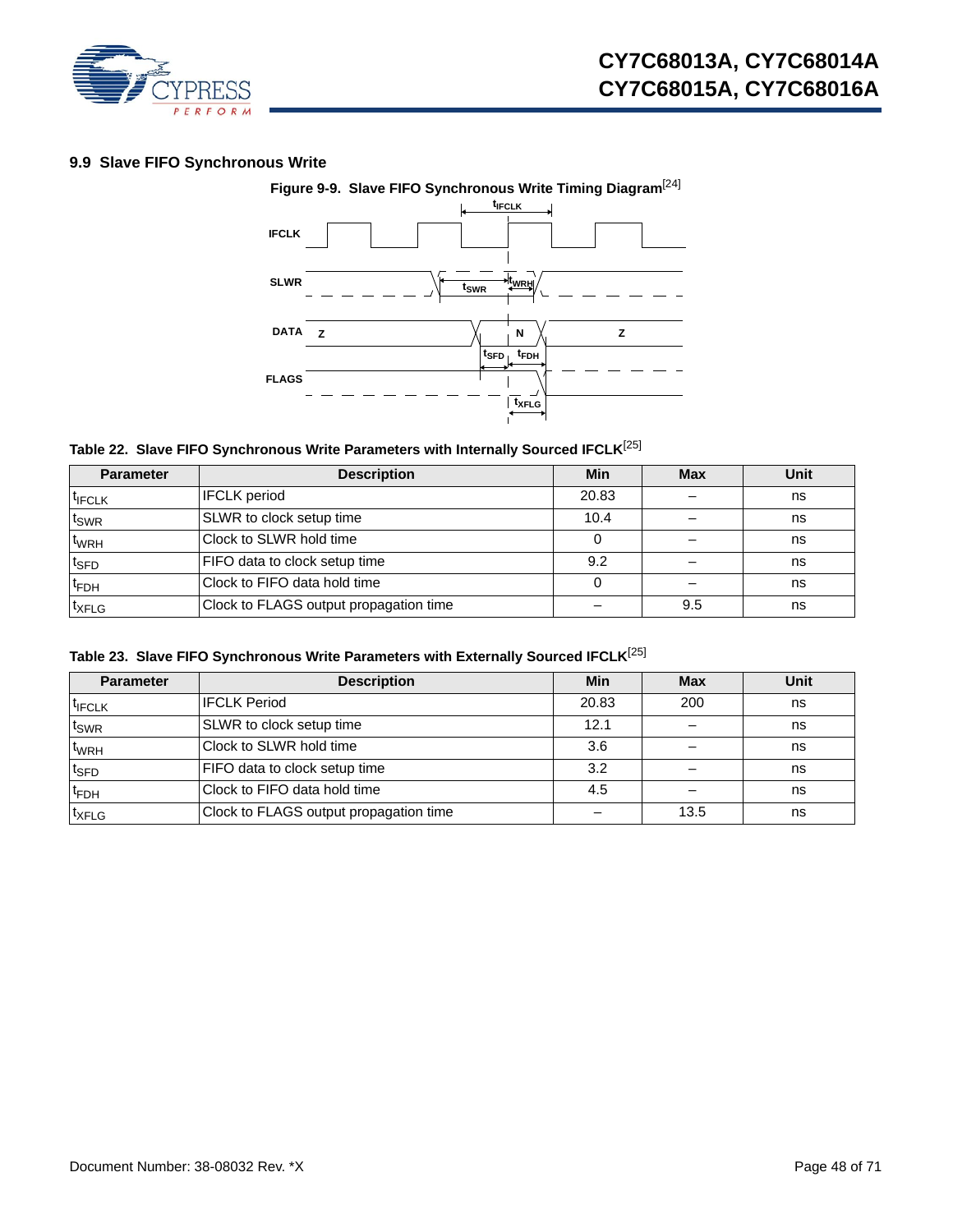

# <span id="page-48-0"></span>**9.10 Slave FIFO Asynchronous Write**



### **Table 24. Slave FIFO Asynchronous Write Parameters with Internally Sourced IFCLK** [[27](#page-46-1)]

| <b>Parameter</b>   | <b>Description</b>                     | Min | <b>Max</b> | Unit |
|--------------------|----------------------------------------|-----|------------|------|
| <b>WRpwl</b>       | SLWR pulse LOW                         | 50  |            | ns   |
| t <sub>WRpwh</sub> | <b>SLWR pulse HIGH</b>                 | 70  |            | ns   |
| <sup>t</sup> SFD   | SLWR to FIFO DATA setup time           | 10  |            | ns   |
| <sup>T</sup> FDH   | FIFO DATA to SLWR hold time            | 10  |            | ns   |
| <sup>t</sup> XFD   | SLWR to FLAGS output propagation delay |     | 70         | ns   |

# <span id="page-48-1"></span>**9.11 Slave FIFO Synchronous Packet End Strobe**

# **Figure 9-11. Slave FIFO Synchronous Packet End Strobe Timing Diagram**[\[24](#page-44-1)]



### **Table 25. Slave FIFO Synchronous Packet End Strobe Parameters with Internally Sourced IFCLK**[\[25](#page-44-2)]

| <b>Parameter</b>   | <b>Description</b>                      | Min   | <b>Max</b> | <b>Unit</b> |
|--------------------|-----------------------------------------|-------|------------|-------------|
| <sup>t</sup> IFCLK | <b>IFCLK</b> period                     | 20.83 |            | ns          |
| $t_{\text{SPE}}$   | <b>PKTEND</b> to clock setup time       | 14.6  |            | ns          |
| t <sub>PEH</sub>   | Clock to PKTEND hold time               |       |            | ns          |
| <sup>t</sup> XFLG  | Clock to FLAGS output propagation delay |       | 9.5        | ns          |

### **Table 26. Slave FIFO Synchronous Packet End Strobe Parameters with Externally Sourced IFCLK**[\[25](#page-44-2)]

| <b>Parameter</b>   | <b>Description</b>                      | Min   | <b>Max</b> | Unit |
|--------------------|-----------------------------------------|-------|------------|------|
| <sup>t</sup> IFCLK | <b>IFCLK</b> period                     | 20.83 | 200        | ns   |
| <sup>It</sup> SPE  | <b>PKTEND</b> to clock setup time       | 8.6   |            | ns   |
| t <sub>PEH</sub>   | Clock to PKTEND hold time               | 2.5   |            | ns   |
| <sup>t</sup> XFLG  | Clock to FLAGS output propagation delay |       | 13.5       | ns   |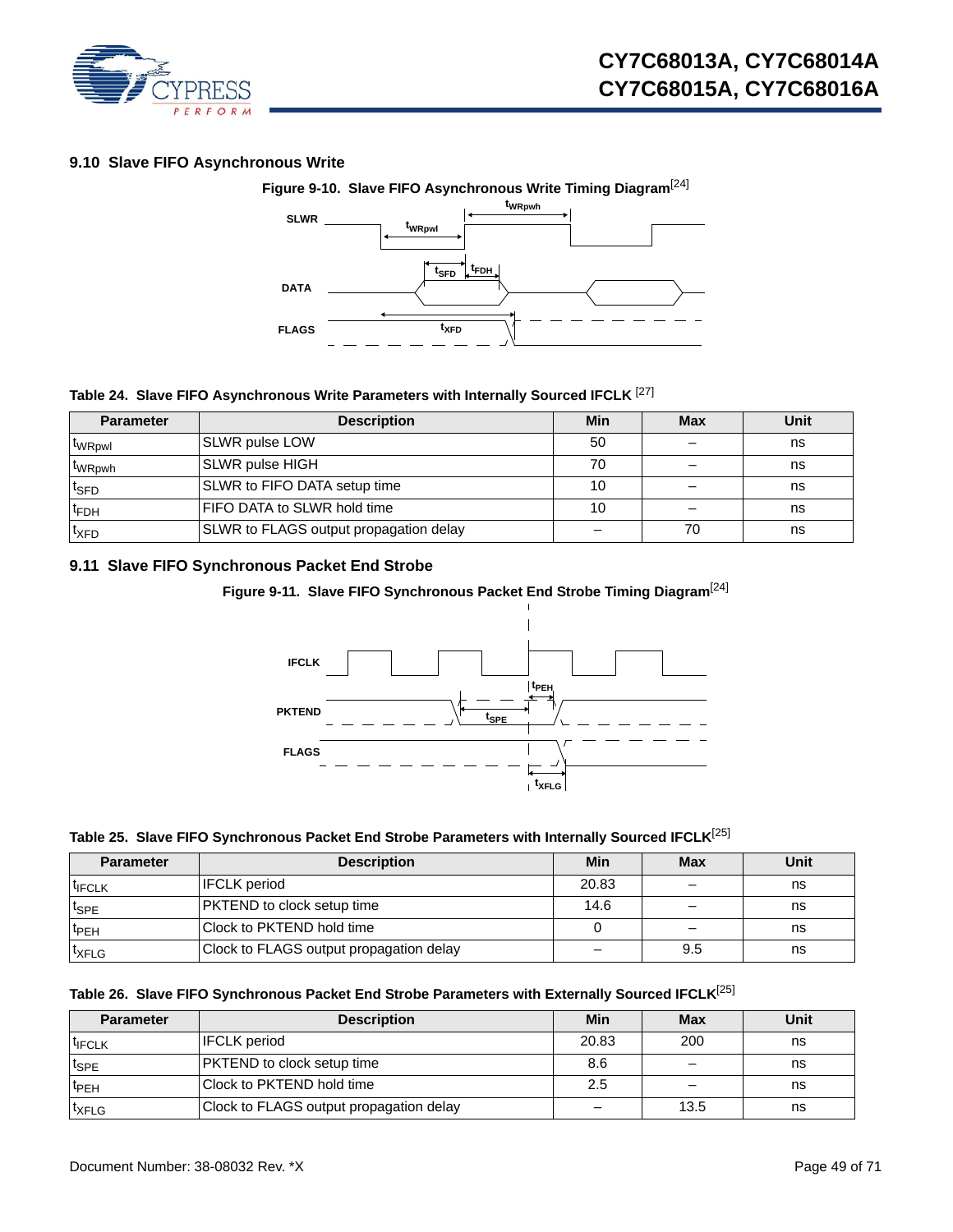

There is no specific timing requirement that should be met for asserting the PKTEND pin to asserting SLWR. PKTEND can be asserted with the last data value clocked into the FIFOs or thereafter. The setup time t<sub>SPF</sub> and the hold time t<sub>PFH</sub> must be met.

Although there are no specific timing requirements for PKTEND assertion, there is a specific corner-case condition that needs attention while using the PKTEND pin to commit a one byte or word packet. There is an additional timing requirement that needs to be met when the FIFO is configured to operate in auto mode and it is required to send two packets back to back: a full packet (full defined as the number of bytes in the FIFO meeting the level set in AUTOINLEN register) committed automatically followed by a short one byte or word packet committed manually using the PKTEND pin. In this scenario, the user must ensure to assert PKTEND, at least one clock cycle after the rising edge that caused the last byte or word to be clocked into the previous auto committed packet. [Figure 9-12](#page-49-1) shows this scenario. X is the value the AUTOINLEN register is set to when the IN endpoint is configured to be in auto mode.

[Figure 9-12](#page-49-1) shows a scenario where two packets are committed. The first packet gets committed automatically when the number of bytes in the FIFO reaches X (value set in AUTOINLEN register) and the second one byte/word short packet being committed manually using PKTEND.

Note that there is at least one IFCLK cycle timing between the assertion of PKTEND and clocking of the last byte of the previous packet (causing the packet to be committed automatically). Failing to adhere to this timing results in the FX2 failing to send the one byte or word short packet.

<span id="page-49-1"></span>

**Figure 9-12. Slave FIFO Synchronous Write Sequence and Timing Diagram**[[24\]](#page-44-1)

### <span id="page-49-0"></span>**9.12 Slave FIFO Asynchronous Packet End Strobe**

**Figure 9-13. Slave FIFO Asynchronous Packet End Strobe Timing Diagram**[\[24](#page-44-1)]



<span id="page-49-2"></span>

|  | Table 27. Slave FIFO Asynchronous Packet End Strobe Parameters <sup>[27]</sup> |  |  |
|--|--------------------------------------------------------------------------------|--|--|
|  |                                                                                |  |  |

| <b>Parameter</b>   | <b>Description</b>                              | Min | Max | Unit |
|--------------------|-------------------------------------------------|-----|-----|------|
| <b>IPEpwl</b>      | <b>PKTEND pulse width LOW</b>                   | 50  |     | ns   |
| <sup>L</sup> PWpwh | <b>PKTEND pulse width HIGH</b>                  | 50  |     | ns   |
| <sup>I</sup> XFLG  | <b>PKTEND to FLAGS output propagation delay</b> | –   | 115 | ns   |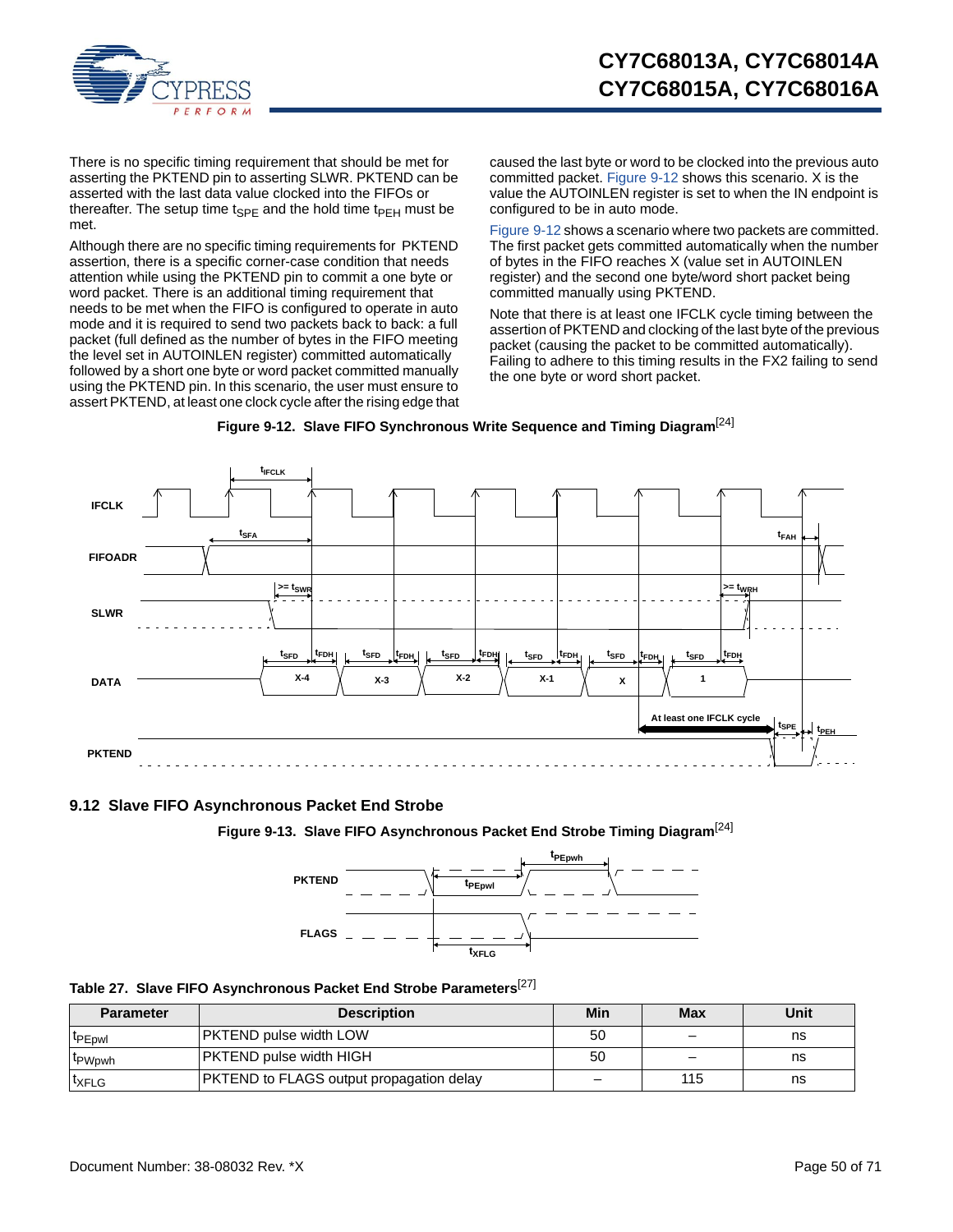

### <span id="page-50-0"></span>**9.13 Slave FIFO Output Enable**



### **Table 28. Slave FIFO Output Enable Parameters**

| <b>Parameter</b>   | <b>Description</b>               | Min | <b>Max</b> | Unit |
|--------------------|----------------------------------|-----|------------|------|
| t <sub>OEon</sub>  | SLOE assert to FIFO DATA output  |     | 10.5       | ns   |
| <sup>t</sup> OEoff | ISLOE deassert to FIFO DATA hold |     | 10.5       | ns   |

### <span id="page-50-1"></span>**9.14 Slave FIFO Address to Flags/Data**

# **Figure 9-15. Slave FIFO Address to Flags/Data Timing Diagram**[[24\]](#page-44-1)



### **Table 29. Slave FIFO Address to Flags/Data Parameters**

| Parameter         | <b>Description</b>                                | Min | <b>Max</b> | Unit |
|-------------------|---------------------------------------------------|-----|------------|------|
| <sup>I</sup> XFLG | FIFOADR[1:0] to FLAGS output propagation delay    | -   | 10.7       | ns   |
| <sup>t</sup> XFD  | FIFOADR[1:0] to FIFODATA output propagation delay |     | 14.3       | ns   |

### <span id="page-50-2"></span>**9.15 Slave FIFO Synchronous Address**

# **Figure 9-16. Slave FIFO Synchronous Address Timing Diagram**[\[24](#page-44-1)]



### **Table 30. Slave FIFO Synchronous Address Parameters** [\[25](#page-44-2)]

| <b>Parameter</b>   | <b>Description</b>               | Min   | Max | Unit |
|--------------------|----------------------------------|-------|-----|------|
| <sup>I</sup> IFCLK | Interface clock period           | 20.83 | 200 | ns   |
| <sup>t</sup> SFA   | FIFOADR[1:0] to clock setup time | 25    | -   | ns   |
| $t_{FAH}$          | Clock to FIFOADR[1:0] hold time  | 10    | _   | ns   |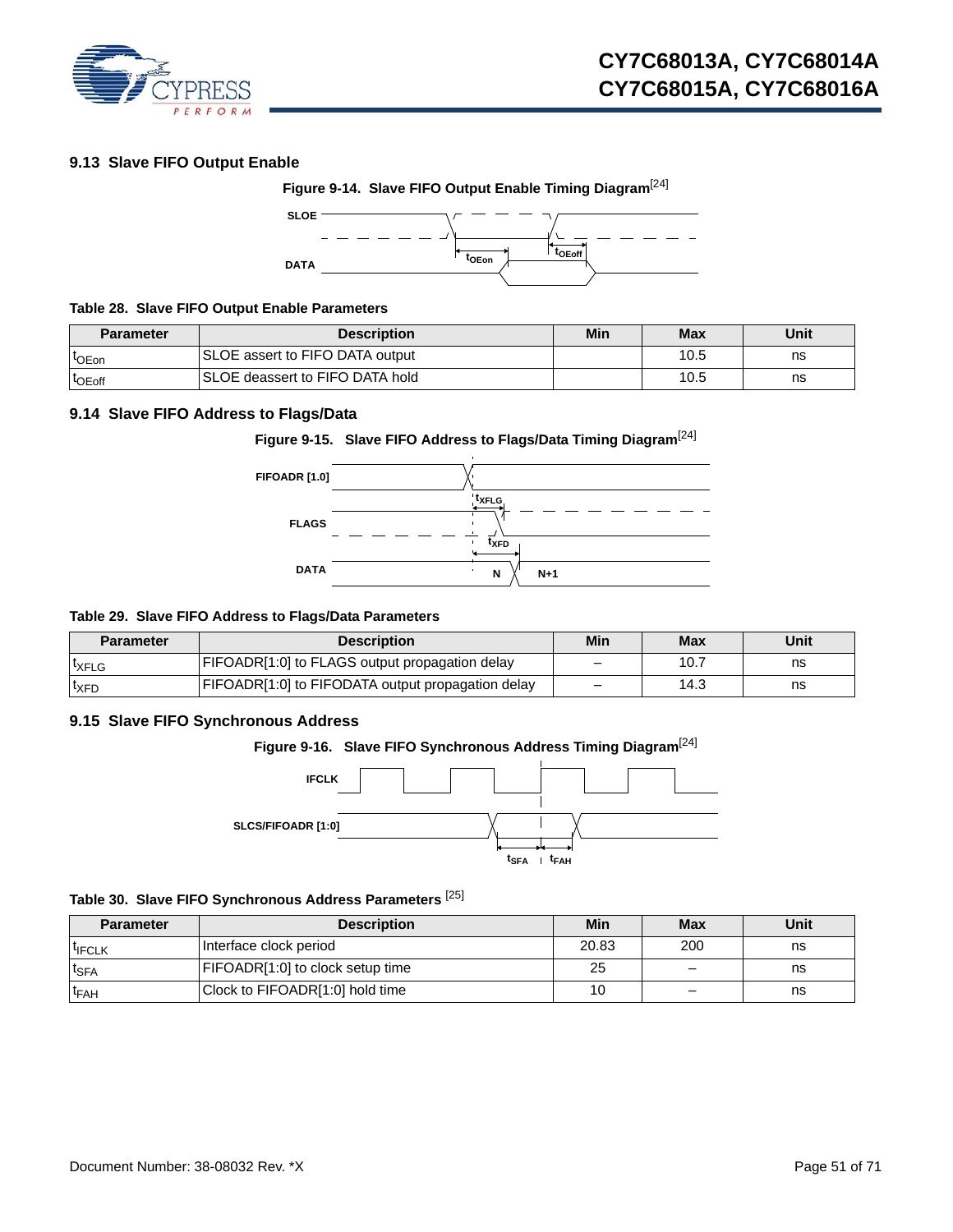

# <span id="page-51-0"></span>**9.16 Slave FIFO Asynchronous Address**





# **Table 31. Slave FIFO Asynchronous Address Parameters**[\[27](#page-46-1)]

| Parameter        | <b>Description</b>                          | Min | <b>Max</b> | Unit |
|------------------|---------------------------------------------|-----|------------|------|
| <b>ISFA</b>      | FIFOADR[1:0] to SLRD/SLWR/PKTEND setup time | 10  |            | ns   |
| <sup>I</sup> FAH | RD/WR/PKTEND to FIFOADR[1:0] hold time      | 10  |            | ns   |

### <span id="page-51-1"></span>**9.17 Sequence Diagram**

<span id="page-51-2"></span>*9.17.1 Single and Burst Synchronous Read Example* 







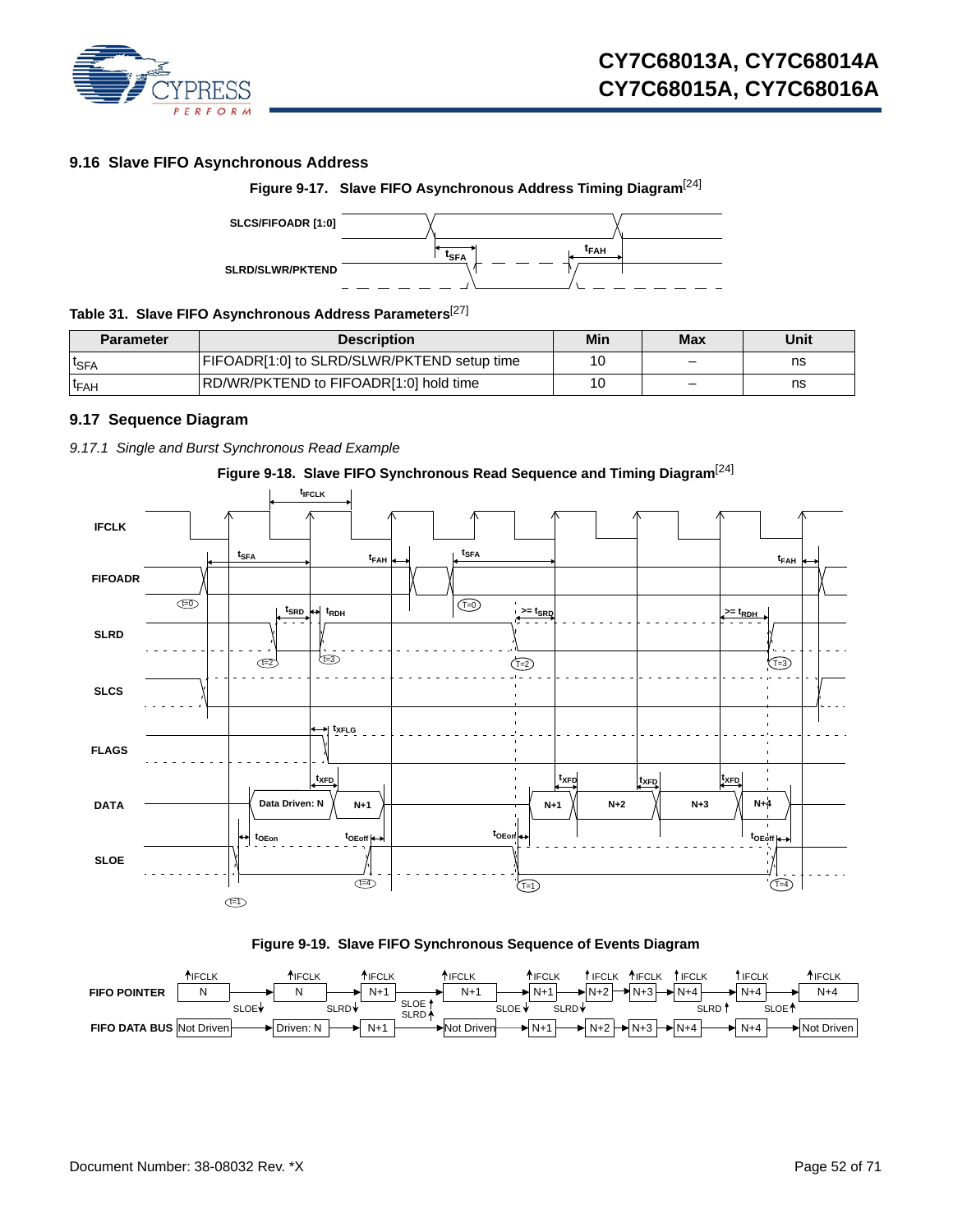

[Figure 9-18 on page 52](#page-51-2) shows the timing relationship of the SLAVE FIFO signals during a synchronous FIFO read using IFCLK as the synchronizing clock. The diagram illustrates a single read followed by a burst read.

- $\blacksquare$  At t = 0, the FIFO address is stable and the signal SLCS is asserted (SLCS may be tied LOW in some applications). Note that t<sub>SFA</sub> has a minimum of 25 ns. This meansthat when IFCLK is running at 48 MHz, the FIFO address setup time is more than one IFCLK cycle.
- $\blacksquare$  At t = 1, SLOE is asserted. SLOE is an output enable only, whose sole function is to drive the data bus. The data that is driven on the bus is the data that the internal FIFO pointer is currently pointing to. In this example it is the first data value in the FIFO. **Note**: the data is prefetched and is driven on the bus when SLOE is asserted.
- $\blacksquare$  At t = 2, SLRD is asserted. SLRD must meet the setup time of  $t<sub>SRD</sub>$  (time from asserting the SLRD signal to the rising edge of the IFCLK) and maintain a minimum hold time of  $t_{RDH}$  (time from the IFCLK edge to the deassertion of the SLRD signal). If the SLCS signal is used, it must be asserted before SLRD is asserted (The SLCS and SLRD signals must both be asserted to start a valid read condition).

■ The FIFO pointer is updated on the rising edge of the IFCLK, while SLRD is asserted. This starts the propagation of data from the newly addressed location to the data bus. After a propagation delay of  $t_{XFD}$  (measured from the rising edge of IFCLK) the new data value is present. N is the first data value read from the FIFO. To have data on the FIFO data bus, SLOE MUST also be asserted.

The same sequence of events are shown for a burst read and are marked with the time indicators of  $T = 0$  through 5.

**Note** For the burst mode, the SLRD and SLOE are left asserted during the entire duration of the read. In the burst read mode, when SLOE is asserted, data indexed by the FIFO pointer is on the data bus. During the first read cycle, on the rising edge of the clock, the FIFO pointer is updated and incremented to point to address N+1. For each subsequent rising edge of IFCLK, while the SLRD is asserted, the FIFO pointer is incremented and the next data value is placed on the data bus.

<span id="page-52-0"></span>

### <span id="page-52-1"></span>*9.17.2 Single and Burst Synchronous Write*

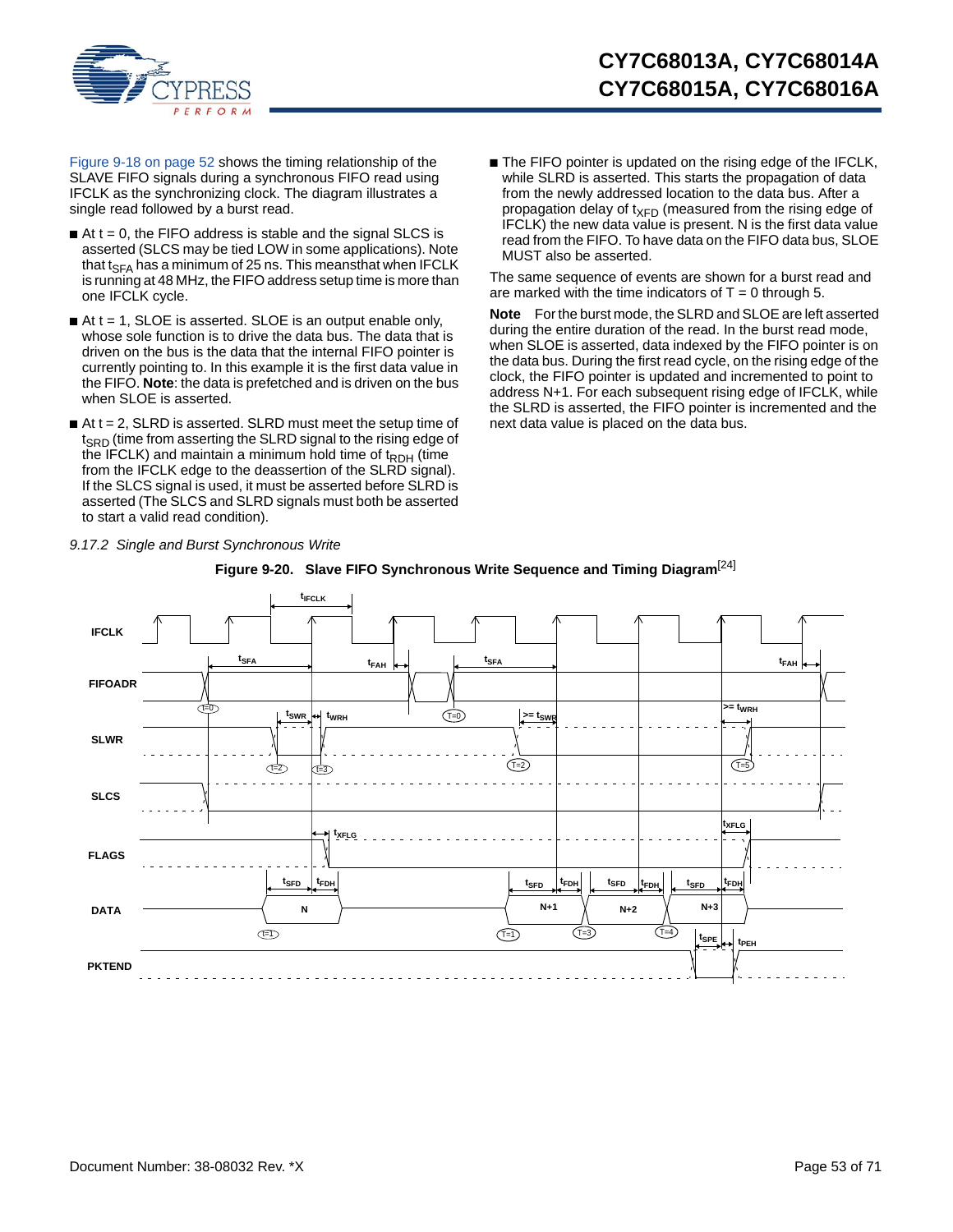

[Figure 9-20](#page-52-0) shows the timing relationship of the SLAVE FIFO signals during a synchronous write using IFCLK as the synchronizing clock. The diagram illustrates a single write followed by burst write of three bytes and committing all four bytes as a short packet using the PKTEND pin.

- $\blacksquare$  At t = 0 the FIFO address is stable and the signal SLCS is asserted. (SLCS may be tied LOW in some applications) Note that t<sub>SFA</sub> has a minimum of 25 ns. This means when IFCLK is running at 48 MHz, the FIFO address setup time is more than one IFCLK cycle.
- $\blacksquare$  At t = 1, the external master/peripheral must outputs the data value onto the data bus with a minimum set up time of  $t_{\text{SFD}}$ before the rising edge of IFCLK.
- $\blacksquare$  At t = 2, SLWR is asserted. The SLWR must meet the setup time of  $t<sub>SWR</sub>$  (time from asserting the SLWR signal to the rising edge of IFCLK) and maintain a minimum hold time of  $t_{WRH}$  (time from the IFCLK edge to the deassertion of the SLWR signal). If the SLCS signal is used, it must be asserted with SLWR or before SLWR is asserted (The SLCS and SLWR signals must both be asserted to start a valid write condition).
- While the SLWR is asserted, data is written to the FIFO and on the rising edge of the IFCLK, the FIFO pointer is incremented. The FIFO flag is also updated after a delay of  $t_{XFLG}$  from the rising edge of the clock.

The same sequence of events are also shown for a burst write and are marked with the time indicators of  $T = 0$  through 5.

**Note** For the burst mode, SLWR and SLCS are left asserted for the entire duration of writing all the required data values. In this burst write mode, after the SLWR is asserted, the data on the FIFO data bus is written to the FIFO on every rising edge of IFCLK. The FIFO pointer is updated on each rising edge of IFCLK. In [Figure 9-20](#page-52-0), after the four bytes are written to the FIFO, SLWR is deasserted. The short 4 byte packet can be committed to the host by asserting the PKTEND signal.

There is no specific timing requirement that should be met for asserting PKTEND signal with regards to asserting the SLWR signal. PKTEND can be asserted with the last data value or thereafter. The only requirement is that the setup time  $t_{\text{SPE}}$  and the hold time t<sub>PEH</sub> must be met. In the scenario of [Figure 9-20](#page-52-0), the number of data values committed includes the last value written to the FIFO. In this example, both the data value and the PKTEND signal are clocked on the same rising edge of IFCLK. PKTEND can also be asserted in subsequent clock cycles. The FIFOADDR lines should be held constant during the PKTEND assertion.

Although there are no specific timing requirement for the PKTEND assertion, there is a specific corner-case condition that needs attention while using the PKTEND to commit a one byte/word packet. Additional timing requirements exist when the FIFO is configured to operate in auto mode and it is desired to send two packets: a full packet ('full' defined as the number of bytes in the FIFO meeting the level set in the AUTOINLEN register) committed automatically followed by a short one byte or word packet committed manually using the PKTEND pin.

In this case, the external master must ensure to assert the PKTEND pin at least one clock cycle after the rising edge that caused the last byte or word that needs to be clocked into the previous auto committed packet (the packet with the number of bytes equal to what is set in the AUTOINLEN register). Refer to [Figure 9-12 on page 50](#page-49-1) for further details on this timing.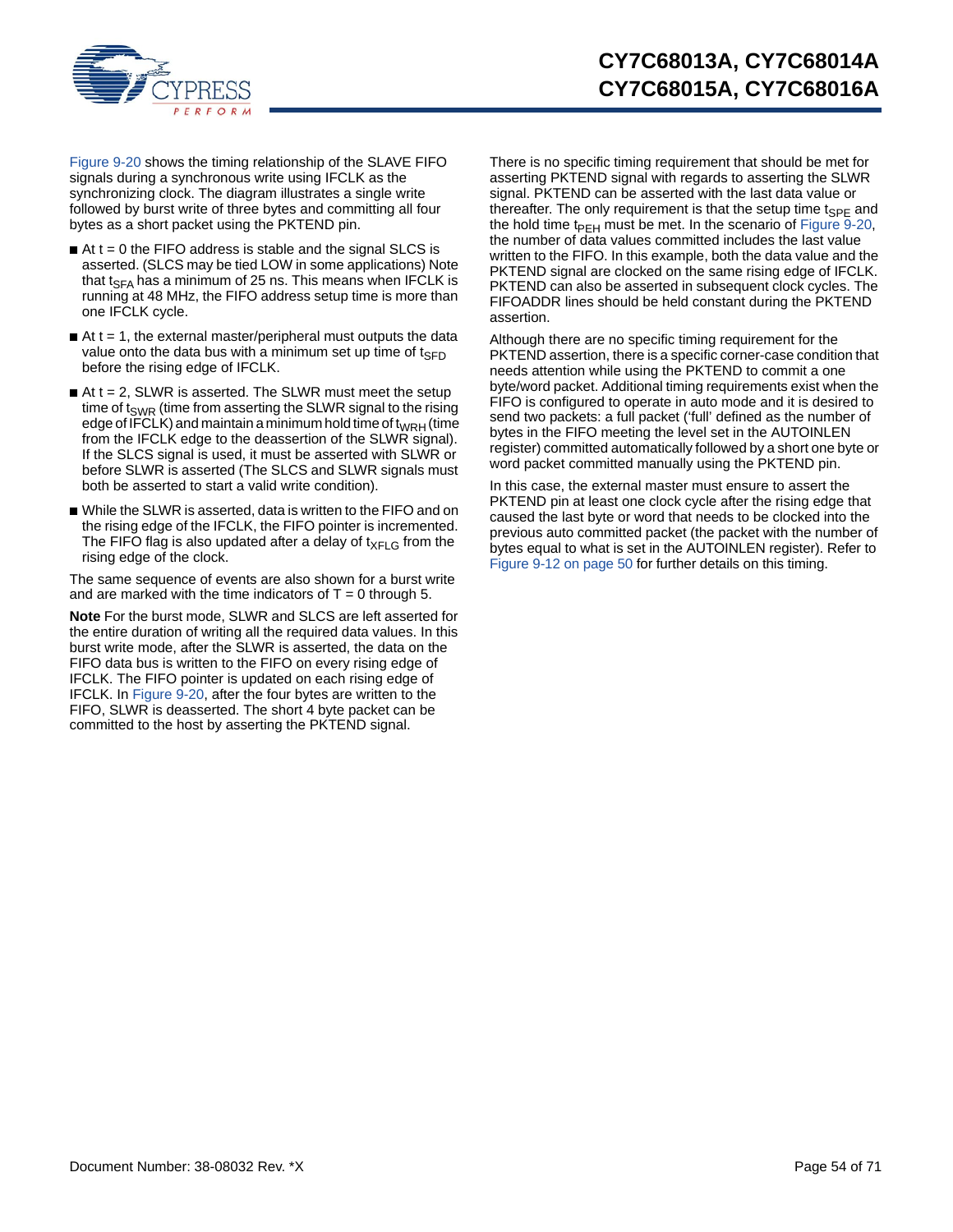

<span id="page-54-1"></span>

<span id="page-54-0"></span>

**Figure 9-21. Slave FIFO Asynchronous Read Sequence and Timing Diagram**[\[24](#page-44-1)]

**Figure 9-22. Slave FIFO Asynchronous Read Sequence of Events Diagram**



[Figure 9-21](#page-54-0) shows the timing relationship of the SLAVE FIFO signals during an asynchronous FIFO read. It shows a single read followed by a burst read.

- $\blacksquare$  At t = 0, the FIFO address is stable and the SLCS signal is asserted.
- $\blacksquare$  At t = 1, SLOE is asserted. This results in the data bus being driven. The data that is driven on to the bus is the previous data, the data that was in the FIFO from anearlier read cycle.
- $\blacksquare$  At t = 2, SLRD is asserted. The SLRD must meet the minimum active pulse of  $t_{\text{RDowl}}$  and minimum de-active pulse width of t<sub>RDpwh</sub>. If SLCS is used, then SLCS must be asserted before SLRD is asserted (The SLCS and SLRD signals must both be asserted to start a valid read condition.)
- The data that is driven, after asserting SLRD, is the updated data from the FIFO. This data is valid after a propagation delay of  $t_{\text{XFD}}$  from the activating edge of SLRD. In [Figure 9-21,](#page-54-0) data N is the first valid data read from the FIFO. For data to appear on the data bus during the read cycle (SLRD is asserted), SLOE must be in an asserted state. SLRD and SLOE can also be tied together.

The same sequence of events is also shown for a burst read marked with  $T = 0$  through 5.

**Note** In the burst read mode, during SLOE is asserted, the data bus is in a driven state and outputs the previous data. After SLRD is asserted, the data from the FIFO is driven on the data bus (SLOE must also be asserted) and then the FIFO pointer is incremented.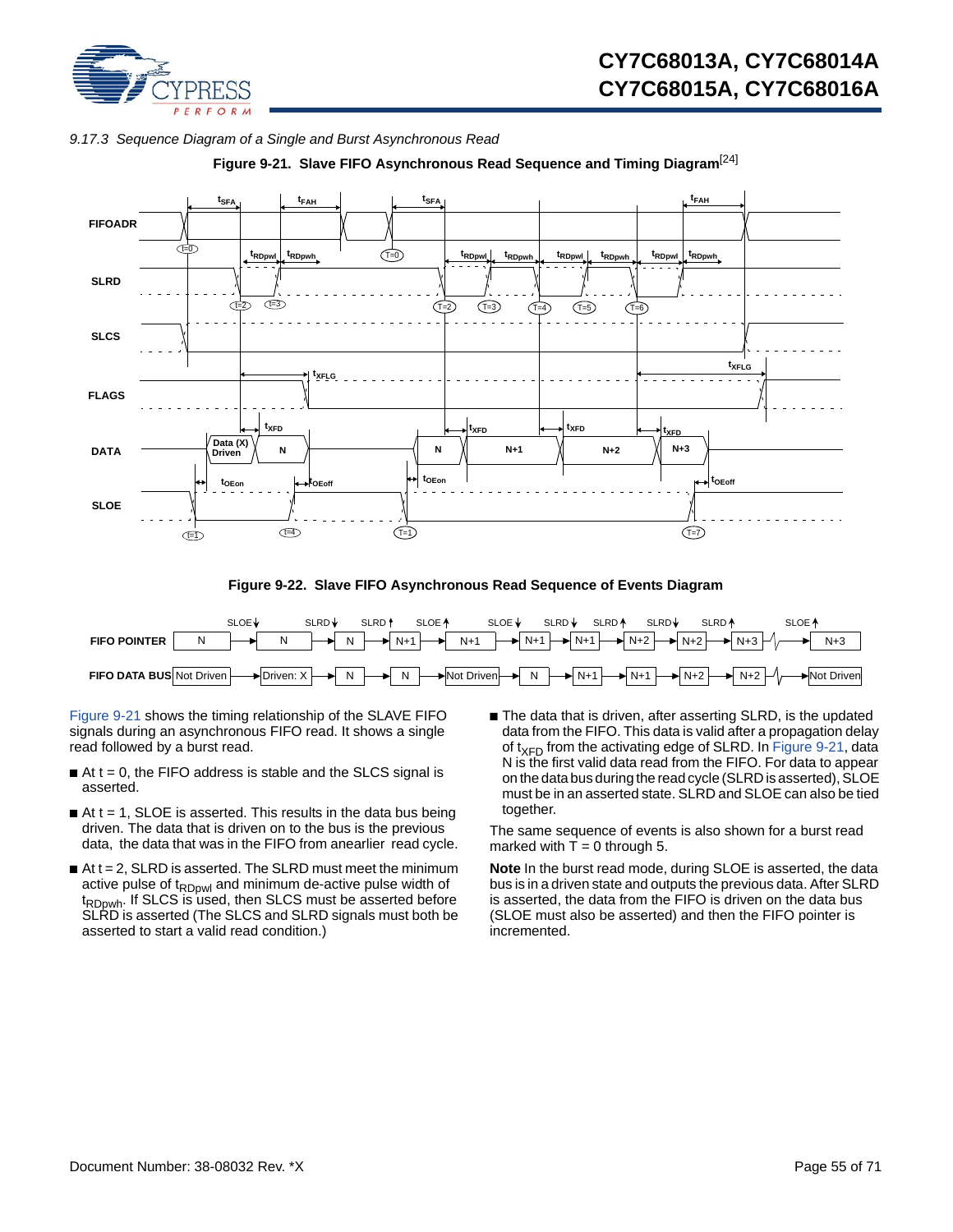

<span id="page-55-0"></span>



**Figure 9-23. Slave FIFO Asynchronous Write Sequence and Timing Diagram**[[24\]](#page-44-1)

[Figure 9-23](#page-55-0) shows the timing relationship of the SLAVE FIFO write in an asynchronous mode. The diagram shows a single write followed by a burst write of 3 bytes and committing the 4byte short packet using PKTEND.

- $\blacksquare$  At t = 0 the FIFO address is applied, ensuring that it meets the setup time of  $t_{SFA}$ . If SLCS is used, it must also be asserted (SLCS may be tied LOW in some applications).
- $\blacksquare$  At t = 1 SLWR is asserted. SLWR must meet the minimum active pulse of t<sub>WRpwl</sub> and minimum de-active pulse width of t<sub>WRpwh</sub>. If the SLCS is used, it must be asserted with SLWR or before SLWR is asserted.
- At t = 2, data must be present on the bus  $t_{\text{SFD}}$  before the deasserting edge of SLWR.
- $\blacksquare$  At t = 3, deasserting SLWR causes the data to be written from the data bus to the FIFO and then increments the FIFO pointer. The FIFO flag is also updated after  $t_{XFI}$  G from the deasserting edge of SLWR.

The same sequence of events is shown for a burst write and is indicated by the timing marks of  $T = 0$  through 5.

**Note** In the burst write mode, after SLWR is deasserted, the data is written to the FIFO and then the FIFO pointer is incremented to the next byte in the FIFO. The FIFO pointer is post incremented.

In [Figure 9-23,](#page-55-0) after the four bytes are written to the FIFO and SLWR is deasserted, the short 4-byte packet can be committed to the host using PKTEND. The external device should be designed to not assert SLWR and the PKTEND signal at the same time. It should be designed to assert the PKTEND after SLWR is deasserted and met the minimum deasserted pulse width. The FIFOADDR lines have to held constant during the PKTEND assertion.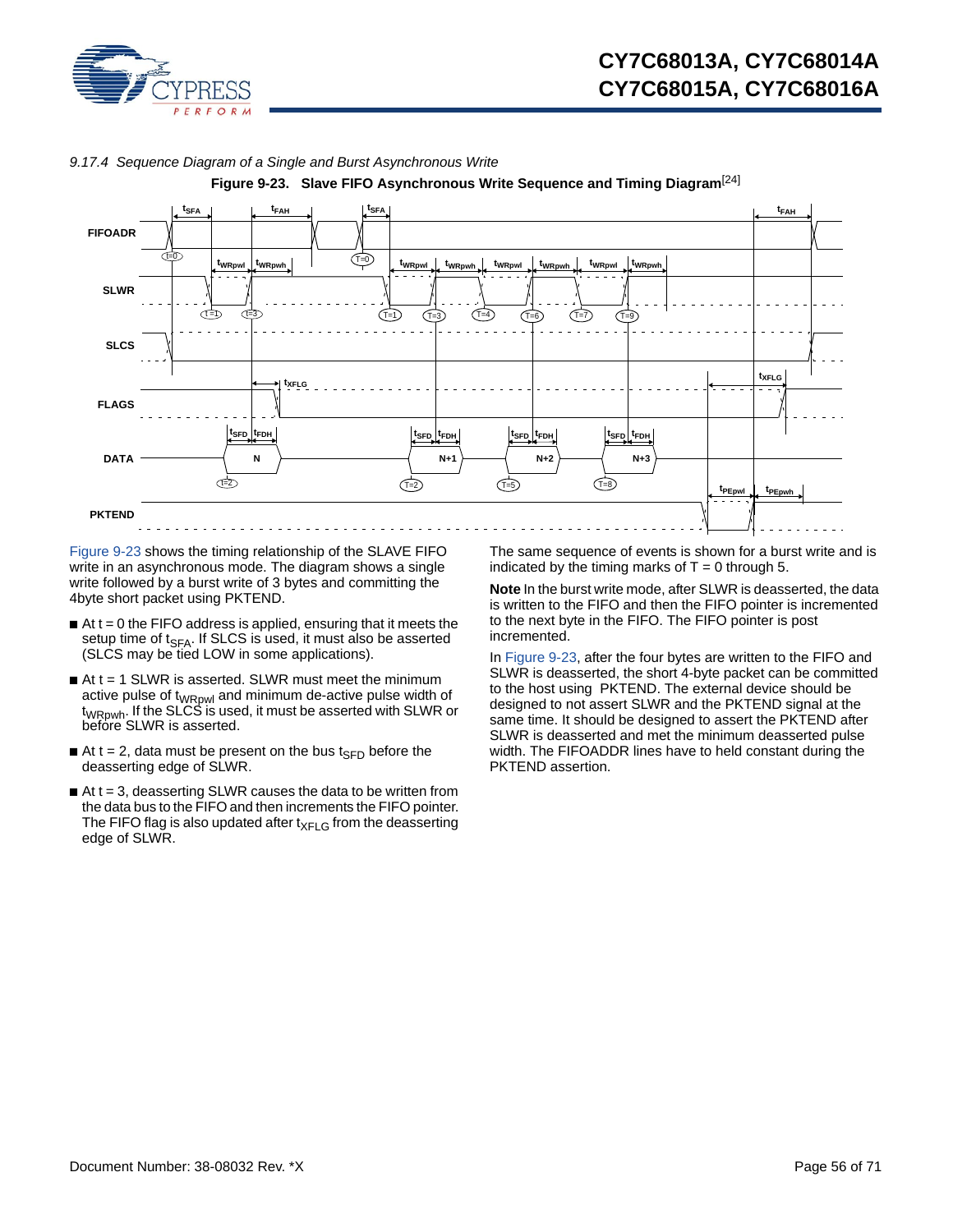

# <span id="page-56-0"></span>**10. Ordering Information**

### <span id="page-56-3"></span>**Table 32. Ordering Information**

| <b>Ordering Code</b>                              | Package Type                                             | <b>RAM Size</b> | # Prog I/Os | 8051 Address<br>/Data Bus | Serial Debug <sup>[28]</sup> |
|---------------------------------------------------|----------------------------------------------------------|-----------------|-------------|---------------------------|------------------------------|
| <b>Ideal for Battery Powered Applications</b>     |                                                          |                 |             |                           |                              |
| CY7C68014A-128AXC                                 | 128 TQFP - Pb-free                                       | 16 K            | 40          | 16-/8-bit                 | Y                            |
| CY7C68014A-100AXC                                 | 100 TQFP - Pb-free                                       | 16 K            | 40          | -                         | Y                            |
| CY7C68014A-56PVXC                                 | 56 SSOP - Pb-free                                        | 16 K            | 24          |                           | N                            |
| CY7C68014A-56LTXC                                 | 56 QFN - Pb-free                                         | 16K             | 24          | $\overline{\phantom{0}}$  | N                            |
| CY7C68016A-56LTXC                                 | 56 QFN - Pb-free                                         | 16 K            | 26          | $\overline{\phantom{0}}$  | N                            |
| CY7C68016A-56LTXCT                                | 56 QFN - Pb-free                                         | 16 K            | 26          | $\qquad \qquad -$         | N                            |
| <b>Ideal for Non Battery Powered Applications</b> |                                                          |                 |             |                           |                              |
| CY7C68013A-128AXC                                 | 128 TQFP - Pb-free                                       | 16 K            | 40          | $16 - 8 - bit$            | Y                            |
| CY7C68013A-128AXI                                 | 128 TQFP - Pb-free (Industrial)                          | 16K             | 40          | 16-/8-bit                 | Y                            |
| CY7C68013A-100AXC                                 | 100 TQFP - Pb-free                                       | 16K             | 40          | $\overline{\phantom{0}}$  | Y                            |
| CY7C68013A-100AXI                                 | 100 TQFP - Pb-free (Industrial)                          | 16K             | 40          | $\overline{\phantom{0}}$  | Y                            |
| CY7C68013A-56PVXC                                 | 56 SSOP - Pb-free                                        | 16 K            | 24          | $\qquad \qquad -$         | N                            |
| CY7C68013A-56PVXCT                                | 56 SSOP - Pb-free                                        | 16 K            | 24          |                           | N                            |
| CY7C68013A-56PVXI                                 | 56 SSOP - Pb-free (Industrial)                           | 16K             | 24          | $\overline{\phantom{0}}$  | N                            |
| CY7C68013A-56BAXC                                 | 56 VFBGA - Pb-free                                       | 16K             | 24          | $\overline{\phantom{0}}$  | N                            |
| CY7C68013A-56BAXCT                                | 56 VFBGA - Pb-free                                       | 16K             | 24          | $\qquad \qquad -$         | N                            |
| CY7C68013A-56LTXC                                 | 56 QFN - Pb-free                                         | 16K             | 24          | $\qquad \qquad -$         | N                            |
| CY7C68013A-56LTXCT                                | 56 QFN - Pb-free                                         | 16 K            | 24          | $\overline{\phantom{0}}$  | N                            |
| CY7C68013A-56LTXI                                 | 56 QFN - Pb-free (Industrial)                            | 16K             | 24          | -                         | N                            |
| CY7C68015A-56LTXC                                 | 56 QFN - Pb-free<br>16K<br>26                            |                 |             |                           | N                            |
| <b>Development Tool Kit</b>                       |                                                          |                 |             |                           |                              |
| CY3684                                            | EZ-USB FX2LP development kit                             |                 |             |                           |                              |
| <b>Reference Design Kit</b>                       |                                                          |                 |             |                           |                              |
| CY4611B                                           | USB 2.0 to ATA/ATAPI reference design using EZ-USB FX2LP |                 |             |                           |                              |

### <span id="page-56-1"></span>**Ordering Code Definitions**

<span id="page-56-2"></span>**Note** 28. As UART is not available in the 56-pin package of CY7C68013A, serial port debugging using Keil Monitor is not possible.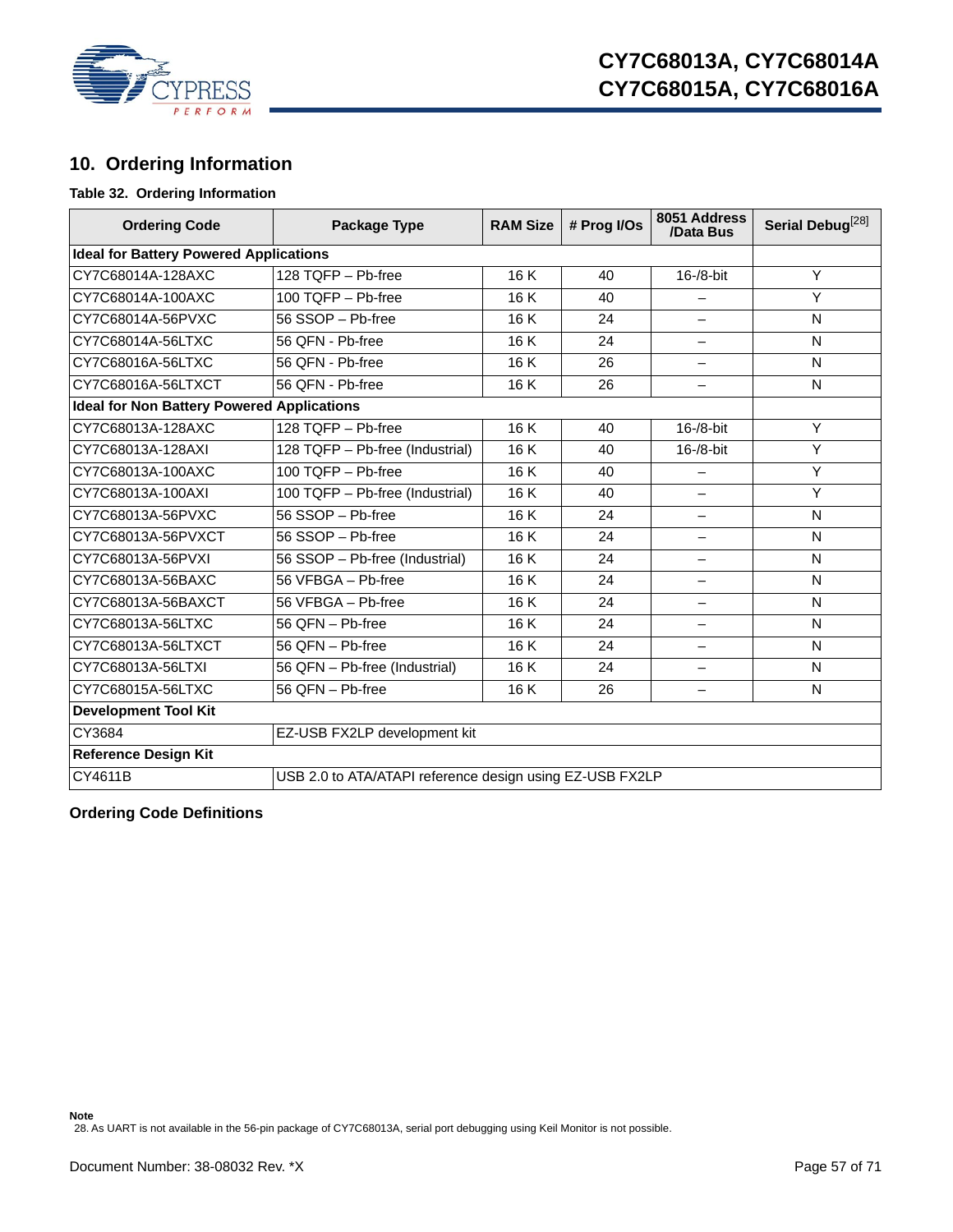

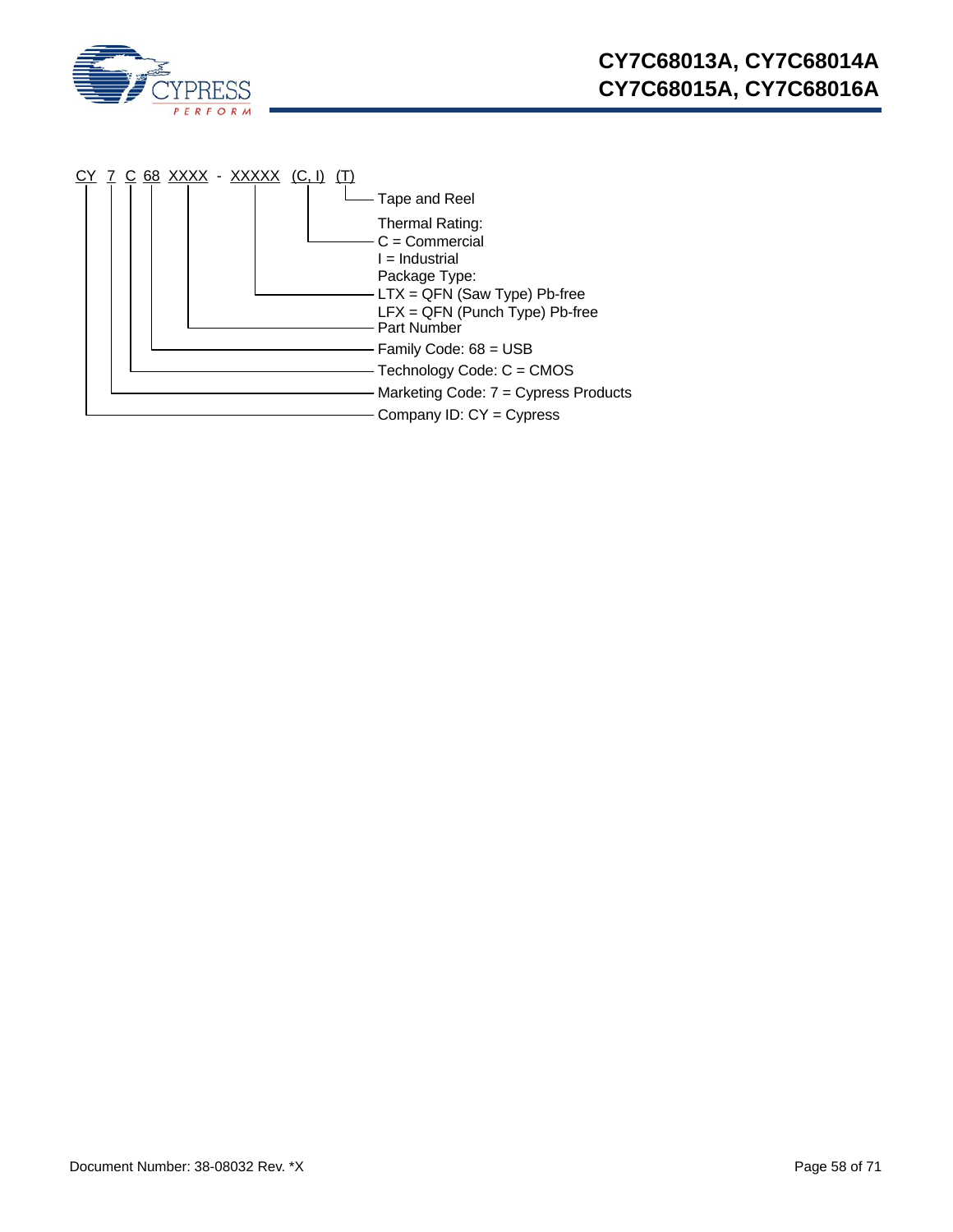

# <span id="page-58-0"></span>**11. Package Diagrams**

The FX2LP is available in five packages:

- 56-pin SSOP
- 56-pin QFN
- 100-pin TQFP
- 128-pin TQFP
- 56-ball VFBGA

**Figure 11-1. 56-Pin Shrunk Small Outline Package O56 (51-85062)**



51-85062 \*F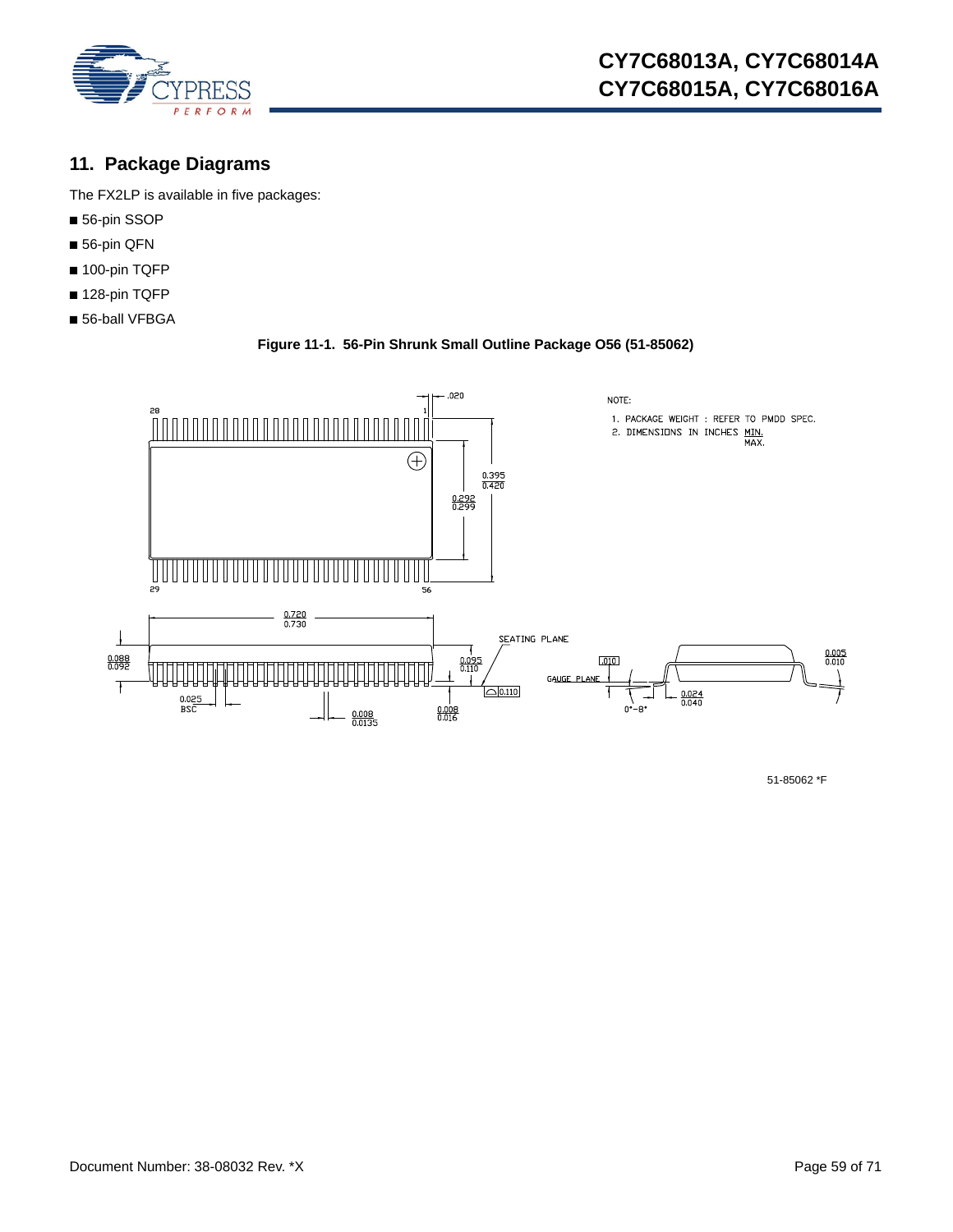

# **CY7C68013A, CY7C68014A CY7C68015A, CY7C68016A**

<span id="page-59-0"></span>

**Figure 11-2. 56-Pin QFN 8 × 8 mm Sawn Version (001-53450)**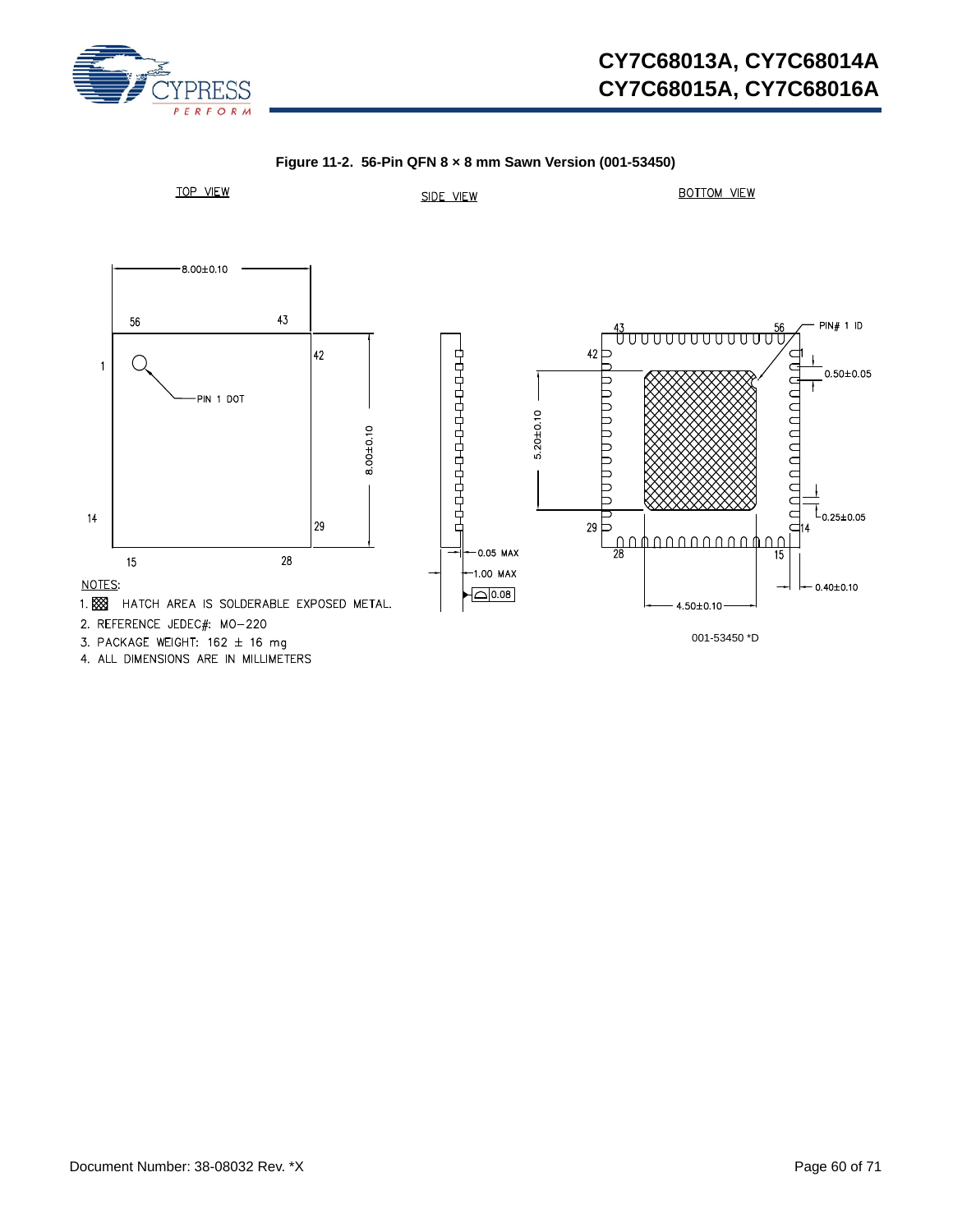

<span id="page-60-0"></span>

### **Figure 11-3. 100-Pin Thin Plastic Quad Flatpack (14 × 20 × 1.4 mm) A100RA (51-85050)**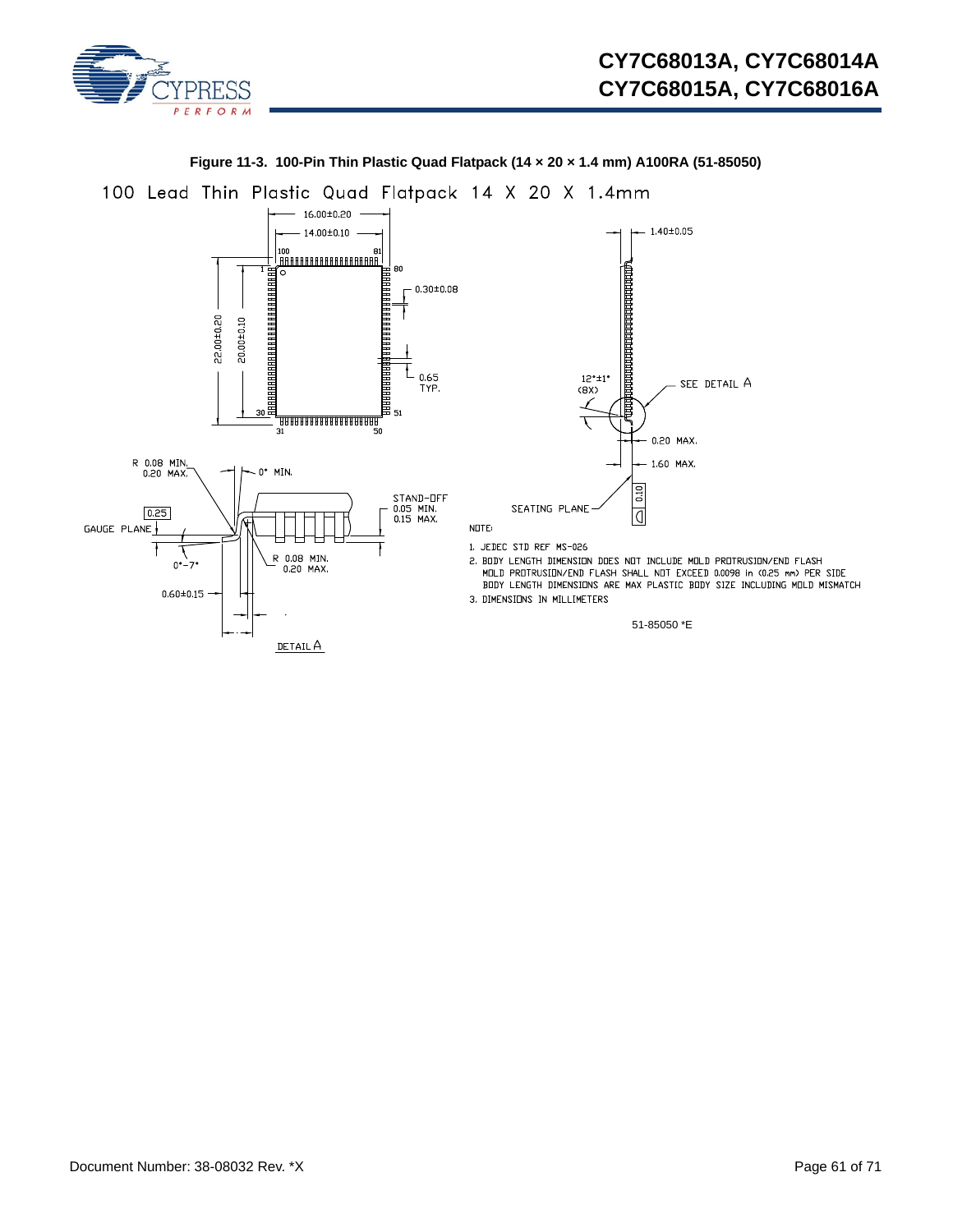

<span id="page-61-0"></span>

**Figure 11-4. 128-Pin Thin Plastic Quad Flatpack (14 × 20 × 1.4 mm) A128 (51-85101)**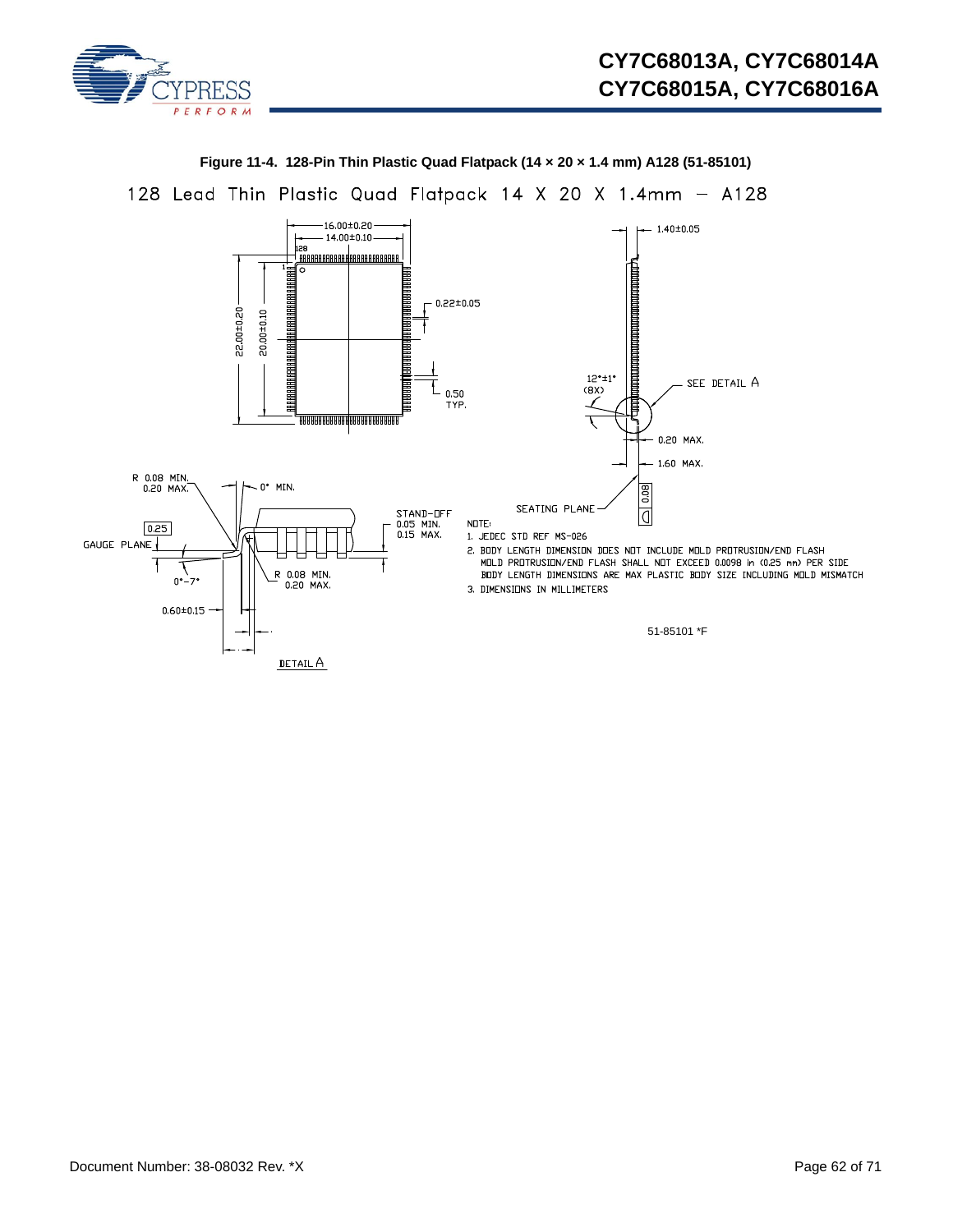

 $A1$  CORNER

ABCDEFGH

 $\circ$  $\circ$ 



**Figure 11-5. 56-Pin VFBGA (5 × 5 × 1.0 mm) 0.50 Pitch, 0.30 Ball BZ56 (001-03901)**

001-03901 \*E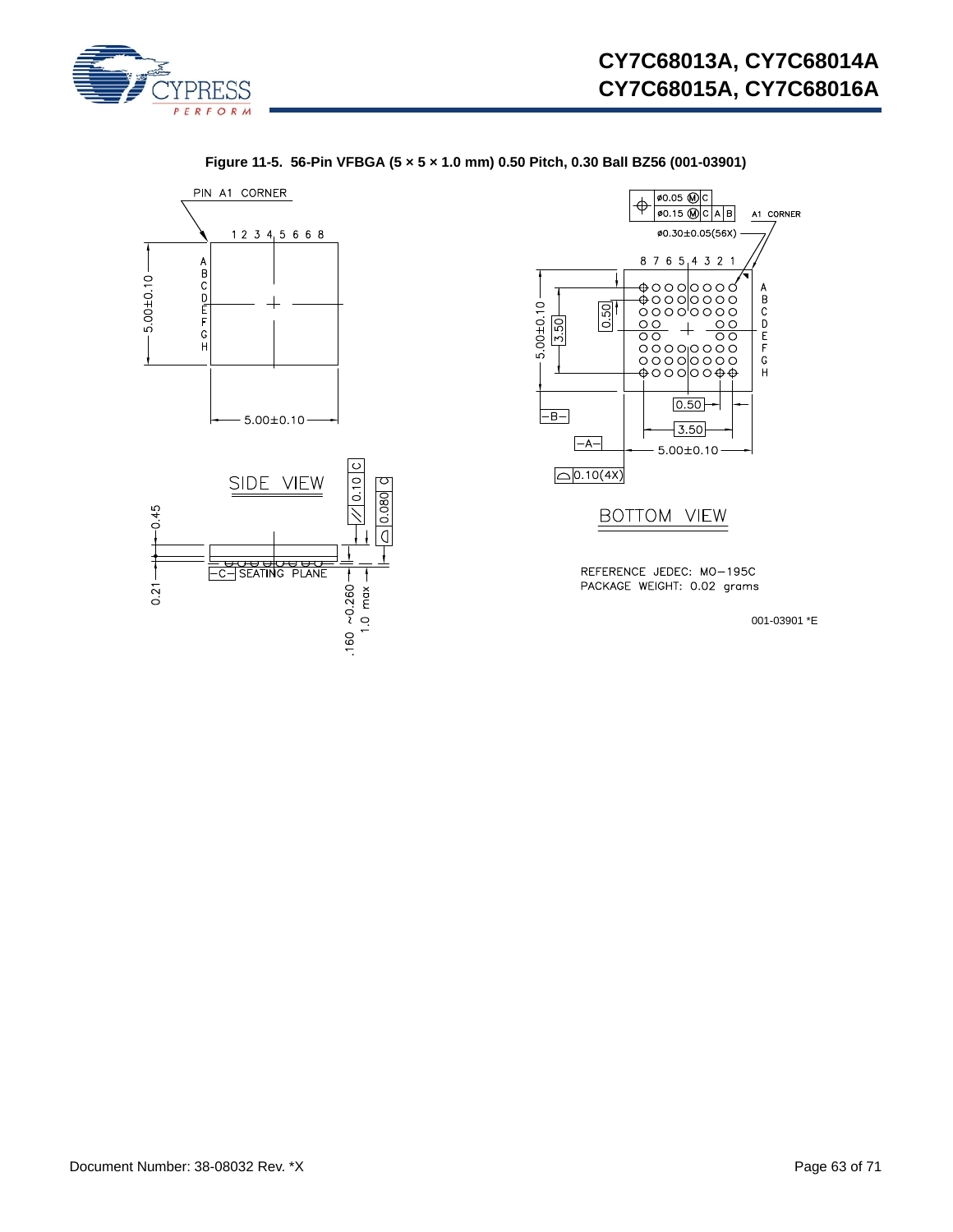

# <span id="page-63-0"></span>**12. PCB Layout Recommendations**

Follow these recommendations to ensure reliable highperformance operation:<sup>[[29\]](#page-63-1)</sup>

- Four-layer, impedance-controlled boards are required to maintain signal quality.
- Specify impedance targets (ask your board vendor what they can achieve).
- To control impedance, maintain trace widths and trace spacing.
- Minimize stubs to minimize reflected signals.
- Connections between the USB connector shell and signal ground must be near the USB connector.
- Bypass and flyback caps on VBUS, near connector, are recommended.
- DPLUS and DMINUS trace lengths should be kept to within 2 mm of each other in length, with preferred length of 20 to 30 mm.
- Maintain a solid ground plane under the DPLUS and DMINUS traces. Do not allow the plane to split under these traces.
- Do not place vias on the DPLUS or DMINUS trace routing.
- Isolate the DPLUS and DMINUS traces from all other signal traces by no less than 10 mm.

**Note**

<span id="page-63-1"></span><sup>29.</sup> Source for recommendations: *EZ-USB FX2™PCB Design Recommendations*,<http://www.cypress.com>and *High Speed USB Platform Design Guidelines*[,](http://www.usb.org/developers/docs/hs_usb_pdg_r1_0.pdf)  http://www.usb.org/developers/docs/hs\_usb\_pdg\_r1\_0.pdf.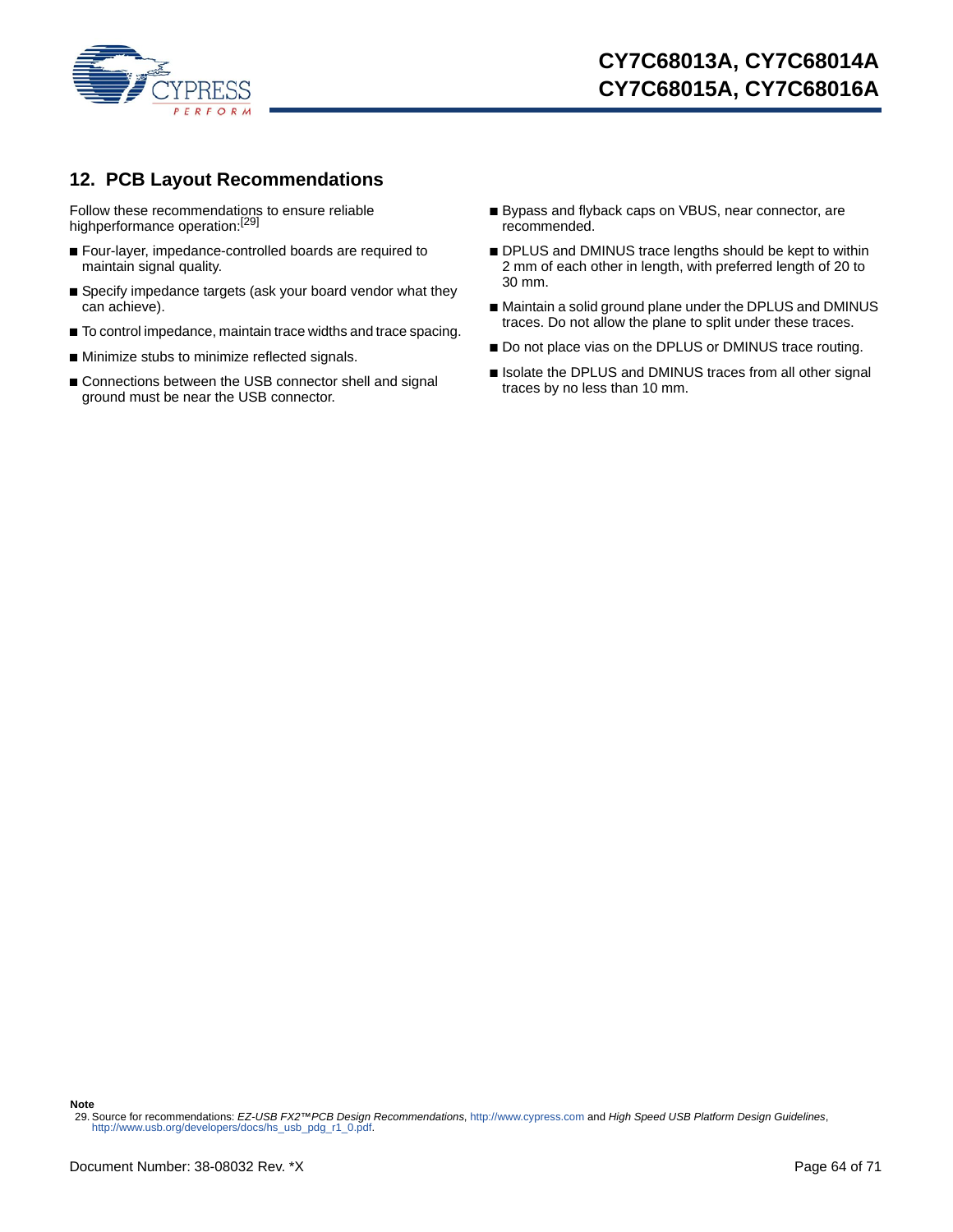

# <span id="page-64-0"></span>**13. Quad Flat Package No Leads (QFN) Package Design Notes**

Electrical contact of the part to the PCB is made by soldering the leads on the bottom surface of the package to the PCB. Therefore, special attention is required to the heat transfer area below the package to provide a good thermal bond to the circuit board. Design a copper (Cu) fill in the PCB as a thermal pad under the package. Heat is transferred from the FX2LP through the device's metal paddle on the bottom side of the package. Heat from here is conducted to the PCB at the thermal pad. It is then conducted from the thermal pad to the PCB inner ground plane by a  $5 \times 5$  array of via. A via is a plated-through hole in the PCB with a finished diameter of 13 mil. The QFN's metal die paddle must be soldered to the PCB's thermal pad. Solder mask is placed on the board top side over each via to resist solder flow into the via. The mask on the top side also minimizes outgassing during the solder reflow process.

For further information on this package design, refer to application notes for Surface Mount Assembly of Amkor's [MicroLeadFrame \(MLF\) Packages. You can find this on Amkor's](http://www.amkor.com)  [website h](http://www.amkor.com)ttp://www.amkor.com.

This application note provides detailed information about boardmounting guidelines, soldering flow, rework process, etc.

[Figure 13-1](#page-64-1) shows a cross-sectional area underneath the package. The cross section is of only one via. The solder paste template should be designed to allow at least 50% solder coverage. The thickness of the solder paste template should be 5 mil. Use the No Clean type 3 solder paste for mounting the part. Nitrogen purge is recommended during reflow.

[Figure 13-2](#page-64-2) is a plot of the solder mask pattern and [Figure 13-3](#page-64-3) displays an X-Ray image of the assembly (darker areas indicate solder).

#### **Figure 13-1. Cross-section of the Area Underneath the QFN Package**

<span id="page-64-1"></span>

the Ground Plane

### <span id="page-64-3"></span><span id="page-64-2"></span>**Figure 13-2. Plot of the Solder Mask (White Area)**



**Figure 13-3. X-ray Image of the Assembly**

|  | ,,,,,,, |   |  |
|--|---------|---|--|
|  |         |   |  |
|  |         | ۰ |  |
|  |         |   |  |
|  |         |   |  |
|  |         |   |  |
|  |         |   |  |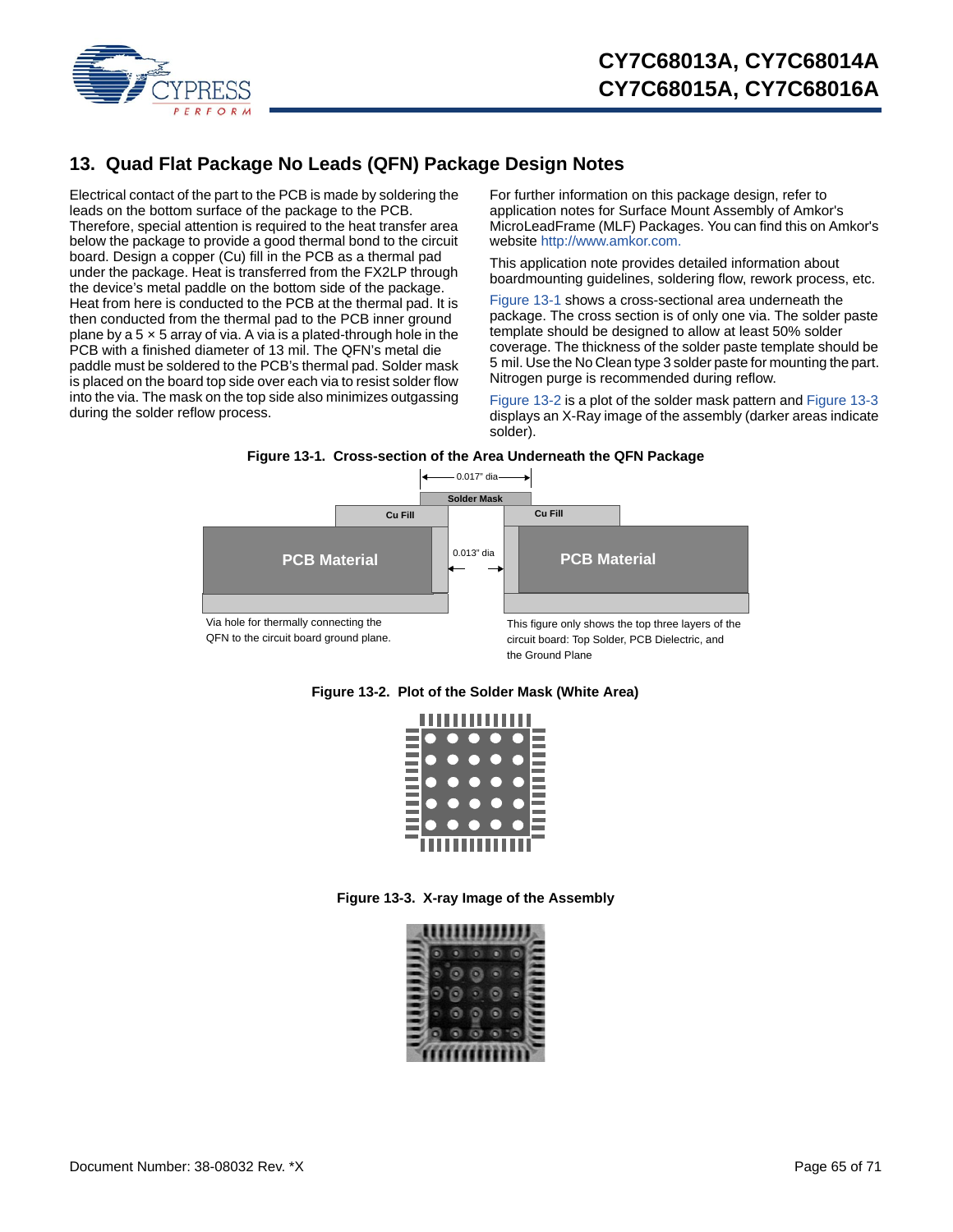

## **Acronyms Used in this Document Units of Measure**

| Acronym       | <b>Description</b>                                         |  |  |
|---------------|------------------------------------------------------------|--|--|
| ASIC          | application-specific integrated circuit                    |  |  |
| ATA           | advanced technology attachment                             |  |  |
| DID           | device identifier                                          |  |  |
| DSL           | digital service line                                       |  |  |
| DSP           | digital signal processor                                   |  |  |
| ECC           | error correction code                                      |  |  |
| EEPROM        | electrically erasable programmable read only<br>memory     |  |  |
| EPP           | enhanced parallel port                                     |  |  |
| FIFO          | first in first out                                         |  |  |
| <b>GPIF</b>   | general programmable interface                             |  |  |
| GPIO          | general purpose input output                               |  |  |
| I/O           | input output                                               |  |  |
| LAN           | local area network                                         |  |  |
| MPFG          | moving picture experts group                               |  |  |
| <b>PCMCIA</b> | personal computer memory card international<br>association |  |  |
| PID           | product identifier                                         |  |  |
| PLL           | phase locked loop                                          |  |  |
| <b>QFN</b>    | quad flat no leads                                         |  |  |
| RAM           | random access memory                                       |  |  |
| <b>SIE</b>    | serial interface engine                                    |  |  |
| SOF           | start of frame                                             |  |  |
| <b>SSOP</b>   | super small outline package                                |  |  |
| TOFP          | thin quad flat pack                                        |  |  |
| <b>USART</b>  | universal serial asynchronous receiver/trans-<br>mitter    |  |  |
| USB           | universal serial bus                                       |  |  |
| UTOPIA        | universal test and operations physical-layer<br>interface  |  |  |
| VFBGA         | very fine ball grid array                                  |  |  |
| VID           | vendor identifier                                          |  |  |

# Acronyms **Document Conventions**

| Symbol      | <b>Unit of Measure</b> |  |  |  |  |
|-------------|------------------------|--|--|--|--|
| kHz         | kilohertz              |  |  |  |  |
| mA          | milliamperes           |  |  |  |  |
| Mbps        | megabits per second    |  |  |  |  |
| <b>MBPs</b> | megabytes per second   |  |  |  |  |
| MHz         | megahertz              |  |  |  |  |
| uA          | microamperes           |  |  |  |  |
| V           | volts                  |  |  |  |  |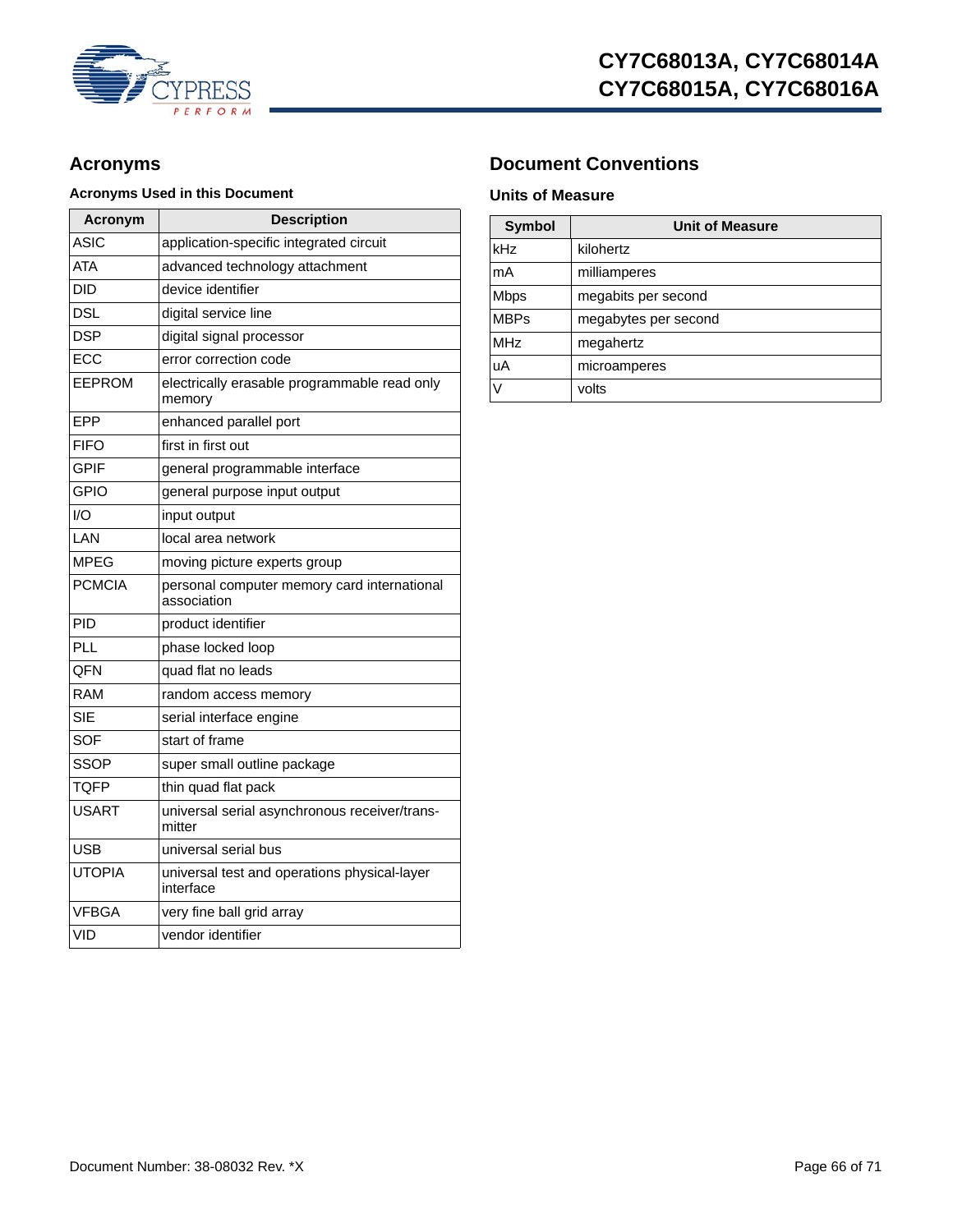

# <span id="page-66-0"></span>**Errata**

This section describes the errata for the EZ-USB<sup>®</sup> FX2LP™ CY7C68013A/14A/15A/16A Rev. B silicon. Details include errata trigger conditions, scope of impact, available workaround, and silicon revision applicability.

Contact your local Cypress Sales Representative if you have questions.

### **Part Numbers Affected**

| <b>Part Number</b> | Package Type | <b>Operating Range</b> |
|--------------------|--------------|------------------------|
| CY7C68013A         | All          | Commercial             |
| CY7C68014A         | All          | Commercial             |
| CY7C68015A         | ΑIΙ          | Commercial             |
| CY7C68016A         | Αll          | Commercial             |

### **CY7C68013A/14A/15A/16A Qualification Status**

In production

### **CY7C68013A/14A/15A/16A Errata Summary**

This table defines the errata for available CY7C68013A/14A/15A/16A family devices. An "X" indicates that the errata pertain to the selected device.

| <b>Items</b>             | CY7C68013A/14A/15A/16A | <b>Silicon Revision</b> | <b>Fix Status</b>                     |
|--------------------------|------------------------|-------------------------|---------------------------------------|
| [1] Empty Flag Assertion |                        |                         | No silicon fix planned currently. Use |
|                          |                        |                         | the workaround                        |

### **1. Empty Flag Assertion**

### ■ **Problem Definition**

In Slave FIFO Asynchronous Word Wide mode, if a single word data is transferred from the USB host to EP2, configured as OUT Endpoint (EP) in the first transaction, then the Empty flag behaves incorrectly. This does not happen if the data size is more than one word in the first transaction.

### ■ **Parameters Affected**

NA

### ■ **Trigger Condition(S)**

In Slave FIFO Asynchronous Word Wide Mode, after firmware boot and initialization, EP2 OUT endpoint empty flag indicates the status as 'Empty'. When data is received in EP2, the status changes to 'Not-Empty'. However, if data transferred to EP2 is a single word, then asserting SLRD with FIFOADR pointing to any other endpoint changes 'Not-Empty' status to 'Empty' for EP2 even though there is a word data (or it is untouched). This is noticed only when the single word is sent as the first transaction and not if it follows a multi-word packet as the first transaction.

### ■ **Scope of Impact**

External interface does not see data available in EP2 OUT endpoint and can end up waiting for data to be read.

### ■ Workaround

One of the following workarounds can be used:

- Send a pulse signal to the SLWR pin, with FIFOADR pins pointing to an endpoint other than EP2, after firmware initialization and before or after transferring the data to EP2 from the host
- Set the length of the first data to EP2 to be more than a word
- Prioritize EP2 read from the Master for multiple OUT EPs and single word write to EP2
- Write to an IN EP, if any, from the Master before reading from other OUT EPs (other than EP2) from the Master.

### ■ **Fix Status**

There is no silicon fix planned for this currently; use the workarounds provided.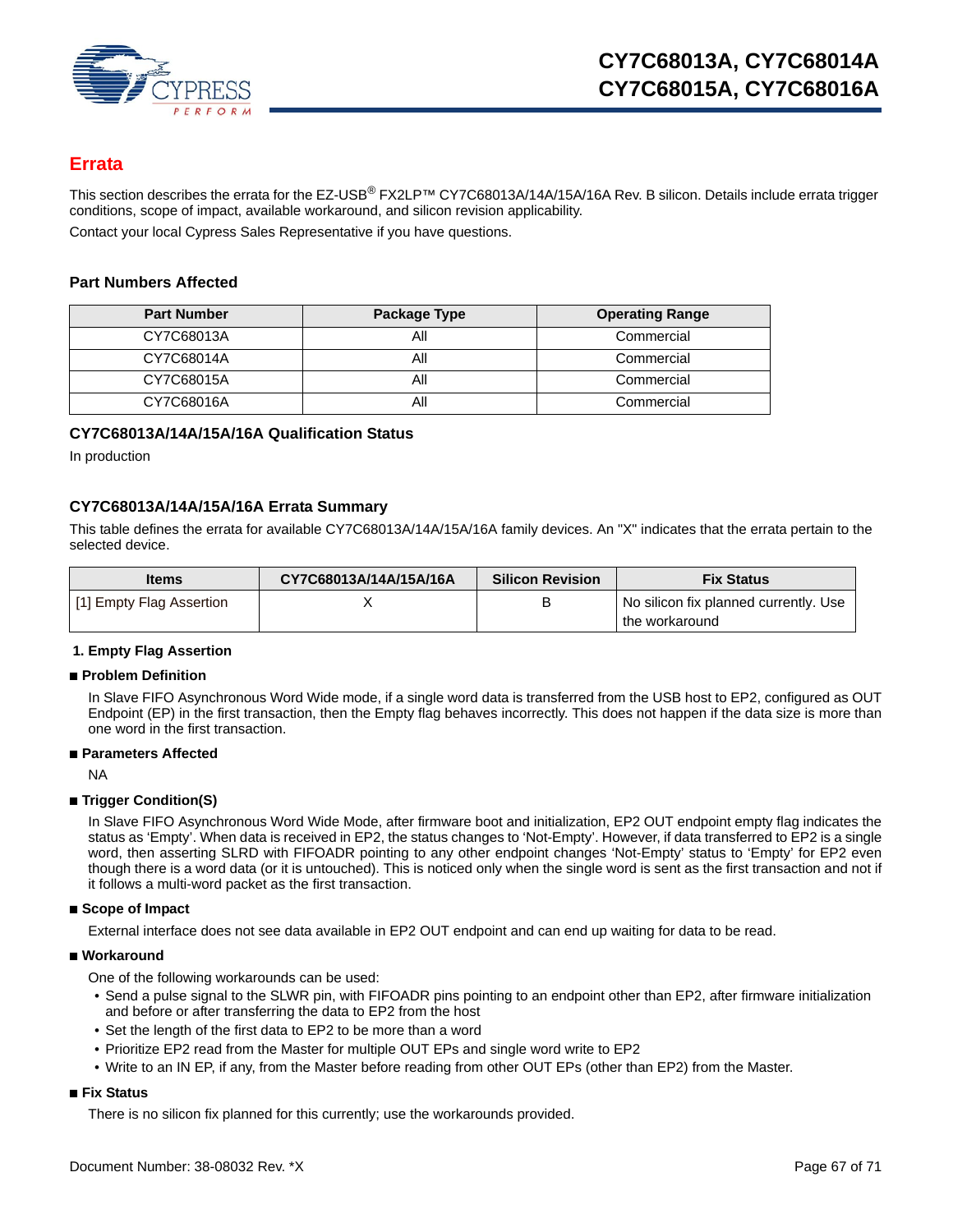

# <span id="page-67-0"></span>**Document History Page**

|                          | Document Title: CY7C68013A, CY7C68014A, CY7C68015A, CY7C68016A, EZ-USB® FX2LP™ USB Microcontroller High-<br><b>Speed USB Peripheral Controller</b><br>Document Number: 38-08032 |                    |                                  |                                                                                                                                                                                                                                                                                                                                                                                                                                         |  |  |
|--------------------------|---------------------------------------------------------------------------------------------------------------------------------------------------------------------------------|--------------------|----------------------------------|-----------------------------------------------------------------------------------------------------------------------------------------------------------------------------------------------------------------------------------------------------------------------------------------------------------------------------------------------------------------------------------------------------------------------------------------|--|--|
| Rev.                     | ECN No.                                                                                                                                                                         | Orig. of<br>Change | <b>Submission</b><br><b>Date</b> | <b>Description of Change</b>                                                                                                                                                                                                                                                                                                                                                                                                            |  |  |
| $^{\star\star}$          | 124316                                                                                                                                                                          | <b>VCS</b>         | 03/17/03                         | New datasheet                                                                                                                                                                                                                                                                                                                                                                                                                           |  |  |
| $^{\ast}$ A              | 128461                                                                                                                                                                          | <b>VCS</b>         | 09/02/03                         | Added PN CY7C68015A throughout datasheet<br>Modified Figure 2-1 to add ECC block and fix errors<br>Removed word "compatible" where associated with I <sup>2</sup> C<br>Corrected grammar and formatting in various locations<br>Updated Sections 3.2.1, 3.9, 3.11, Table 8, Section 5.0<br>Added Sections 3.15, 3.18.4, 3.20<br>Modified Figure 2-5 for clarity<br>Updated Figure 11-2 to match current spec revision                   |  |  |
| $*_{\mathsf{B}}$         | 130335                                                                                                                                                                          | <b>KKV</b>         | 10/09/03                         | Restored PRELIMINARY to header (had been removed in error from rev. *A)                                                                                                                                                                                                                                                                                                                                                                 |  |  |
| $^{\ast}$ C              | 131673                                                                                                                                                                          | KKU                | 02/12/04                         | Section 8.1 changed "certified" to "compliant"<br>Table 13 added parameter $V_{\text{IH }X}$ and $V_{\text{IL }X}$<br>Added Sequence diagrams Section 9.16<br>Updated Ordering information with lead-free parts<br><b>Updated Registry Summary</b><br>Section 3.12.4: example changed to column 8 from column 9<br>Updated Figure 9-3 memory write timing Diagram<br>Updated section 3.9 (reset)<br>Updated section 3.15 ECC Generation |  |  |
| *D                       | 230713                                                                                                                                                                          | <b>KKU</b>         | See ECN                          | Changed Lead free Marketing part numbers in Table 32 as per spec change in<br>28-00054.                                                                                                                                                                                                                                                                                                                                                 |  |  |
| $\,{}^{\star}\mathsf{E}$ | 242398                                                                                                                                                                          | <b>TMD</b>         | See ECN                          | Minor Change: datasheet posted to the web,                                                                                                                                                                                                                                                                                                                                                                                              |  |  |
| $\overline{F}$           | 271169                                                                                                                                                                          | <b>MON</b>         | See ECN                          | Added USB-IF Test ID number<br>Added USB 2.0 logo<br>Added values for Isusp, Icc, Power Dissipation, Vih_x, Vil_x<br>Changed VCC from $\pm$ 10% to $\pm$ 5%<br>Changed PKTEND to FLAGS output propagation delay (asynchronous<br>interface) in Table 27 from a max value of 70 ns to 115 ns                                                                                                                                             |  |  |
| $\mathbf{G}^*$           | 316313                                                                                                                                                                          | <b>MON</b>         | See ECN                          | Removed CY7C68013A-56PVXCT part availability<br>Added parts ideal for battery powered applications: CY7C68014A,<br>CY7C68016A<br>Provided additional timing restrictions and requirement about the use of<br>PKETEND pin to commit a short one byte/word packet subsequent to<br>committing a packet automatically (when in auto mode).<br>Added Min Vcc Ramp Up time (0 to 3.3v)                                                       |  |  |
| *H                       | 338901                                                                                                                                                                          | <b>MON</b>         | See ECN                          | Added information about the AUTOPTR1/AUTOPTR2 address timing with<br>regards to data memory read/write timing diagram.<br>Removed TBD for Min value of Clock to FIFO Data Output Propagation Delay<br>(t <sub>XFD</sub> ) for Slave FIFO Synchronous Read<br>Changed Table 32 to include part CY7C68016A-56LFXC in the part listed for<br>battery powered applications<br>Added register GPCR2 in register summary                      |  |  |
| $\mathbf{r}$             | 371097                                                                                                                                                                          | <b>MON</b>         | See ECN                          | Added timing for strobing RD#/WR# signals when using PortC strobe feature<br>(Section 9.5)                                                                                                                                                                                                                                                                                                                                              |  |  |
| *J                       | 397239                                                                                                                                                                          | <b>MON</b>         | See ECN                          | Removed XTALINSRC register from register summary.<br>Changed Vcc margins to $+10\%$<br>Added 56-pin VFBGA Pin Package Diagram<br>Added 56-pin VFBGA definition in pin listing<br>Added RDK part number to the Ordering Information table                                                                                                                                                                                                |  |  |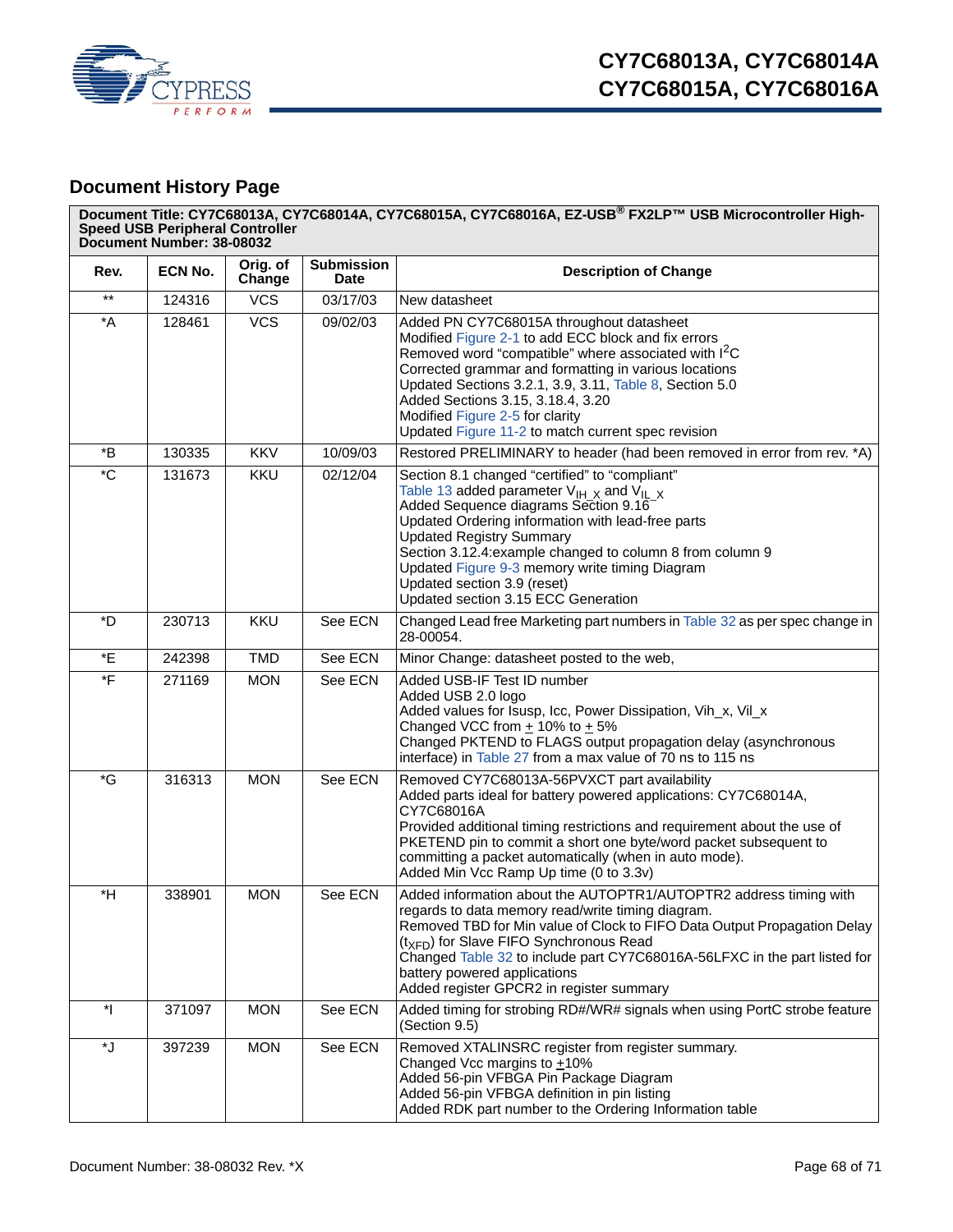

# **Document History Page (continued)**

|                         | Document Title: CY7C68013A, CY7C68014A, CY7C68015A, CY7C68016A, EZ-USB® FX2LP™ USB Microcontroller High-<br><b>Speed USB Peripheral Controller</b><br>Document Number: 38-08032 |                      |                                  |                                                                                                                                                                                                                                                                                                                                                                                                |  |
|-------------------------|---------------------------------------------------------------------------------------------------------------------------------------------------------------------------------|----------------------|----------------------------------|------------------------------------------------------------------------------------------------------------------------------------------------------------------------------------------------------------------------------------------------------------------------------------------------------------------------------------------------------------------------------------------------|--|
| Rev.                    | ECN No.                                                                                                                                                                         | Orig. of<br>Change   | <b>Submission</b><br><b>Date</b> | <b>Description of Change</b>                                                                                                                                                                                                                                                                                                                                                                   |  |
| $\overline{\mathsf{K}}$ | 420505                                                                                                                                                                          | <b>MON</b>           | See ECN                          | Remove SLCS from figure in Section 9.10.<br>Removed indications that SLRD can be asserted simultaneously with SLCS in<br>Section 9.17.2 and Section 9.17.3<br>Added Absolute Maximum Temperature Rating for industrial packages in<br>Section 5.<br>Changed number of packages stated in the description in Section 3. to five.<br>Added Table 12 on Thermal Coefficients for various packages |  |
| $\overline{ }$          | 2064406                                                                                                                                                                         | CMCC/PY<br><b>RS</b> | See ECN                          | Changed TID number<br>Removed T0OUT and T1OUT from CY7C68015A/16A<br>Updated t <sub>SWR</sub> Min value in Figure 9-9<br>Updated 56-lead QFN package diagram                                                                                                                                                                                                                                   |  |
| *M                      | 2710327                                                                                                                                                                         | <b>DPT</b>           | 05/22/2009                       | Added 56-Pin QFN (8 X 8 mm) package diagram<br>Updated ordering information for CY7C68013A-56LTXC,<br>CY7C68013A-56LTXI, CY7C68014A-56LTXC, CY7C68015A-56LTXC, and<br>CY7C68016A-56LTXC parts.                                                                                                                                                                                                 |  |
| *N                      | 2727334                                                                                                                                                                         | ODC                  | 07/01/09                         | Removed sentence on E-Pad size change from *F revision in the Document<br><b>History Page</b><br>Updated 56-Pin Sawn Package Diagram                                                                                                                                                                                                                                                           |  |
| *O                      | 2756202                                                                                                                                                                         | <b>ODC</b>           | 08/26/2009                       | Updated Ordering Information table and added note 24.                                                                                                                                                                                                                                                                                                                                          |  |
| $\overline{P}$          | 2785207                                                                                                                                                                         | <b>ODC</b>           | 10/12/2009                       | Added information on Pb-free parts in the Ordering information table.                                                                                                                                                                                                                                                                                                                          |  |
| *Q                      | 2811890                                                                                                                                                                         | ODC                  | 11/20/2009                       | Updated Program I/Os for the CY7C68016A-56LTXC and<br>CY7C68016A-56LTXCT parts in "Ordering Information" on page 57.                                                                                                                                                                                                                                                                           |  |
| *R                      | 2896281                                                                                                                                                                         | <b>ODC</b>           | 03/19/10                         | Removed inactive parts from the ordering information table. Updated package<br>diagrams. Updated links in Sales, Solutions and Legal Information.                                                                                                                                                                                                                                              |  |
| *S                      | 3035980                                                                                                                                                                         | <b>ODC</b>           | 09/22/10                         | Updated template.<br>Changed PPM requirement for the external crystal from +/- 10 ppm to +/- 100<br>ppm under Electrical specifications.<br>Added table of contents, ordering code definitions, acronym table, and units of<br>measure.                                                                                                                                                        |  |
| $\mathsf{F}^*$          | 3161410                                                                                                                                                                         | AAE                  | 02/03/2011                       | Replaced 56-Pin QFN 8 x 8 mm Punch Version Package Diagram (Figure 11.2)<br>and 56-Pin QFN 8 x 8 mm Sawn Version Package Diagram (Figure 11.3).<br>Updated Package Diagrams (Figure 11.4, Figure 11.5).                                                                                                                                                                                        |  |
| *U                      | 3195232                                                                                                                                                                         | ODC                  | 03/14/2011                       | Updated table numbering.<br>Added typical values to Table 17 on page 45 and Table 19 on page 46 based<br>on data obtained from SHAK-63 and SHAK 69.<br>Updated Table 12, "Thermal Characteristics," on page 39 (CDT 89510)<br>Updated package diagram 001-03901 to *D.                                                                                                                         |  |
| *V                      | 3512313                                                                                                                                                                         | <b>GAYA</b>          | 02/01/2012                       | Removed obsolete part CY7C68014A-56BAXC<br>Removed pruned part CY7C68016A-56LFXC<br>Added parts CY7C68013A-56BAXCT and CY7C68013A-56PVXCT<br><b>Updated Package Diagrams</b>                                                                                                                                                                                                                   |  |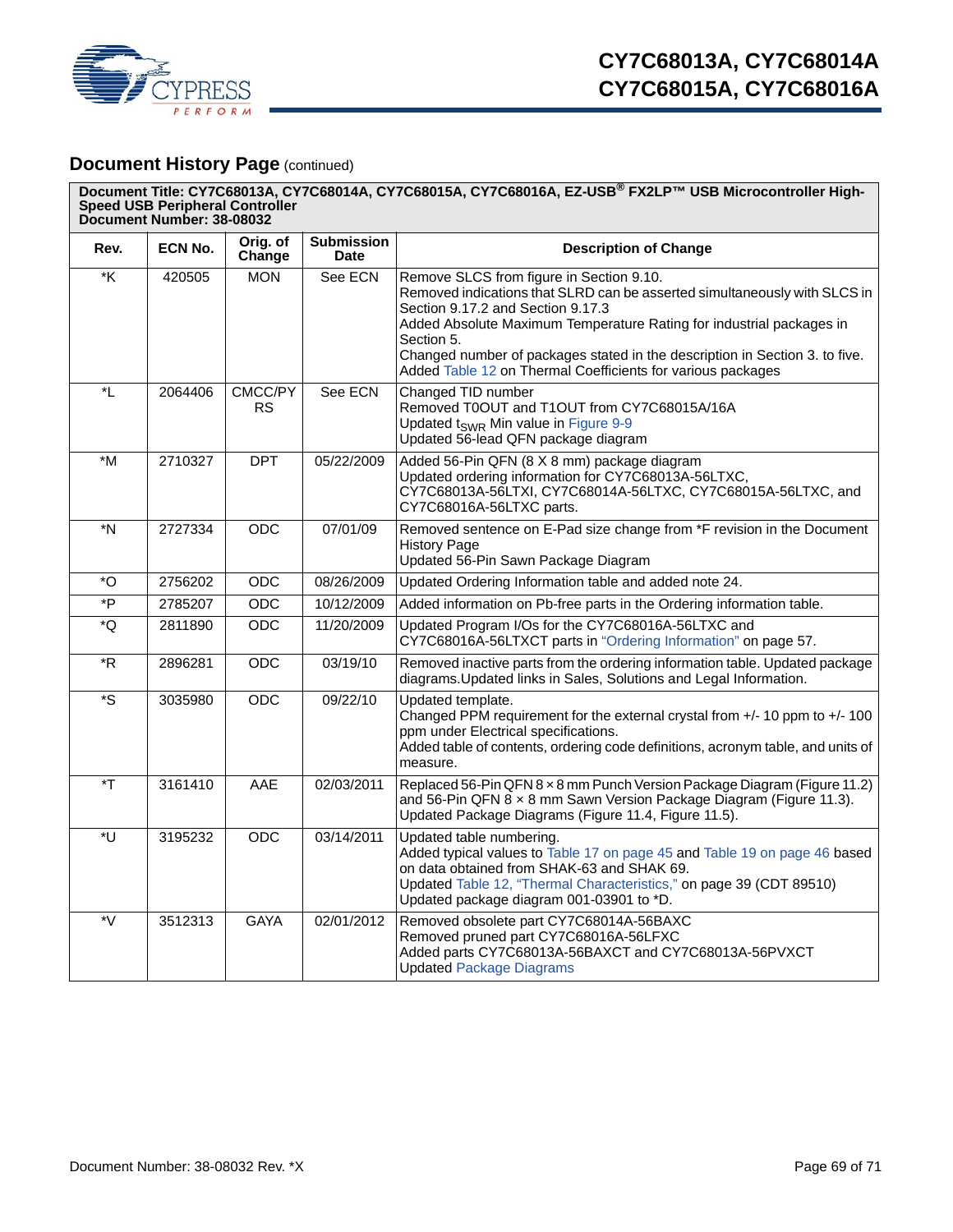

# **Document History Page (continued)**

| Document Title: CY7C68013A, CY7C68014A, CY7C68015A, CY7C68016A, EZ-USB® FX2LP™ USB Microcontroller High-<br><b>Speed USB Peripheral Controller</b><br>Document Number: 38-08032 |         |                    |                                  |                                                                                                                                                                                                                                                                                                                                                                                          |
|---------------------------------------------------------------------------------------------------------------------------------------------------------------------------------|---------|--------------------|----------------------------------|------------------------------------------------------------------------------------------------------------------------------------------------------------------------------------------------------------------------------------------------------------------------------------------------------------------------------------------------------------------------------------------|
| Rev.                                                                                                                                                                            | ECN No. | Orig. of<br>Change | <b>Submission</b><br><b>Date</b> | <b>Description of Change</b>                                                                                                                                                                                                                                                                                                                                                             |
| $*W$                                                                                                                                                                            | 3998554 | <b>GAYA</b>        | 07/19/2013                       | Added Errata footnote (Note 3).                                                                                                                                                                                                                                                                                                                                                          |
|                                                                                                                                                                                 |         |                    |                                  | <b>Updated Functional Overview:</b><br><b>Updated Interrupt System:</b><br>Updated FIFO/GPIF Interrupt (INT4):<br>Added Note 3 and referred the same note in "Endpoint 2 empty flag" in Table 4.<br><b>Updated Package Diagrams:</b><br>spec 51-85062 - Changed revision from *E to *F.<br>spec 001-53450 - Changed revision from *B to *C.<br>Added Errata.<br>Updated in new template. |
| *X                                                                                                                                                                              | 4617527 | <b>GAYA</b>        | 01/15/2015                       | <b>Updated Figure 9-2</b><br>Added a note to sections Data Memory Read <sup>[21]</sup> and Data Memory Write <sup>[23]</sup><br>sections<br>Updated template to include the More Information section<br>Updated Figure 11-2, Figure 11-3, Figure 11-4<br>Updated Table 10 with Reset state information for pins<br><b>Sunset Review</b>                                                  |